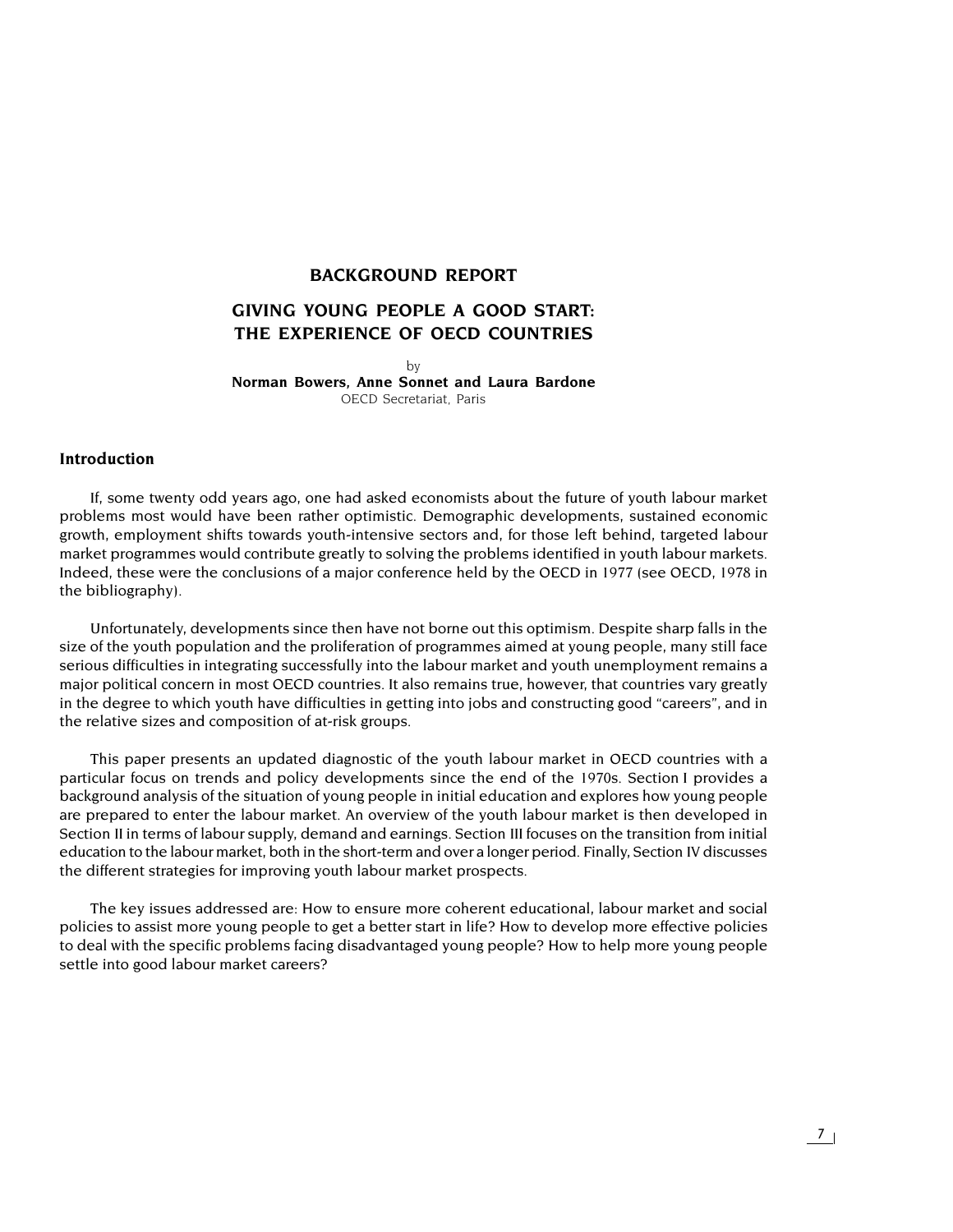# **I. YOUNG PEOPLE IN INITIAL EDUCATION**

## **Introduction**

While young people are staying longer in initial education, decreasing the proportion of school drop outs remains a concern in OECD countries.<sup>1</sup> The problem is more acute today because finishing not only compulsory schooling, but also upper secondary education has become a necessary, although not a sufficient, condition for finding a decent job. The minority of youths whose family background, schooling and communities do not equip them with the skills, qualifications, attitudes or motivation required by the labour market are particularly at risk of persistent or intermittent joblessness and a key issue is how to motivate them and make the educational system more relevant to them. The attitudes and living conditions of young people today are key elements to take into consideration (see Box 1).

This section takes stock of the current situation in OECD countries concerning school attendance rates. The following issues are examined: What has happened to school enrolment? To what extent are young people combining school and work? What is the impact of working while still in education in easing the initial transition from school to work? To what extent do youths leave school early without qualifications? What is the proportion of youths not attending school and not employed?

# Box 1. **Stylised facts on the attitudes and living conditions of young people today**

### **1. Young people are relatively happy, unless they are unemployed**

Despite deterioration in the youth labour market, young people in general seem optimistic about their future and expect to find an interesting job. They believe that employers attach great importance to qualifications. The attitudes and expectations of young people themselves are conventional: they want the transition to the labour market to lead to full-time jobs that are secure, interesting and well-paid (Bynner *et al.,* 1997). However, expectations have changed concerning gender roles. Young women's educational and career aspirations have become increasingly similar to those of young men.

Youths' positive attitudes towards life can be illustrated by the answers they give in opinion surveys to questions such as: "On the whole, are you very satisfied, fairly satisfied, not very satisfied, or not at all satisfied with the life you lead?". In the Spring 1998 Eurobarometer survey, 84% of all Europeans aged 15-24 years answered that they were very or fairly satisfied compared with 79% of Europeans aged 25 years and over. A critical distinction, however, depends on whether they are unemployed or not. Between 1975 and 1996, in the European countries, 87% of employed young adults were very or fairly satisfied compared with only 67% of the unemployed. This result is statistically highly significant controlling for the age, gender and country.

While the percentage of employed Europeans who are very or fairly satisfied remains roughly constant across age groups, the percentage among the unemployed decreases with age (Table 1).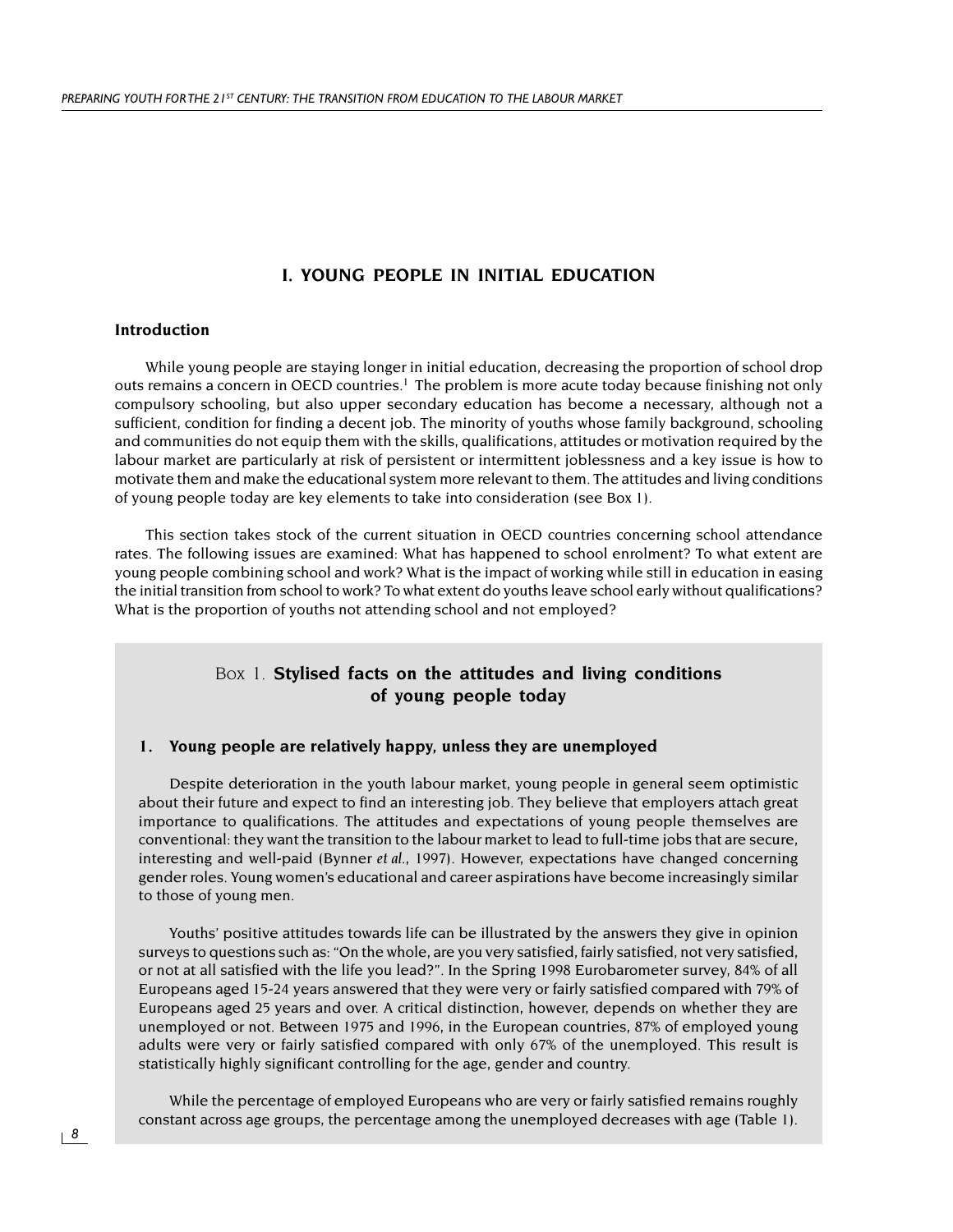Importantly, young unemployed people are more likely than other young people to express how important work is in a person's life (Table 2). This stresses the fact that the unemployed clearly would like jobs and do not view work as simply a casual or marginal activity (Oswald, 1997).

# **2. Youth tend to live longer with their parents now, particularly in southern Europe**

In the mid-1990s, almost all teenagers lived with their parents (Table 3). Finland is one exception: only about one-half of those aged 15 to 19 years still live with their parents.<sup>2</sup> In their early twenties, on average two-thirds of young men and one-half of young women stay on in the parental home. After the age of 25, up to 40% of young men still live with their parents compared with only 25% of young women. Over the past decade, the situation has not changed much for teenagers. Concerning 20-24-year olds, however, in most countries young people are staying on longer in the parental home, particularly in southern Europe.

According to the Spring 1997 Eurobarometer survey, when asked why they thought young people were living at home with their parents longer than they used to, almost three-quarters of those aged 15-24 said the main reason was that they could not afford to move out<sup>3</sup> (Table 4).

## **3. Youths get most of their income from their parents**

Almost one-half of young people get most of their income from their parents (Table 5). For 40% of them, the main source of income is from regular work. Casual work is another way of earning money, particularly in Luxembourg and the Netherlands. The social security system is relatively unimportant as an income source, except in Ireland, Finland and the United Kingdom.

# **4. There may be specific difficulties facing young people living in "jobless households"**

Financial dependency on parents is not necessarily an ideal arrangement when nobody has a job in the family. This is not solely a concern for the financial welfare of young people, but there are also issues of family tensions and the nature of day-to-day contacts of people in jobless households with the labour market which may affect their future job prospects. For example, in the United Kingdom, young people with unemployed parents face a substantially higher risk of unemployment themselves (Payne, 1987; Raffe, 1988; Gregg and Machin, 1998). Factors such as poor school attendance and growing up in a family in financial distress matter a lot as empirical research suggests that poverty begets poverty.

Table 6 shows the proportion of unemployed and inactive youths in households where no other person is employed. In all countries, unemployed teenagers are more likely to live in households where nobody is in employment compared with teenagers not in the labour force and who are very likely in education (in fact, for many, participation in education may be contingent upon others in the household having paid work). Unemployed and not in the labour force young adults aged 20-24 years are both confronted with very similar probabilities of being in jobless households (around 30%).

The proportion of young unemployed in households with no other person employed increased slightly between 1985 and 1996 in most countries. However, the risk is quite dissimilar among OECD countries: the share of unemployed youths aged 20-24 in households where nobody is employed was, at over 40%, highest in Finland, Ireland and the United Kingdom. The lowest proportions, in the order of 16 to 25%, were recorded in the southern European countries, Austria, Mexico and Switzerland.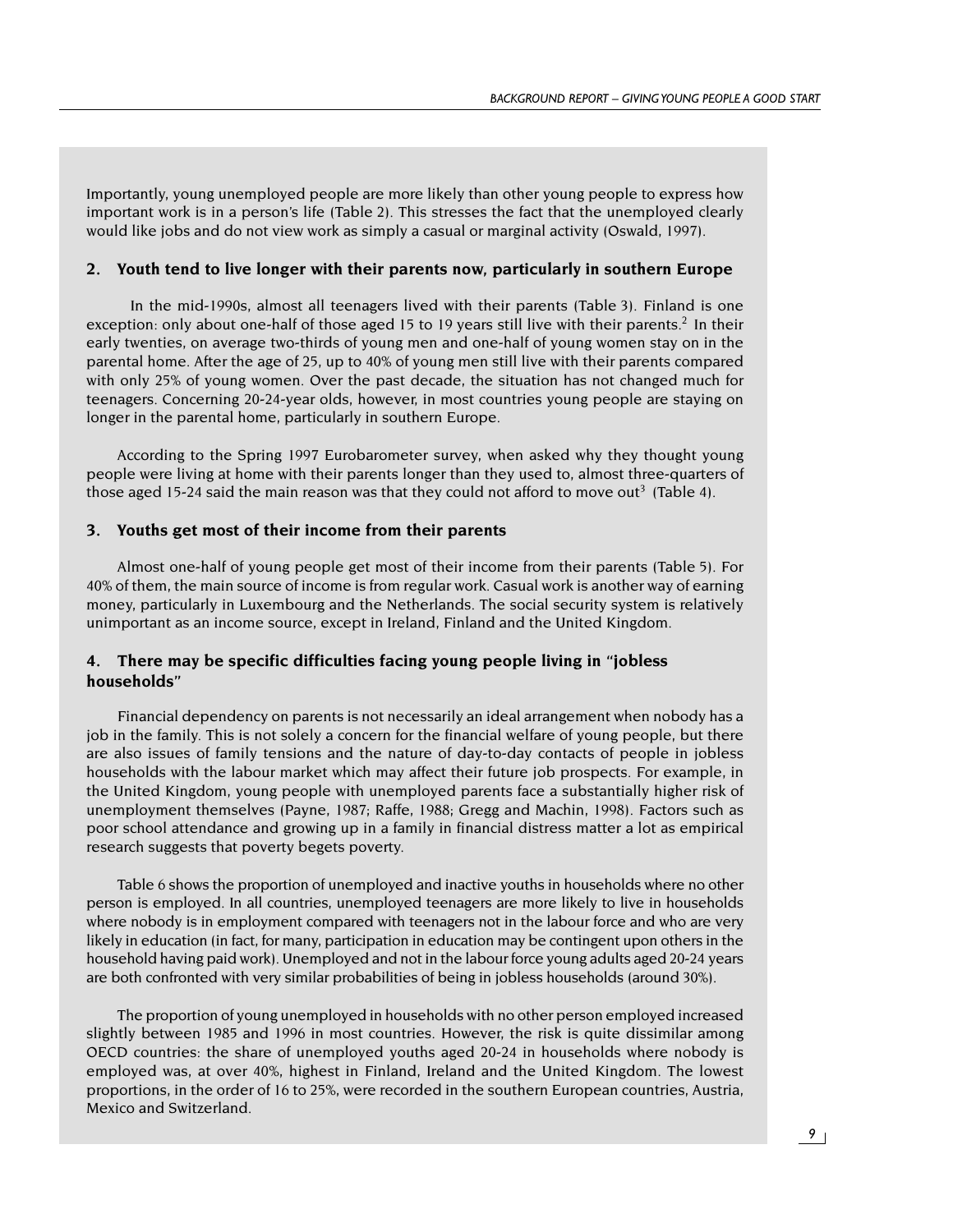### **A. School attendance among teenagers and young adults**

In many OECD countries, education to at least the upper secondary level is fairly standard and increasing numbers of students are continuing education into their early 20s. In 1997, the proportion of teenagers attending school was, on average, 79%, ranging from a high of 90% in France and Germany to a low of 54% in the United Kingdom (Figure 1). For young adults, the proportion attending school was, on average, 37%. The proportion of youth attending school has risen for both genders over the past decade. (The only exception is male teenagers in the United Kingdom.)

#### *Combining school and work*

The biggest change for teenagers over the decade was a growth in the proportion remaining in full-time education and a quasi-stabilisation of those combining education with employment. Figure 1 shows that in 1997, on average 17% of 16-19-year olds were studying and working (16% in 1987), while 61% of them were only studying (52% in 1987). This evolution is almost identical for young adults.

However, the situation varies greatly across countries. In general, combining education and work is relatively common in countries which have either a dual-system apprenticeship programme (Austria, Denmark and Germany) and/or a relatively high incidence of part-time employment (Australia, Canada, Denmark, the Netherlands, the United Kingdom and the United States). Combining school and work was the most common situation for teenagers attending school in the late 1990s compared with full-time studying in only two countries: a high-attendance country such as Denmark where about one-half of 16-19-year olds were working while studying, and a low-attendance country such as the United Kingdom where nearly 30% of teenagers combine both. In these two countries, but also in Australia and the Netherlands, young adults still attending school more often combine work and study. In contrast, the phenomenon of teenage working students is almost non-existent in Belgium, France, Greece, Italy, Portugal and Spain.

One concern about the part-time working of students is the possible impact on their academic performance and final educational attainment (OECD, 1998*e*). However, the evidence suggests that *overall* there is no tendency for students in part-time jobs to do less well academically than those who do not work. The impact depends partly on the number of hours worked. Several studies indicate a link between poorer attainment and part-time work among students who work for more than 10 hours per week (McKechnie *et al.,* 1998; Robinson, 1998).

There is considerable debate, but little actual research, on the impact of school-work combinations on long-term success rates in integrating into employment and constructing good careers.4 Ruhm (1997) suggests for the United States that the positive effects of in-school work experience are larger for those who leave the education system after high school than for those who go on to higher education. He also finds that working while in school is more prevalent the more advantaged one's family background, a finding not replicated in British research (Dustmann *et al.,* 1996). In France, full-time university students – the case of 60% of university students less than 28 years old – fare better than part-time attendees in obtaining a good job after leaving university (Béduwe and Cahuzac, 1997).

### *Early school leavers*

Early school leaving without any qualifications increases the risk of exclusion and of poor labour market prospects. The difficulties experienced by early leavers today seem more acute compared with the past several decades. In the United States, high-school drop outs in the cohort entering the labour market in the early 1980s and followed through the early 1990s were more likely to be intermittently unemployed and to rely on part-time jobs for a greater number of years than the ones in the cohort entering the labour market in the late 1960s (Bernhardt *et al.,* 1998). In France, early school leavers without the general *Baccalauréat* fared worse in the late 1990s compared with the late 1980s, mainly because of the rise in unemployment and despite permanent public intervention on the youth labour market (Werquin, 1997).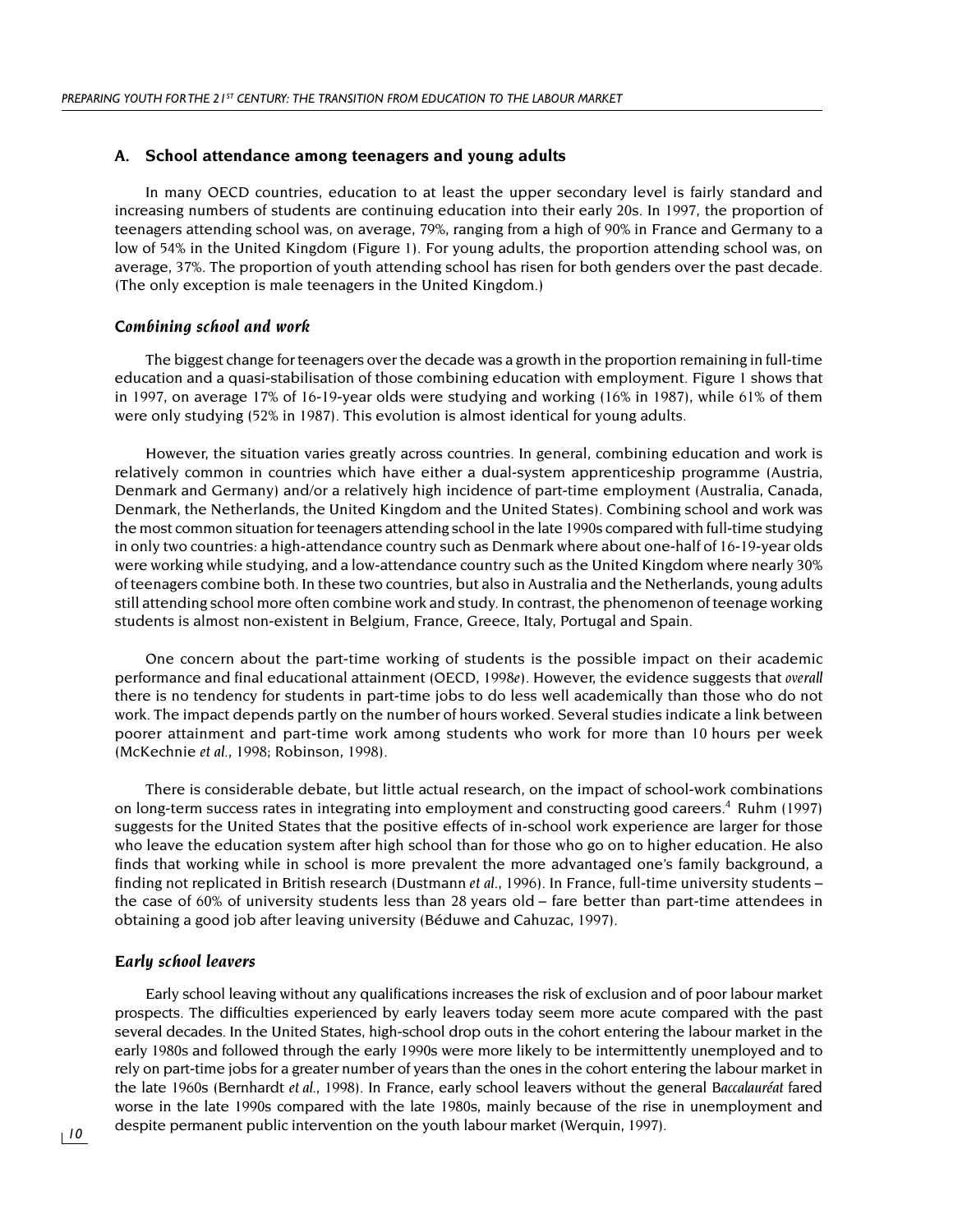Early school leavers can be *roughly* approximated by the proportion of teenagers not attending school5 (Figure 2). Their numbers are substantial in many countries, although there is wide variation. Teenagers not attending school account for, on average, one in five of the age group. They are strongly over-represented in the United Kingdom and Australia where the proportions are 44 and 35%, respectively. Nonetheless, the proportion of teenagers not attending school has decreased everywhere (except for males in the United Kingdom) over the past decade. There is no strong differentiation by gender within countries.

The issue is linked to the emergence of a hard core of young people who are disaffected with the institutions of education and the labour market, and who face a high risk of unemployment and social exclusion. A report on the 1970 British Cohort Study among those aged at 26 years identified three broad groups, who were, respectively, "getting on, getting by, and getting nowhere" (Bynner *et al.,* 1997). Many current concerns focus on the latter group of young people, who face prolonged unemployment or at best employment that is low-paid, insecure and intermittent. They are disadvantaged by their lack of qualifications and basic skills, often compounded by other disadvantages such as poverty, family breakdown, single parenthood, homelessness, poor physical and mental health or a criminal record, or by external problems such as racial or gender discrimination or a lack of local job opportunities. In several countries, such as Canada, concern has been expressed about high and rising proportions of young boys among the population of at-risk youths (Morissette, 1998).

## *Young people neither in education nor in a job*

Figure 3 shows data on a group of young people of policy relevance: those who are not attending school *and* are not employed.<sup>6</sup> However, those young people neither in education nor in the labour market are quite heterogeneous, and it should not be assumed that all of them are experiencing difficulties in the transition from school to work. Some young people may "drop out" of both education and the labour market in order to travel or to undertake community service. However, in most cases, this indicator can be regarded with some confidence as one measure of transition difficulties.

This group includes both the unemployed as well as those who may have become discouraged from actively seeking work. Teenagers neither in education nor in a job accounted for, on average, 9% of the age group in 1997 compared with 12% in 1987. The proportion of teenagers not attending school and not employed is much higher than the OECD average in the United Kingdom, Italy, Spain, Australia and Greece. In general, teenage girls outside of the education system have a higher rate of non-employment than teenage boys, but this gap has narrowed substantially over time, particularly in the southern European countries. Whereas there has been a decline in these rates for teenage girls in all but one country (the United Kingdom) over the past 10 years – reflecting a broader pattern of rising education rates – there have been either small declines for teenage boys or even increases, most notably in the United Kingdom, despite a proliferation of programmes designed to help youths get into jobs. In most countries, the decline has been the result of increases in youths staying on in school (see Figure 1) rather than because more have found jobs.

For young adults, the contrast by gender is starker. Many more women are not in the labour force than men although there is little difference by gender in the proportions of the age group who are unemployed. In general, the same trends apply for teenagers, with declines in the proportion of women neither in education or a job in almost all countries.

### *Young people with low educational qualifications*

As completion of upper secondary education – at almost 75% in the OECD as a whole – has become more the norm in many OECD countries, young persons who fail to complete this level can find themselves particularly penalised in the labour market (OECD, 1997*b*). For example, the unemployment rates of young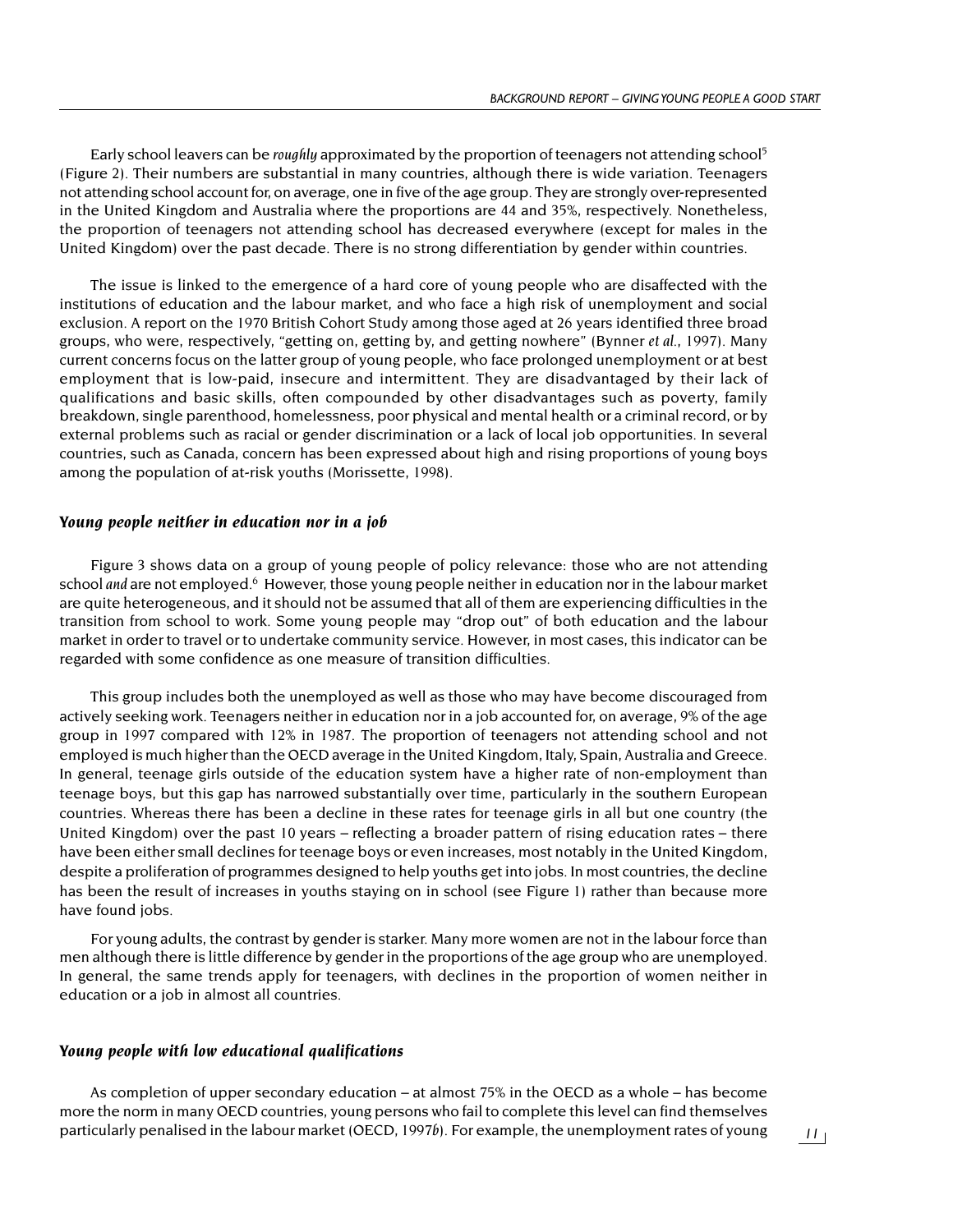adults aged 25-29 with low educational attainment are much higher compared with those with attainment at the tertiary/university level. On average in 1996, young adult men with low educational attainment had an unemployment rate of 16% while those with tertiary/university schooling had a rate of about 8% (the respective rates for young adult women are 20 and 9%; see Table 7). Young adults with a university/tertiary education have, however, the highest unemployment rate compared with lower educational attainment in Greece (men only), Italy, Korea and Portugal (men only).

The proportion of 25-29-year-olds who have not completed upper secondary education is still substantial in many countries, although there is wide variation (Figure 4). On average in 1996 almost one in four lacked qualifications beyond the end of compulsory schooling, ranging from over three in four among Turkish women to less than one in ten in Norway, Switzerland (men only), the Czech Republic and Korea.

The reduction in the numbers of young adults with low skills (see Figure 3.2 in OECD, 1998*c*) has improved neither their relative nor their absolute chances of success in the labour market. Instead, their position has deteriorated as they constitute a smaller and more stigmatised minority who cannot provide evidence of knowledge, competencies and prior work experience; this often leads to a cycle of joblessness interspersed with unstable jobs (OECD, 1998*b*). For example, in the United Kingdom, as fewer people enter the labour market at the age of 16, those who do so are increasingly seen as the least able.<sup>7</sup>

# **B. Education and employment activities at key transition ages**

A useful initial way to characterise the transition is as the change in the activities of young people from school-going to working/seeking work as they age. It is the time interval during which a cohort of young people moves from near-full enrolment in education to negligible enrolment and from negligible labour market activity to a high level of activity (Galland, 1997; INSEE, 1995, 1997). It can also involve frequent movements between education, the labour market and other activities.<sup>8</sup> In many OECD countries, young people's transition is now beginning at a later age and it is taking longer than a decade ago (OECD, 1996*b*; OECD, 1998*d*).9 As Freeman (see p. 89 in this volume) has expressed it, the "young" today are older than they were several decades ago.

The reasons for a delayed age of entry to full-time work are complex. First, poor job prospects, as exemplified by high youth unemployment rates and falling youth employment rates, have had an influence on the propensity of young people to continue their studies beyond compulsory education. Second, young people are staying on longer in education because it can represent a sound investment in their future. Third, many countries have made substantial efforts to reform curricula and teaching methods so that schools are more attractive to a wider span of young people. Finally, systems of public financial support are increasingly designed to make education a more attractive option than unemployment and inactivity.

An overview of young people's education and employment activities at the ages of 18 and 22 provides a starting point to understanding the different nature of the problems. These ages are key in the transition: the age of 18 roughly represents the end of upper secondary education and the age of 22 the end of the first stage of tertiary education.

Table 8 shows how many 18- and 22-year-olds were in education/training, in employment only, in both or in neither in 1984 and 1997. In 1997, on average, 56% of the cohort of 18-year-olds were in full-time education while among 22-year-olds 46% were in employment only. Thus, education and employment are quite separate activities at ages 18 and 22 for many young people. In terms of the OECD average, the trends over the period are the same for both: a strong increase of youths in full-time education and a much smaller increase in the proportion of those combining education with employment; conversely there has been a strong decrease of those in employment without studying and a smaller decrease of those neither in education nor in employment.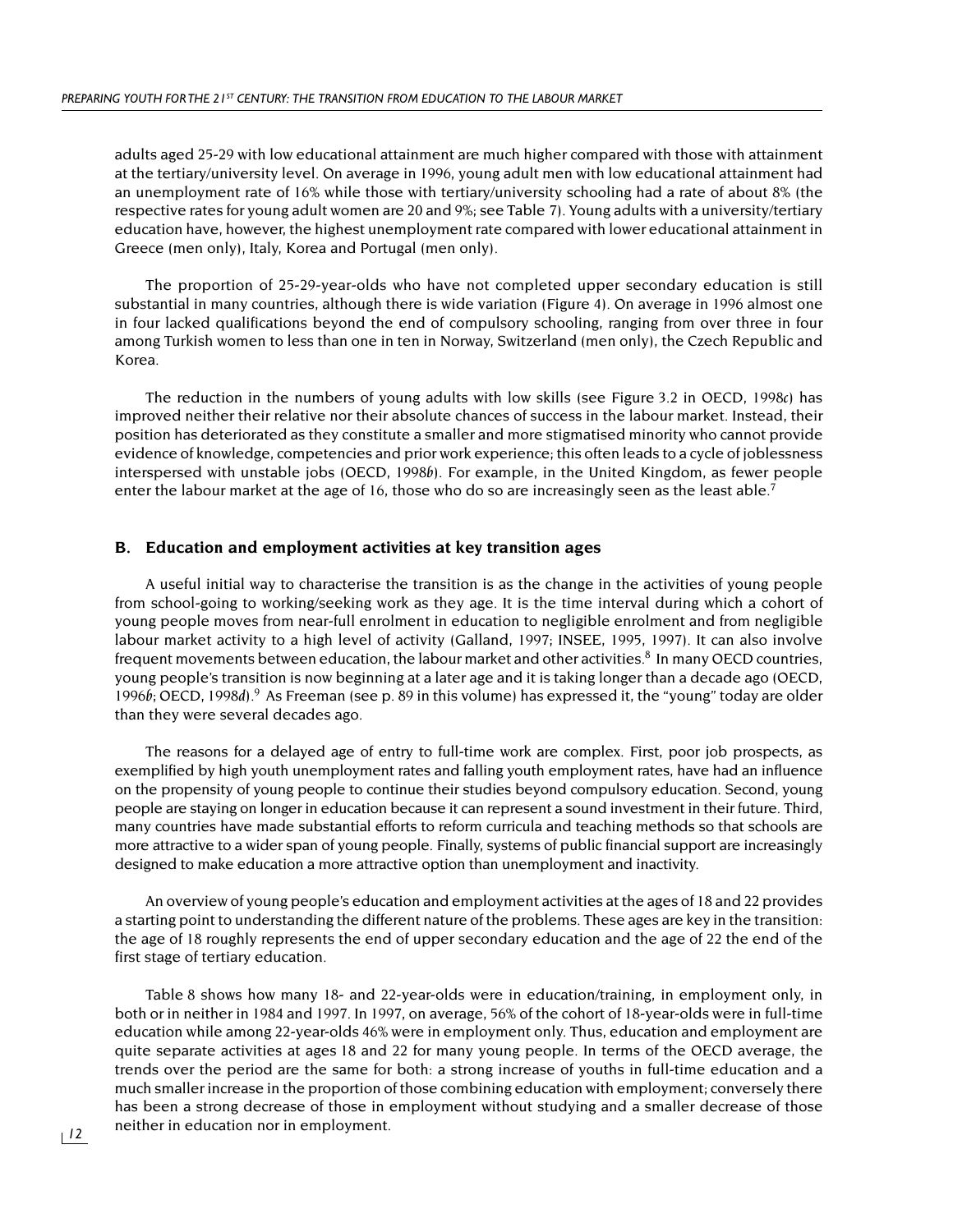Education and employment activities are partly shaped by national characteristics and policies. In several countries, many young people combine education and work, while in others this is rarely the case. Belgium and the United Kingdom exemplify this contrast. In Belgium, youths rarely work while in school: in 1997, 85% of teenagers aged 18 were in full-time education, only 1% combined education with employment and 3% were in employment only. In the United Kingdom, quite a large proportion of teenagers are working: 18% of those aged 18 were in full-time education, 30% combined education with employment and 38% were only in employment. But interestingly, in both countries, there exists a sizeable group at risk of social marginalisation which is composed of teenagers not in education nor in employment; this group accounted for over 20% of the teenage population in the United Kingdom in 1997 compared with about 12% in Belgium.

Table 9 provides a complementary picture of the schooling and labour market statuses of young persons aged 18 and 22 by gender in 1984 and 1997. The data show large variations across countries in transition patterns, *e.g.* the different proportions in school and the high proportion of young persons in vocational training/apprenticeships in Austria, Denmark and Germany. They also show a general pattern of increases over the period in school attendance and of declines in employment/population ratios.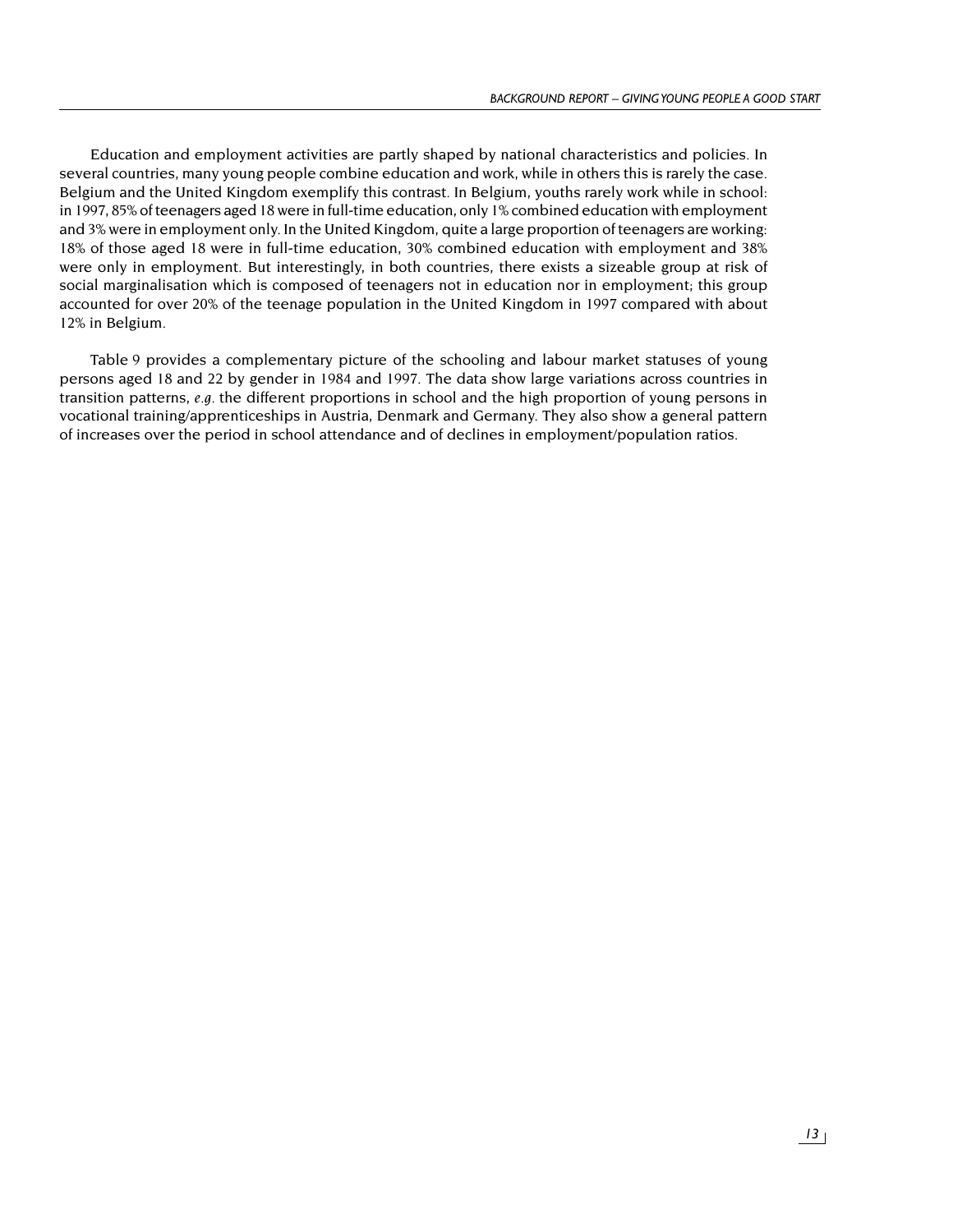# **II. OVERVIEW OF YOUTH IN THE LABOUR MARKET**

### **Introduction**

Despite declines in the relative size of the youth cohort (see Box 2) and increases in the level of educational attainment in the past two decades in most OECD countries, the employment and earnings of young people have not improved. Youth labour force participation and employment rates fell across a large number of OECD countries over the period, and the earnings of young workers declined relative to those of older workers in most countries. In several countries, the deterioration of the position of youths on the labour market shows up mainly in relatively high unemployment rates and low employment/population rates. In others, it shows up mainly in falling relative wages for young workers. But in most countries, there is a group of disadvantaged youths facing both kinds of deterioration. Only part of this is due to rising education enrolments as the largest negative trend in employment is among young men not in education (OECD, 1996*a*). Box 4 at the end of the section (see pp. 17-18) puts together key stylised facts about school-leaving and labour market outcomes for young people today compared with the late 1970s/early 1980s.

# Box 2. **The "baby-boom" has turned into a "baby-bust"**

Over the past two decades, the size of the youth cohort relative to that of the working-age population has fallen significantly in most OECD countries (Figure 5). In 1997, youths accounted for 22% of the OECD working-age population, ranging from a low of 17% in Switzerland and Germany to highs of nearly 35% in Turkey and Mexico. In all but two cases, the Czech Republic and Hungary, the youths' share fell over the two decades from 1977. From 1977 to 1997 the average relative decline in the youths' share of the working-age population was about 5 percentage points.

### **A. Youth participation, employment and unemployment rates**

Tables 10 to 12 assess the youth labour market over the past two decades in terms of the classic indicators of labour supply and demand. These data highlight falling participation (Table 10) and employment rates (Table 11), and rising unemployment rates (Table 12). They also reveal wide differences across countries in the levels for persons under the age of 25 years. For example, in 1997, the participation and employment rates of French, Belgian and Korean male teenagers were under 10% compared with almost 70% in Denmark. The differences are somewhat smaller among those aged 20-24 years: the participation/employment rates range from lows of 54/41% for young men in France to highs of 86/81% for young men in Mexico. Participation/employment rates also differ between young men and women: on average in 1997, the gender gap was about 5 percentage points for teenagers and 11 percentage points for the 20-24 age group.

With few exceptions, teenage and young adult unemployment rates are in double-digit figures, and were higher in 1997 than in 1979. Once again, there are large cross-country differences in levels: in 1997, only Austria (men), Denmark, Germany, Japan (women), Korea (women) and Mexico had teenage rates under 10%, while unemployment rates of 35% and over for women were recorded in Belgium, France, Greece, Italy, Poland and Spain (men also).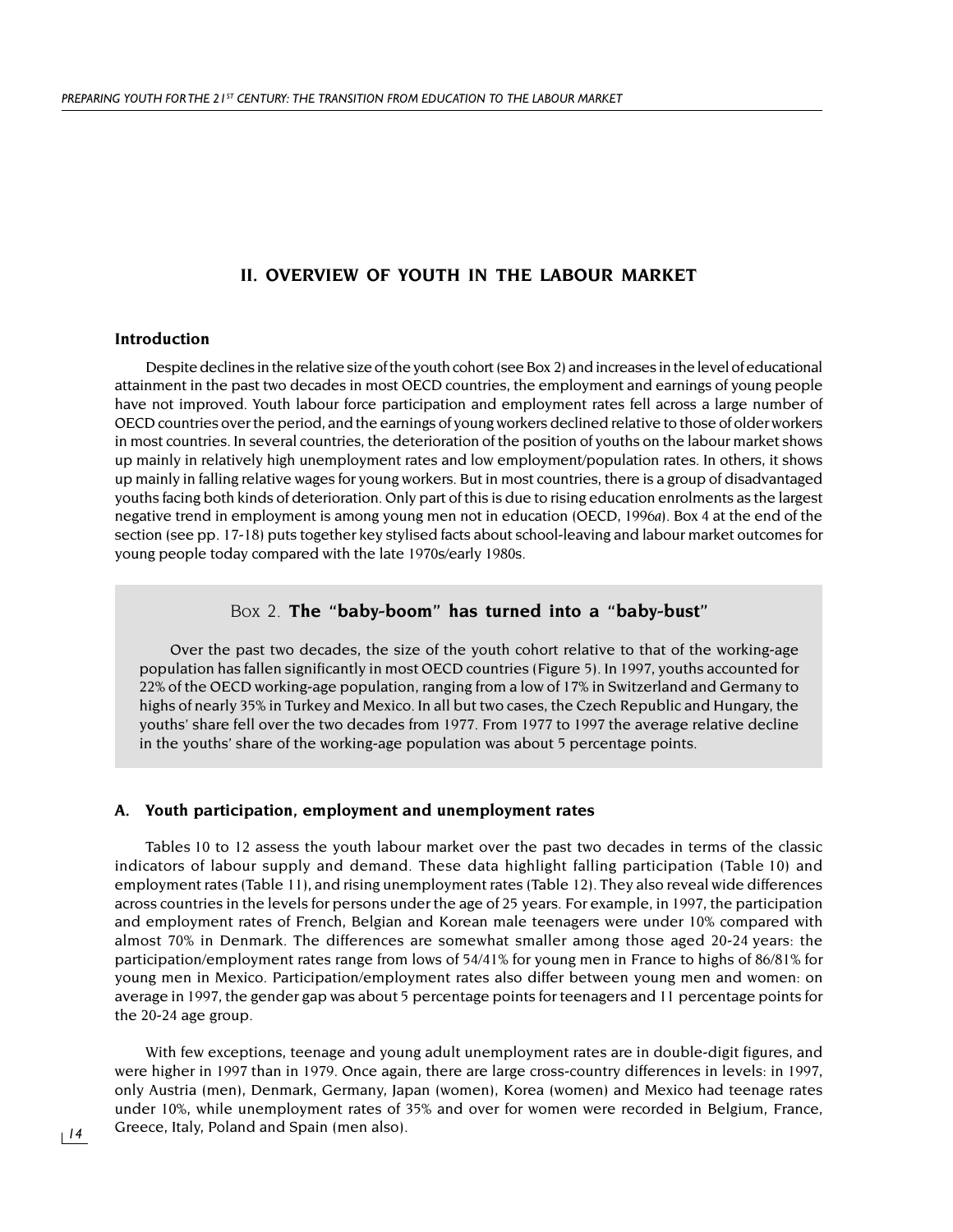The trend in unemployment partly reflects the economic cycle, with a boom in the late 1970s and late 1980s followed by a recession in the early 1990s (see Box 3). Over the peak-to-peak period of 1979 and 1989, only in Australia, Canada, Finland, France (women only), Portugal, Sweden and the united States (women only) were declines recorded in teenage unemployment rates; in almost all cases, the declines were modest. In 1997, youth unemployment rates were higher almost everywhere than in 1989.

The need to look beyond unemployment rates in order to gauge youth labour market problems properly is widely recognised (OECD, 1996*a*, *b*; EUROSTAT, 1998). When teenagers have low rates of labour force participation and high enrolment rates in education, unemployment rates for this age group refer only to early school leavers. Moreover, they may show a rise even if the proportion of the teenage population that is unemployed has declined.

# Box 3. **Youth employment and unemployment rates are very sensitive to cyclical fluctuations**

OECD (1996*a*) showed that the youth labour market is very sensitive to the overall state of the economy. Estimates of the effect of aggregate labour market conditions on youths in three states – the per cent in education; the per cent employed; and the per cent in the labour force unemployed – were computed by regressing the proportion of each age-gender group from 16 to 29 in each state on the rate of unemployment; a gender dummy; age dummies; and a time trend (see Table 4.18 in OECD, 1996*a*). Pooling all the countries together, schooling is positively related to unemployment, implying that increases in unemployment lead to increased enrolments, but the very diverse country results belay any easy generalisation. By contrast, there is little ambiguity as to the effect of aggregate unemployment on the proportion of a cohort working or unemployed. The proportion employed falls with unemployment in most countries, with the absolute value of the coefficient often greater than one. The proportion of the cohort unemployed is similarly positively related to aggregate unemployment with a coefficient greater than one almost everywhere. OECD (1996*a*) also showed that as young people get older, the proportion employed or unemployed becomes less sensitive to aggregate economic conditions.

Hence, some analysts argue that it is important to complement the conventional unemployment rate with the youth unemployment/population ratio. Figure 6 shows both indicators. For the majority of OECD countries, less than one in ten youths were unemployed in 1997. On average, in 1997, 6% of teenagers and 9% of young adults were unemployed by this measure. The two indicators differ mainly in countries where few young persons are in the labour force. Switching from one measure to the other results not only in a substantial change in levels, but also in the ranking of countries.<sup>10</sup> France is a good example because of its relatively low youth participation rate (see also Marchand and Minni, 1997). France has one of the highest youth (15-24) unemployment rates among OECD countries after Spain, Italy and Greece, but comes out better than Finland, Australia, Canada, Poland, Sweden, the United Kingdom and New Zealand when the unemployment/population ratio is considered.

Figure 6 shows another dimension to unemployment, its *duration*. It should be borne in mind that duration refers here to a continuous spell of unemployment rather than repeated spells. Multiple-spell unemployment is, however, very frequent among young people who alternate joblessness with periods of insecure employment or discouragement. The incidence of long-term unemployment (a spell of 12 consecutive months or more) is shown for each country by the lighter colour.<sup>11</sup> The incidence rises as youths grow older: on average, one unemployed teenager in six is in long-term unemployment compared with one unemployed young adult in three. There are, however, huge cross-country differences. In most countries, the majority of unemployed youth (aged 15-24) have been in a spell of unemployment for less than 12 months, except in Italy and Greece (women only).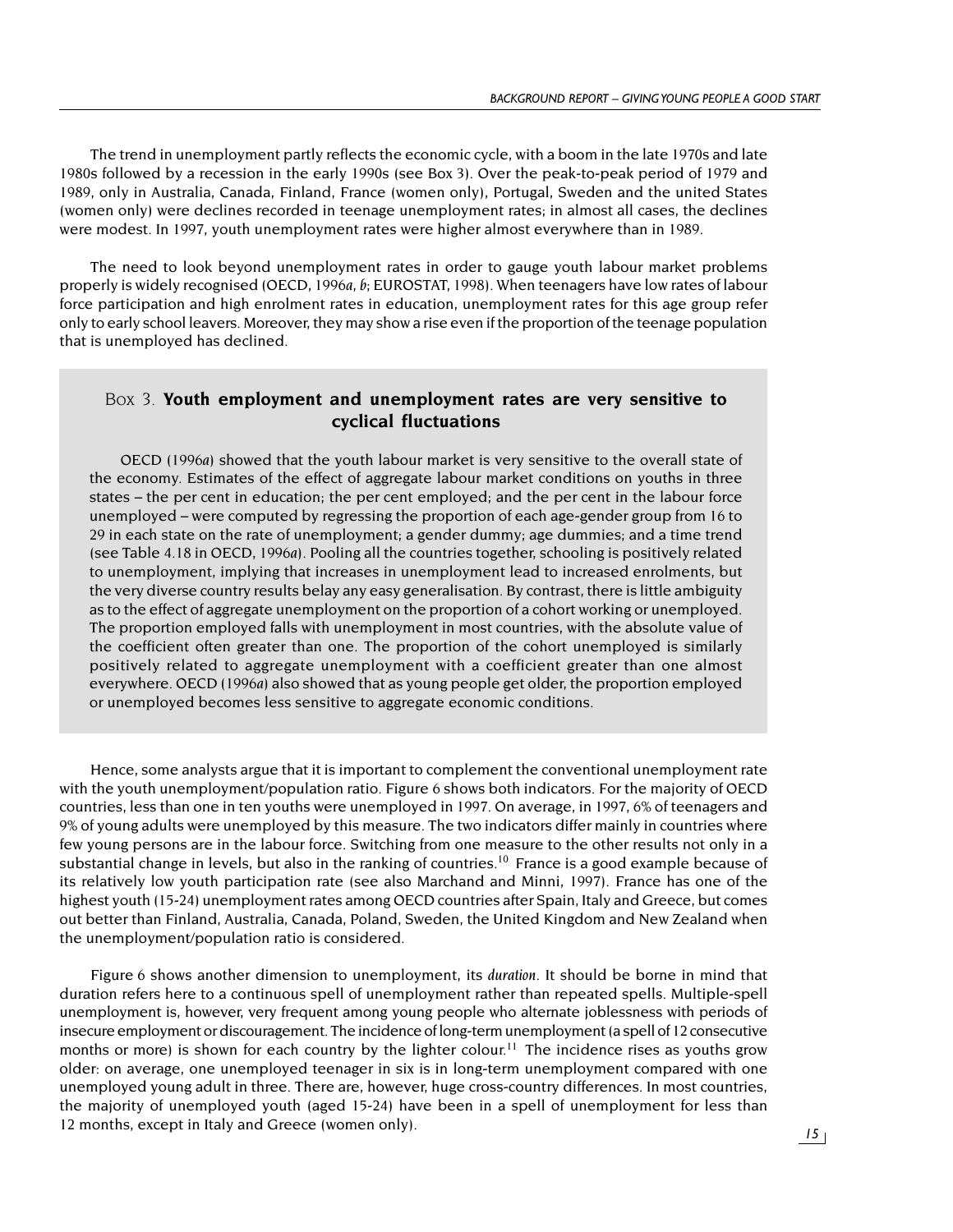### **B. Youth earnings**

This section highlights the relative position of youths by examining their earnings relative to those of adults, to those paid in low-wage jobs and to statutory minimum wages.<sup>12</sup> Evidence on earnings mobility is also considered. Low-wage jobs can be a step to a better-paying job but they may also recur and alternate with no pay.

#### *Age-earnings profiles*

As youths grow older, they gain experience and earn more. The progression may be slow or fast according to the country and/or the year of entering the labour market. Figure 7 shows the age-earnings profiles for full-time workers by gender for three cohorts in eight countries for which data are available. Three features are worth noting. First, the profiles of young women start at a lower level than young men and have a much flatter slope, except in Australia and the Netherlands. Second, young men in Japan and in France have the steepest profiles. Third, in the seven countries for which recent data are available, the most recent (1995) cohort fares somewhat better than the older ones concerning the level of earnings between 20 and 24 years of age, except in the United States and Australia (young men only).

There is a clear story about youth earnings being persistently low relative to older workers' earnings – between 40 to 80% lower depending on the period and the country (Figure 8). Mean earnings for youths aged 20-24 years in full-time jobs in the late 1970s ranged between a high of 80% of mean earnings of workers aged 35-44 years in Australia to a low of 40% in Korea. The change over the following two decades was in opposite directions in these two countries, a decrease to 68% in Australia and an increase to 50% in Korea. From the late 1970s to the late 1990s, the earnings of youths relative to adults fell in a number of countries for which data are available (the United Kingdom, the United States, Sweden, Canada, New Zealand) or remained stagnant in others (France, Germany, Japan, Finland, the Netherlands). These changes occurred despite national differences in wage formation, a common pattern of decline rather than increase in the size of the youth cohort and an increase in the educational levels of young people relative to adults. As Freeman (see p. 89) has stressed, the decline or stagnation in the relative earnings of young people over the past two decades is quite an unexpected result given that basic economic forces that affect youth wages, including shifts in demand or supply of youth labour and skills, actually went in the opposite direction.

#### *Low-paid jobs*

Table 13 shows the likelihood of young workers being in low-paid employment.<sup>13</sup> On average across the 14 countries, nearly 40% of young workers are low paid, but the variation across countries is striking: 63% of all full-time employed youths in the United States are in low-paid jobs compared with under 20% in Austria and Sweden. Given that the overall incidence of low-paid employment varies considerably across countries, it is difficult to discern whether it is much more concentrated amongst youths. An indicator of concentration that abstracts from country differences in the overall incidence of low pay can be constructed by dividing the incidence for youths by the overall incidence of low-paid jobs (column 3 in Table 13). A value greater than one indicates that the risk of low pay for young people is greater than the average risk for all workers. As would be expected, young workers face a much higher-than-average incidence of low-paid employment in all countries.

However, this finding relates to "point-in-time" comparisons and does not allow one to infer anything about mobility in the earnings distribution and how this differs for different age groups. OECD (1997*a*), drawing on longitudinal data covering six countries (Denmark, France, Germany, Italy, the United Kingdom, and the United States) over the period 1986 to 1991, showed that low-paying jobs are often a stepping stone to better paying jobs, though many also move from low-pay to no pay.<sup>14</sup>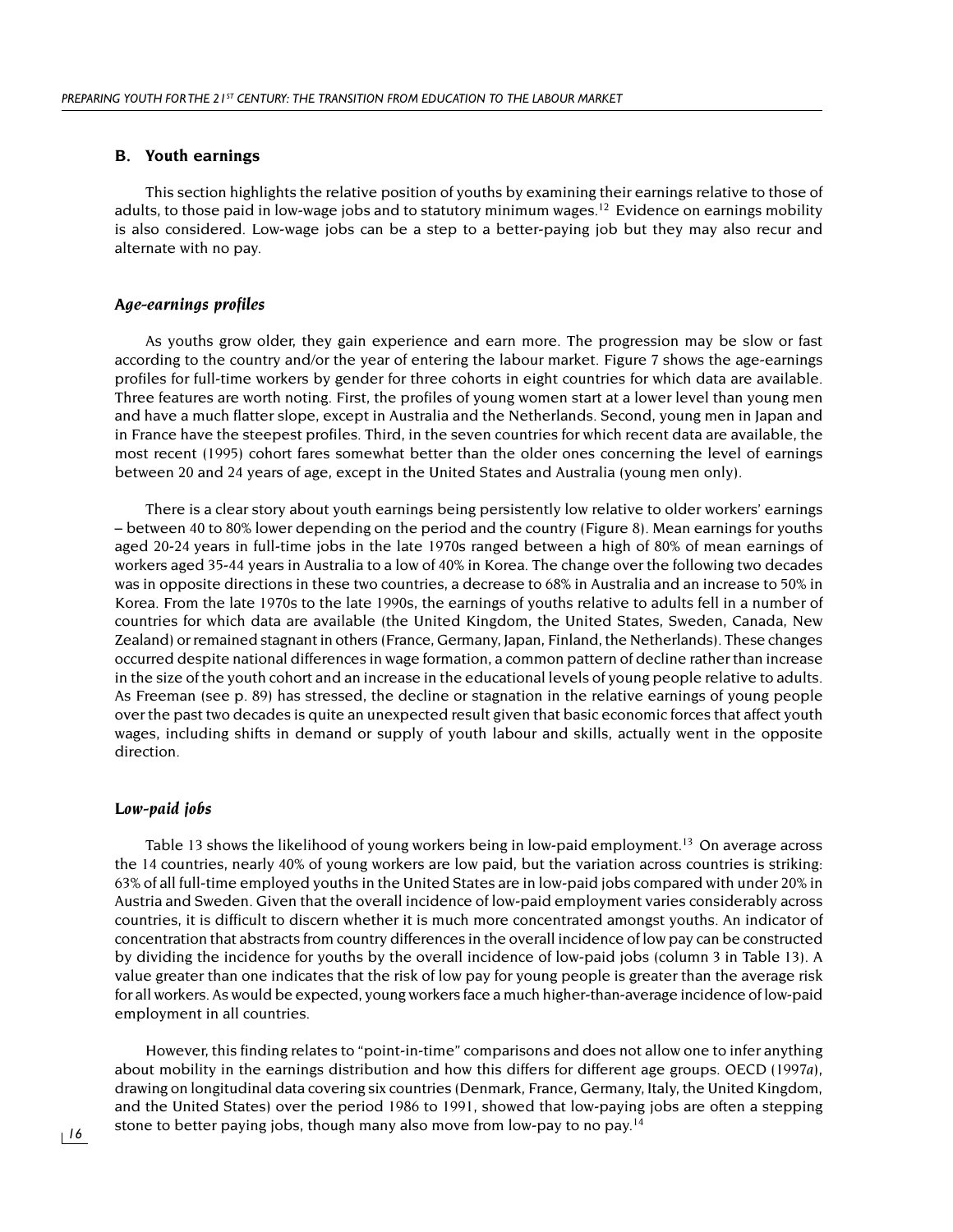Youths are particularly likely to have been low paid at least once during 1986-1991 and at the beginning of the period when they were youngest (Table 14). However, they move up the earnings distribution more rapidly than older workers, causing their "always low-paid rate" to fall relative to older workers. This pattern holds in all of the countries examined, but is particularly strong in Germany: workers less than 25 in 1986 were four times as likely as all workers to be low paid in that year, but only nearly as likely as all workers to be always low paid during 1986-1991. The United States stands out as having the highest incidence of low-paid employment for youths among the six countries under review: nearly one-half of youths were low paid in 1986, 61% of youths had been in a low-paid job at least once during the five-year period and 14% were always low paid during the whole period. The average cumulative years in low-paid employment is also particularly high in this country. Young workers in the United States who were low paid in 1986 on average accumulated roughly four additional years of low pay during the next five years compared with less than two additional years in Denmark. Persistence in low pay is also high in the United Kingdom. In recent years, both the United Kingdom and the United States have experienced much greater increases in earnings inequality than other OECD countries and persistence in low pay is greater where inequality is greater.

#### *Statutory minimum wages*

Youths are much more likely than adults to be in minimum-wage jobs because they generally have less labour market experience than other workers. On the one hand, minimum wages narrow earnings differentials across demographic groups, particularly between the young and the old, and countries with relatively high minimum wages have less earnings inequality and a lower incidence of low pay. On the other hand, if the minimum wage is set at too high a level, young workers may be most vulnerable to job losses.

Indeed, one of the strongest criticisms of minimum wages is that, to the extent they are set at above market-clearing levels, they will price some people with low productivity – and particularly young workers – out of jobs. The econometric evidence reported in OECD (1998*b*) for nine countries (Belgium, Canada, France, Greece, Japan, the Netherlands, Portugal, Spain and the United States) over the period 1975 to 1996 showed that a 10% increase in the minimum is associated with a 1.5 to 3% decline in *teenage* employment, with no impact on young adults. However, the evidence also shows that hikes in the minimum, on their own, can explain only a very small fraction of the large observed falls in teenage employment rates over the past two decades in almost all countries.<sup>15</sup>

One solution to minimise the potential disemployment effects of a minimum wage on young people is to allow for sub-minimum rates differentiated by age. Over one-half of the seventeen countries<sup>16</sup> which currently have a statutory or national minimum wage apply a reduced rate for young workers.<sup>17</sup> Two features in the setting of these lower rates for young workers are worth noting. With few exceptions, the differential (*i.e.* the gap between the adult minimum and the special youth rate) is quite small – usually about 10-15%. It also applies typically to those aged 18 years and less.

# Box 4. **Stylised facts about school-leaving and labour market outcomes for young people today compared with the late 1970s/early 1980s**

## **They are more educated...**

• More youths remain in education beyond compulsory schooling: on average across OECD countries 34% of youths aged 22 were attending school in 1997, compared to 19% in 1984.

• Consequently, there are fewer early school leavers. For instance, the proportion of 18-year-olds not attending school was 33% in 1997, compared with 50% in 1984.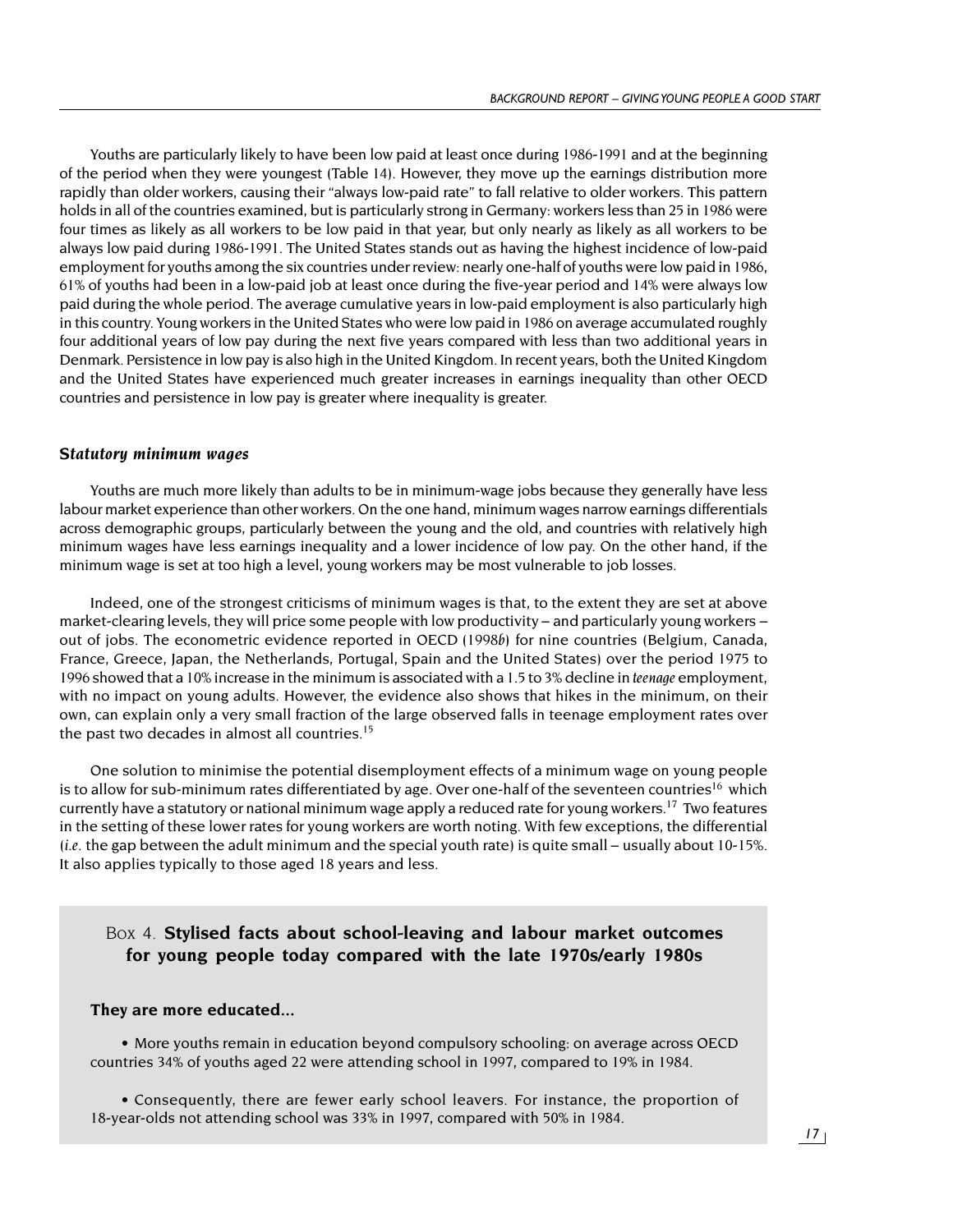• There are also slightly fewer youths neither in initial education nor in a job: 14% of 16-24-year-olds were not at school and not employed in 1997, compared with 22% in 1984.

• Young people facing the largest barriers to a stable entry into the labour market are more and more those who complete school with qualifications ill-suited to employment or drop outs with no qualifications.

### **... but their labour market prospects have not tended to improve**

• Youth employment rates are lower: in 1997, 44% of the 15-24-year-olds were in employment, compared with 52% in 1979.

• Out-of-school young men have fared particularly badly, as evidenced by a strong trend decline in their employment prospects.

• The employment gap between the youth cohort and the adult cohort has widened.

• Youths in the labour force are more likely to be unemployed: the OECD average unemployment rate for 15-24-year-olds was 16% in 1997, 4 percentage points higher than in 1979.

• While the experience of unemployment is widespread, it is highly concentrated among a disadvantaged group of young people.

• Youths are confronted with stagnant or declining earnings relative to adults, a rather unexpected twist that could have major longer-term consequence in terms of lifelong earnings.

# **Persistencies across the past two decades**

• Transition processes and outcomes differ greatly by country, gender and, often, educational level.

• In many countries, being in full-time education is more common than combining education and work.

• Combining work with schooling is a feature either of apprenticeship countries or of countries with a relatively high incidence of part-time employment.

• Teenage and young adult women perform better at school and have seen a long-term trend increase in their employment prospects compared with their young male counterparts.

• Apprenticeship/dual-system countries clearly do better at getting young people a firm foothold in the labour market.

• Those who fail to get a firm foothold in the labour market form a "hard core" of disaffected young people, a stigmatised minority with cumulative disadvantages, often related to intergenerational factors such as poverty, unstable family backgrounds and life in communities with high overall unemployment.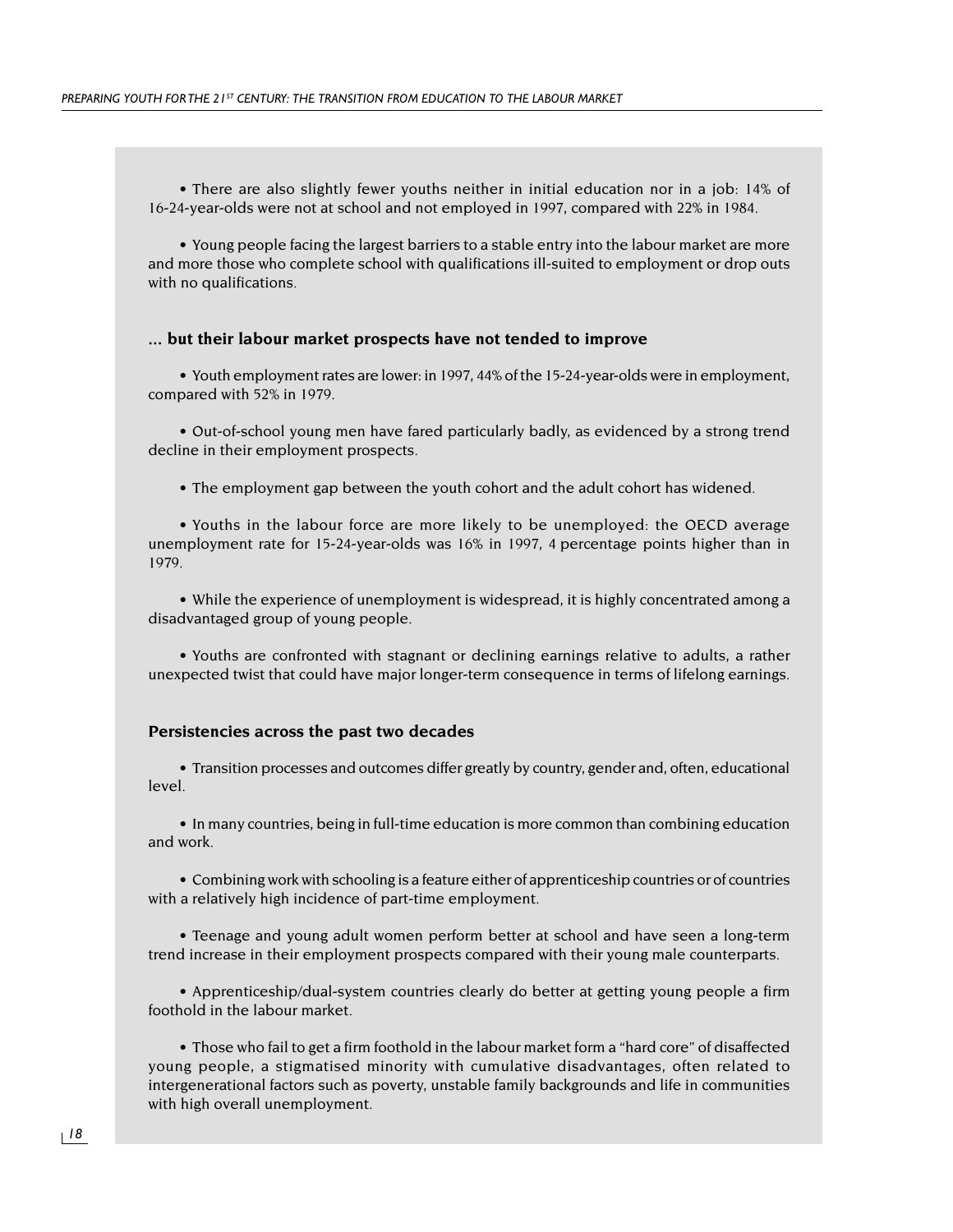# **III. GETTING STARTED, SETTLING IN: A VIEW OF THE TRANSITION FROM INITIAL EDUCATION TO THE LABOUR MARKET**

School-to-work transition processes differ sharply across countries, mainly in terms of the time it takes to get into the first job and the amount of labour turnover involved in settling into steady employment. This section will consider the integration of young people only after they have left the education system and will focus on the short-term and longer-term effects of getting started and settling into the labour market.

### **A. Job prospects one year after leaving initial education**

A central issue is how do youths fare once they do leave the education system? OECD (1998*b*) shed some light on this question by focusing on the labour market outcomes of young people one year after leaving initial education, so-called "new school leavers". "Starting off" in the labour market as unemployed is the case, on average, for one new school leaver in four in OECD countries. The study highlighted that new school leavers on the right track one year after leaving school are those fortunate enough to have a higher level of education and to enter the labour market in a good year. While the job prospects of new school leavers are highly sensitive to the overall state of the labour market, institutional factors matter as well. A range of factors apart from the education system appears to be associated with country differences in the employment rates of new school leavers. Higher employment rates are associated with lower adult unemployment rates, more centralised/co-ordinated systems of wage bargaining and with a strong dual system of vocational education and training.<sup>18</sup>

Cross-country differences are very large. In Germany, Luxembourg, Austria and Denmark, countries with long-standing and highly-developed apprenticeship systems, over three-quarters of young people aged 16-24 years in 1996 were in employment one year after leaving education, whereas less than one-third had a job in Finland and Italy (Figure 9). Over the period 1987 to 1996, only Germany and Ireland posted a significant increase in the proportion of new school leavers finding employment, with the other countries reporting at best a stabilisation, at worse a decline. The deterioration over the decade was particularly marked in France and Greece.

Difficulty in the transition process can be observed not simply in the form of joblessness, but in extended periods after leaving full-time education being spent in temporary, casual or part-time work. Insecure employment is often interspersed with spells of unemployment and with participation in remedial and short-term labour market measures. There have been substantial changes in the types of entry-level jobs available to youths. A common trend, the strength of which varies across countries, is the decline over the past decade in the proportion of new school leavers going directly into permanent, full-time jobs. For those with a job one year after leaving school, it is more often than before a temporary job – in one-third of the cases because the contract covers a period of training – and a part-time job, very often voluntary, in order to combine education and work (Figure 9).

### **B. A longer-term view of the transition from initial education**

The previous sub-section took a short-run perspective to youth insertion into the labour market. The purpose here is to extend that analysis by following youths over time after they leave the educational system permanently using longitudinal data for Australia, France, Germany, Ireland and the United States (see OECD, 1998*b* for information on data sources and methods).19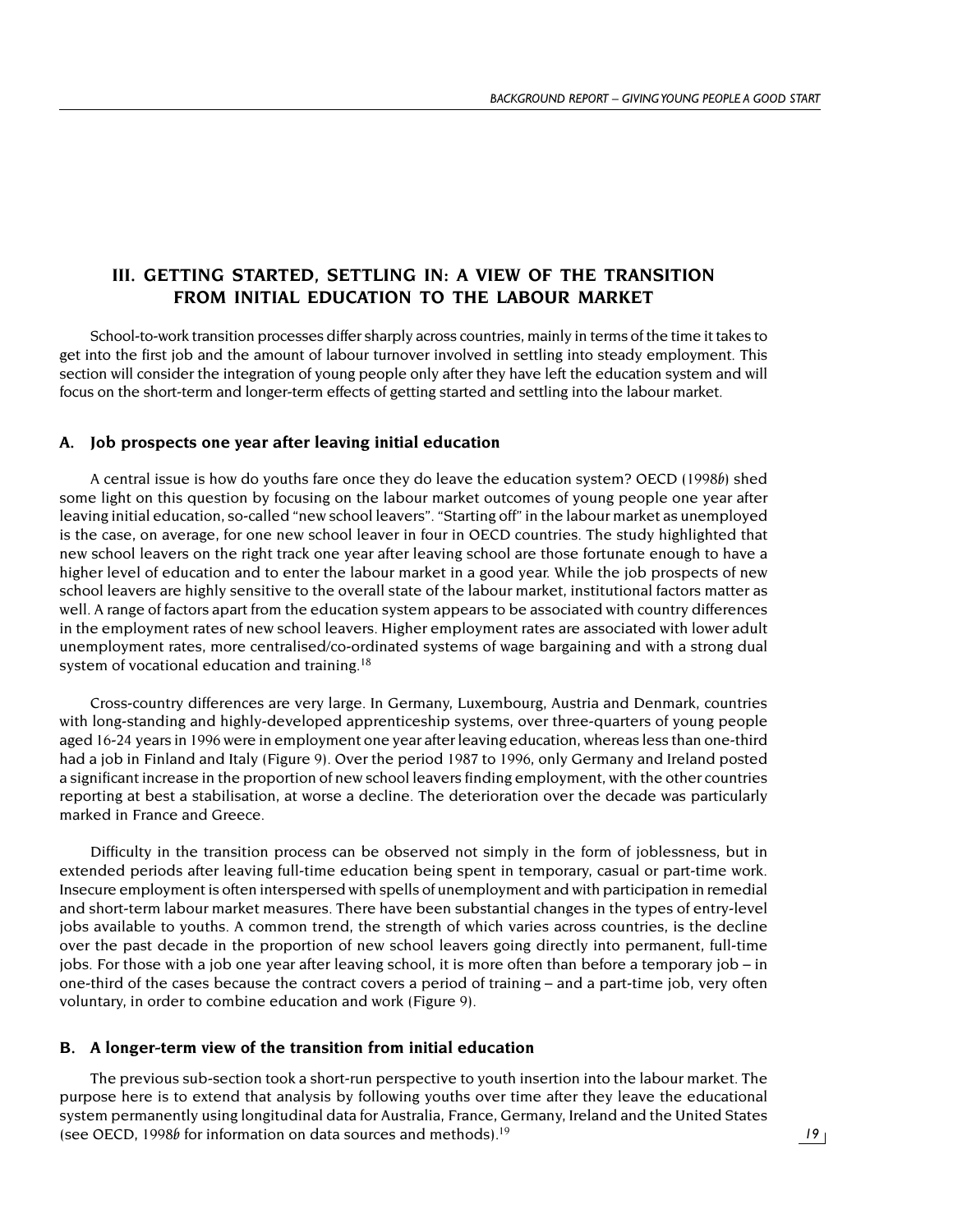The main questions addressed are: What are individuals' employment and unemployment experiences over a three to six-year period after permanently leaving initial education? How does that experience vary across countries and levels of educational attainment? How much time do youths spend employed and is there any evidence of "persistence" in labour force status? Is unemployment widely spread or concentrated among a minority who spend a lot of time out of work?

# *Incidence of employment and unemployment – the first three to five years after permanently leaving education*

Tables 15 and 16 record the evolution of employment and unemployment rates for this select group of *permanent* school leavers. Concerning employment, three tendencies are apparent. First, with the exception of Germany, there are large differences in *first-year* employment rates by educational attainment, with rates increasing in line with qualifications. American youths with less than an upper secondary education *(i.e.* high-school dropouts) have quite low employment rates.<sup>20</sup> Second, there are gender differences. Women's employment rates are lower than men's, with the absolute differences generally greater at lower levels of educational attainment (the exception is Irish women with some university/ tertiary education). This gap is particularly pronounced in Australia and the United States. Finally, the rates tend to rise over time and the absolute gap between those with less and more education does narrow, especially for young men. However, differences do persist: five years after entering the labour market, between 13 and 25% of young men at the lower end of the education scale are not employed compared with only 1 to 13% of those with some university/tertiary education.

# Box 5. **Recourse to youth labour market measures in France**

France is an interesting case because it is the one country for which the data set contains information on participation in subsidised jobs and, as will be emphasised below (see Section IV), such measures add an important dimension to understanding youth labour markets. The first year after leaving school one-third or more of French youth without even the general *Baccalauréat* were employed in subsidised jobs. Other research shows that fully one-half of this cohort went through at least one programme (Werquin, 1997). Although employment rates for this group of new school leavers change little over time, recourse to programmes declines dramatically, while integration into jobs with a permanent contract tends to increase, though fully one-third never obtained such a contract. Not surprisingly, French research has shown that programmes close to regular employment, *e.g. contrats de qualification*, have a higher probability of leading to regular jobs (DARES, 1997).

Some of the tendencies observed with employment are also mirrored in unemployment rates (Table 16). The latter, as in cross-section data, decline as educational qualifications increase. But, there are again large differences across countries, which are more pronounced at lower levels of education. There is, however, no uniform tendency for unemployment rates to decline over time among less-educated youths, except in Australia and the United States.

### *Time spent in work*

The evolution of employment and unemployment rates over time is only one part of the picture of how well or poorly youths become integrated into the labour market. The total amount of time spent in jobs or job-seeking, and whether or not there is persistence in status are also important elements in any judgement about getting a firm foothold in the world of work.

Table 17 shows the average time spent in employment. The figures are calculated conditional upon whether these youths were employed, unemployed or not in the labour force in their first year in the labour market. The closer the values are to one, the closer are these youths to having been continuously in work at the moment of each of the three to six annual interviews [the Irish data, however, refer to the total time spent employed over a 36- (university/tertiary) and a 60-month period].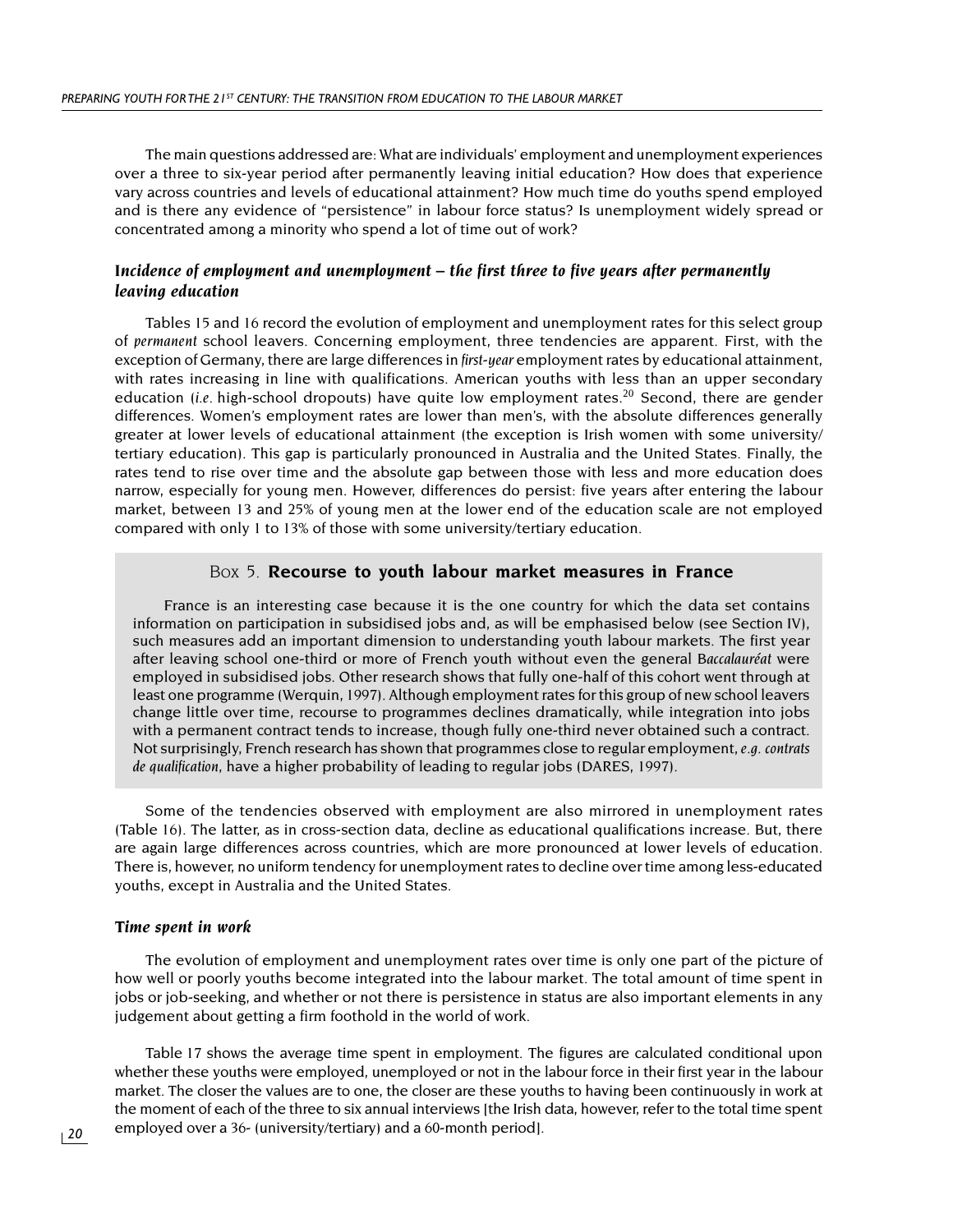The overall results are clear. Irrespective of education or gender, getting a job in the first year after permanently leaving school is associated with a greatly increased likelihood of being employed at the moment of each annual interview compared with youths starting off without a job. To some degree, this "persistence" is also higher among the more educated, though the difference is small. $21$ 

In terms of these youth cohorts overall, the figures in columns one and six of Table 17 should be combined with the very large cross-country differences in employment rates in Table 15. Thus, while youths who do start the transition in a job spend a similar cumulated amount of time in employment in all countries, this covers a significantly larger proportion of youths, especially those with fewer educational qualifications, in Germany, France, and to some extent Ireland, compared with Australia and the United States.

Starting off unemployed or not in the labour force leads to significantly less cumulated time spent in employment over the three to five-year period. There are, however, some cross-country and cross-education differences. Whether the experience of unemployment itself causes further unemployment – the so-called "scarring" hypothesis – has been the subject of considerable debate and some empirical research. Although the evidence is not conclusive, the balance seems to lean towards some evidence of a scarring effect (Franz *et al.,* 1997; Gardecki and Neumark, 1997; Werquin *et al.,* 1997). Though the data in Table 18 cannot be used to prove rigorously that early problems in finding a job *cause* later problems, they do point in this direction.

Another dimension of persistence is shown in Table 18. It records the *distribution* of employment and unemployment. Very few young men, regardless of educational background, were never employed. However, the distribution shows large cross-country differences. At the lower end of educational attainment, over 85% of German men and over 75% of German women were in work during at least four of the annual surveys (these figures are obtained by adding the proportion employed for four and five periods). This compares with 70% for Irish men and 50% for Irish women, and 69% for French men and 63% for French women. The equivalent proportions are much lower for young men and women in Australia and the United States with less than upper secondary education. As educational attainment increases, these cross-country differences diminish among both genders. Results are, not surprisingly, similar for time spent unemployed. Multiple "periods" of unemployment are far more prevalent among American, Australian and French youths. In all countries, the likelihood of being unemployed at any of the survey dates declines with educational attainment.

A useful summary measure which highlights these large differences is to compute how much of this three to five-year period is spent in employment on average. For men with less than upper secondary education in both Australia and the United States, only about two-thirds of the period was spent in work compared with almost 90% in Germany. Moreover, in the first two countries the distribution is highly unequal, with roughly one-half of the total time spent in employment being accounted for by just one-third of these youths. In France, where a six-year period is considered, men with less than upper secondary education spent only half of the total period in employment. The distribution is also highly unequal, with one-half of the total time in employment being accounted for by a little more than one-quarter of these French youth. Box 6 takes a somewhat different look at the experience of unemployment, in particular its concentration over time.

# Box 6. **How concentrated is unemployment over time – a longitudinal perspective of the French, German and American experience?**

Many analysts, when focusing on youth unemployment, see it as a very dynamic process. Part of the reason for this stems from the fact that at any point-in-time youth are, in almost all countries, less likely compared with adults, to be long-term unemployed. Job-search models and models of "normal turnover" also often give the impression that much youth unemployment is of a short-term, and hence not very costly, nature.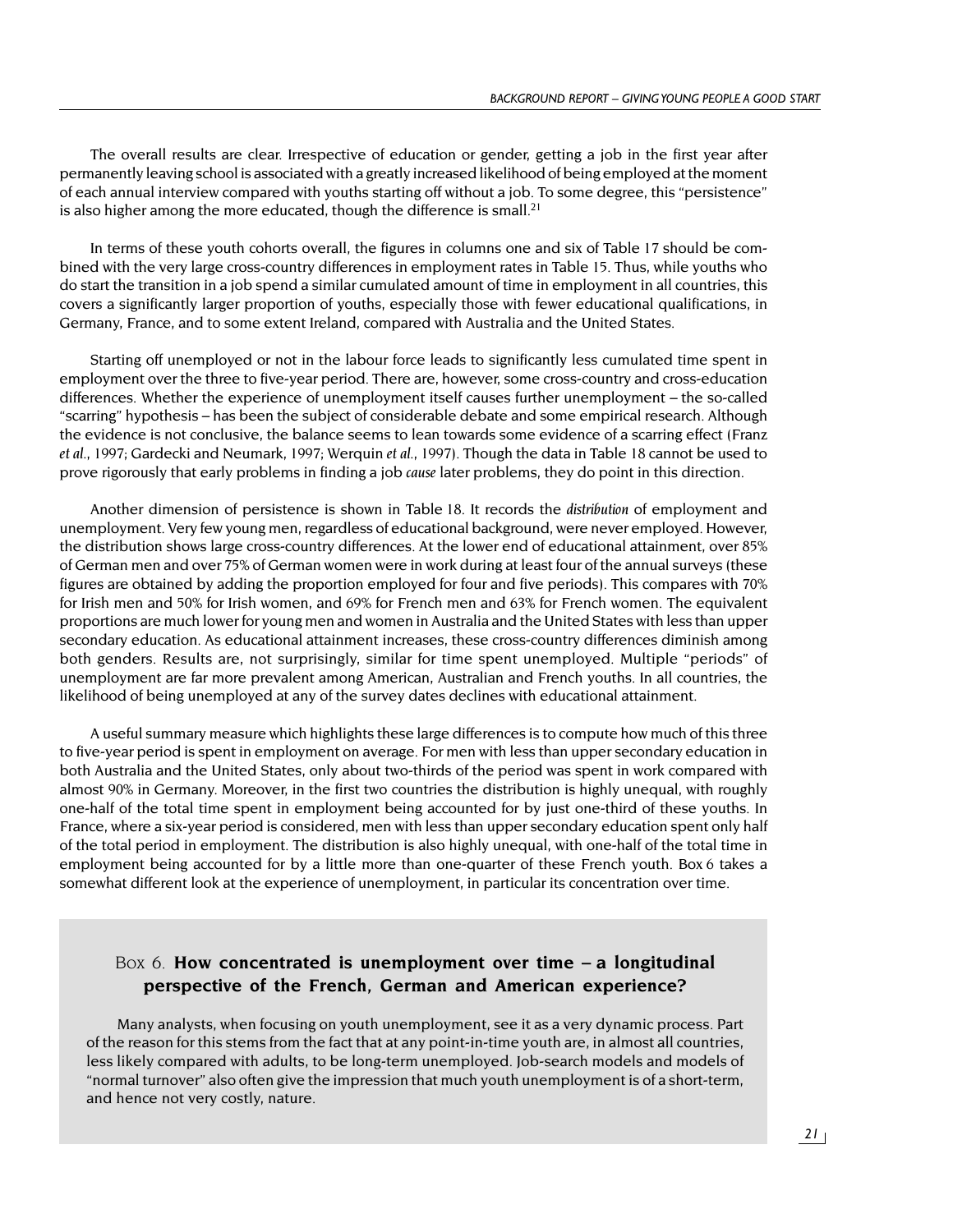However, this subsection, following the seminal work of Clark and Summers (1979) and OECD (1984), argues that these theses are a misleading characterisation of much youth unemployment. Instead, much of the observed high rate of youth unemployment is the result of some youths experiencing prolonged spells without work.

In order to shed some light on these issues, this subsection again makes use of longitudinal  $data<sup>22</sup>$  However, unlike the preceding analysis, this subsection has reconstructed the entire unemployment history of youths from retrospective questions to the annual surveys. Thus, for Germany and the United States, the full five-year-period since permanently leaving initial education has been used to calculate the entire time unemployed. For France, unemployment histories have been calculated for a 78-month-period, although these data refer only to the cohort who left the education system at less than the upper secondary level.

Table 19 shows how widespread the experience of unemployment was over the time period. There are three important messages. First, regardless of level of education or gender, it is much more common among American and French youths compared with their German counterparts. Among all American youths in the sample, over one-half had experienced some time unemployed compared with only 28% in Germany. Second, there is no significant difference within countries between young men and women. Third, the experience of any unemployment declines substantially by level of educational qualification, with the drop in unemployment experience being much greater in the United States than in Germany.

Unemployment could be widespread among young people because many of them experience short bouts out of work. However, Table 20 suggests that this would be to misread the actual situation. The apparent concentration of unemployment is shown in detail by looking at the distribution, in months of unemployment.

Among all Germans, the 1.6% of the population who experienced at least two years of unemployment, accounted for 25% of all weeks of unemployment over the five-year period. Similar results are clear for the United States. This degree of concentration is difficult to reconcile with an often expressed view that the main problem of youth unemployment arises from many brief spells of being out of work interspersed by short-term jobs. A key problem, instead, seems to be a semi-permanent mismatch between the capabilities of some young workers and available job opportunities.

There are some differences by level of educational attainment. France is interesting because one-third of the population with less than secondary education experienced two or more years of unemployment (the corresponding figures are 2.8 and 7.2% in Germany and the United States, respectively) accounting for over 60% of all weeks of unemployment (this compares to around 30% in both Germany and the United States). Bearing in mind that unemployment is more widespread among less educated youth, comparing its concentration across levels of education reveals only small differences. In Germany, concentration is little different between those with less than upper secondary and those with completed upper secondary education, while concentration tends to decline a bit among Americans. That said, overall higher levels of education are no guarantee of quickly finding stable employment for all.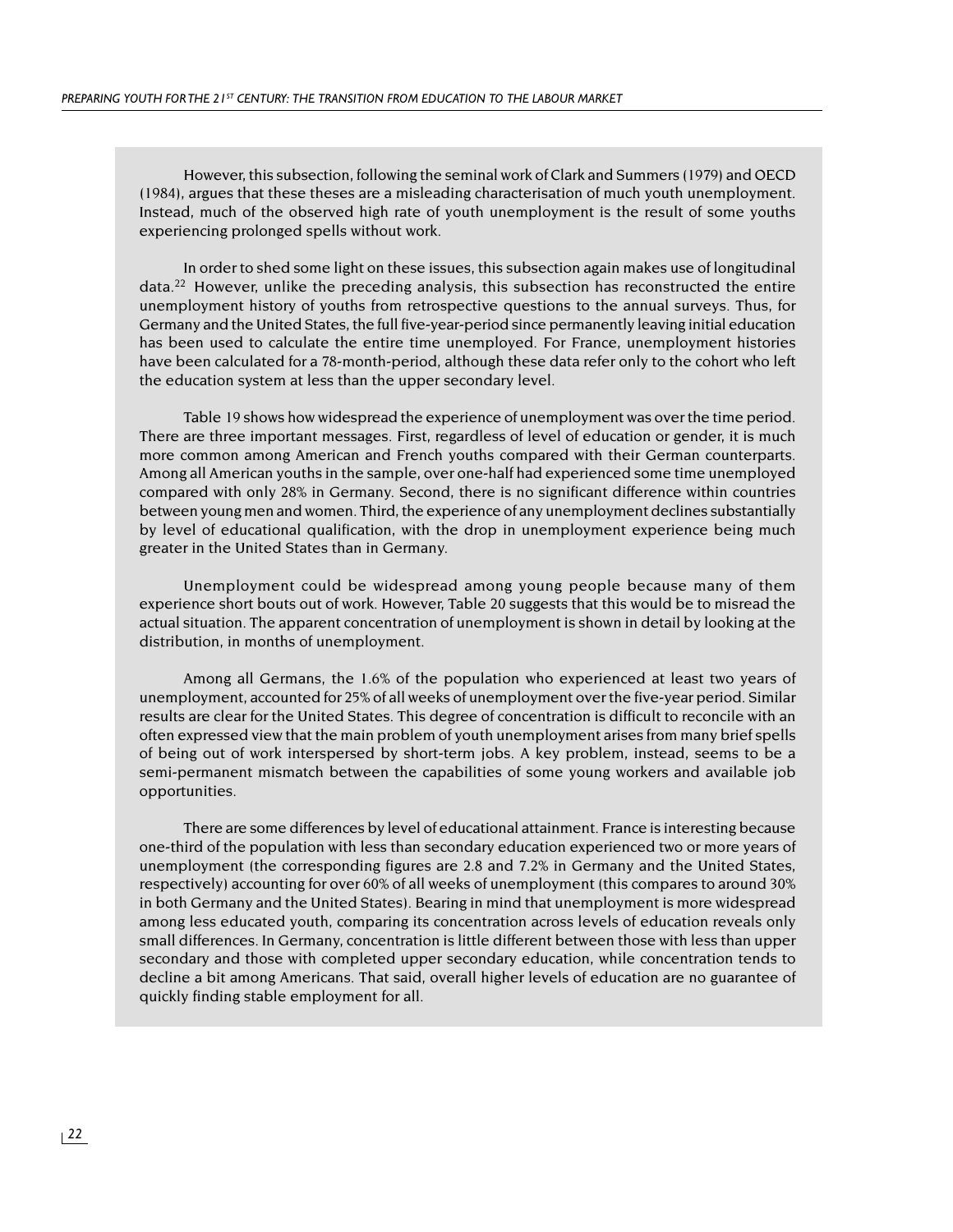# **IV. STRATEGIES FOR IMPROVING YOUTH LABOUR MARKET PROSPECTS**

# **Introduction**

A diagnosis of problems does not immediately lead to coherent policy strategies to solve them. Thus, this section looks at the overall approaches of governments towards youth labour markets, and describes some of the main policy initiatives taken in recent years which are oriented towards improving the school-to-work transition and the access of youths to the regular labour market. Policy in this domain typically straddles the responsibilities of the education, labour market and social welfare authorities, and combines interventions on both the supply and demand sides. On the supply side, policy focuses on the development of young people's employability through school curricula development, the strengthening of the links between education and work, study incentives, remedial training and career counselling. On the demand side, wage-setting and other labour market arrangements may be altered with a view to pricing young people into private-sector jobs, or jobs may be specially created for them in the public/ non-profit sectors. In practice, the distinction between these types of policies is not clear-cut. For example, employment subsidies are usually combined with various mixtures of education, training, work experience and support services. Policies also differ in the extent to which they focus on sub-groups of the youth population. Some address school-to-work transition issues for all youths at secondary level, others focus on the disadvantages faced by at-risk youths.

The aims of these policies are multi-fold: a smoother transition to stable, career-oriented and well-paid employment; an effective matching of young workers and jobs; low rates of youth unemployment, particularly long-term unemployment; and the acquisition by youths of the capacity to adapt to a changing work environment throughout their working lives.

The ambition of these goals must be tempered by the recognition of the key role played by socio-economic backgrounds in shaping individuals' educational and employment opportunities throughout their lives. It is quite naive, in fact, to believe that education and active labour market policies aimed at disadvantaged youths can overcome handicaps that have their origin in the economic and social disadvantages faced since early childhood. Only a broader and more long-term policy of poverty reduction and equalisation of socio-economic conditions, that targets support on disadvantaged families and communities, can hope to achieve this. Furthermore, it is important to acknowledge that the aggregate volume of economic activity is the major determinant factor of youth unemployment, and that a sound combination of macroeconomic and structural policies are needed to lay the ground for solving youth labour market problems. A discussion of such a comprehensive strategy is beyond the scope of the present paper.<sup>23</sup> Therefore, the paper takes a restricted view of the strategies for improving youth labour market prospects.

Critically, the ambition of youth policy objectives has seldom been accompanied by systematic programme monitoring and evaluation. When evaluations are available, they usually take a restricted view of the possible impacts of the programmes. Some monitoring activities are limited to measuring participation in the programmes, with little attention being paid to the quality of the programme itself; others look only at the impact on participants employment and/or earnings immediately after they have left the programme; others attempt to measure the net effects of the programmes on aggregate performance indicators like employment and unemployment. There is very little evidence on the long-term effects of these programmes, or as to why the programmes do or do not work. Furthermore, few of the available evaluations, especially for countries other than the United States, are based on experimental methods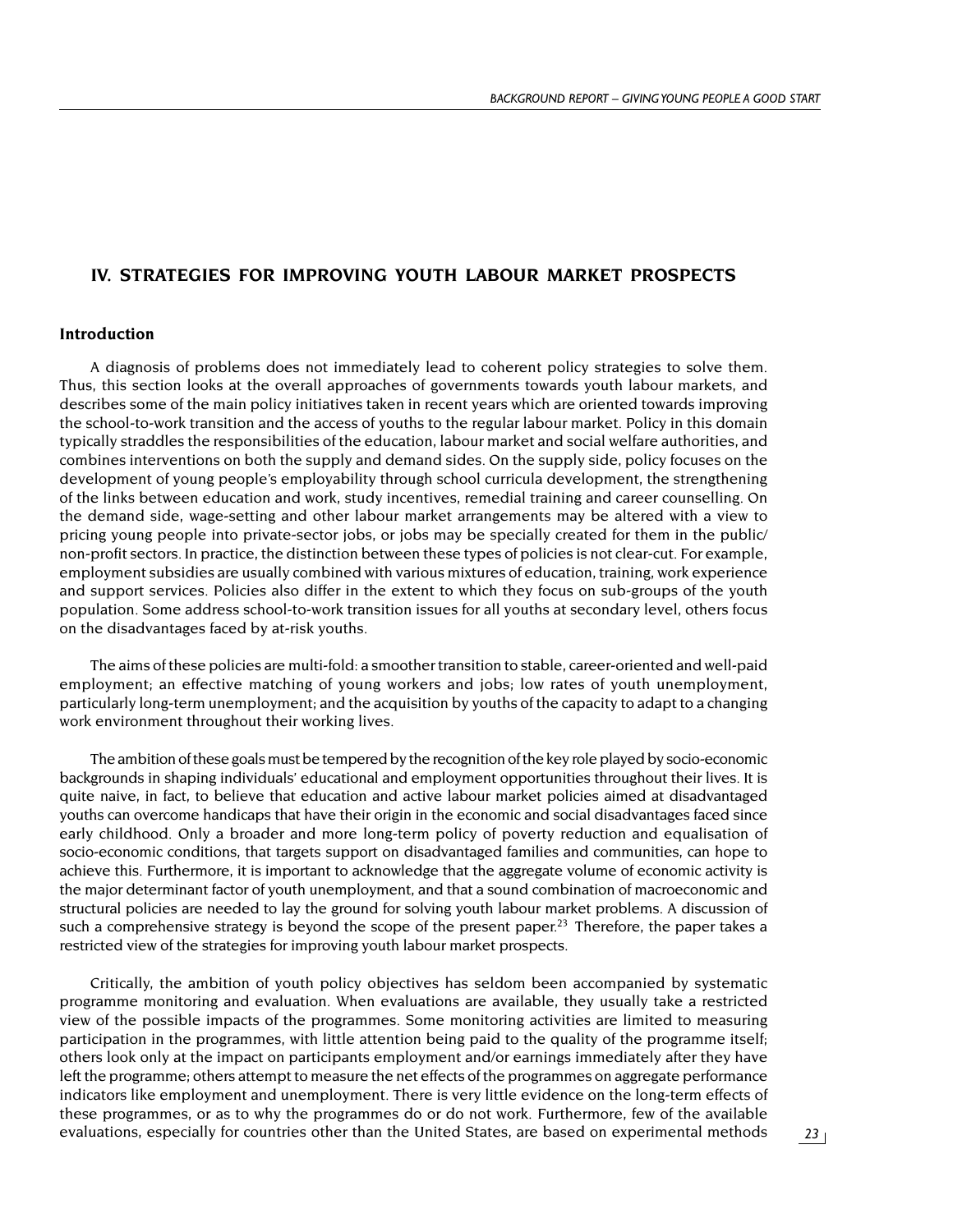that allow a rigorous answer to the question: "What would have happened, other things being equal, had the programme not been implemented?".<sup>24</sup>

Rigorous assessment of the effectiveness of the policies discussed here is particularly difficult. Experimental methods are not easily adopted in evaluating policies in the domain of education, as entitlement norms and schooling requirements often rule out the withholding of services from randomly-selected control groups (Ryan and Büchtemann, 1996). Furthermore, policies in this domain may need quite a long time before their impact on youth's employability can be assessed. As for youth labour market programmes that combine different measures, such as training, wage subsidies, job-search assistance, etc. the different elements in each programme and the type of combination between them can contribute to their outcomes, but the evaluator is normally unable to disentangle the importance of these effects. Finally, many of the measures that are discussed here have been so recently implemented that evaluations are scarce.

The section is organised as follows. First, it looks at how initial education and training systems are structured as regards their approach to the school-to-work transition and the provision of the skills required on the labour market. Recent policy developments aimed at strengthening the vocational stream within the education system, ensuring that curricula and qualifications respond to changing work tasks and employment structures, and providing young people with experience in work settings are reviewed. Second, there is a focus on those youths with particular disadvantages in the labour market, and policies of remedial education and training specifically aimed at them are discussed. Third, policies aimed at altering labour market institutions and arrangements with a view toward pricing young people into private-sector jobs, such as youth wages, employer subsidies, special youth contracts and out-of-work income support, are examined. Finally, direct job creation schemes and policies to support self-employment are analysed.

## **A. Developing young people's employability**

Developing young people's employability is a key policy issue for ensuring their successful transition to the labour market and access to career-oriented employment. This involves helping to ensure that they acquire the skills, knowledge and attitudes that will allow them to find work and to cope with unpredictable labour market changes throughout their working lives. Educational systems play a crucial role in preparing youth for the labour market. This section concentrates on examining the main routes through initial education and training into work, and on policies aimed at improving the employability of out-of-school youth. Interest is centred on non-university-bound youth.

### *Pathways through initial education and into work*

Young people move from initial education to employment through a variety of routes or "pathways" that are of particular relevance to policy makers. Education systems in different countries vary greatly in the degree to which general and vocational studies complement each other and in the ways in which they are sequenced. Countries differ, for example, in terms of whether general and vocational streams run in parallel or in integrated programmes, in terms of the timing and nature of the choices that young people have to make between distinct options and labour market destinations, and in terms of the extent to which the vocational stream combines time spent in an education/training institution with time spent at the workplace (OECD, 1998*c*).

### *Apprenticeship countries*

Austria, Germany, Switzerland and Denmark provide young people with the option of following a vocational pathway at an early age that combines school-based education with training at the workplace. This is the so-called apprenticeship or "dual" system. In Germany, the dual system constitutes the core of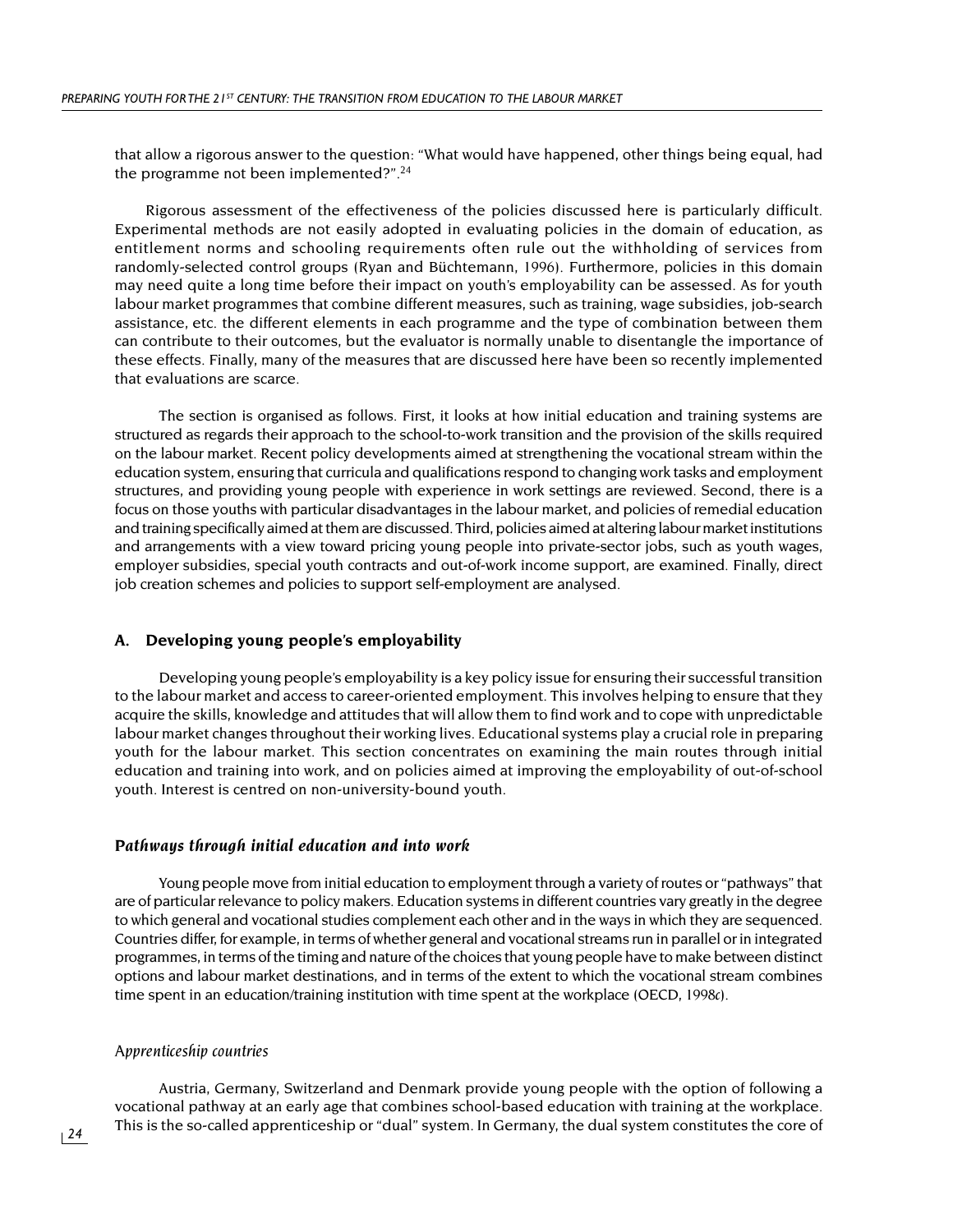vocational education and training: in 1996, over 40% of young *employees* aged between 15 and 24 years had an apprenticeship contract (Table 21). In the same year, apprentices represented around 30% of young employees in Switzerland. In Austria, the dual system attracts a smaller number of pupils – about 24% of employees – due to a highly differentiated provision of school-based vocational education and, in particular, to the so-called five-year technical colleges, giving access to tertiary education.<sup>25</sup> The same share is also lower for Denmark – 25% of young employees.

The main features of the dual system are: trainees are trained in State-recognised occupations requiring formal training, defined in close co-operation with official bodies, management and labour; the apprentice has a formal contract with the firm; the training element is a mix of regular education and on-the-job training supervised by the educational authorities and the social partners; the apprentice's wage is set relatively low compared with the skilled worker rate in the same occupation, but normally rises in accordance with growing productivity as he/she is learning; subsidies to employers may be paid towards the cost of training; and successful completion is certified by a diploma stating that the apprentice fulfils the requirements of the occupation.

As emphasised above, apprenticeship systems in these countries have a good track record in keeping youth unemployment at low levels and at quickly integrating a high proportion of new school leavers into jobs. They do so by raising the incentives and motivation of high-school students to learn; by providing for clear pathways and transitions from school to careers; by expanding the use of contextualised learning that goes beyond firm-specific training; by increasing the relevance of training; and by encouraging employers to upgrade the quality of jobs and to give a chance to young workers (Lerman, 1996).

A widespread consensus on the core elements of the system among all the actors involved, and their high involvement in the design and implementation phases, are key factors for the success of apprenticeship systems. However, this success does not mean that these countries do not face some problems. Concern grew in the 1990s over some global and structural imbalances with which the system is faced. Surpluses or shortages of training places relative to the demand for them have been alternating during the past decade, and the probability is high that a shortage will emerge soon. More importantly, structural mismatches have been identified between the supply of, and demand for, training places, differentiated by occupations, sectors and regions (Bock and Timmermann, 1998). The reasons for these imbalances originate from a change in attitudes on the part of both employers and pupils. On the one hand, the dual system attracts relatively declining numbers of young people, as more and more they tend to choose general rather than vocational education, and full-time vocational/technical schools rather than apprenticeship. On the other hand, employers raise questions as to the cost and appropriateness of training for "rigidly" defined occupations in an era of rapid technological change, and also worry that the quality of applicants is declining as the attractiveness of other pathways rises. For these reasons, they are less willing to invest in high-quality training for apprentices. The continued success of apprenticeship systems shows, however, that these preoccupations are probably exaggerated. It should not be forgotten that the system has been able to adapt to changing job requirements in the past, even if it has done so fairly slowly.

One lesson that can be drawn is that apprenticeships will remain a promising pathway to qualification, employment and further learning if sufficient numbers of attractive training places are offered by employers and if the structure of the supply of apprenticeship places responds to changes in the structure of employment.

# *Other countries*

In other European countries, the most frequent pattern is programmes that take place to a large extent in an education institution rather than at the workplace. This is particularly the case in Greece, Spain and Portugal, where more than 90% of those following a vocational path in 1993-1994 were enrolled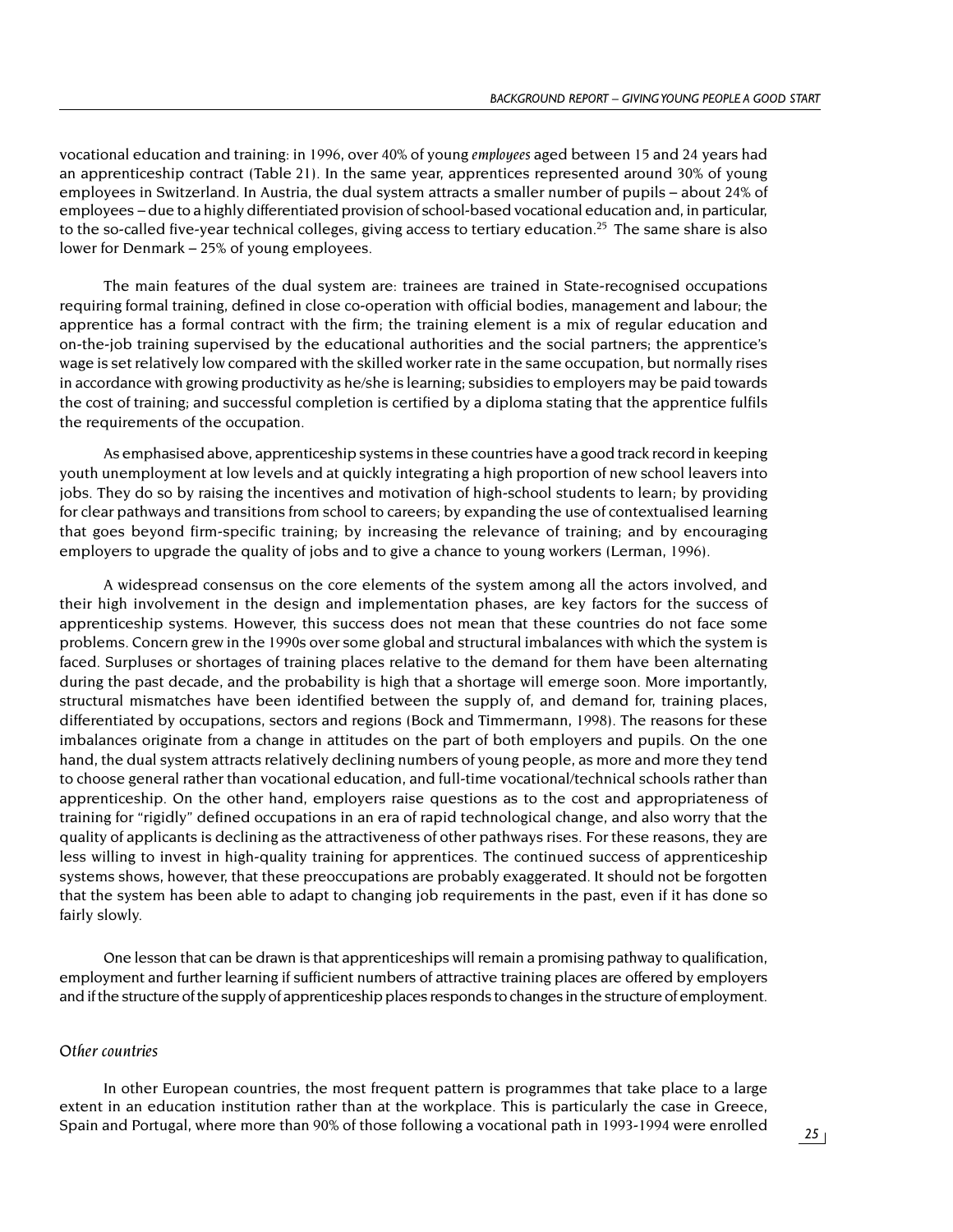in school-based programmes. In France, the Netherlands and Sweden, the vocational programmes that attract most students are those where the training takes place mainly in an education/training institution, but with some time spent at the workplace.

Outside Europe, Australia, Canada, New Zealand and the United States currently have little in the way of vocational training at the level of initial education. In Canada and the United States, the number and range of secondary schools offering vocational programmes have decreased in the past 30 years, due to declining enrolments, changes in the skill and technological requirements of the trades, limited job opportunities and rising aspirations for post-secondary studies. In Australia, vocational education and training has traditionally been offered in the Technical and Further Education colleges (TAFE), involving different types of qualifications and certificates to those issued through the school system. However, the provision of vocational education and training courses as part of the school curriculum in conjunction with TAFE institutes and/or other providers is growing.

In these countries, linkages between education and employment are more informal and decentralised and training decisions by firms and workers are determined by market forces. The assumption is that additional training or skills will be readily acquired after getting a job. High turnover and the risk of poaching, however, can lead to a reluctance to train on the part of employers. In the United States, evidence shows that about 60% of all 25-year-olds obtained no training after high school, and the figures are even higher for non-college youth (Lynch, 1993). Education is also positively correlated with training: those with university qualifications in the United States are roughly five times as likely to receive further training compared with workers with no formal qualification (OECD, 1994). This suggests that the labour market disadvantage of the less educated could persist throughout their careers and the current evidence is that inequalities within the youth cohort have been rising (see Freeman, p. 89 in this volume; Haveman and Knight, 1998).

Finally, Japan relies almost exclusively on formal training provided by the firms. However, there is close co-ordination in the recruitment process between schools and employers. Japanese schools rank graduating students by their academic performance, and associated employers usually hire according to the school's rankings. This screening process increases the incentive for high-school students to perform well in school and gives employers confidence in their potential workers, thus encouraging them to engage in extensive on-the-job training. It has its flaws, though, in that it places an overwhelming emphasis on grades, school performance and recommendations by teachers, thus providing few re-entry opportunities to school drop outs (Lerman, 1996).

### *Policies aimed at strengthening pathways through initial education and into work*

As was noted in the previous sections, completion of upper secondary education has become the norm in almost all OECD countries, having risen over time to at least 75% of school leavers. Those who fail to complete this level find themselves particularly penalised in the labour market, in terms of both employment and earnings. Preventing failure at school is, therefore, one key strategy to ensure a successful transition to work and adult life. However, completing upper secondary education is not a sufficient condition for a stable entry into the labour market. In a number of countries, young people who have completed upper secondary education can be subject to considerable unemployment. Policy in the domain of education, therefore, needs to focus on how to ensure that young people are employable, both at the moment they first enter the labour market and over time.

# *Integrating vocational and general or academic education*

A policy response to meet these challenges has been to attempt to make schooling diverse, flexible and attractive enough to meet the interests and aspirations of the widest possible range of young people in the post-compulsory age group. The development and re-appraisal of the vocational stream within the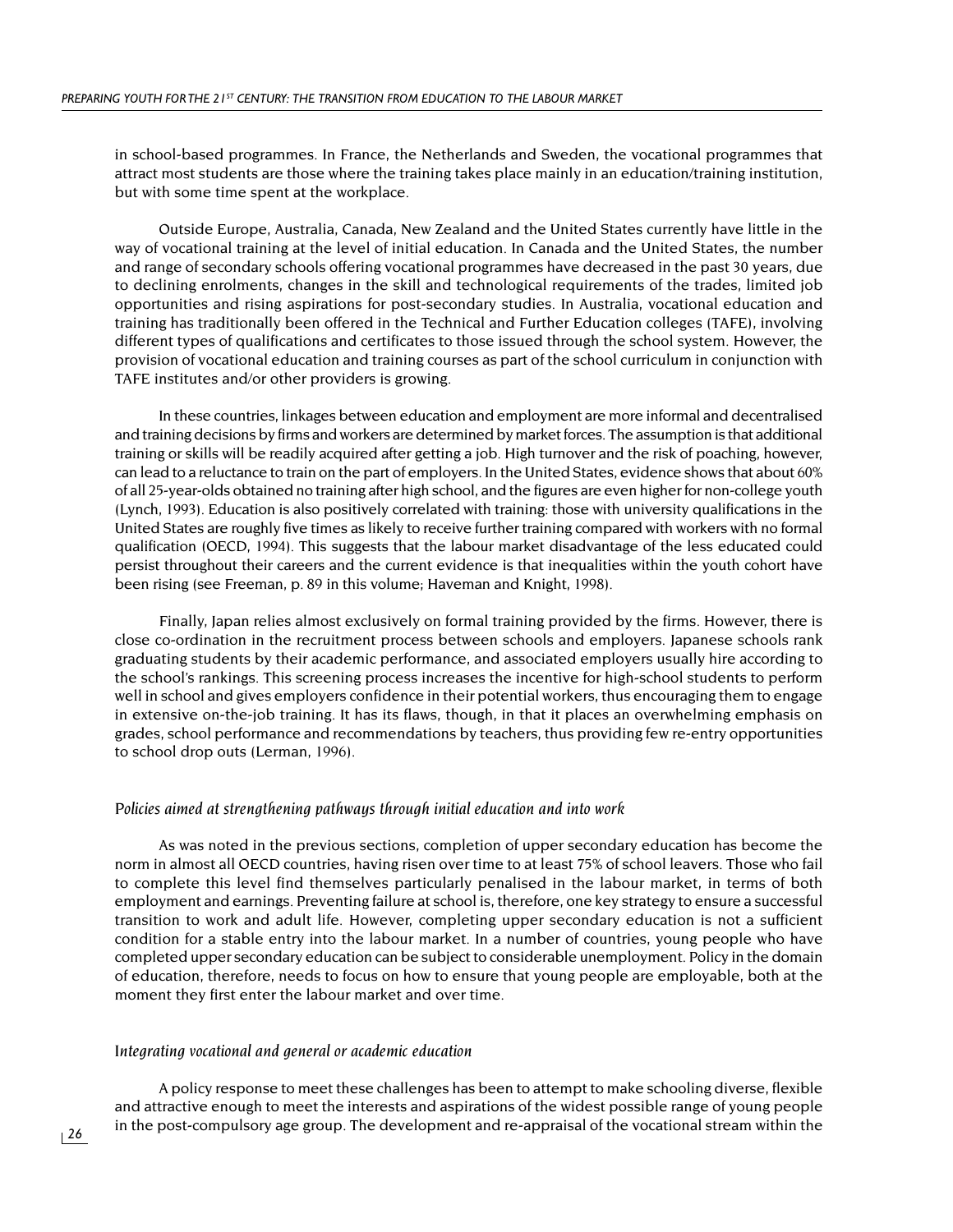education system is an important element in such a strategy. At the same time, policy makers are seeking ways to broaden and reinforce advanced general studies even within the vocational stream, thus enhancing integration between vocational and general or "academic" education.

Since the early 1980s, Finland has engaged in an intense and continuous process of educational reforms, both at upper secondary and tertiary levels, designed to meet these objectives. Comprehensive reforms of the education system that go in this same direction have recently taken place in Ireland, Norway, Sweden and Spain (Table 22). Even in the absence of comprehensive reforms, Australia, Canada and the United States have started to develop or revive the provision of vocational courses at the upper secondary level. In the United States, a number of initiatives have been taken over the past decade with the goal to stimulate state and local governments to create a new national system linking school-based and work-based training and ultimately upgrade the careers of young people not pursuing a four-year college degree. In Japan, the authorities have initiated a number of reforms to further develop vocational education in secondary schools, and to generally strengthen the links between the education system and the labour market.

One obstacle to the promotion of secondary-level vocational education has been, in many countries, its low and declining attractiveness, due to the greater value attached to general education by pupils, parents and the society as a whole. Measures to lift the attractiveness of vocational education include the development of double-qualifying pathways, providing qualifications for both work and tertiary education; enhanced permeability between different programmes, that allow young people to keep their options open for as long as possible; and, the promotion of more integrated learning opportunities. Austria and Norway have developed double-qualifying pathways, $^{26}$  and, in both countries, overall participation rates in technical and vocational education have been rising (see Box 7). Permeability between different programmes has been promoted by broadening the entry points to vocational education and training and providing opportunities to cross from one pathway to another with minimal loss of time, with an associated broadening of curricula so as to cover a wider range of related occupational tasks (OECD, 1998*e*). This approach is most typically found in the Nordic countries and in apprenticeship countries, especially in Germany.

Canada, Japan and the United States have developed integrated pathways providing academic courses of study that satisfy entrance requirements for four-year colleges and prepare students for employment through new forms of work-based learning linked to the school curriculum. In the United States, these innovations have been initiated locally, although they have also received support from federal and state legislation, and from non-governmental agencies financed by private foundations. One major example are career academies, which are self-contained groupings of students and teachers within a larger high school, combining academic and vocational curriculum and involving partnerships with employers who provide internships and other services for students. Career academies normally focus on health occupations, business and finance, manufacturing, engineering or computers. Box 7 summarises the results of evaluation studies of such integrated pathways.

The opening up of new pathways is also evident in tertiary education. Shorter and more work-oriented tertiary studies have resulted from the development of the Fachhochschulen (specialist colleges) in German-speaking countries, the higher professional schools in the Czech Republic, the polytechnic institutions in Portugal and Finland, the short-degree courses in Italy, and similar short-cycle tertiary institutions in some other countries. Other institutions that have the potential to produce similar results include the Community colleges in North America that offer school leavers the opportunity to obtain occupational qualifications and/or to prepare them for entry into higher education.

### *Providing experience in work settings while in education*

The belief that young people learn more effectively and are more motivated to learn when learning takes place in context and according to inductive approaches has been one driving force for the introduction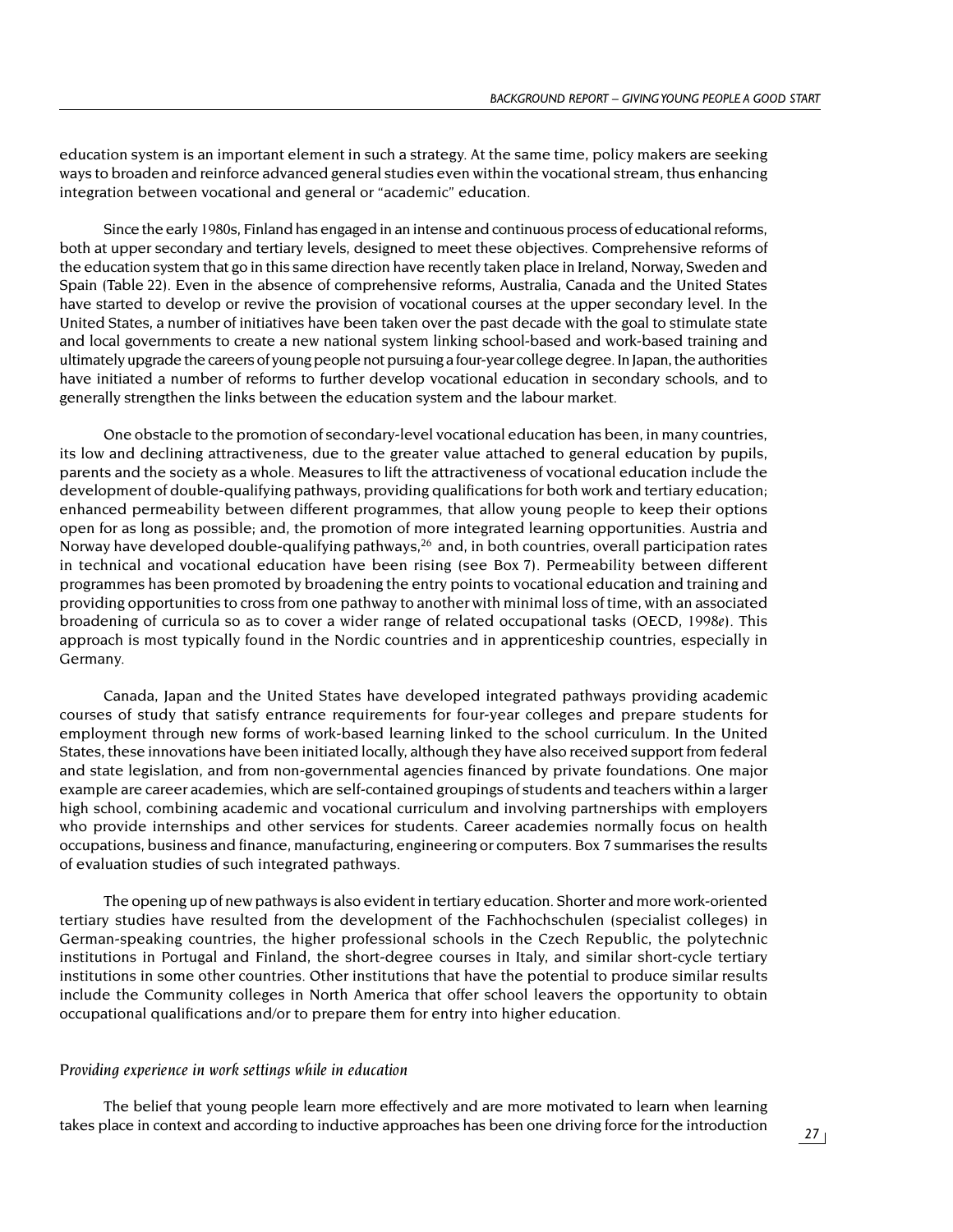of work-based learning within schools (OECD, 1998*e*). Stern (see p. 155 in this volume) identifies the following potential benefits of work-based learning: the acquisition of knowledge or skills related to employment in particular occupations or industries; the opportunity for career exploration and planning; the possibility to learn more about an industry; and, increased personal and social competence related to work in general.

Linking part-time employment with classroom studies may also enhance students' motivation and educational achievement, while still allowing them to gain valuable work experience. As was noted in Section I, although school-work combinations may have a positive impact on the success of young people in integrating into employment and constructing good careers, there can be a negative link between school attainment and part-time work among students if the number of hours worked is too high. School supervision of students' work appears to mitigate somewhat these negative effects. Therefore, formal structures combining work and schooling have been erected in many countries. These range from full-fledged apprenticeships to short ad-hoc stays in enterprises while attending education.

The workplace component within secondary vocational education has been reinforced in some countries, notably in Sweden, Norway (see Table 22) and the Netherlands. In Australia, school-industry programmes have been introduced to provide students in the senior year of secondary school the opportunity for structured learning in a workplace which is assessed and accredited as part of their schoolwork. In 1996, some 60% of schools provided one of these programmes, but only 12% of senior secondary students participated in them. OECD (1998*e*) reviewed two studies of the effects of one school-industry programme – the Training in Retail and Commerce (TRAC) project. The results of these studies identified enhanced student outcomes in terms of such things as: motivation and confidence; satisfaction; personal and practical skills; and time-management skills. Furthermore, TRAC graduates appeared to have an unemployment rate approximately half that of non-university-bound school leavers as a whole, and to be 50% more likely to be involved in further education and training through apprenticeships, traineeships or other forms of study.

In Canada and the United States, there is a growing interest in a range of work-study and co-operative education programmes. However, participation in them remains low. In Canada, for example, less than 10% of secondary education students opt for them (Marquardt, 1998). The main obstacles seem to be the reluctance of employers to offer decent workplace opportunities, the low esteem that students and parents have for them, and the reluctance of schools or educational authorities to allocate adequate resources to them and to modify timetables to make workplace attendance a normal part of the educational experience. These obstacles partly relate to the fact that there is usually little connection with what students are doing in their classes and the programmes fail to give formal credit in school and/or vocational qualifications.

### *Ensuring the relevance of vocational training and education to labour market needs*

Against the background of technological innovation, economic restructuring and keener competition, the responsiveness of initial education and training towards changing qualification requirements in the labour market has been a major concern in many countries.

In countries with strong traditions of vocational education and training, there is real concern about how to adjust the content of education. In response to these concerns, there has been an increased emphasis upon the (re-)design of new skill profiles and curricula, and a search for ways to update curricula and qualifications in faster and more flexible ways. In Switzerland, for example, the authorities hope that the responsiveness of vocational training to economic change will be encouraged through the creation of enterprise networks. In such networks, apprentices acquire a broad range of qualifications by moving through several enterprises according to a carefully planned and co-ordinated training programme.

In countries with a less developed vocational education sector, an approach in the hope of creating better linkages between education and employment has been to develop unified qualification frameworks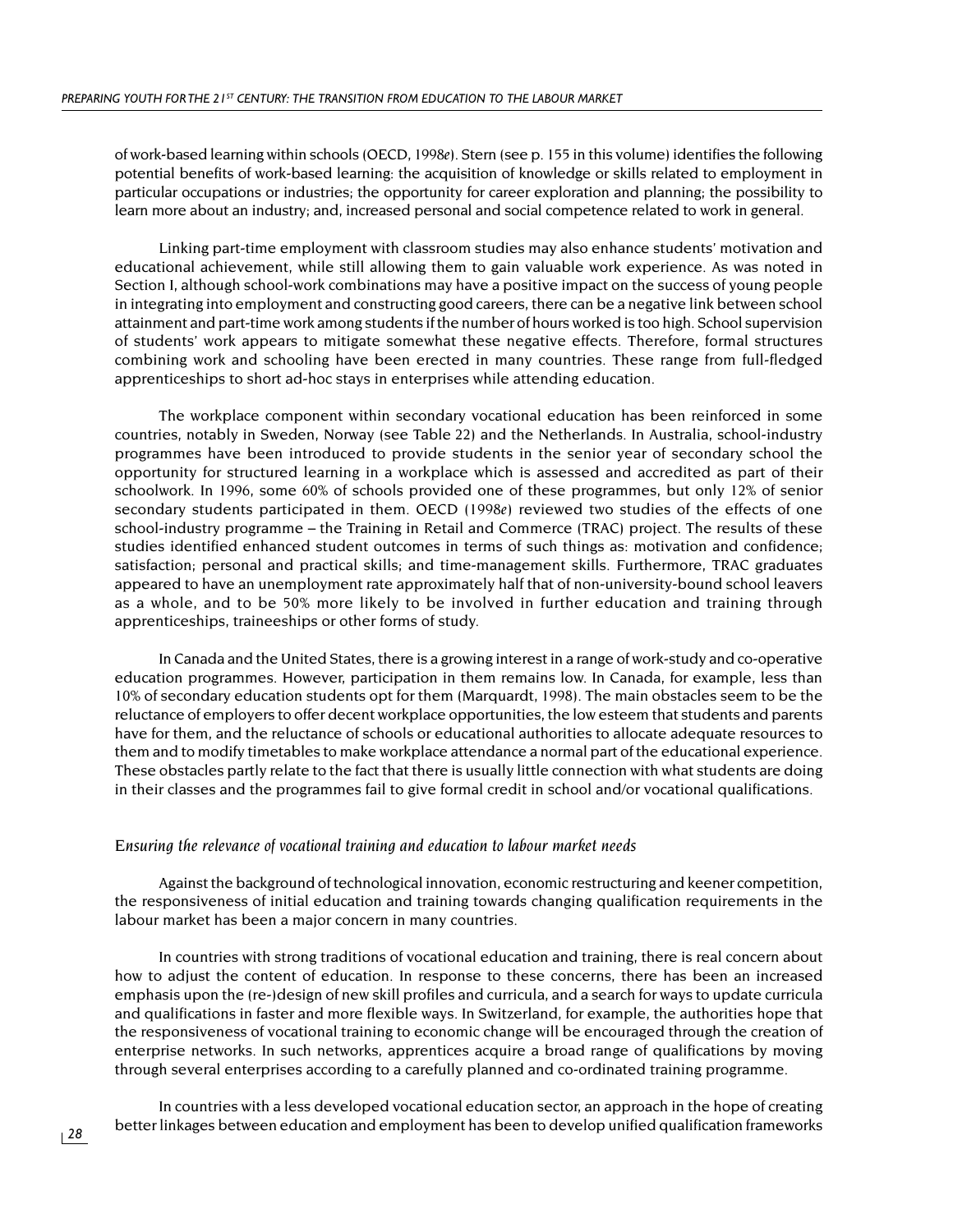with which to judge attainments, in an attempt to provide the informational and incentive structures needed to spur pupil achievement, encouraging higher educational aspirations and further learning. A system of national standards also helps employers in informing training providers and prospective employees of their skill needs and in evaluating the skill levels of applicants.

In the United Kingdom, vocational education and training after compulsory schooling is organised within a framework of nationally-recognised qualifications: the General National Vocational Qualifications (GNVQs) and the National Vocational Qualifications (NVQs), plus a number of other vocational qualifications. The GNVQ covers a wide range of courses providing full-time vocational education, entirely school-based; the NVQ covers part-time, mainly employment-based, vocational training. While the general architecture of the qualifications and their different levels allow for a high degree of suppleness, critics argue that NVQs have merely superimposed another layer of qualifications without much effect on the quantity and quality of training. A risk associated with this framework and the modularization of post-compulsory education and training is the temptation for young people to abandon an education or training programme before obtaining a qualification.

Whatever the type of links between work skills and the content of education, the involvement of employers and employer organisations in the design of occupational qualifications is very important in tailoring curricula and programmes to labour market needs. This is done either through advisory committees that assist educational authorities, as in the United States and Canada, or through tripartite decision-making bodies with strong employer as well as trade union engagement.

Finally, a common feature across countries is the gradual devolution of certain planning and monitoring tasks from national to sectoral, regional and local levels in order to render education and training provision more immediately responsive to identifiable needs for skilled labour market entrants.

# Box 7. **The outcomes of policy developments strengthening pathways through initial education and into work**

The goals of these policies are both *quantitative*, *i.e.* to increase enrolment rates of students at secondary and tertiary levels and reduce the number of drop outs, and *qualitative*, *i.e.* to provide young people with the basic skills and competencies relevant to the world of work. As many of these reforms are quite recent, little data are available on the former aspect, but the available evidence for Austria and Norway shows that countries that ensured broad pathways with multiple exit points and that increased opportunities for young people to cross from one pathway to another actually managed to raise the attractiveness of vocational pathways and increase participation rates.

However, as already noted, there remain obstacles to the promotion of these new pathways. In the United States, scepticism on the part of both parents and teachers that the integrated pathways can offer valuable college-preparatory options remains a major barrier to implementing them (see Stern, p. 155 in this volume). In Finland, the "Upper Secondary Experiment" is a pilot project for a reform of upper secondary education, in which the possibilities of individualised pathways based on modularization, networking between schools and the related development of student information and counselling are being explored. However, the outcomes to date from this pilot project have been disappointing, *e.g.* so far the majority of students involved have not taken advantage of the possibility of choosing individualised pathways.

Stern brings together the results of evaluation studies of integrated pathways in the United States. Most of these evaluation studies concern career academies, as they have been in existence for a number of years, and also because, by their design, they allow carrying out experimental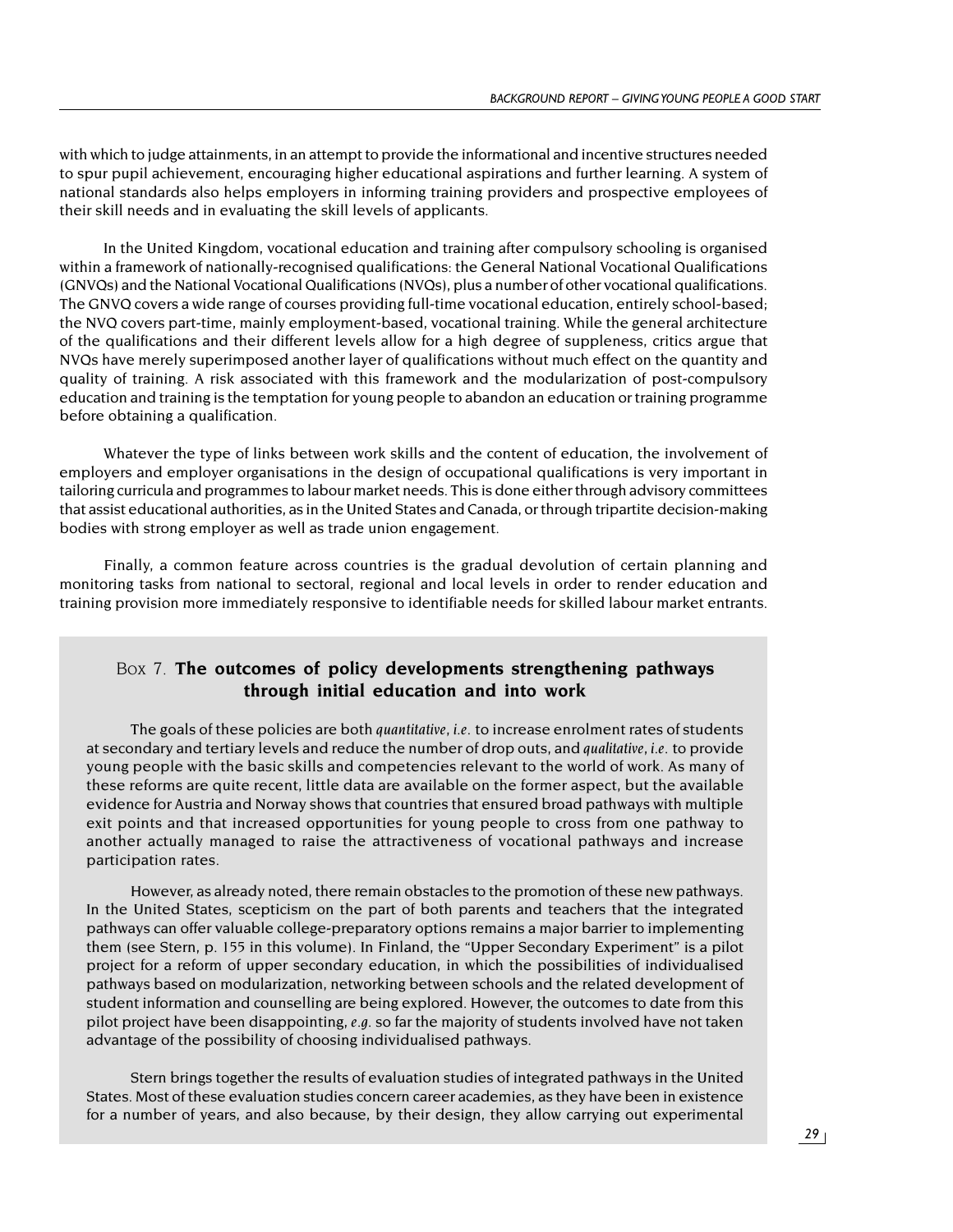evaluations: since they usually serve only a fraction of the students within a high school, other students in the same school can comprise a comparison group for evaluation purposes. Career academy students have been found to be more likely to graduate from high school compared with non-academy students. Furthermore, graduates from career academies have been found in some studies to be more likely to enrol in tertiary education, including four-year colleges and universities. Importantly, however, little is known about what, if any, is the labour market impact of these reforms. Evaluations have not found much difference in the labour market performance of career academy and non-career academy graduates in the first few years after high school, except that some studies have found academy students working more hours per week.

### *Developing apprenticeship and alternating-training contracts*

The success of the German dual system has led many countries to develop apprenticeship systems imitating some of its features, although, as noted above, a whole range of social, economic and political conditions need to be fulfilled for apprenticeship systems to function successfully. Furthermore, apprenticeship-based systems are viewed in some countries as a less preferable option compared with more academic pathways that allow the acquisition of the general competencies and communication skills that are believed to be crucial in a changing working environment. Box 8 below brings together some results of evaluations of apprenticeship in terms of employment and earnings outcomes.

# Box 8. **The results of evaluations of apprenticeship**

The few evaluations of apprenticeships in terms of employment and earnings outcomes have been generally favourable. Ryan (1998) reviews statistical evidence on the economic effects of apprenticeship in advanced economies, both compared with full-time vocational schooling, mostly at upper secondary level, and to youth labour market activity, including employment, unemployment, job training and labour market programmes. The evidence suggests that apprenticeship often generates gains in subsequent employment for participants, particularly relative to job training and labour market programmes, but also relative to full-time vocational education. Benefits in terms of pay are also reasonably well established for males, although in relation more to youth labour market activity than to full-time vocational education. Females appear to do badly, in terms of both access and benefits, in the United Kingdom and the United States. Sollogoub and Ulrich (1997) analysed French evidence on the employment outcomes of apprenticeships compared with the outcomes of vocational education that is solely offered in school. They find that apprenticeship improves the likelihood of employment during the first years on the labour market, but vocational school raises later earnings more than apprenticeship does.

Table 21 sums up the key features of apprenticeship systems in those countries where they account for a relatively important share of youth employment or where concrete measures are being taken to develop them. Norway, France and Ireland provide examples of reforms that have resulted in a genuine increase of apprenticeship opportunities for young people. In Norway, beginning in 1994, apprenticeship has been integrated in a new pathway through upper secondary education. The content of general and vocational education has been broadened and new places have been created in white-collar and service occupations. The reduction in apprentice wages, the creation of co-operative mechanisms to assist smaller firms to train, and the involvement of the social partners in the design of the reform and in its promotion are key elements. In France, legal measures introduced in 1987 aimed not only at encouraging apprenticeship, but also extending it to diplomas beyond the traditional certificate of vocational competence (CAP). Although starting from a very low base, the number of new apprentices has increased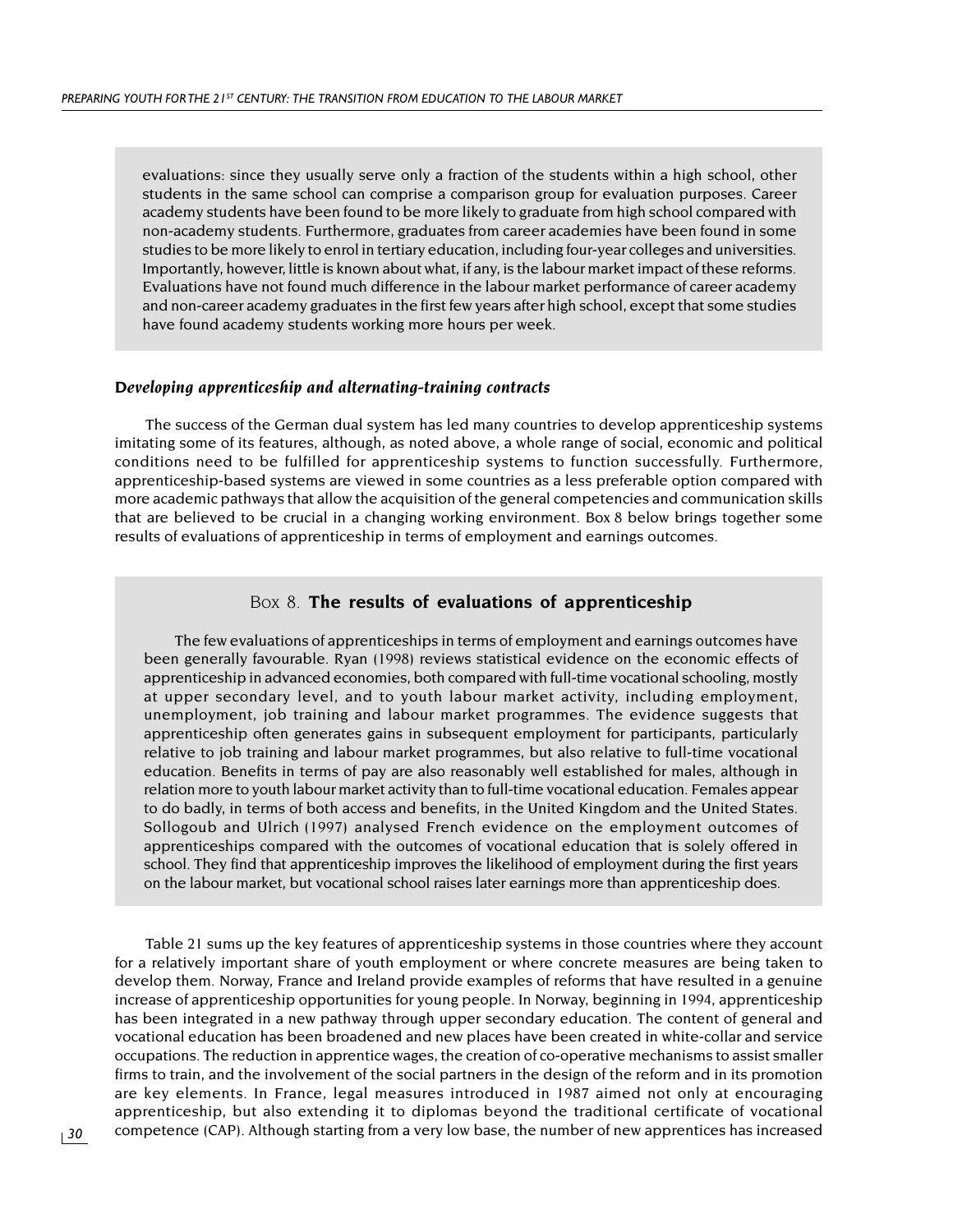by over 50% in four years, to reach 13% of employees of less than 26 years of age in 1997. The proportion of those preparing for a diploma beyond the CAP has shown a steady increase, and now concerns one apprentice in four (Pérot and Simon-Zarca, 1998). In Ireland, the apprenticeship system has recently been designed to provide broad-based training during the initial stages with opportunities to develop specialist skills later, and is based on the achievement of standards rather than on time spent in the programme. Its modular approach is intended to allow for flexibility and cross-skilling and to provide for on-going up-dating of skills. Although the coverage of apprenticeship remains very limited in Ireland, at 5% of employees aged 15-24 years in 1996, the new system seems to be attracting an increasing number of pupils.

In the United Kingdom, the new Modern Apprenticeship scheme (MA) introduced in 1993 has not yet halted the fall in apprentice numbers that started as far back as the early 1960s, but the scheme's design is potentially promising. MA is less restricted by trade demarcations, it covers a broader spread of occupations, and takes a more dynamic view of movement into apprenticeship and progression out to continuing training and further education than did the old system (Gospel, 1998). It aims for a higher standard of attainment than had typically been achieved through the government-sponsored training scheme – Youth Training<sup>27</sup> – which was introduced in 1983 to cater to the rising number of unemployed young people. However, it remains to be seen whether enough firms and young people will be attracted to the programme so as to make a real difference to the number of apprentices.

In Australia, an interesting feature of the apprenticeship system is the existence of "group-training schemes". Under these schemes, the apprentice is recruited by a Group Training Company that receives fees based on wage costs from the participating employers and various forms of financial support from State and Federal governments. These schemes appear to have played a major role in employing apprentices who were discarded by their original employer and in encouraging structured training in areas such as tourism and retailing. However, after growing strongly towards the end of the 1980s, the annual number of new apprenticeship starts has fallen sharply during the 1990s. In an attempt to strengthen and increase the flexibility of the system, a "New Apprenticeships" scheme has been proposed and partly implemented by the new government. The new scheme is supposed to deliver: new places in emerging industries and more multiple workplace apprenticeships through Group Training Companies; more flexible mixes of training and work; integration with the Jobs Pathway Guarantee Program; a user choice of the off-the-job training programme and provider; and, nationally-portable qualifications. It is too early to judge whether this reform will achieve its aims.

# **B. Education and training for at-risk and unemployed youths**

In spite of the efforts made in countries to improve the employability of youth through the education system, a minority still leave school with very limited skills. Exclusion from education, training and employment is often systemic: early school leavers and other at-risk young people are often drawn disproportionately from particular ethnic, social and regional groups. Whatever the causes of their disadvantage, these young people are among the major preoccupations of policy makers as they are particularly vulnerable to repeated spells of unemployment, to long-term unemployment and to intermittent and low-paid work.

### *Preventing failure at school of at-risk youth*

A key policy priority is to discourage young people from dropping out of school or to encourage early school-leavers to return to regular education and training. Some countries have established targeted measures for young people deemed "at risk" of failing at school. In Germany, support measures help disadvantaged young people, in particular migrant children, during compulsory education and during training in the dual system. Such measures include language lessons, compensation of educational deficits, labour market counselling and general help to overcome learning difficulties.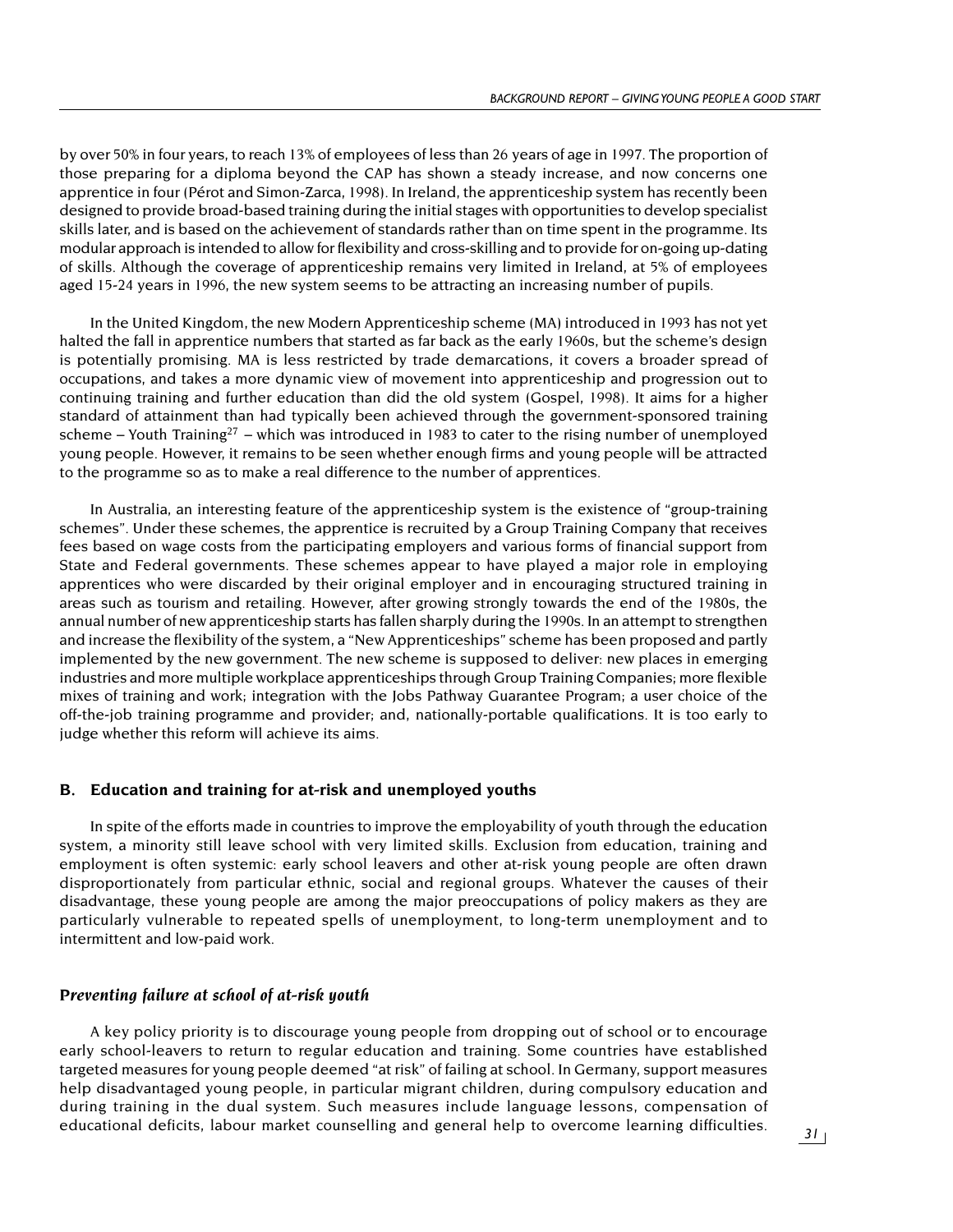These policies, together with the rapidly rising educational aspirations of migrant families, appear to have led to significant improvements for young second-generation migrants in terms of educational qualifications and participation in the dual system.<sup>28</sup> In the United States, some drop-out prevention programmes, combining academic assistance (tutoring, help with homework, etc.) with adult mentoring, vocational counselling and small payments for school attendance, have proved successful and highly cost-effective. Others, however, have not, indicating that such programmes are difficult to implement (Stanley *et al.,* 1998).

Evaluations of specific programmes to bring out-of-school youths without academic or vocational qualifications back into the system have yielded mixed results. In the United States, such programmes have not proved very successful (*op. cit.).* The Nordic countries show more promising results. Under the "youth guarantee" concept, every young person up to 20 years of age is entitled to an education at upper-secondary level. For example, in Sweden, any person in this age group not having completed upper-secondary school has the right to be admitted to a programme and to follow an adult education course organised by the municipality. In Norway, a "follow-up service", set up as part of the 1994 education reforms, is designed to reintegrate early leavers back into school and enable them to gain an upper secondary qualification. The service works in close contact with school counsellors and the school psychological service, with the public employment service, and with health, welfare and other community services. Initial monitoring of the follow-up service has yielded positive results, with school drop-out rates falling and very high proportions of those contacted by the service engaged in education and employment.<sup>29</sup> The combination of a trainee place within a firm, which offers subsidised employment and on-the-job training, with some school attendance, has been found to be the most successful approach in re-motivating and re-inserting drop outs. The Nordic countries' experience suggests that satisfactory results can be achieved with a combination of preventive and curative measures which are flexible, tailored to the individual needs and conditions of young people at risk, and integrated across the education, employment and community and social services sectors (OECD, 1998*e*).

# *Integrated packages for out-of-school youth*

Multi-faceted programmes that combine services ranging from remedial education and training to work experience, job-search assistance, support for returning to formal education and various forms of wage subsidies are becoming the preferred approach for disadvantaged youths in some countries (Table 23). A formal engagement in this direction has been taken by the European Council with the adoption of a guideline for employment policy stating that "governments must offer every young unemployed person either training, retraining, work experience or another employability measure before they have been unemployed for six months".<sup>30</sup> Denmark, Finland, France, the Netherlands and the United Kingdom have already taken legislative steps to implement this guideline.

Since 1996, in Denmark, a special package targets young people under the age of 25 years in receipt of unemployment benefit who have not completed a formal vocational education or training programme. After six months of unemployment, they have the right and the duty to take part in normal education or special courses for at least 18 months, being paid allowances considerably below the level of the unemployment benefit. Survey analysis results indicate positive short-term effects of this initiative on the youth unemployment rate (see Table 23). In fact, one result was that most of the young job seekers had left unemployment before the time they would actually have to start the programme. This was interpreted as a "motivation effect" of the programme, in the sense that the prospect of having to follow mandatory education and the corresponding reduction of the economic benefit meant a strong incentive to leave unemployment and start education or get an ordinary job. It must be stressed, however, that, in the absence of rigorous evaluations, any analysis of the impact of the programme, and of the factors influencing that impact, are only speculative. The Danish labour market has improved considerably since 1994 and that has clearly helped make it easier for youths to shift into ordinary employment (European Commission, 1998).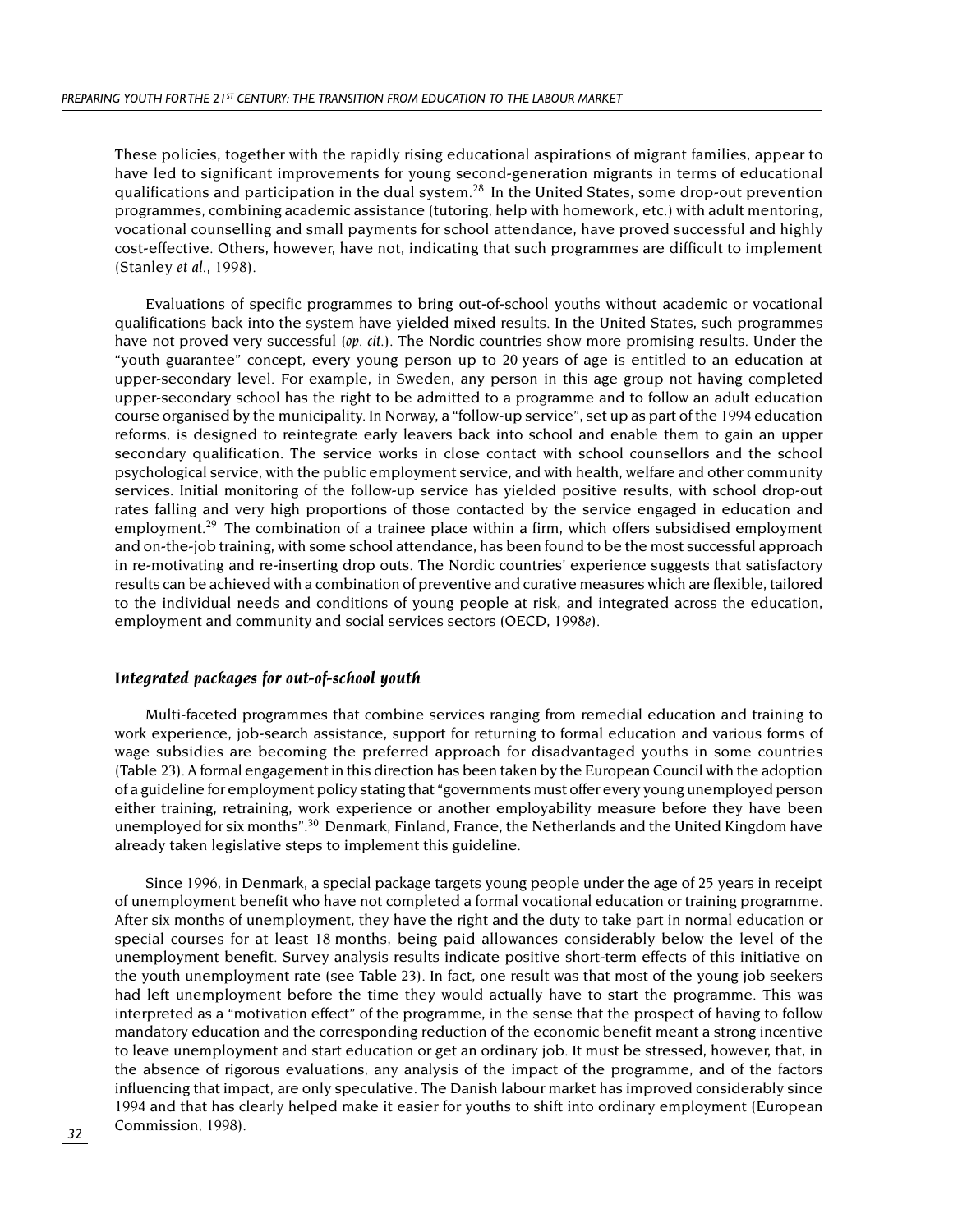The Youth Work Guarantee plan  $(YWG)^{31}$  in the Netherlands and the United Kingdom's New Deal apply the same principles as the Danish package, whereby young people receive benefits only if they attend a training scheme or sign up for a work-experience programme. In exchange the government will try to guarantee a sufficient supply of training and work-experience places. Under the New Deal, all young people aged 18-24 years, who have been claiming Jobseeker's Allowance for 6 months, must first enter an initial Gateway programme which lasts for up to 4 months and consists of intensive counselling and guidance. Then they are offered a choice between 4 options: subsidised work with an employer in the regular labour market; six months' job creation programmes in the environment or voluntary sectors; full-time education and training for up to 12 months without loss of benefit; and entry to self-employment for at least 6 months. Those who refuse to participate in any of these options may have benefit sanctions applied to them. Early indications of the impact of this programme point to increased outflow rates from 6-10 months unemployment for the target group, with positive immediate job prospects for some young people. However, the outflows into the non-job options listed above are higher than those into jobs. These results, based on administrative monitoring data, only offer a partial picture. The programme is being carefully monitored and evaluated and more reliable results are expected soon.

Also outside Europe, programmes offering a different combination of sticks and carrots are becoming more common. In Australia, the Mutual Obligation arrangements offer unemployed youth similar options as the New Deal package in the United Kingdom, but of a shorter duration. In Canada, a range of multi-faceted programmes is offered by the various provinces. One example is Newfoundland's Linkages that targets social assistance recipients aged 18 to 24 years who have not completed post-secondary education. These people are offered the opportunity to engage in 26 weeks of career-related employment, participate in regular group career planning workshops and earn an allowance towards the cost of post-secondary education. No evaluations are available yet.

Short-term job-training programmes aimed at very disadvantaged youths have been operating in the United States over the past two or three decades. A number of careful evaluations, including random-assignment experiments, indicate that such targeted youth training programmes have achieved little to raise the long-term job success of disadvantaged youth participants. Lerman (1997) highlights the importance of poor attitudes towards work among disadvantaged youths as a factor in explaining the dismal record of such special youth measures. Grubb (see p. 363 in this volume) also points to the poor quality of teaching provided and to the fact that the duration of these programmes is too short to be able to overcome the major disadvantages of the groups targeted. He explores the nature of some "exemplary programmes" to see what lessons they hold for education and training policies for disadvantaged youths (see Box 9).

# Box 9. **Factors that make for successful education and training programmes for disadvantaged youths**

Grubb (p. 363 in this volume) identifies five "precepts" for effective education and training:

- 1. Effective programmes for disadvantaged youths contain an appropriate mix of general (or remedial, or basic) education, occupational skills training, and work-based learning, in the best cases integrated with one another.
- 2. They provide a variety of support services, like counselling and placement services.
- 3. They maintain strong links to the local labour market and garner employer support for the programmes.
- 4. They provide their clients with pathways of further education opportunities, so that they can continue education and training if they wish.
- 5. They collect appropriate information about their results and use these to improve the quality of their programmes.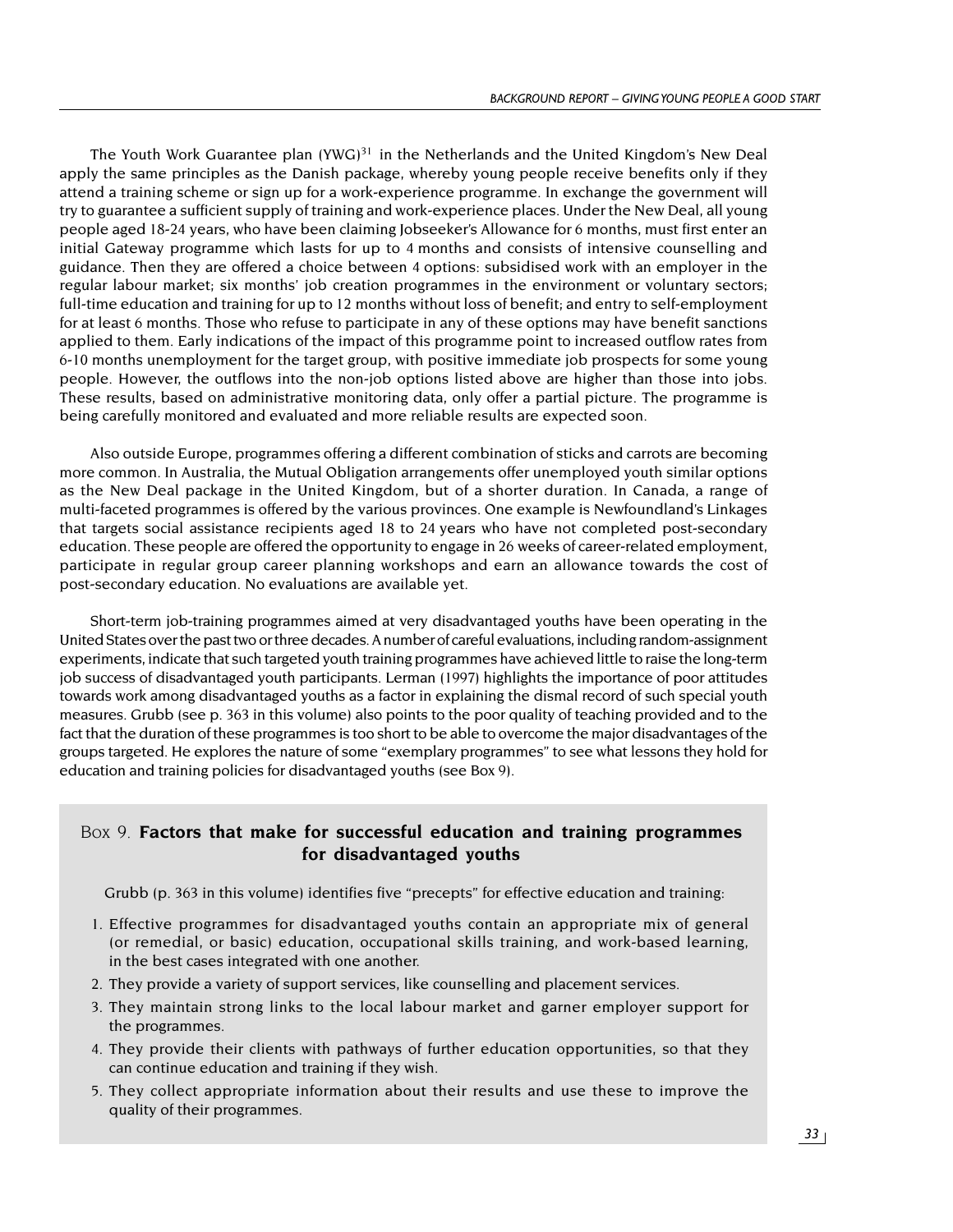# **C. Policies to affect the demand for youth labour**

Although education and training policies are central elements of any effective strategy for improving youth labour market prospects, a comprehensive policy framework has to pay attention to labour market arrangements and institutions and their impact on job and earnings prospects. Wage-setting institutions, employment protection legislation and fixed-term contract regulations are often deemed to affect the entry of youths into the labour market. This section reviews policies aimed at altering such institutions with a view to stimulating the demand for young workers. It will also examine policies aimed at creating new job opportunities for youths in the public or non-profit sector.

#### *Reducing payroll costs*

Reductions in payroll costs are intended to increase youth employment and work-based training. Youth payroll costs can be reduced in two ways: via the direct alteration of wage structures, *e.g.* through lower minimum wages; and via reductions in non-wage costs, whether through lower payroll taxes or wage subsidies to firms. Both approaches aim to induce employers to increase their demand for youth labour.

Section II.B above reviewed the countries where lower minimum wage rates for young workers are in place. Many countries have also allowed de facto sub-minimum wages for youths as a result of special employment programmes that allow employers to pay young workers wages at a lower rate than the minimum wage or the contractual minima. Typical examples are the apprenticeship contracts discussed above, the qualification and adaptation contracts in France, work-training contracts in Belgium and the New Workers' Scheme in the United Kingdom. Rather than abolish the statutory minimum wage or widen the gap between it and the rate applicable to young people, many countries, like France, Italy, Portugal and Spain, have preferred to cut employers' social security contributions significantly for young workers or pay wage subsidies tied to the hiring of young people. In many cases, the financial incentive is accompanied by relaxed employment protection regulations, as normally the jobs are temporary. Table 24 provides some examples of these types of contracts (excluding those that alternate training within the enterprise and in an education institution, described in Table 21).

So-called "atypical contracts" employ large numbers of young people in some countries. In France, in 1997, around 20% of young employees under 26 years of age were employed with one or another "atypical contract" in the private sector, accompanied or not by training. In Italy, approximately 38% of employees aged between 14 and 24 years old are employed either with a training-employment or apprenticeship contract. A further 7% in the age group 25-32 are employed with an employment-training contract.

Besides the obvious objective of raising employment rates among the targeted population, these programmes are also inspired by the hope that work experience alone will make disadvantaged young people more employable in the future.

It is not clear whether subsidies to employment create many net new jobs. Instead of increasing total employment, firms may simply substitute subsidised workers for unsubsidised ones (the "substitution effect"), or hire subsidised workers whom they would have hired even in the absence of the subsidy (the "dead-weight effect"). The available evidence shows that subsidies to employment can indeed suffer from large deadweight loss and substitution effects, and hence have small net employment gains. Substitution effects, however, may be justified on equity grounds, if they help provide the most disadvantaged groups with jobs.

Much of the impact of employment subsidies depends on their design and on the labour market context in which they operate. Firm take-up is partly a function of how much information is made available to employers about the subsidy and how easy it is to claim. There is also the question of how large the subsidies have to be to get firms to take-up such measures. High subsidies will be needed if demand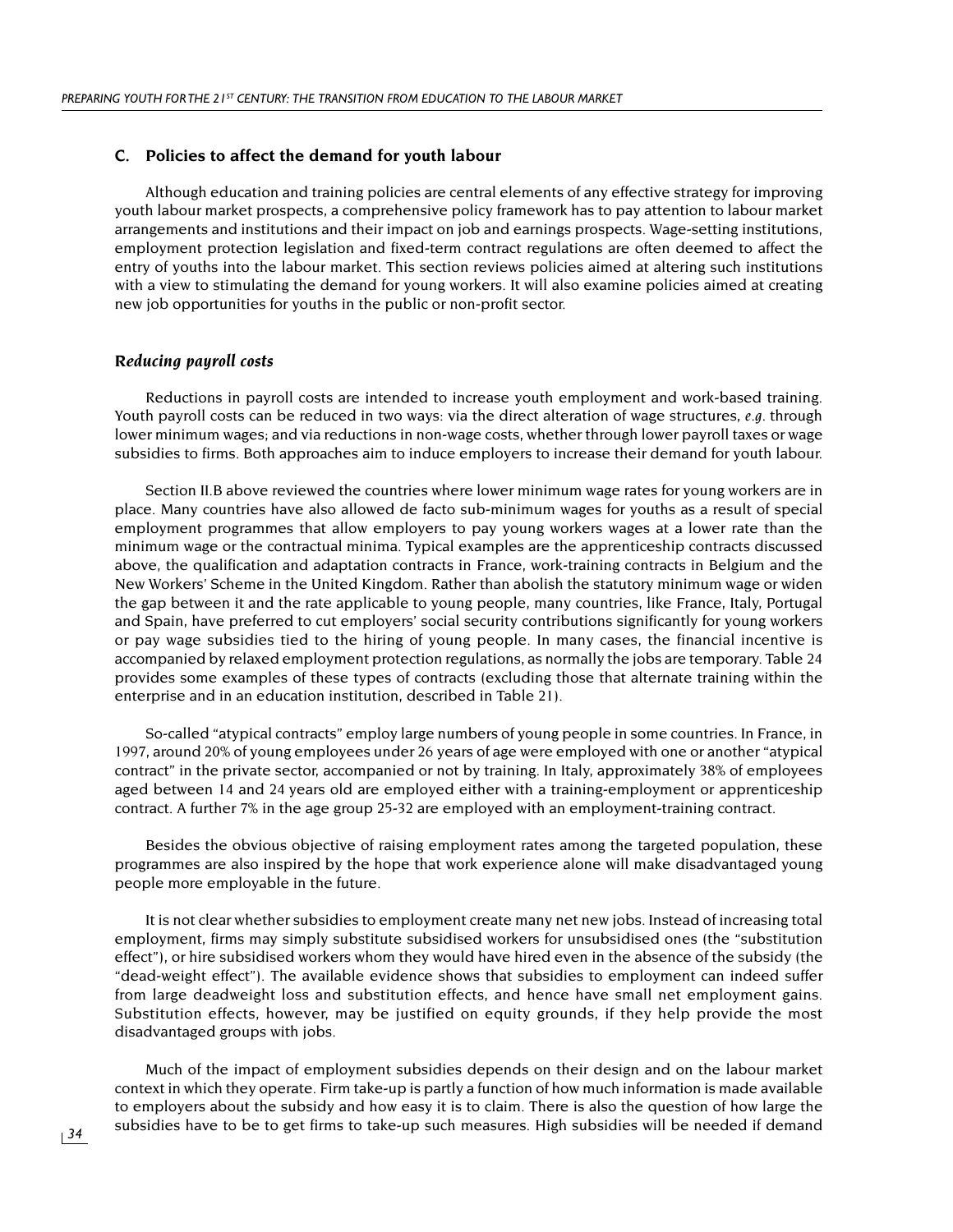elasticities for the targeted groups are low, which the empirical evidence suggests is indeed the case. Another relevant issue concerns the extent of targeting. On the one hand, the larger the group participating in the programme, the higher the cost and the lower the cost-effectiveness for disadvantaged workers. On the other hand, strict targeting can lead participants to experience the stigma of coming from a programme only for the weakest individuals, and may, therefore, be unable to overcome employers' reluctance to hire them. The most appropriate approach depends, among others, on the role played by labour market institutions and conditions. Lerman (see p. 419 in this volume) notes that broadly targeted programmes are most appropriate when unemployment is not concentrated on a hard-core of disadvantaged young people. In situations with high unemployment, targeted wage subsidy programmes may only reallocate, instead of reducing, unemployment.

Little evidence is available on the impact of subsidised employment on the subsequent jobs and earnings prospects of young people, but it appears that programmes that alternate subsidised work within the enterprise and training in a specialised institution are the most effective in aiding a smoother transition to the regular labour market. Therefore, the quality of the jobs provided and the presence of a training element are key features for the success of such demand-side programmes. The formal recognition in the labour market of the experience acquired through them can also help in making that experience transferable to other firms.

### *Employment protection regulations*

Another aspect of labour market arrangements that is sometimes deemed to affect the entrance of youth into the labour market is employment protection legislation (EPL). A number of potential benefits have been evoked to justify EPL: enhanced job and income security for employees; increased incentives for employers to invest in firm-specific human capital and for employees to acquire the formal education or vocational qualifications which employers look for; increased job search prior to being laid off by imposing early notification of dismissal.

However, the potential benefits of strict EPL have to be weighed against potential costs. By imposing a tax on work-force adjustments, EPL is often claimed to lead to a more sclerotic labour market, that is unable to achieve the volume of workforce adjustment required in response to rapid changes in technologies and product market competition. Furthermore, EPL may exacerbate the dualism of the labour market between protected workers on the one hand and job seekers and temporary workers on the other, thus increasing the share of vulnerable groups in the stock of unemployment or the duration of their unemployment spells. In particular, it is claimed, young new entrants to the labour market may be particularly penalised by strict EPL.

The OECD *Employment Outlook* (OECD, 1999) explores these issues. Simple, cross-country comparisons suggest that EPL may affect the demographic composition of unemployment and employment. In countries where EPL is stricter, unemployment for younger workers tends to be higher, while their employment-to-population ratio tends to be lower. However, these findings are only very weakly confirmed in the multivariate regression analysis. Other empirical studies reviewed in Rogowski and Schöman (1996) focus on the effects of the introduction of more flexible rules in the use of fixed-term contracts in France, Germany, Spain<sup>32</sup> and the United Kingdom. The empirical evidence shows that the new rules have resulted in more young employees being recruited into fixed-term employment than before. This finding, however, is not surprising, since youths are over-represented among labour market entrants and new hires.

A key question is whether temporary contracts lead to stable employment or whether they become traps for some people who move from one such job to another interspersed by periods of unemployment. Italy, Portugal and Spain have introduced incentives to transform temporary contracts into permanent ones. These incentives take the form of fiscal benefits, subsidies and reductions in (or exemptions from) social security contributions. In Italy and Spain, for example, an insufficient number of conversions reduces the possibility for the firm of further hirings with youth contracts. Despite similar incentives, the proportion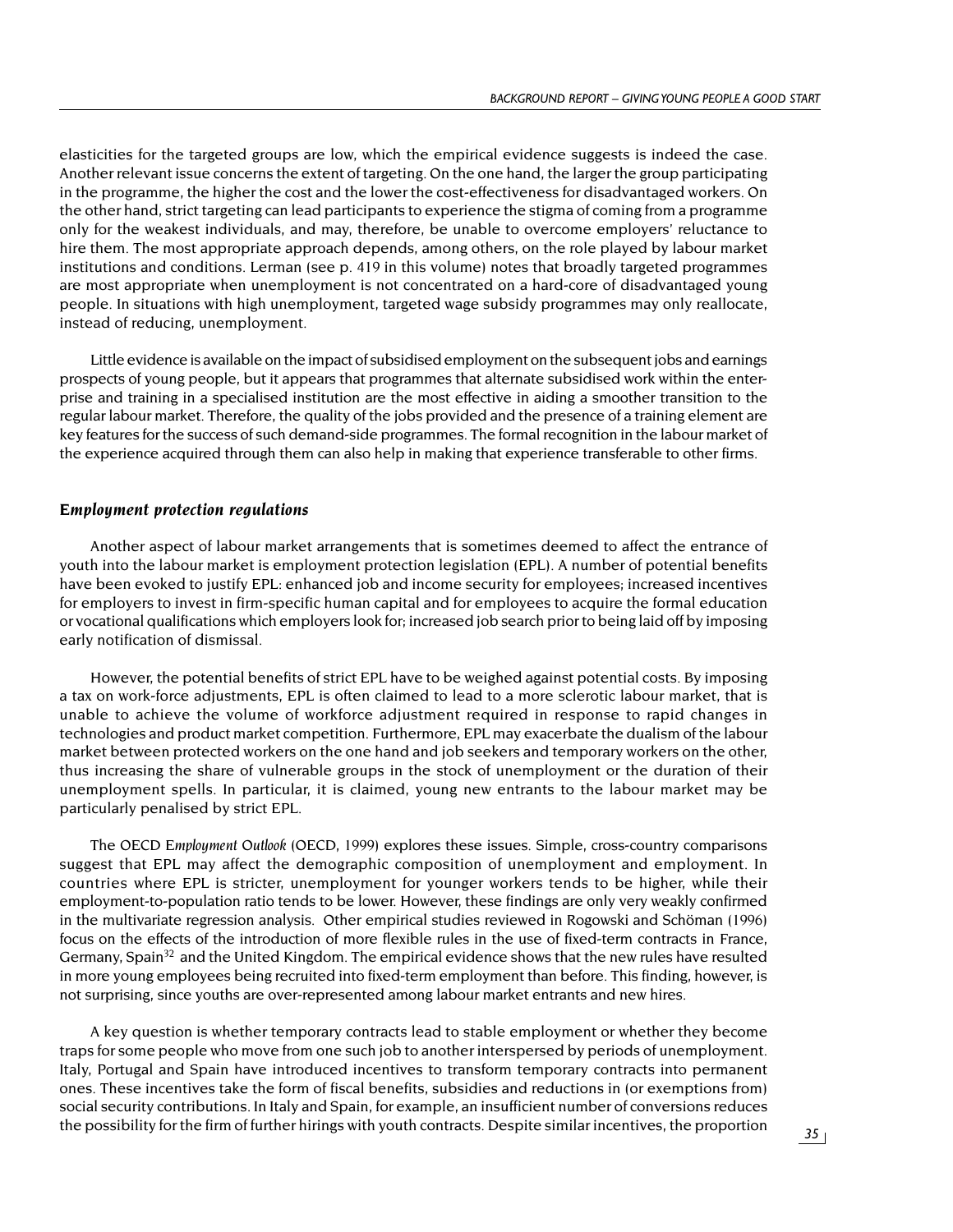of conversions differs substantially. In Italy, 59% of trainee contracts were transformed into regular ones in 1996 (ISFOL, 1998). In Spain, only 12% of training contracts and 28% of learning contracts were so converted in 1997 (OECD, 1998*b*).

Conversion rates, however, do not tell us whether individuals who start with a fixed-term contract end up in a stable career path or not. Longitudinal data can help to answer this question. Bearing in mind data comparability problems,<sup>33</sup> evidence from France and Italy suggests that youths who start off on a temporary contract during their first year out of school do better in the longer term than those who start in unemployment. In particular, in Italy, starting off with a fixed-term contract is actually associated with a higher probability of being employed six years later compared with those on a permanent contract. There are two likely reasons for this. First, the Italian fixed-term contracts are designed for a rather select group of skilled youths. Second, the legal requirement on firms to transform at least one-half of these contracts into permanent ones may effectively help (OECD, 1998*b*), although issues of deadweight and substitution remain. In Spain, the picture is different: the likelihood of being employed 15 months after exit from school differs little by type of contract. Thus, the empirical evidence on traps or stepping-stones remains unclear.

# *Direct job creation schemes*

Direct job creation schemes are often used as a complementary policy tool in the hope of giving youth work experience and contact with the labour market. These schemes are usually characterised by restrictions on the type of employer – traditionally, the public or non-profit sectors; the duration of the subsidy – normally, the jobs are temporary; and the type of job – often, it must be of social benefit. In general, the employment must be additional, *i.e.* it would not have existed without public intervention, and labour costs are shared between the public authority and the sponsor of the project. Although normally targeted at the long-term unemployed of any age with particular disadvantages on the labour market, youths are often included in these schemes. Many European countries, in particular Belgium, France, Italy, the Netherlands and the Scandinavian countries, have used such programmes. Outside Europe, Australia up to 1994, and New Zealand, have experimented with some job creation schemes.

Direct job creation measures have gone through several phases. They were very popular after the first oil shock and into the 1980s. But, as evaluations of such programmes yielded very poor outcomes, most countries moved away from their use in the late 1980s. Recently, they have seen a resurgence. These alternating fortunes reflect changes in the aims of this measure over the period.

In the past, job-creation programmes were often used as a counter-cyclical measure and their aim was primarily to get people into jobs, with little attention being paid to their impact on long-term employability. When participation in these programmes was used mainly as a vehicle to re-establish eligibility to unemployment benefits, they appeared to operate as a revolving door, with many of the same people moving in and out of them.

Recently, some governments have re-designed job-creation schemes with supply-side objectives in mind (Table 25). More attention is being paid to the quality of the jobs, by reinforcing the social benefit element or by requiring that they meet new or unsatisfied needs, and to support services provided to the participant in terms of career guidance and counselling. Ellwood and Welty (1998) note that, although displacement is potentially a very large problem in these programmes, it can be kept to a minimum when the programmes are targeted at workers who are very different from the traditional workforce, and when workers do distinct assignments, as opposed to doing work which is identical to that performed by regular workers. They argue that policy makers are faced with a trade-off when organising job-creation programmes. On the one hand, the more valuable the work is, the greater the apparent long-term benefit to recipients, and perhaps the greater the value of the work of the community. On the other hand, the more valuable the work is, the greater the risk of substitution, the greater the cost, and the greater the administrative complexity in generating the jobs and monitoring them.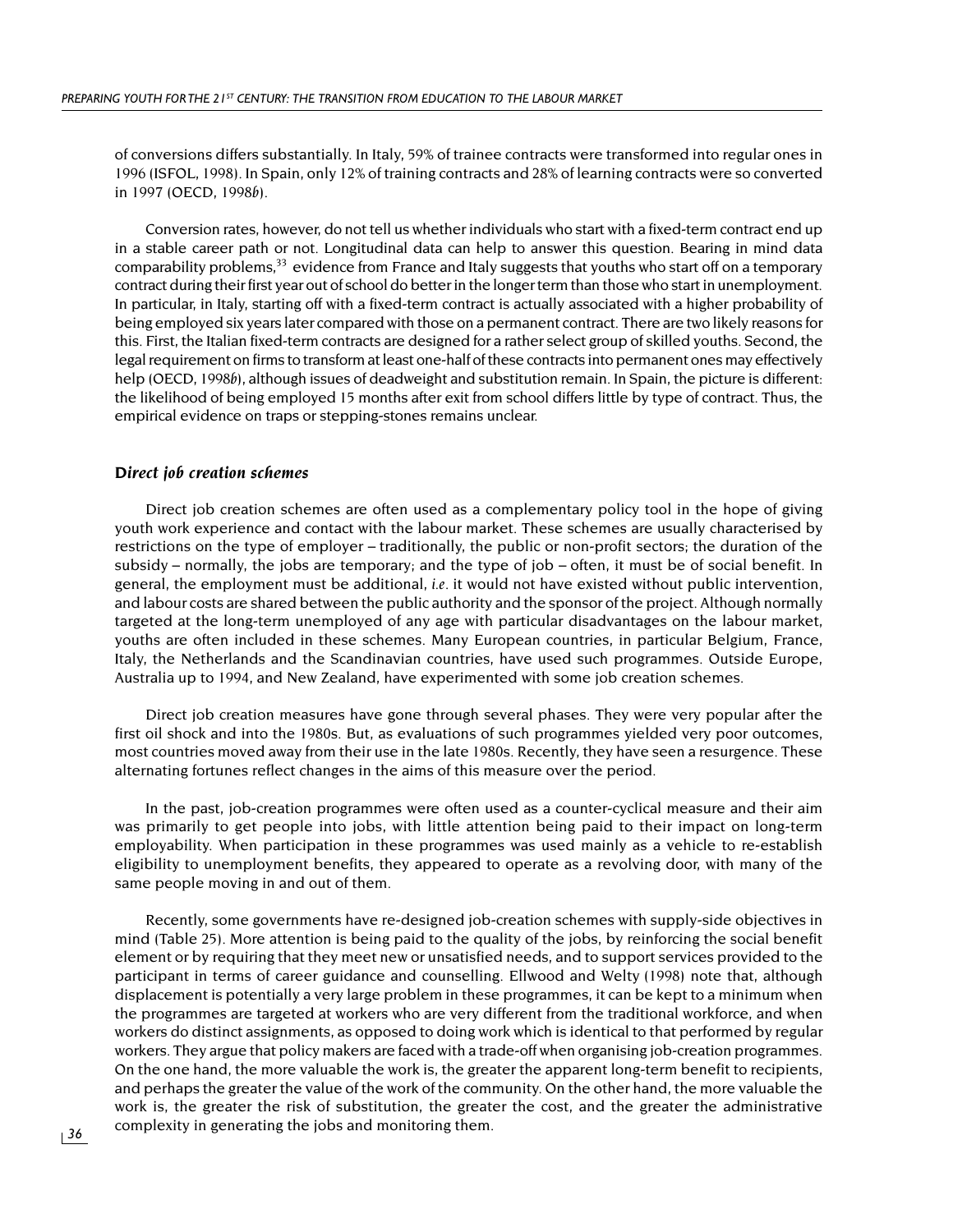Examples of programmes that lie at the extreme ends of this trade-off are the ambitious "New Services, Youth Jobs" programme in France, and workfare projects included in activation packages like the New Deal in the United Kingdom or the Mutual Obligation arrangements in Australia.

"New Services, Youth jobs" has been set up to provide State support for the development of activities designed to meet new or unsatisfied needs. Activities recognised by the local authorities as satisfying the criterion receive support in the form of financial aid for all the jobs they create for young people: the aid is equal to 80% of the minimum wage for the first five years of each job. To this cost must be added a large amount to allow for the start-up and monitoring of the planned activities. Between October 1997 and end-March 1999, 150 000 individuals were recruited through this programme. Nearly all the jobs created are full-time, more than one-half of them pay slightly above the minimum wage, and most of them are occupied by young people with no or little qualifications. This programme is ambitious since one of its prime objectives is the durability of projects in three respects: the activities need to ensure that unsatisfied needs can be met in the long term; the jobs created with State support for an emerging activity need to be given professional status; and the young recruit must be properly trained to ensure he/she stays in employment after the five years, possibly in a job other than the one held during the programme. Clearly, the responsibility of the government in ensuring that this programme succeeds is considerable: if it fails to create valuable and lasting job opportunities by fostering the emergence of a "third sector", there is the danger of locking the targeted youths into dead-end jobs (Gautié, p. 387 in this volume).

## **D. Mobilising labour supply**

### *Removing barriers to work rooted in the tax and benefit system*

This sub-section reviews the role of tax and benefit systems in providing financial incentives for young people to take part in training programmes and to look for work. It does so by comparing the income provided by unemployment and related welfare benefits to that which might accrue from work. If the former income is high compared with the latter, benefit recipients may have less incentive to search for and accept employment. However, the level of expected income when in work is not the only determinant for the labour supply decisions of young people. The stability of the job or its training content are other important factors (see Box 10 on the opinions of young Europeans on their likely attitude if they were confronted with unemployment).

# Box 10. **Stylised facts on young Europeans confronted with unemployment in 1997**

### **What would young people be most likely to do if they were unemployed?**

Answers to this question are available from the Spring 1997 Eurobarometer survey on young Europeans. Six of the options given were each selected by over 10% of those interviewed: most would accept any job, but with specific conditions. One youth in five specified stability of the job as their main criterion; one in six would accept any job whatever the conditions; one in seven would only take a job that is well paid; one in eight would try to do an apprenticeship or training course to prepare for a different career. Other options that very few young people would select in the event of unemployment were setting up their own business, take advantage of the situation by travelling and visiting different countries, working in the black-market economy or doing voluntary work.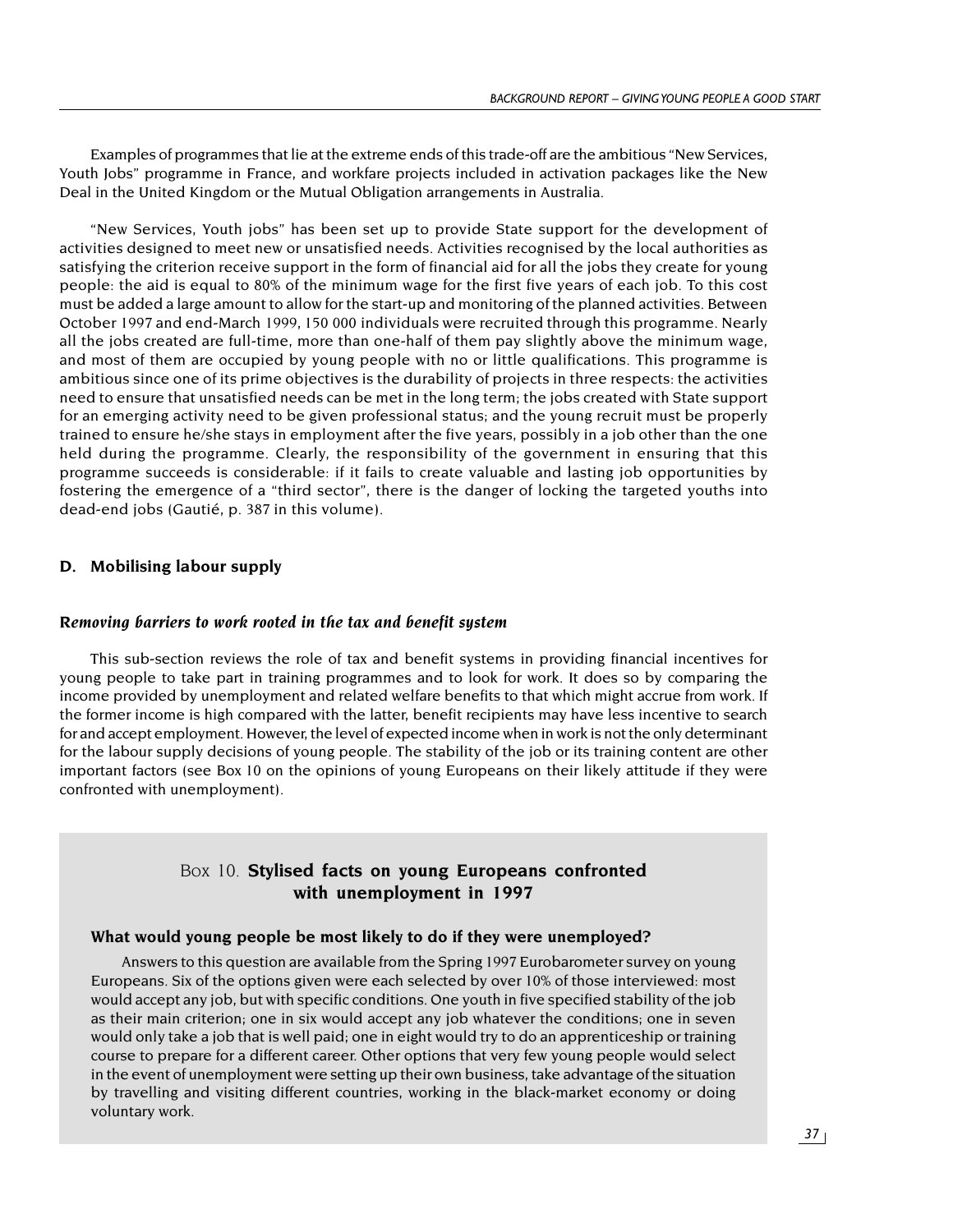Although youths tend to earn less than older workers, they also tend to receive lower social protection benefits, if any, especially when they have just left school and have not accumulated any work experience. Figure 10 shows net replacement rates for young people in case of joblessness. The numbers shown assume a twenty-year old unemployed single person with no employment record, living alone with no family responsibilities and whose expected earnings in any new job are at two thirds of the average production worker's level. The highest replacement ratios are found in the Nordic countries, Belgium and Germany. In France and Italy, young unemployed persons without work experience are not even entitled to any form of benefit. It must be noted that these calculations are based on rigid assumptions which are not always representative of reality. More evidence would be needed to verify whether the actual replacement rates differ from the simulated ones, and to check how many individuals are actually affected by them. In fact, many unemployed young people do not qualify for either joblessness-related compensation or other kinds of support. This is especially true for those young people who have no employment record, as most of them would still be living with their parents and their entitlement to social protection benefits would normally be conditional on a means test based on the family's income.

All the above considerations lead to the conclusion that the disincentive to look for work is particularly weak for young people. The concern in the case of young people is more about future benefit dependency. In some countries, eligibility conditions for unemployment insurance benefit have recently become more stringent. Increased efforts have been made in many countries to help the unemployed find a job, though this has been coupled with increased pressure on them to search actively for work and remain in contact with the labour market. On the one hand, public employment offices have tried to improve their placement services and the counselling and guidance given to the registered unemployed, which now often include assessment of skills and identification of suitable training courses to enhance these skills. For example, in New Zealand, the Youth Action initiative aims to help young people into employment by assisting them to search actively for appropriate employment, training or education. Young people are assigned a case manager to help them formulate an action plan and regular follow-up interviews are undertaken to provide ongoing assistance. On the other hand, continued payment of unemployment benefits has been made conditional on participation in active labour market programmes or the acceptance of a suitable job offer. It was noted above that, in countries like Australia, Denmark, Finland and the United Kingdom, policy measures have also been launched to combat youth unemployment by combining a shift to active policies with tighter rules on benefits as far as eligibility conditions and job-seeking requirements are concerned.

This new approach through which social protection is offered in exchange for personal commitment to integration, via participation in training, community service or work programmes can be seen as a positive development. It allows all the unemployed, including the most disadvantaged, to receive an offer that is adapted to their specific needs and inclinations. More importantly, it aims to prevent social exclusion rather than cure it. However, "activating social protection" also has some pitfalls, as discussed by Nicaise (p. 347 in this volume). A preventive approach may turn out to be less effective and much more expensive than a remedial one in serving the groups who most need help. Furthermore, those among the latter group who are not covered by social protection will not benefit from the policy measures. A further danger is that of increased exclusion from social protection for those who refuse the offer or drop out. The containment of such risks and the success of this approach in combating social exclusion will depend on the quality of the services provided and on the offer of customised programmes, positive support and sufficient freedom of choice.

#### *Self-employment support*

Another form of policy to help the unemployed find a job is support to start a business. Such programmes are offered only on a limited scale in OECD countries and normally they are not targeted exclusively at youths. Evaluation evidence suggests that they usually only work for a small subset of the population, notably higher educated prime-age workers (OECD, 1996*c*).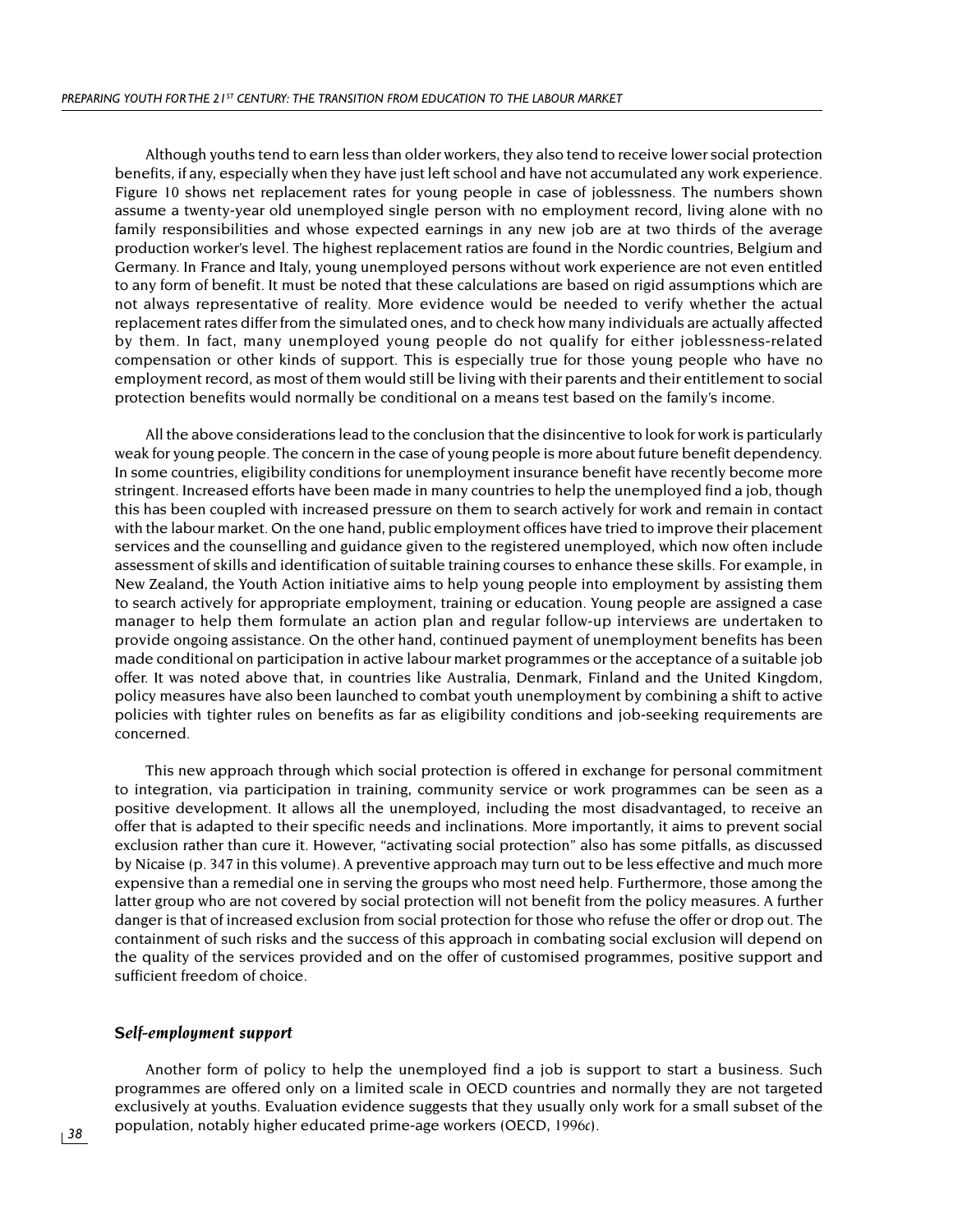Evidence from the ISSP (International Social Survey Programme) survey of 1989 shows that young people have a higher probability of saying that they would choose to be self-employed compared with adults.34 There appears to be some scope, therefore, for helping young people move into self-employment. Some countries are developing measures of this type specifically for youths, where the offer of entrepreneurial skills training is coupled with business start-up loans, loan guarantees and grants. In Sweden, Youth Start Projects are pilot projects that address youths aged less than 20 years and aim to help them find a job or create their own business. Most jurisdictions in Canada now offer entrepreneurial skills training as well as business start-up loans, loan guarantees and grants. One example is Nova Scotia's Centre for Entrepreneurship Education and Development, which acts as a catalyst in the areas of entrepreneurship education, research and programme design, professional development, and community entrepreneurship. The programmes, targeted at people under 30 years of age, have resulted in 25 to 30% of participants starting businesses. In 1997, there were 110 new business starts creating 200 new jobs. However, there has not been much systematic study of the effectiveness of this approach.

In Italy, a law introduced in 1986 aims at promoting youth entrepreneurship in the south by offering generous financial help towards the development of business plans elaborated by youths aged 18-29 years. They are also offered training courses on how to run a company. Some follow-up studies of this programme have yielded encouraging results, as they found that more than half the enterprises so formed have survived longer than three years, which is generally viewed as the necessary running-in time to solve start-up problems and move definitively into the productive economy. However, an evaluation study that uses a control group of non-subsidised enterprises found that the survival of the subsidised firms depends on the existence of the subsidies, and not on the ability of the screener to select good potential firms (Battistin *et al.*, 1998).

# **CONCLUSIONS**

The economic state of the average young person in OECD countries falls short of what is desirable. Despite a decline in the relative numbers of youths and the proliferation of programmes aimed at young people in the past two decades, their employment and earnings position has worsened, in some countries substantially. Another worrying trend is that there has been an increase in the proportion of youths living in households where no other person is employed. On the positive side, more youths are enrolled in education for longer periods of time. This will have a potential pay-off in the future if the additional education increases their competencies and if OECD economies can provide sufficient jobs to absorb them. However, part of this extension of schooling is often a response to adverse labour market conditions.

As long as overall unemployment remains high, it is unrealistic to expect significant improvements in youth labour markets. Youth employment and unemployment are highly responsive to the economic cycle, and the effects of labour market slack are especially detrimental for out-of-school youths, particularly young men. Hence, a sound combination of macroeconomic and structural policies is needed to lay the ground for solving youth labour market problems. However, the large cross-country differences in the levels of, and changes in, youth employment and unemployment rates over the past two decades suggest that other factors are at work, and that more specific policies will be needed. These span over the domains of education, labour market and social policy.

Developing young people's employability is a key policy issue for ensuring their successful transition to the labour market and access to career-oriented employment. Policy in the domain of education can attempt to achieve this by augmenting the quality of initial education/training and by making school diverse, flexible and attractive enough to meet the interests and aspirations of the widest possible range of young people. A common thread in recent initiatives has been to develop more flexible and transparent pathways between education/learning and employment. Many of these initiatives are too recent to evaluate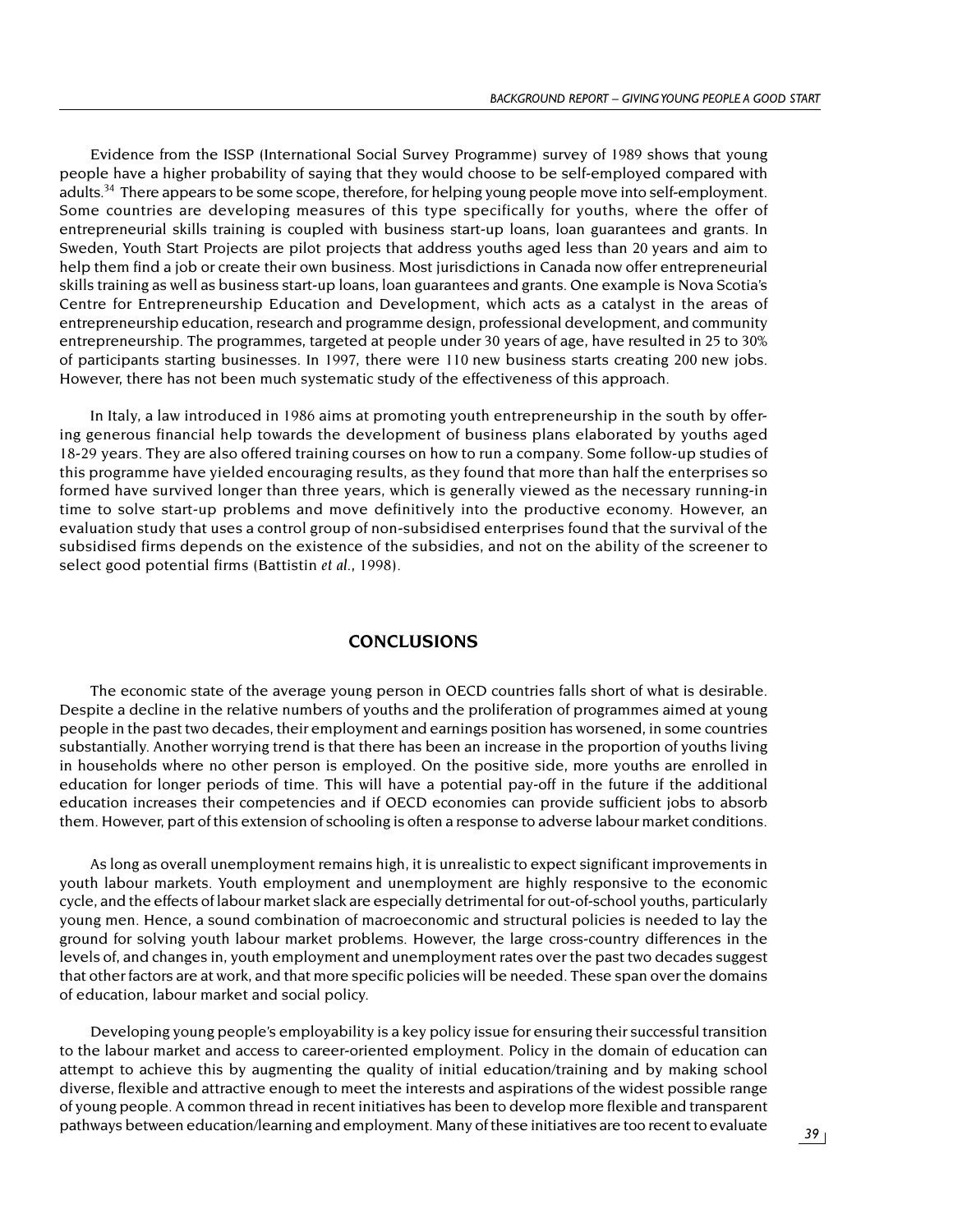so it will be essential to carefully monitor them and gather the necessary information for proper evaluation. Enough evidence is available, though, on apprenticeship/dual-type systems in German-speaking countries and Denmark, which have been remarkably successful in giving non-university-bound young people a good start in the labour market. In spite of the challenges they currently face, dual systems provide an attractive model to other countries. However, establishing large-scale apprenticeship systems in countries lacking any such tradition of strong government/employer/union linkages is very difficult. These countries need to consider possibilities for developing solid programmes within their existing institutions and with the co-operation of all the main actors.

Of particular concern to policy makers is the relatively small group of young people who leave school with very limited skills and who find themselves particularly penalised in the labour market. This so-called "hard-core" group of young people is a key problem, some might even argue the problem, in youth labour markets. In the past, much optimism was expressed that short and well targeted active labour market programmes could do much to help these young people. But the impact of such programmes on disadvantaged youths has, to date, been disappointing. There is little evidence to show *why* these policies have not worked, but wisdom suggests that they were over-ambitious given the means they used to attempt to overcome the serious disadvantages of the targeted groups.

One key issue in dealing with the problems of at-risk youths is how best to identify them as early as possible, ideally both before and while they are still in the education system. A second key issue is when and how to effectively assist them. An effective strategy should help prevent at-risk youth from embarking on a vicious circle of cumulative disadvantages and hence from being subject to prolonged periods of joblessness. Reducing early exits from education must remain prime objectives. Outside the education system, the provision of a combination of specially tailored services ranging from remedial education and training to work experience, counselling, and social support seems a promising approach. Important dimensions to consider in the design and implementation of such specific programmes are the establishment of close contacts with the local labour market and co-operation between all levels of governments and between the education, social and labour market authorities. It is also important that these programmes collect information about their results and use them to improve their quality.

But greater success in these objectives, on their own, will not be sufficient. Tackling high and persistent unemployment and other aspects of inequalities are essential parts of any "youth-oriented" policy package. Broad and comprehensive reforms to reduce the large, and in some cases widening, educational and labour market inequalities youths face are urgently needed. Thus, to resolve the youth problem will require much more than a proliferation of youth-oriented programmes.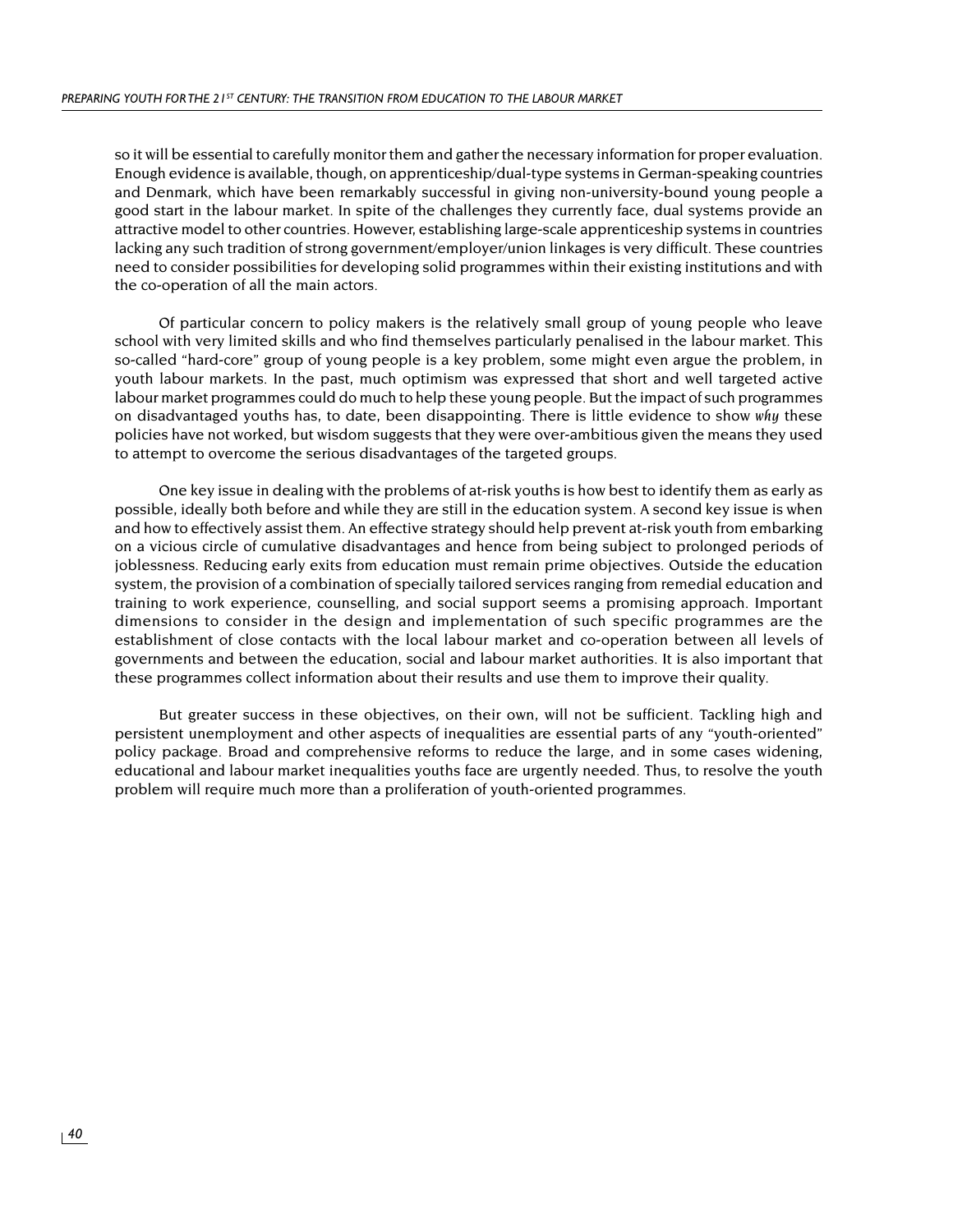# **NOTES**

- **1.** OECD (1995) reported estimates of those at risk of failing in school of between 15 and 30%. OECD (1998*c*) shows drop-out rates from legal compulsory schooling to vary between a few per cent to just under 50%. One-half of the countries for which data are available report drop-out rates of over 10%.
- **2.** In Finland, it is particularly easy to find a flat to rent and students are entitled to a 70% subsidy on normal rent (EUROSTAT, 1997).
- **3.** In Canada and the United States the rise in the fraction of youths remaining with their parents has, in fact, forestalled a deterioration in their relative income (Card and Lemieux, 1997). The family has played an important role in dampening the effect of the decline of the economic status of youth. But even when they live away from home, young people are often not financially independent, *e.g.* when the dwelling is paid for by their parents.
- **4.** In OECD (1998*b*), a very simple illustrative approach was adopted in order to compare labour market outcomes for those youths who did and did not work in paid employment during their last year in school. Employment rates in both the first and the fifth year after leaving school were computed – without differentiating by level of educational attainment – from longitudinal data sets in Germany and the United States. The proportion of the samples working during their last year in school was almost 80% in Germany and 53% in the United States. Although in both countries employment rates one year after leaving school were substantially higher for those youths who worked in their last year of school than for those who did not work, the most interesting results related to the employment rates five years later. In the case of the United States, there is considerable persistence in the gap between individuals who worked in their last year of school and those who did not work, whereas it was almost eliminated in Germany. This difference may suggest that Germany has a more structured set of institutions for integrating young people into the labour market than has the United States.
- **5.** OECD (1998*f*) shows that it is difficult to obtain reliable data on pupils who leave education before finishing their studies. Three alternative measures of drop outs were presented: the proportion of young people who were not participating at the compulsory leaving age; the proportion not participating at the age of 17, when upper secondary education is normally underway; and the proportion not participating at the "expected" year of upper secondary completion.
- **6.** Researchers have used the term "status zero" to describe young people aged 16 and 17 who are not in education, training or employment. The term highlights the relative obscurity of this group in official statistics. A study in an area of high unemployment in Wales suggests that between 16 and 23% of 16 and 17-year olds were at one time or another not in education, training or employment (Rees *et al.,* 1996). They mainly consist of young people with low educational attainment who have rejected education, who survive on family hand-outs and are frequently involved with the informal economy.
- **7.** Employers express concerns about inadequate education, work readiness or "personal" qualities of 16-year-old job seekers and find it hard to recruit 16-year olds of the required calibre (Hasluck *et al.,* 1997).
- **8.** As an illustration, the paths that young people in the United States take in pursuit of their education are less often like "pipelines" and more like "swirls". Students, by choice or necessity, "swirl" in and out of a variety of educational institutions at different times in their lives (OECD, 1998*e*).
- **9.** A wide-ranging thematic review of the transition, involving in-depth country-specific studies, is currently being undertaken at the OECD. An interim report provides an initial account of the principal conclusions to emerge from the six countries reviewed in 1997 (OECD, 1998*e*). The six countries (Australia, Austria, Canada – the provinces of Nova Scotia and Quebec –, the Czech Republic, Norway and Portugal) were selected because they represent a diverse range of social and economic contexts as well as of policy approaches. Eight other OECD countries are in the process of being reviewed in a second round (Denmark, Finland, Hungary, Japan, Switzerland, Sweden, the United Kingdom, and the United States), and a report will be produced in autumn 1999.
- **10.** The Spearman rank correlation coefficient between the two indicators is 0.35 for the 15-19 age group, 0.91 for the 20-24 age group and 0.82 for the 15-24 age group.
- **11.** Incidence in Figure 6 is defined relative to the youth population not to the youth labour force or the total number of youth unemployed – the two more conventional definitions of incidence of long-term unemployment.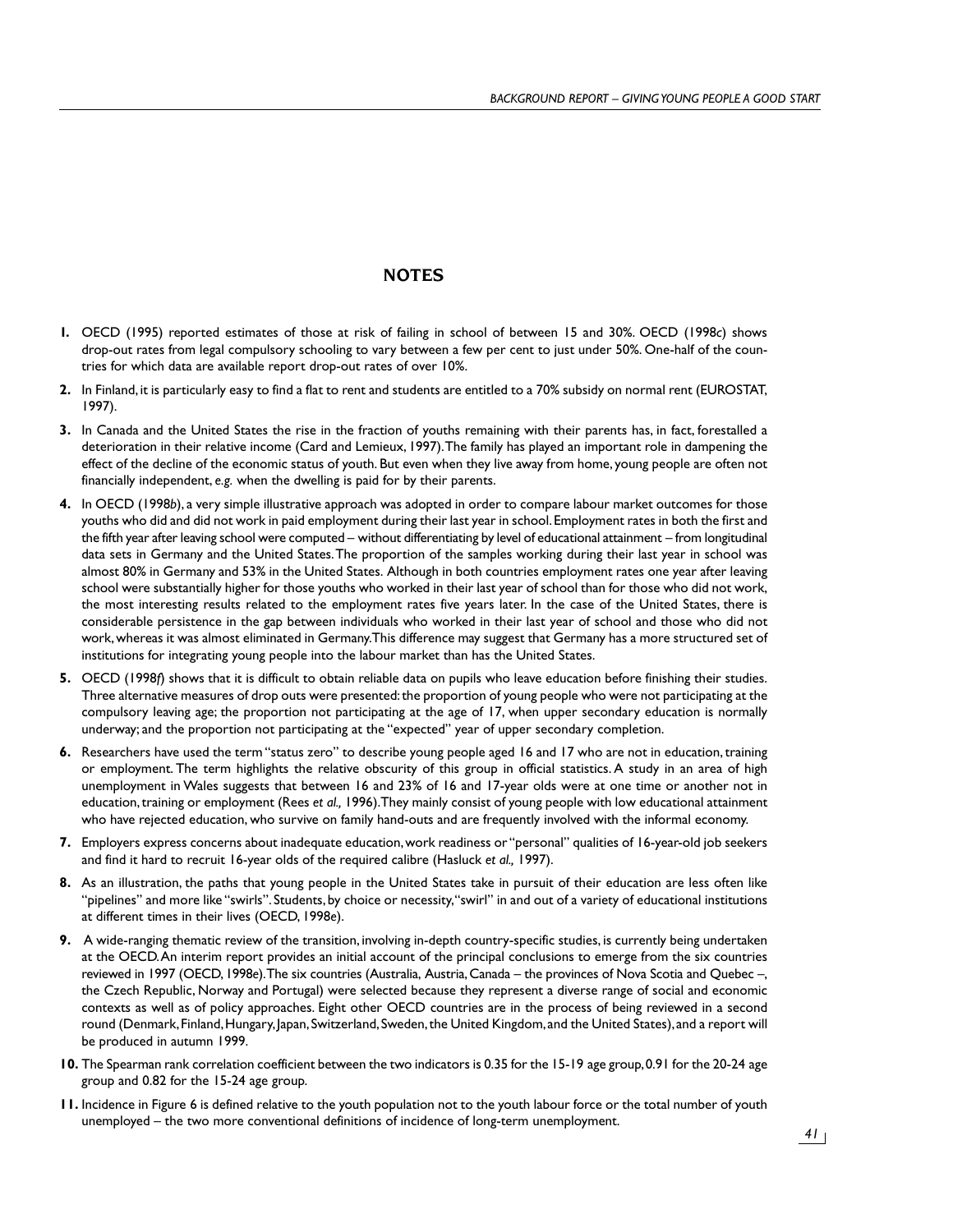- **12.** Difficulties in interpreting earnings data need to be noted in international comparison in general, and for youths in particular. First, the earnings measures and the time period covered are not uniform. For example, the data sometimes refer to annual, sometimes to weekly, and sometimes to monthly earnings. Second, earnings data refer to full-time workers. Ideally, one would prefer data on hourly wage rates, but these data are only available for a few countries.
- **13.** Two caveats need to be given (see OECD, 1996*a* for more details). First, the measure of low-paid employment is a relative one. It implies that the absolute cut-off point for determining low pay differs across countries. Second, the measure of lowpaid employment refers only to full-time workers who earn less than two-thirds of median earnings for all full-time workers.
- **14.** A limitation of this analysis is that it was restricted to continuously employed full-time wage and salary earners. This limitation is particularly problematic for young workers, traditionally over-represented in part-time jobs and in intermittent work.
- **15.** In France for example, the teenage employment-population ratio declined by over 18 percentage points between 1975 and 1996, but OECD (1998*b*) suggests that the rise in the minimum wage relative to average wages accounted for less than half a percentage point in the decline. An even more dramatic decline in teenage employment occurred in Spain, despite a fall in the relative value of minimum wages to average wages.
- **16.** A minimum wage was introduced in the United Kingdom from April 1999. Youths aged 16 and 17 and all those on formal apprenticeships are exempt. A lower rate is applied to 18-21-year olds and to workers starting a new job with an employer and receiving accredited training. Similarly, in Ireland, a minimum wage is planned to be introduced from April 2000. Workers under the age of 18 will be paid at a lower rate as well as new entrants without experience.
- **17.** The considerable diversity in the way in which minimum wages are set and operated in OECD countries suggests that the detrimental effect of minimum wages on youth employment can easily be exaggerated. Reduced minimum wages exist also for young people undergoing apprenticeship training in many countries and special employment programmes may also allow employers to pay younger workers less than the statutory minimum. Several countries have also used reductions in employer social security contributions to lower the cost of hiring young people while maintaining the real take-home value of the minimum wage.
- **18.** See Tables 3.6 and 3.7 in OECD (1998*b*).
- **19.** The different data sets preclude any uniformity in the timing of permanent entry. For example, the Australian data refer to labour market entry between 1989-1990, while the timing for American youth ranges between 1981-1988. No formal attempt has been made to determine whether or not the year of entering the labour market had any lasting impact on these young people. Finally, this sub-section measures the evolution of certain labour market outcomes from the date of permanent entry to the labour market. This puts individuals in a similar time frame with a similar exposure to the labour market. Another possibility would consider people at a given age and measure cumulative experience obtained at each age (Pergamit, 1995).
- **20.** Blau and Kahn (1997) find similar American-German differences over the 1980s and 1990s using synthetic cohorts aged 18-29 and 25-36 years old.
- **21.** OECD (1998*b*) also shows calculations for full- and part-time employment. In general, though the differences are often small, part-time working tends to mean less stable employment histories compared with working in a full-time job.
- **22.** Three points need to be made. First, there can be a problem with retrospective questions in that some people may not accurately recall what their main activity was for each month (Germany and France) or each week (United States) between the annual surveys. Second, all the data are subject to right and left censoring. Finally, the calculations do not take account of the destinations of where the unemployed go to when they do leave unemployment *i.e.* it is not known whether they found a job or dropped out of the labour force. This limitation has implications for assessing welfare issues, especially if one assumes that getting any kind of job is better than remaining jobless. Some prior OECD work for the 1988 Employment Outlook suggested that unemployed Americans were somewhat more likely to find jobs compared with other countries, but were also considerably more likely to leave the labour force.
- **23.** For the details of such a comprehensive strategy and an assessment of how countries' experiences in recent years have matched up to it (see OECD, 1997*c*, forthcoming).
- **24.** There are different degrees to which the counterfactual component can be implemented. In highly experimental methods, eligible applicants are randomly assigned either to a treatment group or to a control group. The outcomes of the programme for the treatment group are judged against those for the control group. In quasi-experimental methods, the control group of non-participants is selected ex-post, with characteristics as similar as possible to those of the treatment group. In weakly experimental evaluations, outcomes for participants may be compared with those of participants in other programmes or with those of persons in nearby non-participant age groups, to prior experiences of the participants themselves or to comparable groups in other countries (Ryan and Büchtemann, 1996).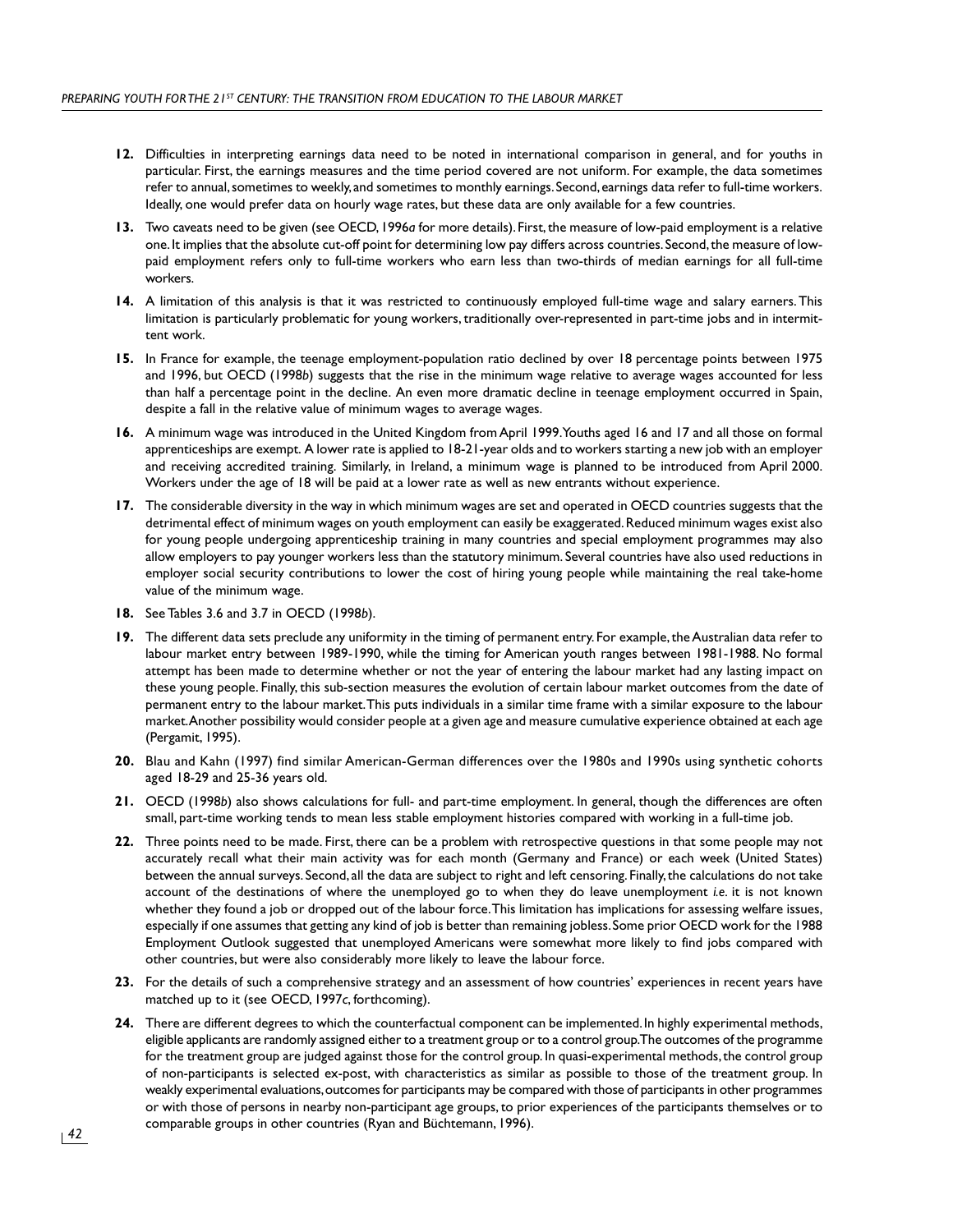- **25.** Five-year technical colleges qualify young people both for technician-level occupations and for entry to higher education. Students in their last two years are obliged to complete training periods in enterprises during holidays. Participation in these schools has been growing for many years and is currently close to 25% of the youth cohort, with their graduates continuing to have very good employment prospects.
- **26.** In Austria, the five-year technical colleges qualify young people both for technician-level occupations and for higher education, and, as from the academic year 1997/98, those who have completed apprenticeship will be entitled to enter higher education on the basis of a vocational leaving certificate (Berufsreifeprüfung). Similarly, in Norway, the 1994 reform enables students in the vocational pathway to qualify for both work and tertiary study.
- **27.** Modern Apprenticeship aims for a National Vocational Qualification (NVQ) at level 3 or above rather than level 2 typical under Youth Training. This latter programme consisted of two years training provided by employers and financed by government. The young persons are usually not apprentices with an employment status, but trainees with a government allowance. Although Youth Training did spread formal training beyond those who might have taken up apprenticeships, its quality was often poor, and the scheme acquired a bad reputation both among employers and young people (Gospel, 1998).
- **28.** In 1991, 20% of migrant children left the education system without a school certificate compared with 30% in the early 1980s. In 1980, only 14% of 15- to 18-year-old foreigners participated in the dual system compared with 37% in 1991 (OECD, 1994).
- **29.** Records from the follow-up service show that, in the school year 1996-1997, there were 7% of youths with a right to education who had a need for guidance and to be followed up. About 4% accepted an offer of education or work during the course of the school year; 1.5% were still being followed up by the counties; less than 0.5% had rejected help from the follow-up service; and about 0.3% proved impossible to trace (OECD, 1998*e*).
- **30.** At the European Council meeting in Luxembourg on 20-21 November 1997, the European Council approved a number of guidelines for employment policies, which have become common lines of policy for EU member states. These guidelines rest on four main pillars: entrepreneurship; employability; adaptability; and equal opportunities.
- **31.** From 1 January 1998, the Youth Work Guarantee plan has been replaced by the new "Jobseekers Employment Act" (WIW), which also covers older long-term unemployed persons.
- **32.** In Spain, restrictions on the applicability of fixed-term contracts were largely reduced in 1984. However, during the 1990s the number of reasons for entering into such types of contract were again restricted. In Germany, fixed-term contracts without the obligation to specify an objective reason were introduced with the Employment Promotion Act of 1985. Restrictions on the maximum number and duration of such contracts were further relaxed during the 1990s. In France, there have been several attempts to introduce flexibility in the use of atypical employment since 1972: after a substantial relaxation of restrictions for fixed-term contracts in 1985/86, regulations were tightened again in 1989/90, in particular concerning the maximum duration and maximum number of successive contracts.
- **33.** The Italian and Spanish data refer to all youths leaving education, while the French data refer to low-skilled youth with less than upper secondary education. The time over which individuals are observed also differs. It is a six-year period for France and Italy, but just 15 months for Spain. Finally, the Italian data cover only wage and salary workers.
- **34.** The survey covers nine countries (Austria, West Germany, Hungary, Ireland, Italy, Netherlands, Norway, United Kingdom and the United States). On average, 54% of young people aged less than 30 years responded they would prefer to be self employed, against 47% of people aged 30 years or over. Young Italians had the highest probability (73%) of saying that they would like to set up their own business.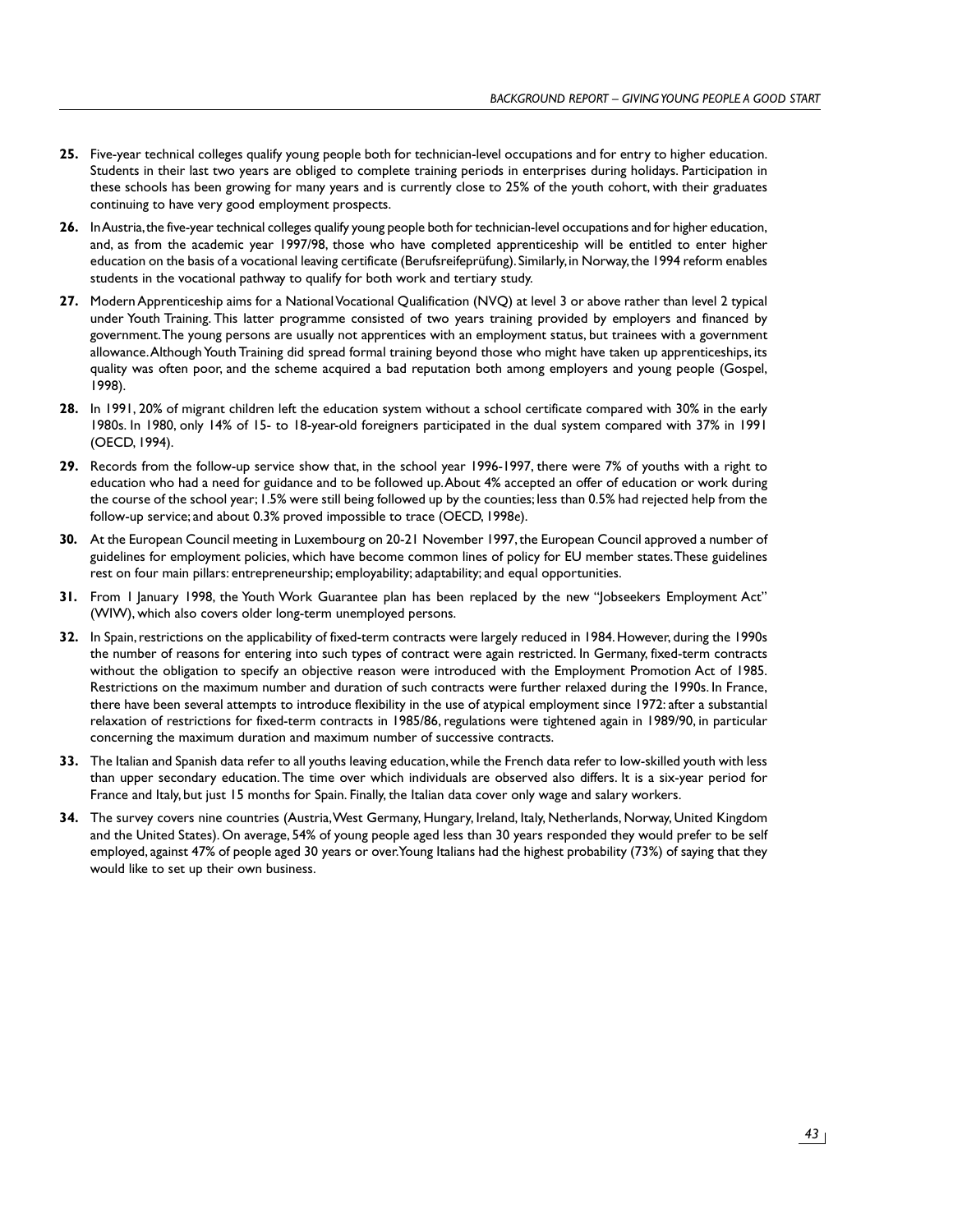## **BIBLIOGRAPHY**

- BATTISTIN, E., GAVOSTO, A. and RETTORE, E. (1998), "Why do Subsidised Firms Live Longer? An Evaluation of a Program Promoting Youth Entrepreneurship in Italy", mimeo.
- BÉDUWE, C. and CAHUZAC, E. (1997), "Première expérience professionnelle avant le diplôme. Quelle insertion pour les étudiants de second cycle universitaire", *Formation Emploi,* Centre d'Études et de Recherches sur les Qualifications (CEREQ), Marseilles, No. 58, April-June, pp. 89-108.
- BERNHARDT, A., MORRIS, M., HANDCOCK, M. and SCOTT, M. (1998), "Work and Opportunity in the Post-Industrial Labour Market", Institute on Education and the Economy Brief, No. 19, February.
- BLAU, F.D. and KAHN, L.M. (1997), "Gender and Youth Employment Outcomes: The US and West Germany, 1984-91", National Bureau of Economic Research, Working Paper No. 6078.
- BOCK, K. and TIMMERMANN, D. (1998), "Education and Employment in Germany: Changing Chances and Risks for Youth", *Education Economics,* No. 1, pp. 71-92.
- BYNNER, J., FERRI, E. and SHEPHERD, P. (1997), *Twenty Something in the 1990's,* Ashgate, Aldershot.
- CARD, D. and LEMIEUX, T. (1997), "Adapting to Circumstances: The Evolution of Work, School, and Living Arrangements Among North American Youth", National Bureau of Economic Research, Working paper No. 6142.
- CLARK, K. and SUMMERS, L. (1979), "Labour Market Dynamics and Unemployment: A Reconsideration", Brookings Papers on Economic Activity, No. 1, pp. 13-60.
- DARES (Direction de l'Animation de la Recherche, des Études et des Statistiques) (1997), *La politique de l'emploi*, La Découverte, Paris.
- DUSTMANN, C., MICKLEWRIGHT, J., RAJAH, N. and SMITH, S. (1996), "Earning and Learning: Educational Policy and the Growth of Part-time Work by Full-time Pupils", *Fiscal Studies,* pp. 79-104, February.
- ELLWOOD, D.T. and WELTY, E.D. (1998), "Public Service Employment and Mandatory Work: A Policy Whose Time Has Come and Gone and Come Again?", Preliminary draft for the Conference on Labour Markets and Less-skilled Workers, Washington DC, November.
- EUROPEAN COMMISSION (1997*a*), *Labour Market Study, All EU countries,* DG V, Brussels.
- EUROPEAN COMMISSION (1997*b*), *Employment Observatory,* Mutual Information System on Employment Policies, Brussels.
- EUROPEAN COMMISSION (1998), "Draft Joint Employment Report", SEC(1998) 1688 final, Brussels.
- EUROSTAT (1997), *Youth in the European Union. From Education to Working Life*, Luxembourg, March.
- EUROSTAT (1998), "From School-to-Working Life: Facts on Youth Unemployment", *Statistics in Focus,* Population and Social Conditions, No. 13, Luxembourg.
- FRANZ, W., INKMANN, J., POHLMEIER, W. and ZIMMERMANN, V. (1997), "Young and Out in Germany: On the Youths' Chances of Labour Market Entrance in Germany", National Bureau of Economic Research, Working Paper No. 6212.
- GALLAND, O. (1997), "L'entrée des jeunes dans la vie adulte", *Problèmes politiques et sociaux,* No. 794, La Documentation Française, Paris, December.
- GARDECKI, R. and NEUMARK, D. (1997), "Order from Chaos? The Effects of Early Labour Market Experiences on Adult Labour Market Outcomes", National Bureau of Economic Research, Working Paper No. 5899.
- GOSPEL, H. (1998), "The Revival of Apprenticeship in Britain?", *British Journal of Industrial Relations*, No. 3, pp. 435-457.
- GREGG, P. and MACHIN, S. (1998), "Child Development and Success or Failure in the Youth Labour Market", Centre for Economic Performance, Working Paper No. 397.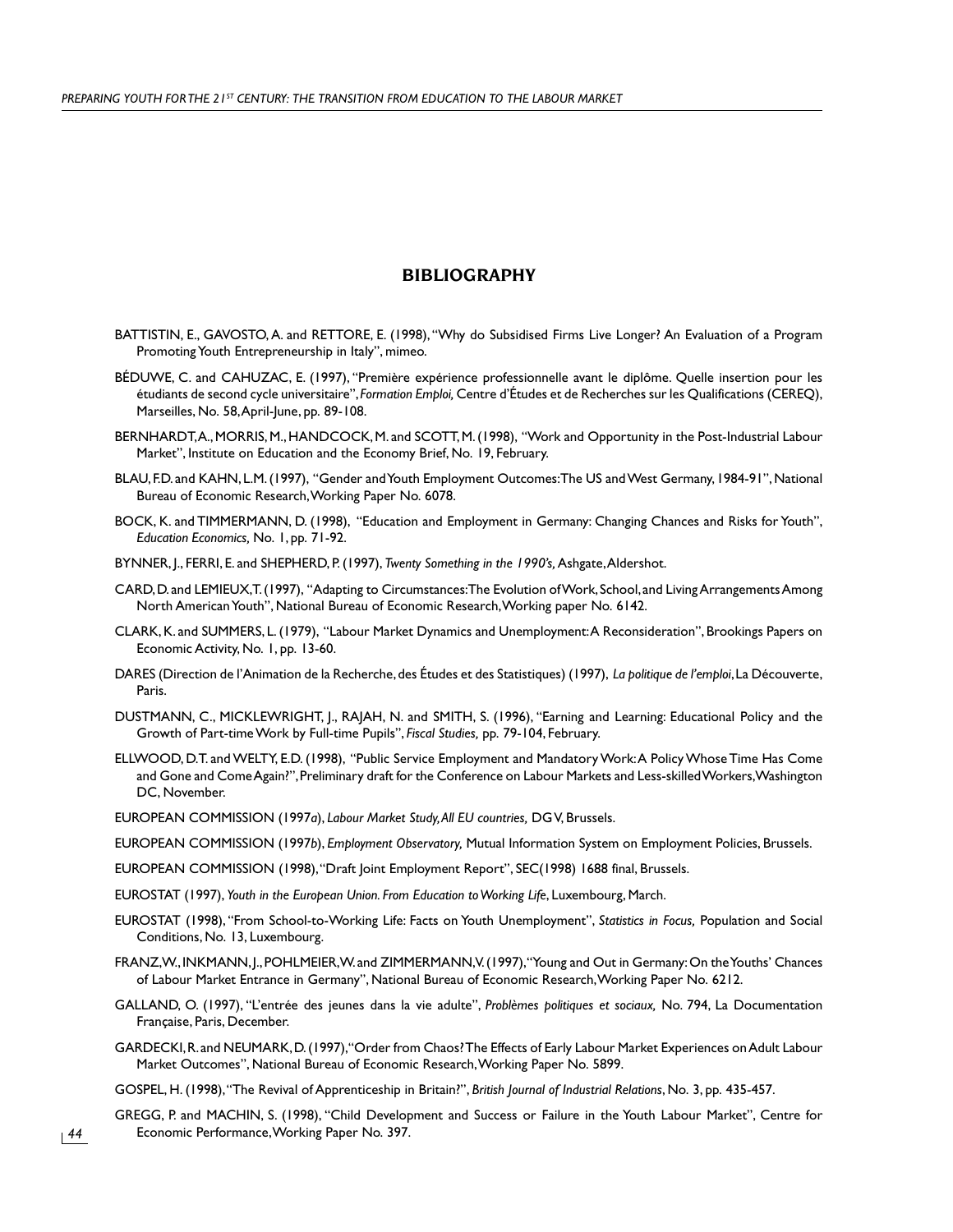- HASLUK, C., HOGARTH, T., MAGUIRE, M. and PITCHER, J. (1997), "Modern Apprenticeship: A Survey of Employers", DfEE Research Studies RS53, The Stationery Office, London.
- HAVEMAN, R. and KNIGHT, B. (1998), "The Effect of Labour Market Changes from the Early 1970s to the late 1980s on Youth Wage, Earnings, and Household Economic Position", Discussion Paper No. 1174-98, Institute for Research on Poverty, Madison, WI.
- INSEE (1995), "Les trajectoires des jeunes: transitions professionnelles et familiales", *Économie et Statistique,* No. 283-284, Paris.
- INSEE (1997), "Les trajectoires des jeunes: distances et dépendances entre générations*", Économie et Statistique*, No. 304-305, Paris.
- ISFOL (1998), "Employment in Italy: Profiles, Paths, Policies", Rome.
- LERMAN, R.I. (1996), "Building Hope, Skills, and Careers: Making a US Youth Apprenticeship System", *Social Policies for Children*, The Brookings Institute, Washington DC, pp. 136-172.
- LERMAN, R.I. (1997), "Employment and Training Programmes for Out-of-School Youth", Urban Institute, Washington DC.
- LYNCH, L. (1993), "The Economics of Youth Training in the United States", *Economic Journal,* September, pp. 1292-1302.
- MARCHAND, O. and MINNI, C. (1997), "En mars 1997, un jeune sur neuf était au chômage", *Premières Synthèses,* Direction de l'Animation de la Recherche, des Études et des Statistiques (DARES), 97.12, No. 52.1, Paris.
- MARQUARDT, R. (1998), "Labour Market Policies and Programs Affecting Youth in Canada", Paper provided to the OECD in the framework of the School-to-Work Transition review.
- MCKECHNIE, J., HOBBS, S. and LINDSAY, S. (1998), "Part-time Employment and School: A Comparison of the Work Habits of 3rd, 4th and 6th year Students", Department of Applied Social Studies, University of Paisley.
- MORISSETTE, R. (1998), "The Declining Labour Market Status of Young Men", in Corak, M. (ed.), *Labour Markets, Social Institutions, and the Future of Canada's Children,* Statistics Canada and Human Resources Development, Ottawa.
- NEUMARK, D. (1998), "Youth Labour Markets in the U.S.: Shopping Around vs. Staying Put", National Bureau of Economic Research, Working paper No. 6581.
- OECD (1978), "Youth Unemployment, A Report on the High Level Conference", 15-16 December 1977, Paris.
- OECD (1984), *The Nature of Youth Unemployment*, Paris.
- OECD (1994), *The OECD Jobs Study: Evidence and Explanations,* Paris.
- OECD (1995), *Our Children at Risk*, Paris.
- OECD (1996*a*), *Employment Outlook,* Paris, July.
- OECD (1996*b*), *Education at a Glance Analysis*, Paris.
- OECD (1996*c*), *Enhancing the Effectiveness of Active Labour Market Policies*, Paris.
- OECD (1997*a*), *Employment Outlook,* Paris, July.
- OECD (1997*b*), *Literacy Skills for the Knowledge Society. Further Results from the International Adult Literacy Survey,* Paris.
- OECD (1997*c*), *Implementing the OECD Jobs Strategy: Member Countries' Experience*, Paris.
- OECD (1998*a*), *Pathways and Participation in Vocational and Technical Education and Training,* Paris.
- OECD (1998*b*), *Employment Outlook,* Paris, June.
- OECD (1998*c*), *Education Policy Analysis*, Paris.
- OECD (1998*d*), *Education at a Glance OECD Indicators,* Paris.
- OECD (1998*e*), "Thematic Review of the transition from initial education to working life. Interim comparative report", DEELSA/ED(98)11 and Background papers from reviewed countries, Paris.
- OECD (1998*f*), *Children and Families At Risk New Issues in Integrating Services*, Paris.
- OECD (1998*g*), *Benefit Systems and Work Incentives*, Paris.
- OECD (1999), *Employment Outlook*, Paris, June.
- OECD (forthcoming) *The OECD Jobs Strategy: Assessing Performance and Policy,* Paris.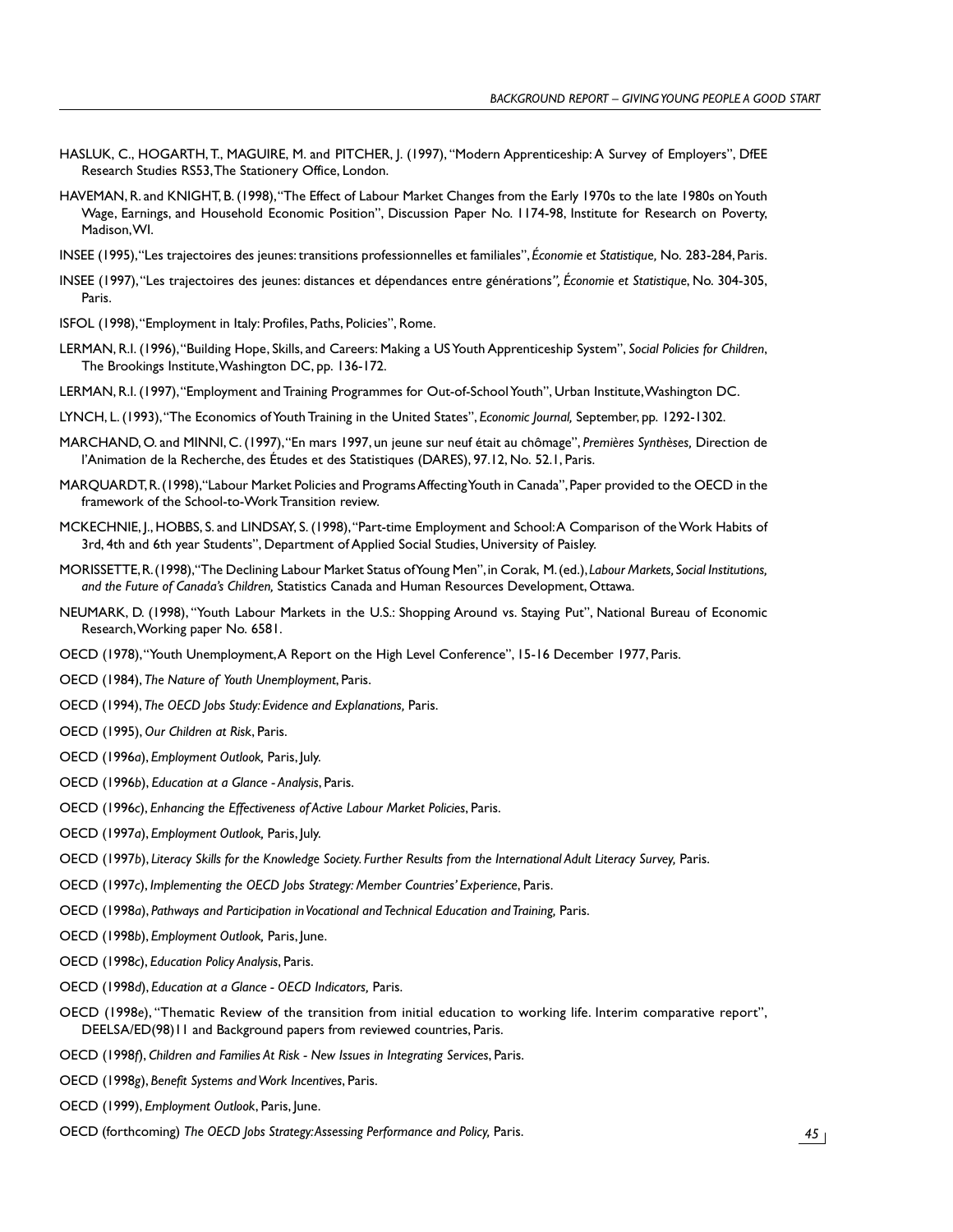OSWALD, A.J. (1997), "The Missing Piece of the Unemployment Puzzle", Department of Economics, University of Warwick.

- PAYNE, J. (1987), "Does Unemployment Run in Families? Some Findings from the General Household Survey", Sociology, No. 21, pp. 199-214.
- PERGAMIT, M.R. (1995), "Assessing School to Work Transition in the United States", *Statistical Journal of the United Nations Economic Commission for Europe,* No. 3-4, pp. 272-287.
- PÉROT, Y. and SIMON-ZARCA, G. (1998), "Apprentissage De Nouveaux Parcours de Formation", *Bref*, No. 139, CEREQ, Marseilles, February.
- RAFFE, D. (ed.) (1988), *Education and the Youth Labour Market: Schooling and Scheming*, Falmer Press, London.
- REES, G., ISTANCE, D. and WILLIAMSON, H. (1996), "Status Zero: A Study of Jobless School Leavers in South Wales", *Research Papers in Education,* No. 11, pp. 219-235.
- ROBINSON, L. (1998), "The Effects of Part-time Work on School Students", Research Report, No. 9, Longitudinal Surveys of Australian Youth, Australian Council for Educational Research, October.
- ROGOWSKI, R. and SCHÖMAN, K. (1996), "Legal Regulation and Flexibility of Employment Contracts", in Schmid, G., O'Reilly, J. and Schömann, K. (eds.), *International Handbook of Labour Market Policy and Evaluation,* Edward Elgar Press, Cheltenham, UK, pp. 623-651.
- RUHM, C. (1997), "Is High School Employment Consumption or Investment", *Journal of Labour Economics*, October, pp. 735-776.
- RYAN, P. (1998), "Is Apprenticeship Better? A Review of Economic Evidence", *Journal of Vocational Education and Training,* No. 2, pp. 289-325.
- RYAN, P. and BÜCHTEMANN, C. (1996), "The School-to-Work Transition", in Schmid, G., O'Reilly, J. and Schömann, K. (eds.), *International Handbook of Labour Market Policy and Evaluation,* Edward Elgar Press, Cheltenham, UK, pp. 308-347.
- SOLLOGOUB, M. and ULRICH, V. (1997), "Apprenticeship Versus Vocational School: Selectivity Bias and School to Work Transition: Evidence from France", Centre National de la Recherche Scientifique, Université de Paris I, Paris.
- STANLEY, M., KATZ, L. and KRUEGER, A. (1998), "Impacts of Employment and Training Programs: The American Experience", mimeo.
- WERQUIN, P. (1997), "1986-1996: dix ans d'intervention publique sur le marché du travail", *Économie et Statistique,* INSEE, No. 304-305, Paris, pp. 121-136.
- WERQUIN, P., BREEN, R. and PLANAS, J. (eds.) (1997), "Youth Transitions in Europe: Theories and Evidence", Centre d'Études et de Recherches sur les Qualifications (CEREQ), No. 120, Marseilles.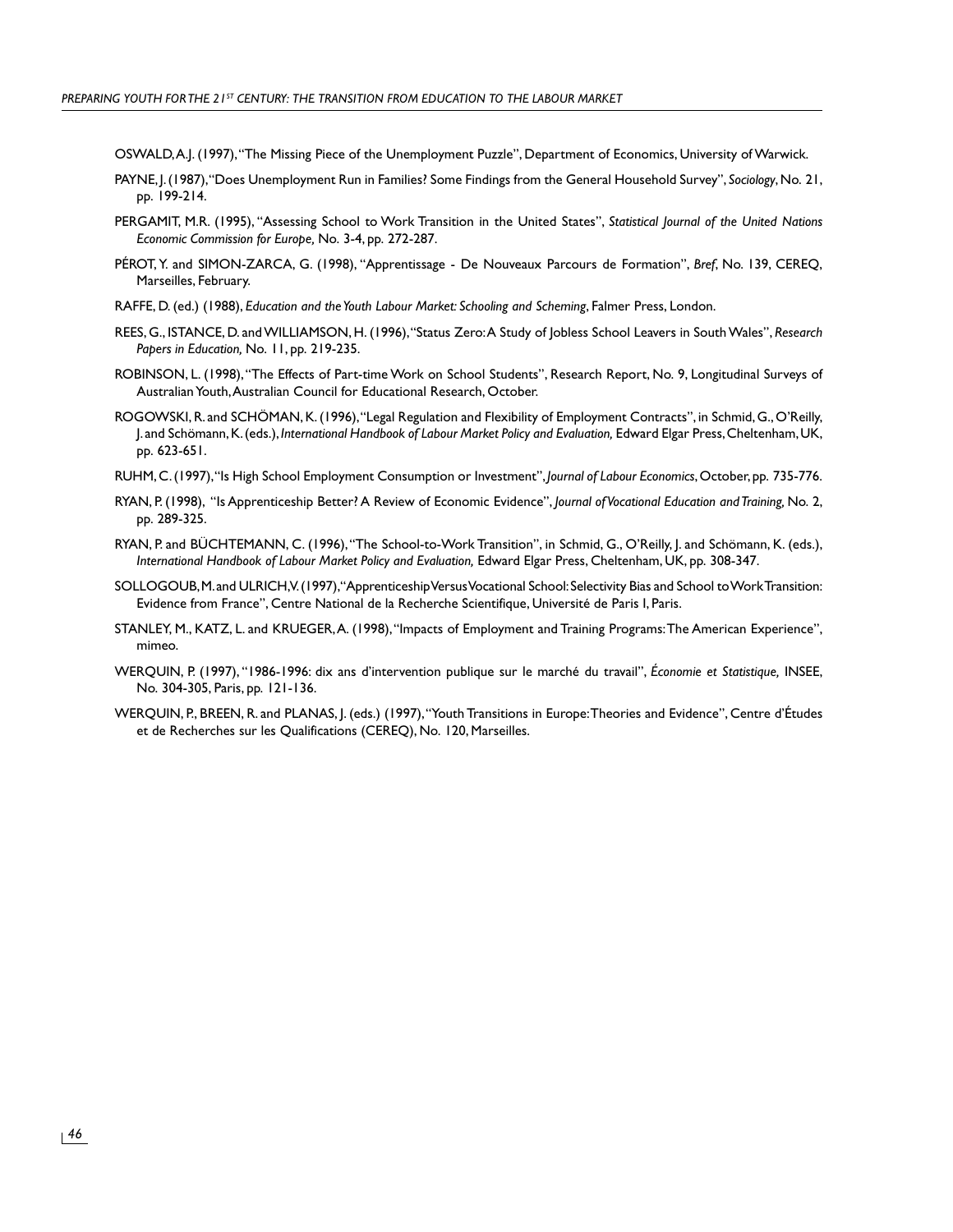

Figure 1 **Proportion of young people attending school by age, gender and labour force status** *a*

*a)* Countries are ranked in descending order of the total percentage of youth attending school in the latest available year. *Source:* OECD School-to-work Database.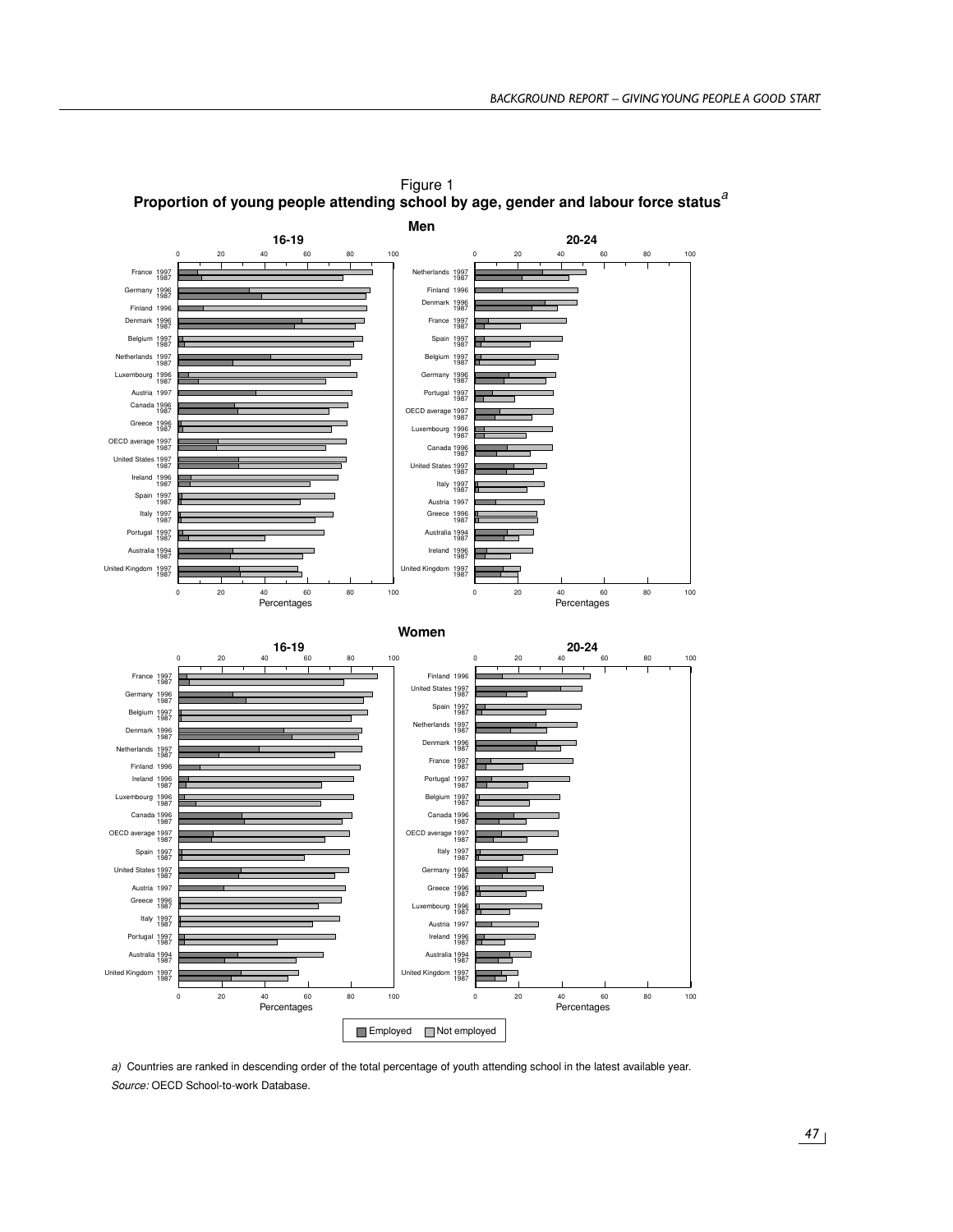

Figure 1 *(cont.)* **Proportion of young people attending school by age, gender and labour force status***<sup>a</sup>*

*a)* Countries are ranked in descending order of the total percentage of youth attending school in the latest available year. *Source:* OECD School-to-work Database.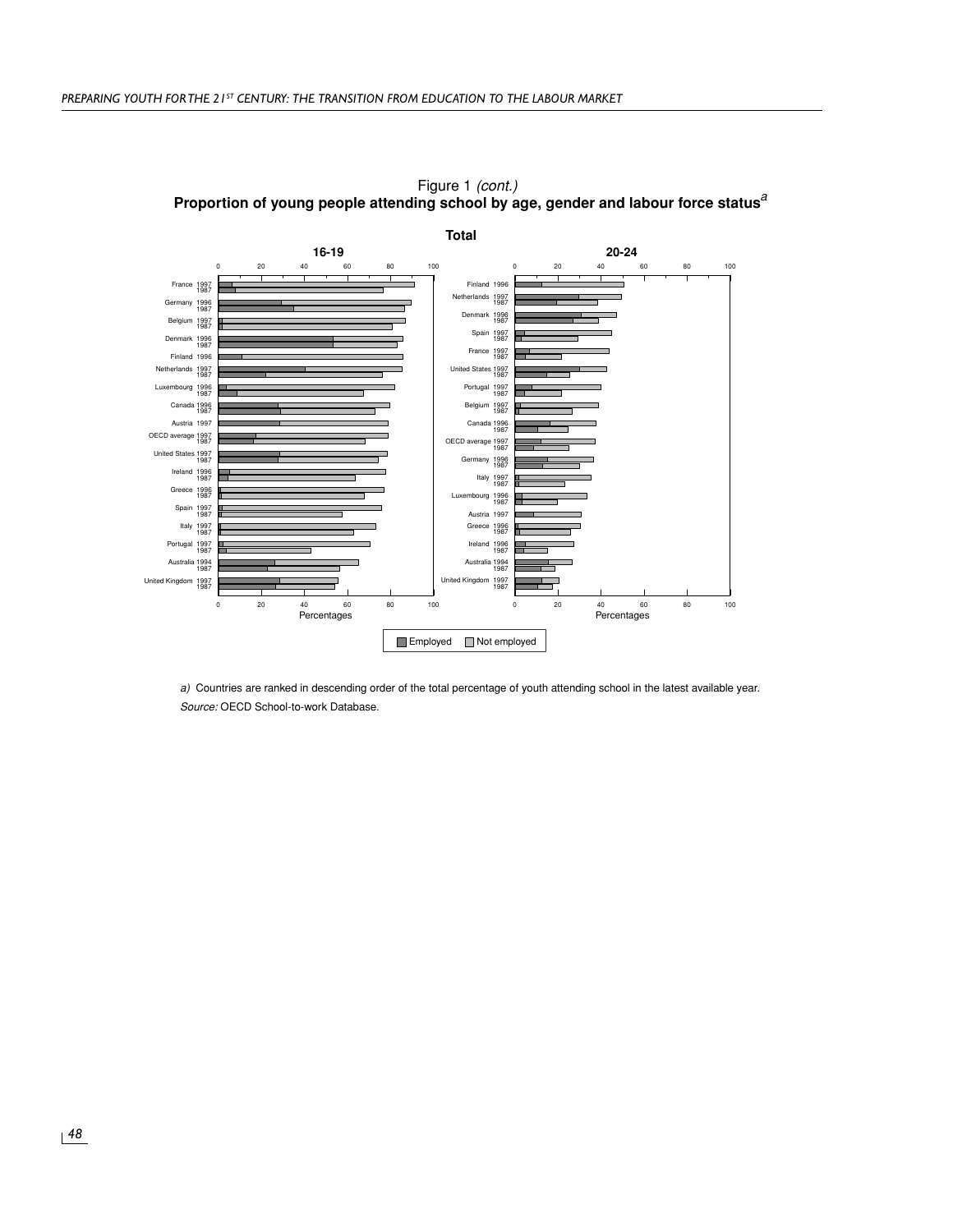

Figure 2 **Proportion of teenagers not attending school by gender**

*a)* Countries are ranked in descending order of the total percentage of 16-19 not attending school in the latest available year.

*Source:* OECD School-to-work Database.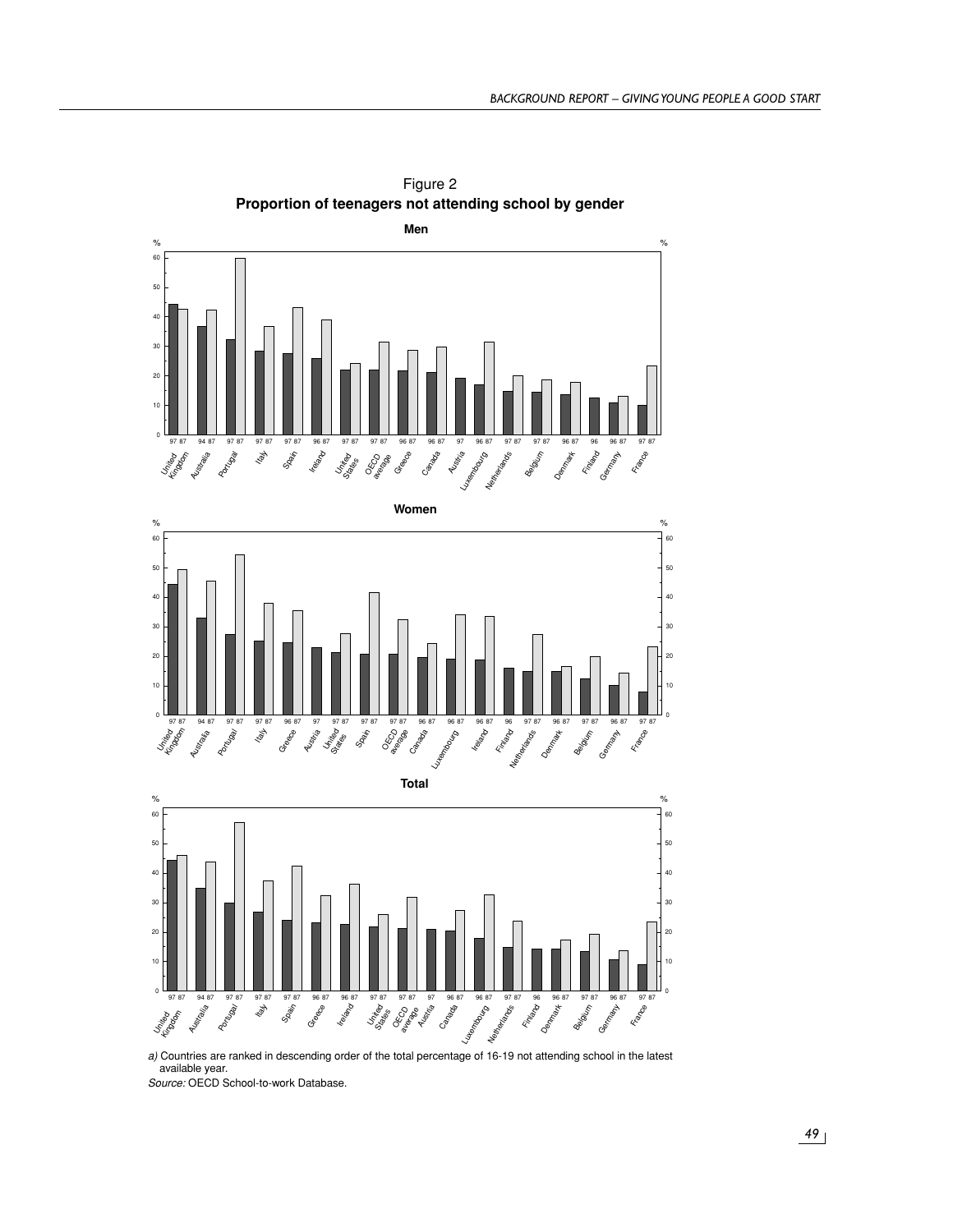

Figure 3 Proportion of young people not attending school and not employed by age and gender<sup>a</sup>

*a)* Countries are ranked in descending order of the percentage of youth not attending school and not in employment in the latest available year.

*Source:* OECD School-to-work Database.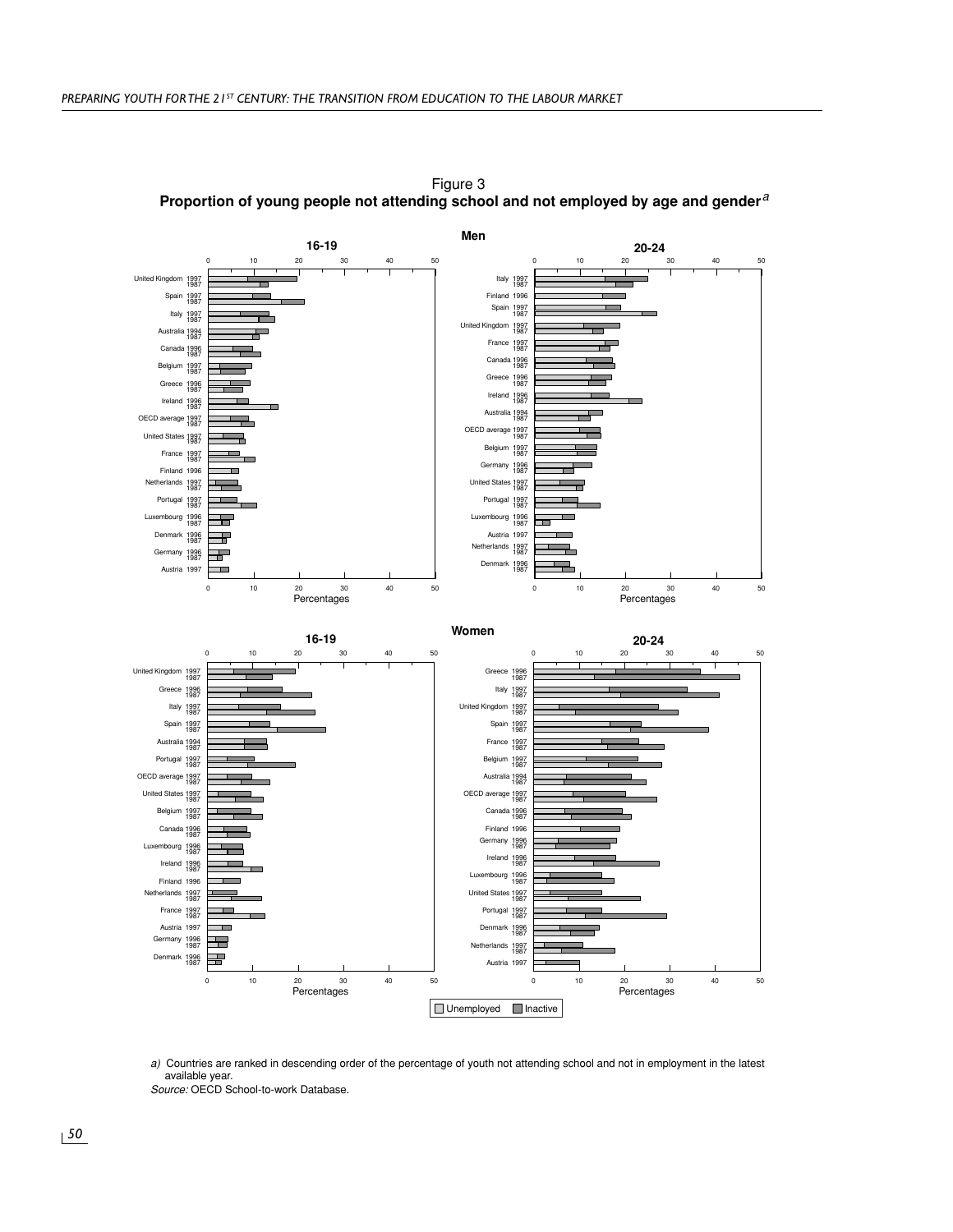

Figure 3 *(cont.)* Proportion of young people not attending school and not employed by age and gender<sup>a</sup>

*a)* Countries are ranked in descending order of the percentage of youth not attending school and not in employment in the latest available year.

*Source:* OECD Schoo-to-work Database.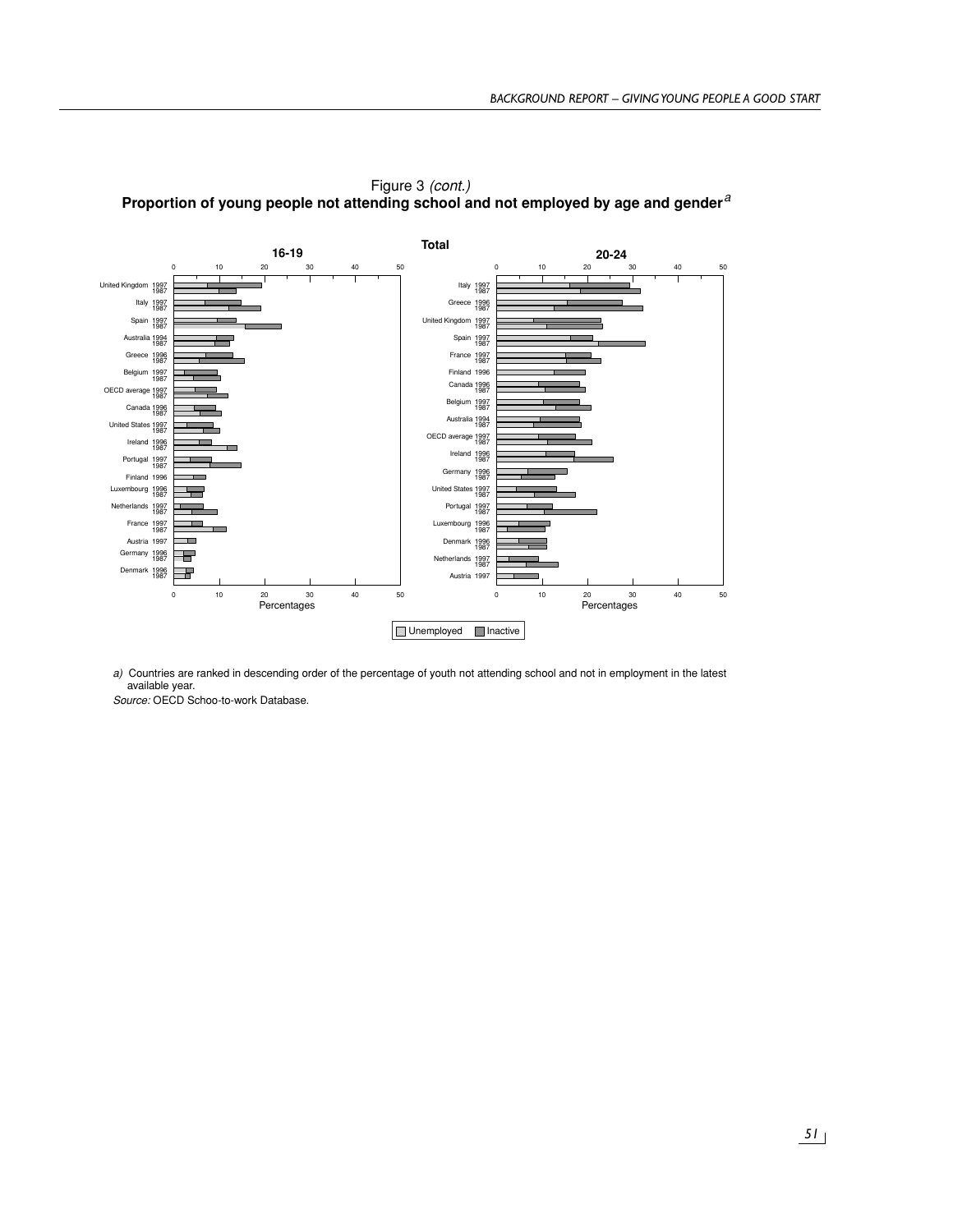

Figure 4 **Young people aged 25-29 with low educational attainment by gender, 1996** *a, b* As a percentage of all youth aged 25-29

*a)* Low educational attainment corresponds to less than upper secondary. Data refer to 1995 for New Zealand, Poland and Turkey.

*b)* Countries are ranked from left to right in descending order of the proportion with low educational attainment. *Source:* OECD Education Database.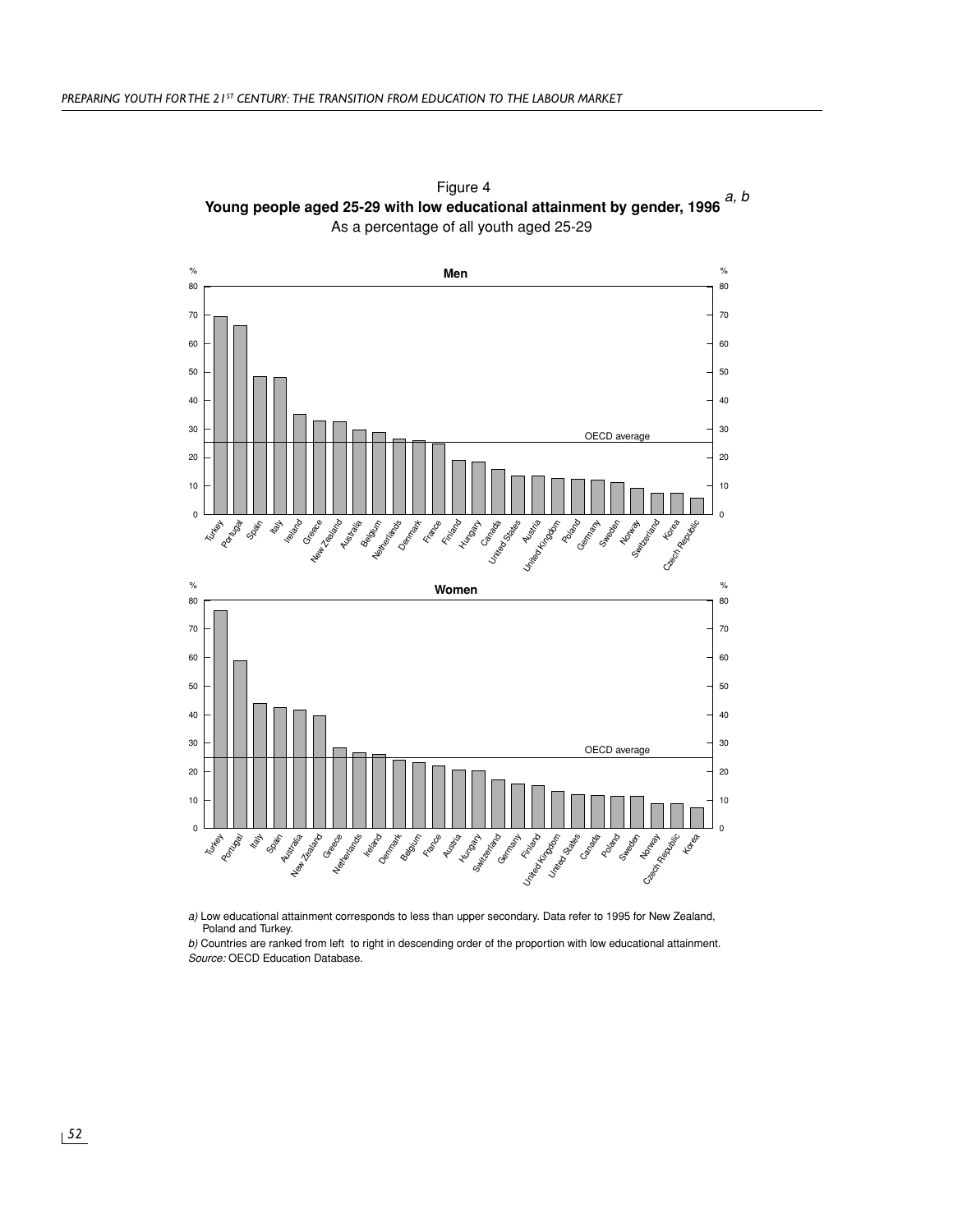

Figure 5 **Youth (15-24) share of the working age (15-64) population, 1997** *a*

*a)* Countries are ranked from top to bottom in ascending order of the absolute level of the percentage point changes over the period 1977-1997.

*Source:* United Nations projection demographic data, 1996.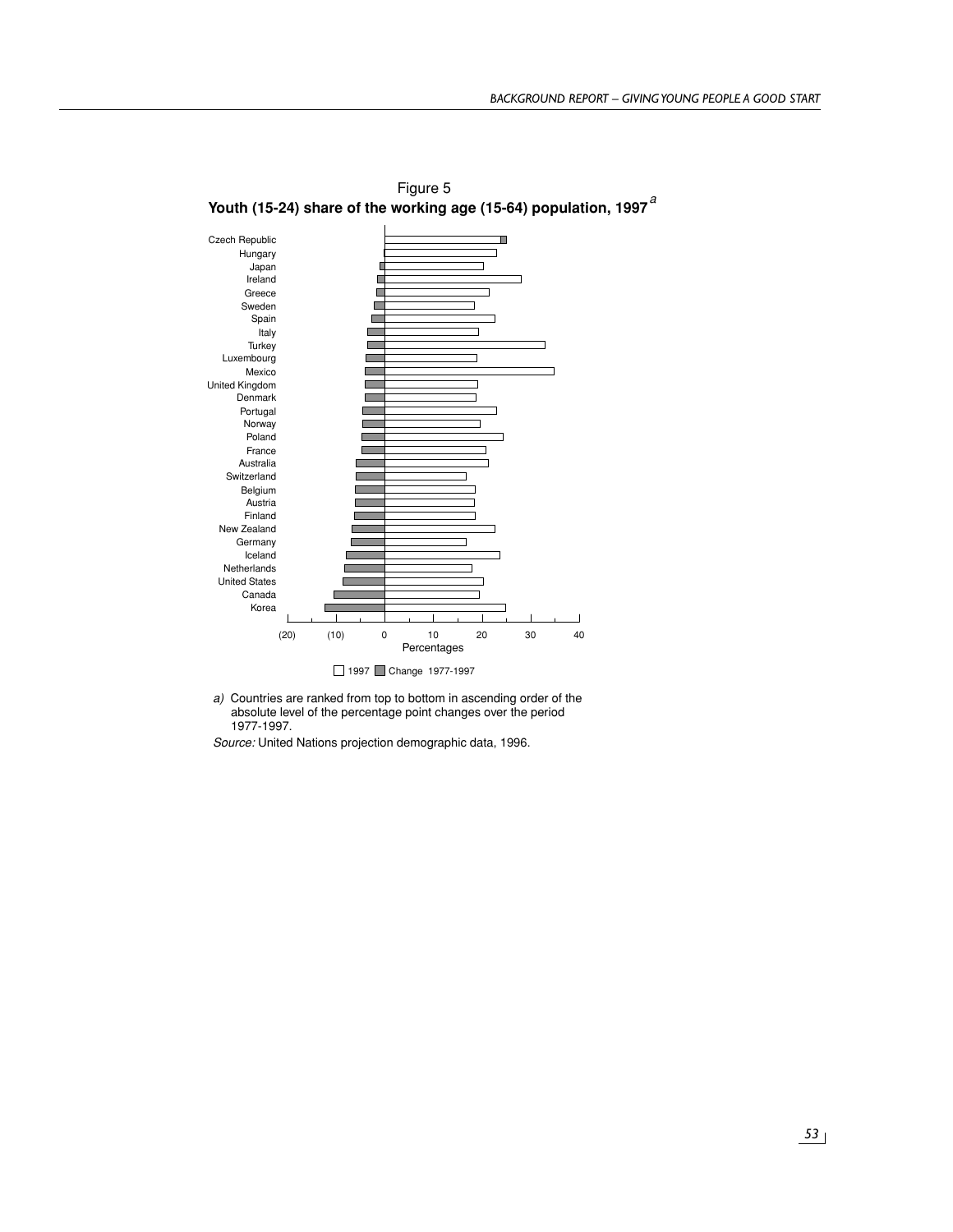

*a)* Countries are ranked from left to right in descending order of the unemployment/population ratio. *b)* No breakdown by duration of unemployment is available. *Source:* OECD Database on unemployment duration and EUROSTAT.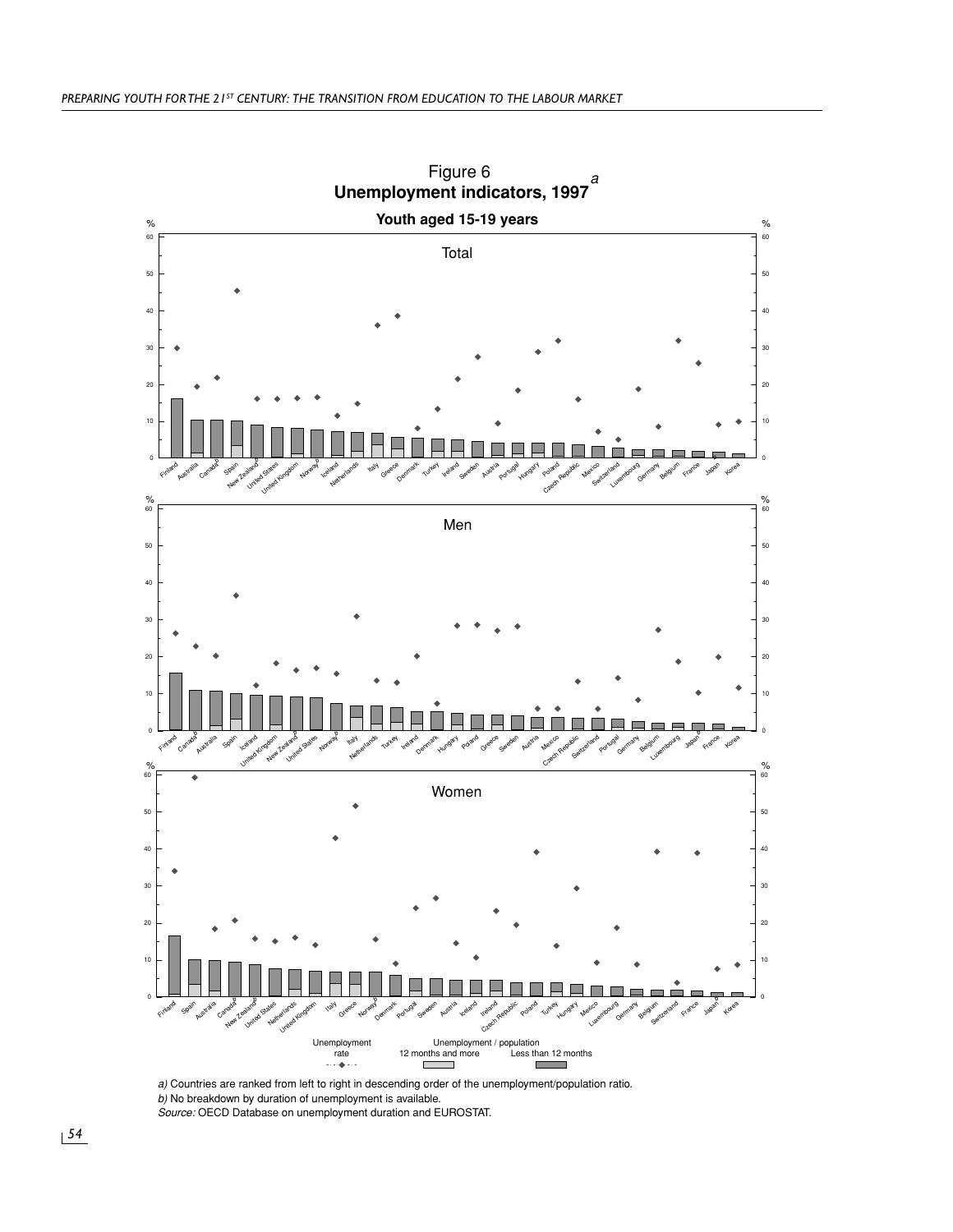

*a)* Countries are ranked from left to right in descending order of the unemployment/population ratio.

*b)* No breakdown by duration of unemployment is available.

*Source:* OECD Database on unemployment duration and EUROSTAT.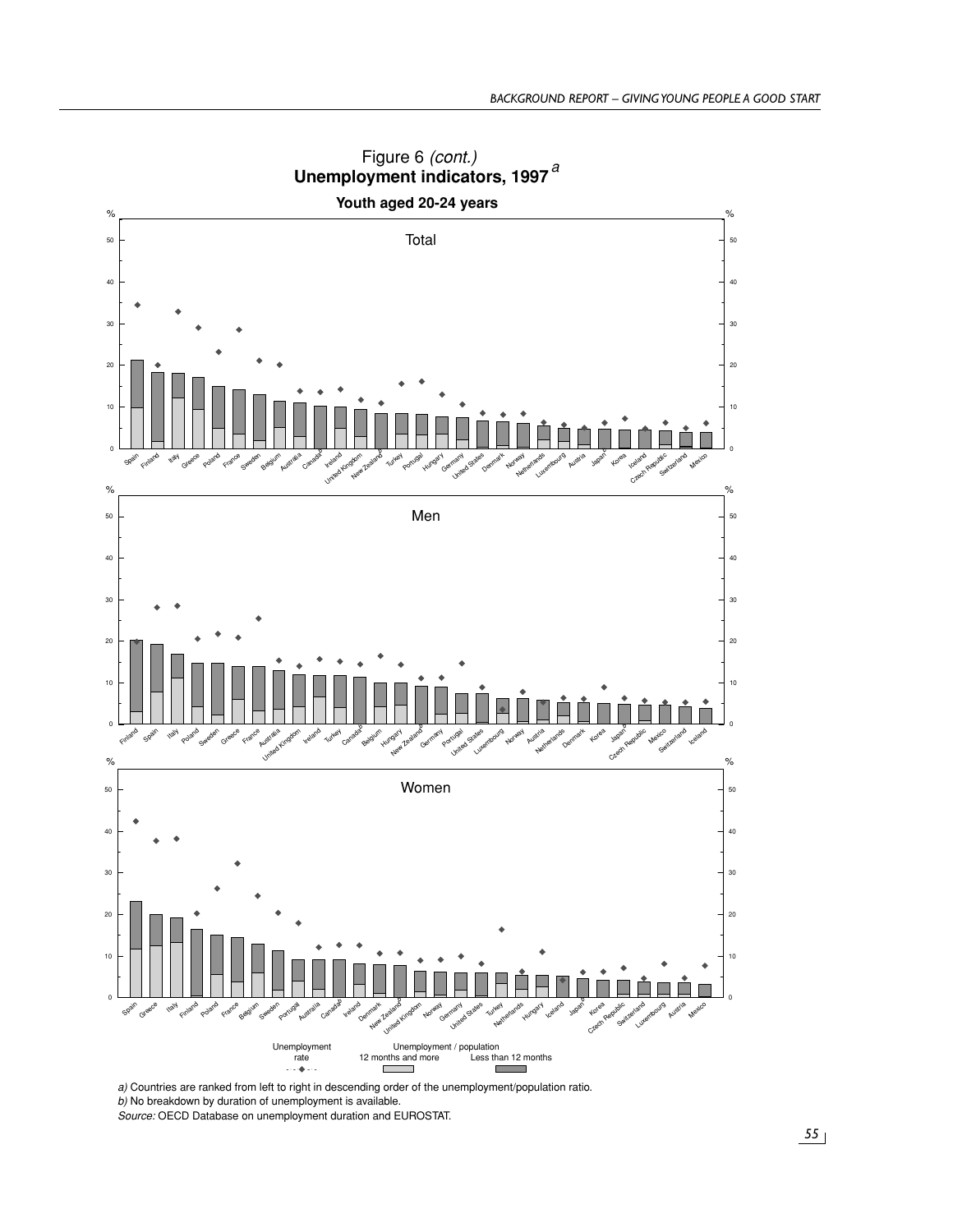

Figure 6 *(cont.) a*

*a)* Countries are ranked from left to right in descending order of the unemployment/population ratio. *Source:* OECD Database on unemployment duration and EUROSTAT.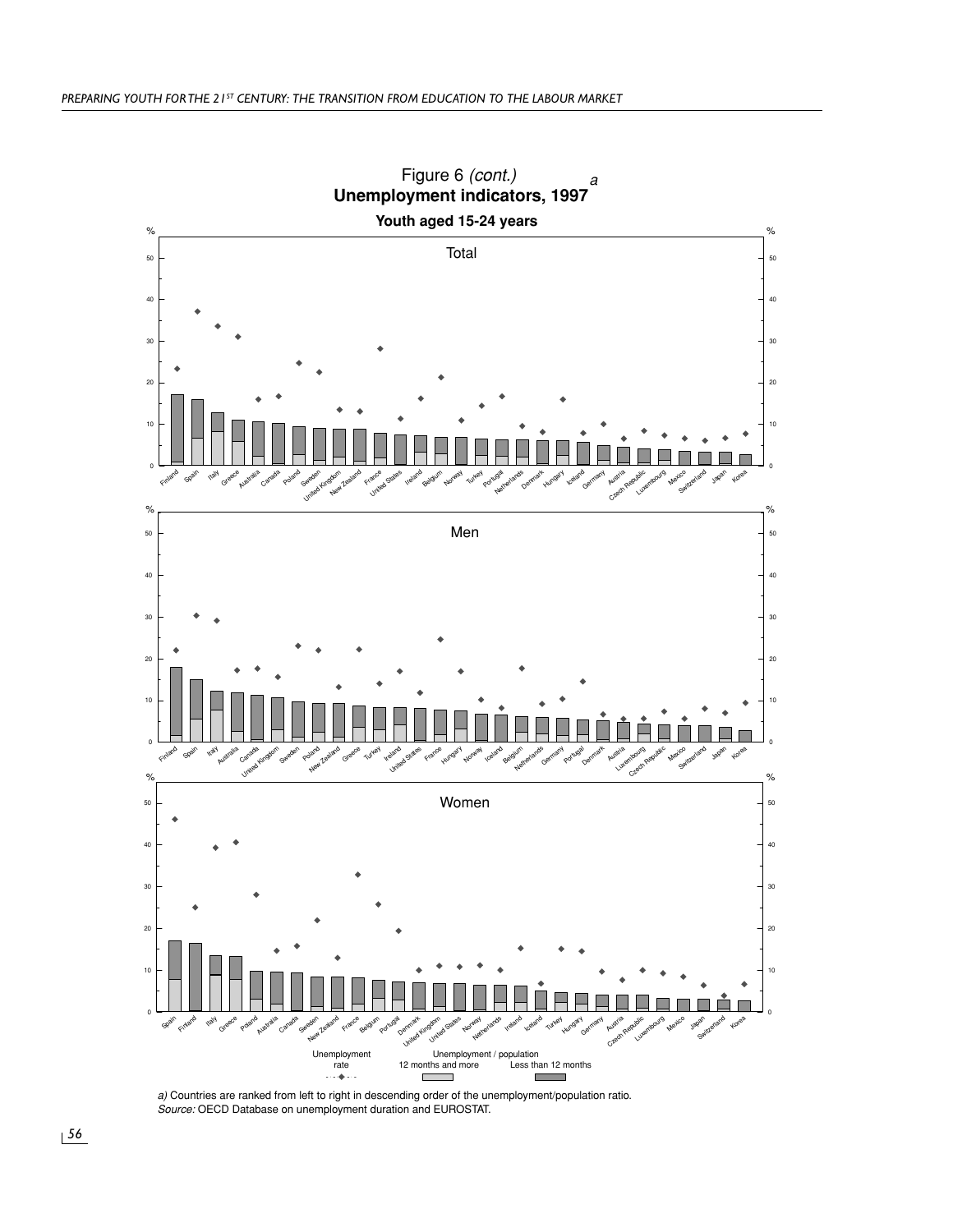



*Source:* OECD Earnings Database.

*57*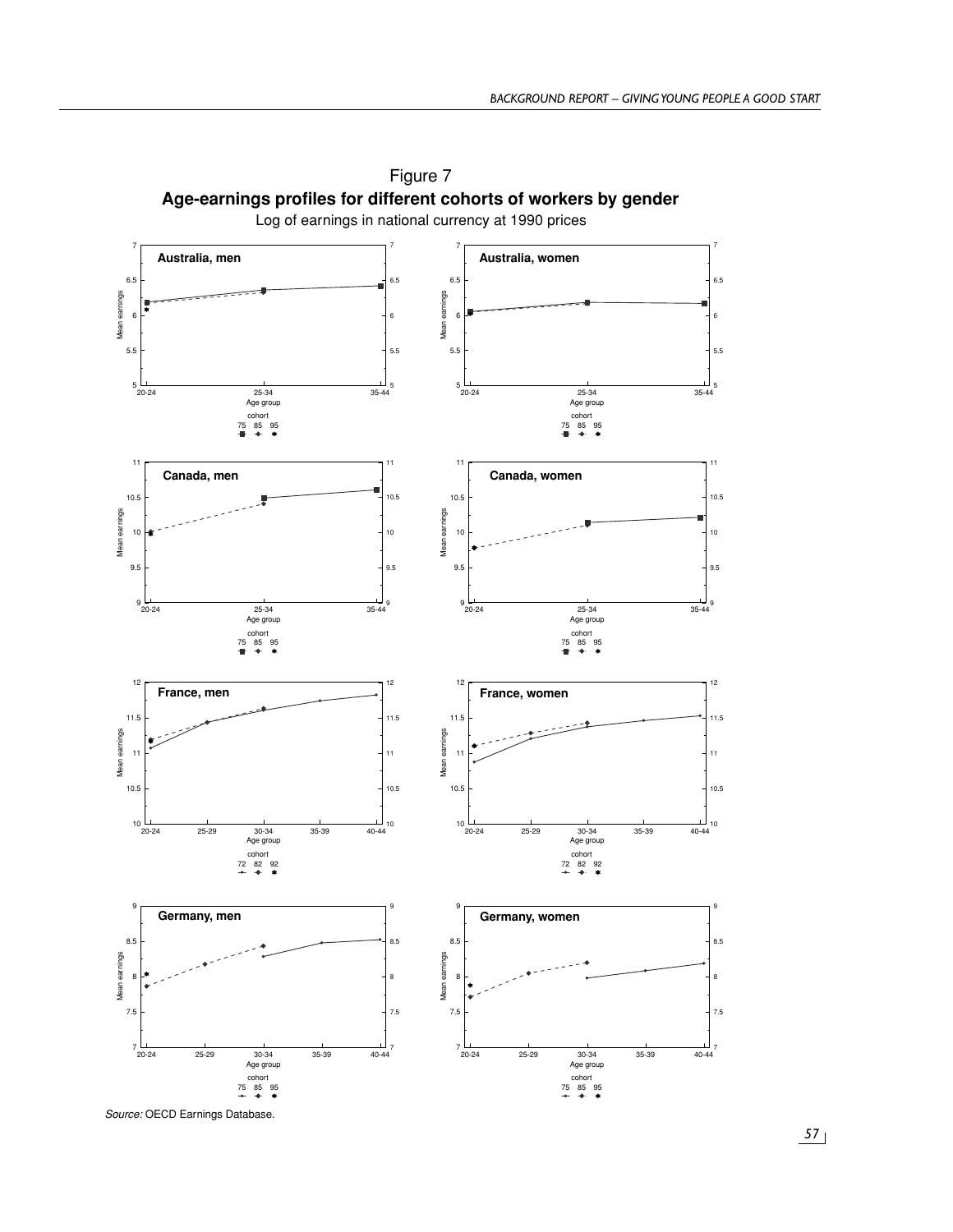



*Source:* OECD Earnings Database.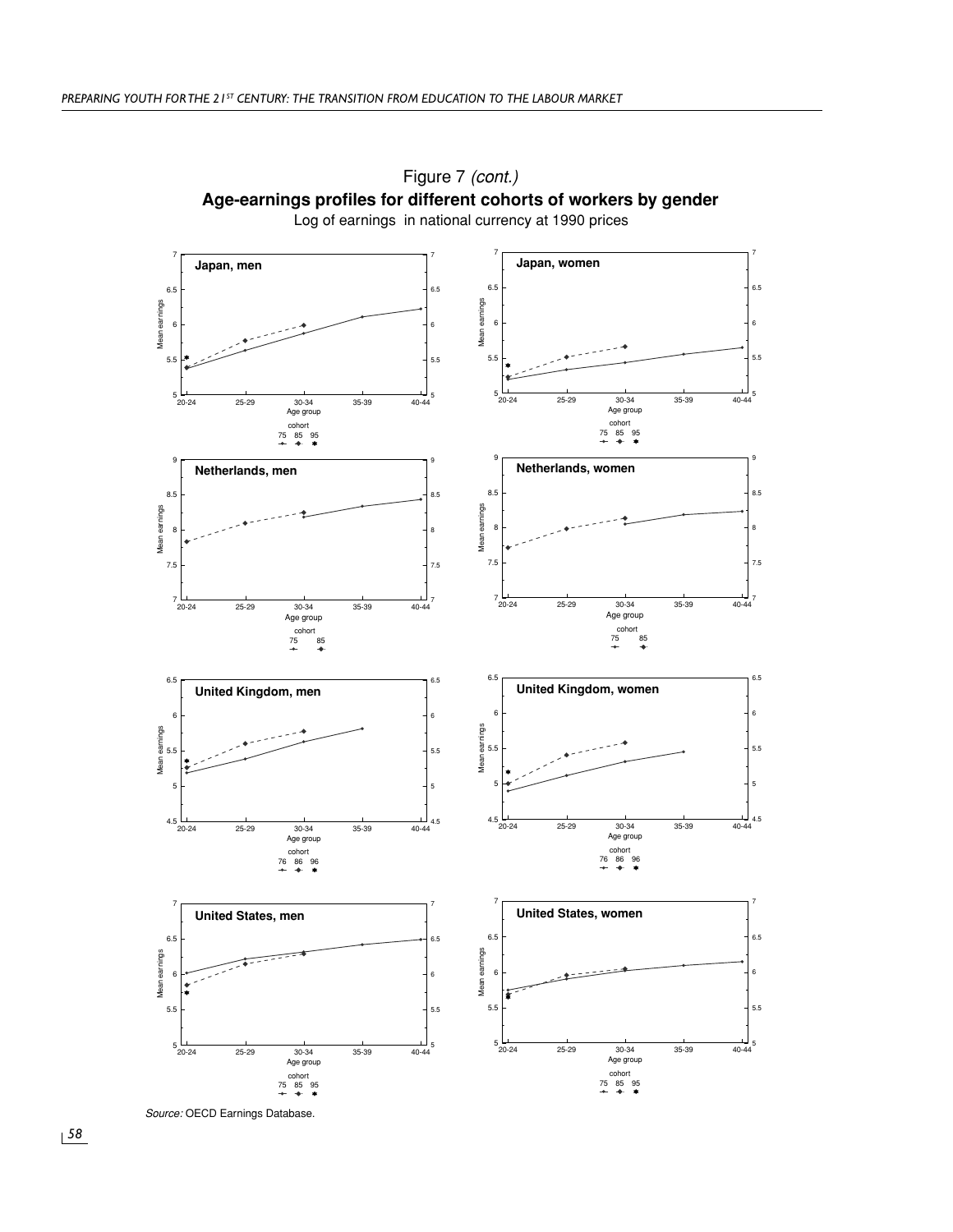

Figure 8 **Mean earnings for youth aged 20-24 years relative to other workers aged 35-44 years, 1977-1997**

*a)* Data refer to median earnings.

*b)* Earnings for workers aged 21-25 relative to those aged 31-40. *c)* Earnings for workers aged 20-24 relative to those aged 40-44. *Source:* OECD Earnings Database.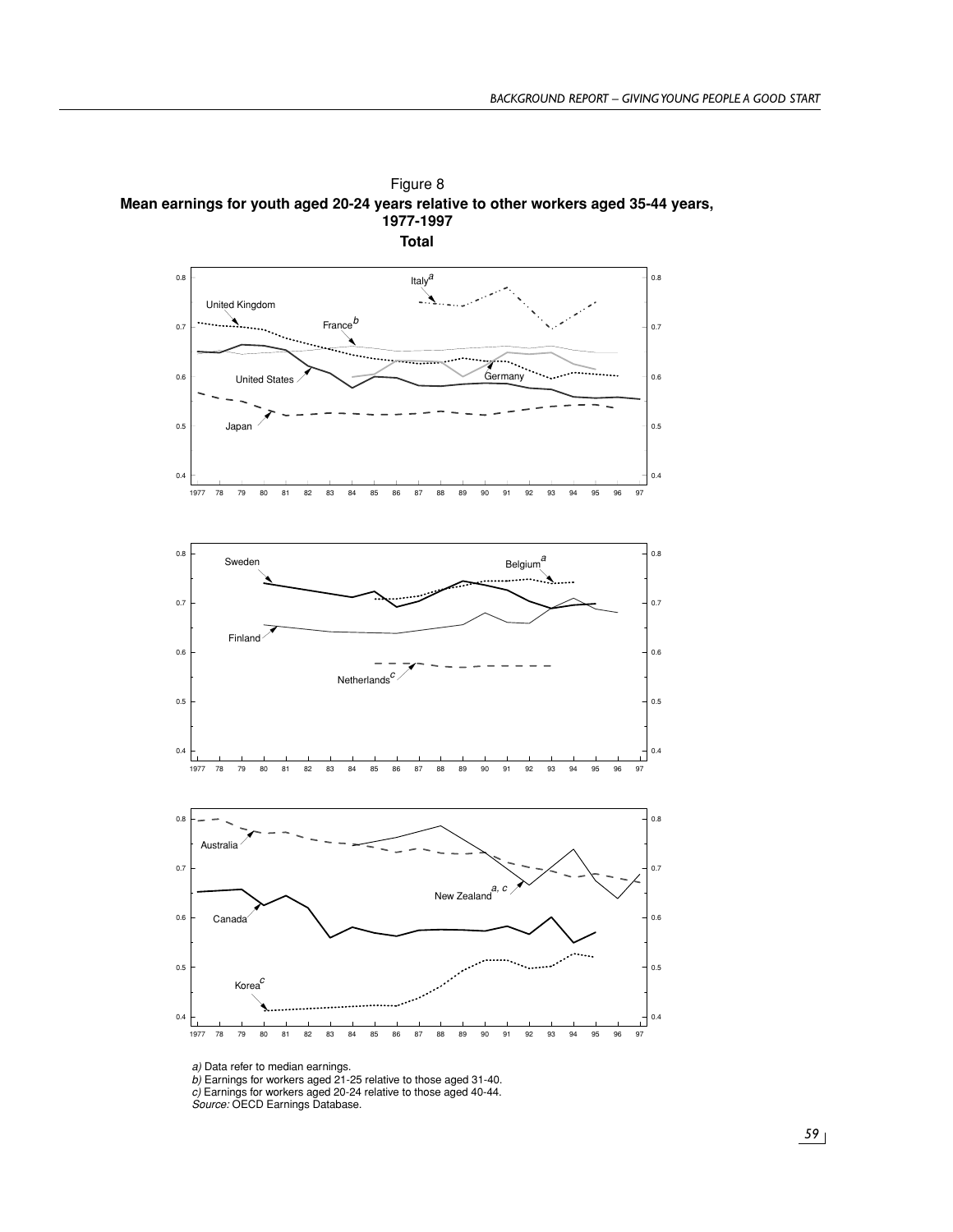a



b) Data on temporary jobs are not available.

c) Data for 1987 are not available.

Source: OECD (1998b).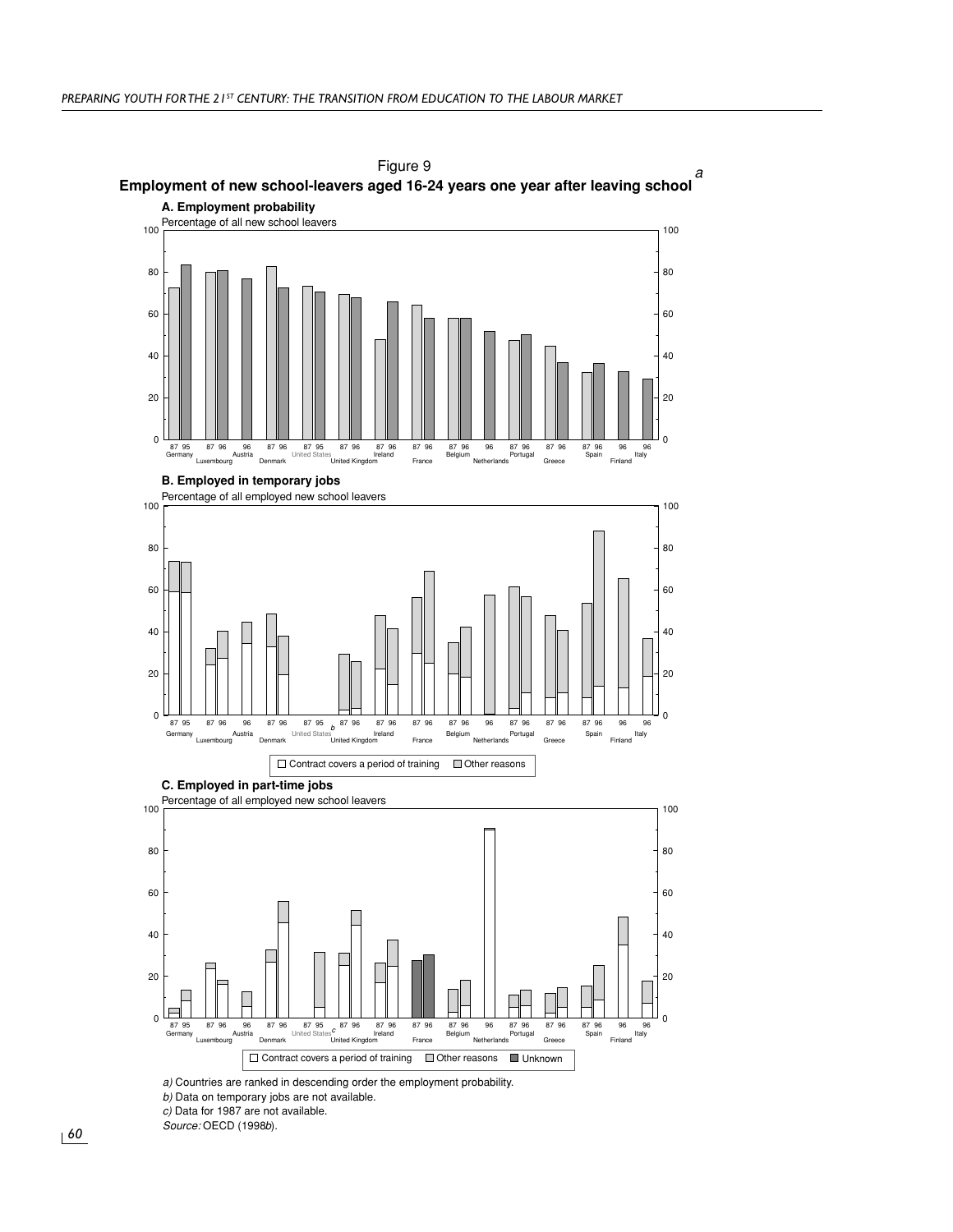

Figure 10 Net replacement rates<sup>a</sup> for young people, <sup>b</sup> 1995 Unemployment, housing benefits and social assistance benefits

- *a)* Net replacement rates at 66.7% of the average production worker (APW) level of earnings. The chart abstracts from the presence of waiting periods and compares the maximum obtainable benefit levels. For further details, see OECD (1998*g*).
- *b)* Unemployed single person of 20 years of age, living alone without family responsibilities and without an employment record.
- *c)* Benefit payable to a 21-years-old individual. Young unemployed job-seekers do not have any benefit entitlement in theory, unless they can demonstrate a real need.
- *d)* People under 25 are not entitled to the social assistance benefit (RMI).

*Source:* OECD Database on Benefit Systems and Work Incentives.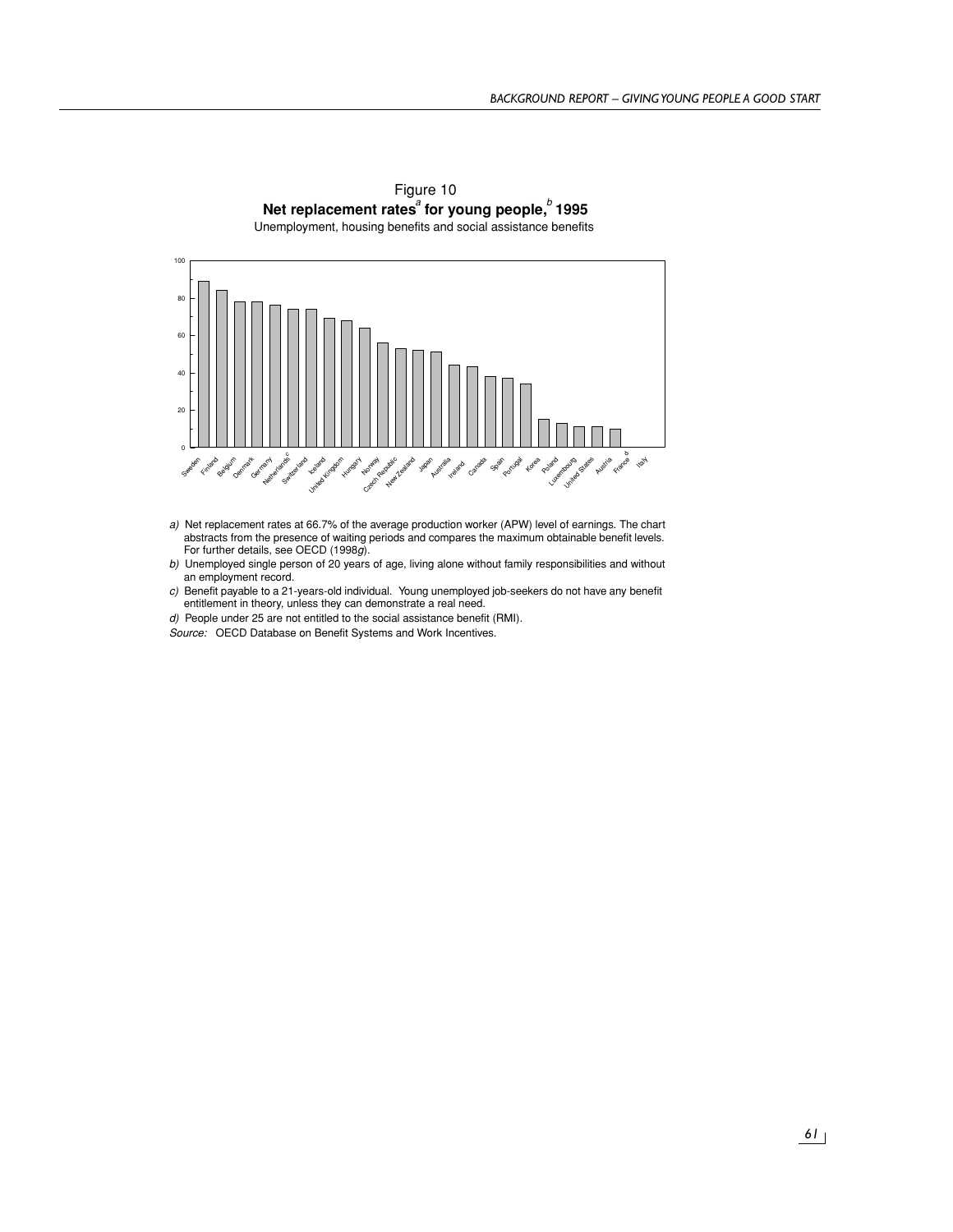|               | Employed | Unemployed | Not in the labour force                        | Employed | Unemployed                                 | Not in the labour force |
|---------------|----------|------------|------------------------------------------------|----------|--------------------------------------------|-------------------------|
|               |          |            | Percentage of persons very or fairly satisfied |          | Percentage of persons not at all satisfied |                         |
| $15-19$ years | 87       |            | 90                                             |          |                                            |                         |
| $20-24$ years | 87       | 67         | 88                                             |          |                                            |                         |
| 25-54 years   | 85       | 63         | 84                                             |          |                                            |                         |

Table 1. **Life satisfaction in European countries by age groups, 1975-1996**

*Source:* Calculated from Eurobarometer surveys 1975-1996 by David Blanchflower, Dartmouth College, United States.

|                                                               | Less than 25-years-old | 25-years-old and over | All |  |
|---------------------------------------------------------------|------------------------|-----------------------|-----|--|
| Work is a person's most important activity                    |                        |                       |     |  |
| Employed                                                      | 39                     | 46                    | 45  |  |
| Unemployed                                                    | 55                     | 52                    | 53  |  |
| Out of the labour force                                       | 33                     | 55                    | 52  |  |
| ail                                                           | 38                     | 50                    | 48  |  |
| Would enjoy having a paid job even if I didn't need the money |                        |                       |     |  |
| Employed                                                      | 67                     | 67                    | 67  |  |
| Unemployed                                                    | 72                     | 68                    | 69  |  |
| Out of the labour force                                       | 51                     | 66                    | 68  |  |
| All                                                           | 67                     | 60                    | 61  |  |

Table 2. **Opinions on the importance of work, 1989** Percentage of persons who strongly agree or who agree

*Source*: International Social Survey Programme dataset covering nine countries (Austria, West Germany, Hungary, Ireland, Italy, the Netherlands, Norway, United Kingdom and the United States).

|                              |          | $15 - 19$         |          |                   |          | $20 - 24$  |          |          |           | $25 - 29$ |
|------------------------------|----------|-------------------|----------|-------------------|----------|------------|----------|----------|-----------|-----------|
|                              |          | Men               | Women    |                   |          | Men        |          | Women    | Men       | Women     |
|                              | 1985     | 1996              | 1985     | 1996              | 1985     | 1997       | 1985     | 1997     | 1997      | 1997      |
| Australia <sup>a</sup>       | 87.4     | 87.3              | 83.1     | 81.9              | 49.6     | 50.2       | 30.5     | 36.5     | $\ddots$  |           |
| Austria                      | $\ddots$ | 94.8              | $\ldots$ | 91.8              | $\ddots$ | 76.5       | $\ldots$ | 58.7     | 40.7      | 20.5      |
| Belgium                      | 97.1     | 92.6              | 94.8     | 93.5              | 76.3     | 68.7       | 57.7     | 58.6     | 23.5      | 13.5      |
| Canada $^b$                  | 88.9     | 90.8              | 82.2     | 84.7              | 49.8     | 53.4       | 30.4     | 39.1     | $\ddotsc$ | $\cdot$ . |
| Finland                      | $\ddots$ | 50.9              | $\ldots$ | 47.5              | $\ddots$ | 17.6       | $\ddots$ | 9.4      | 7.0       | 2.3       |
| France                       | 94.9     | 94.1              | 88.8     | 91.1              | 55.8     | 62.4       | 35.7     | 44.1     | 23.2      | 11.4      |
| Germany                      | 95.1     | 95.5              | 91.8     | 92.1              | 64.3     | 65.1       | 42.9     | 45.1     | 27.1      | 11.9      |
| Greece                       | 93.8     | 94.8              | 88.4     | 92.7              | 74.2     | 80.6       | 48.6     | 68.2     | 65.5      | 38.7      |
| Ireland                      | 95.3     | 91.1              | 93.4     | 88.0              | 73.0     | 66.3       | 56.0     | 49.5     | 39.3      | 25.2      |
| Italy                        | 97.2     | 96.6              | 95.9     | 95.8              | 87.4     | 92.7       | 67.7     | 85.1     | 72.5      | 51.8      |
| Luxembourg                   | 92.8     | 95.2              | 89.8     | 93.4              | 74.0     | 71.8       | 55.0     | 57.1     | 36.6      | 21.9      |
| Netherlands <sup>c</sup>     | 95.6     | 96.7              | 92.4     | 93.3              | 64.0     | 61.3       | 39.6     | 37.2     | 19.5      | 6.1       |
| Portugal <sup>c</sup>        | 93.7     | 92.9              | 90.3     | 89.5              | 80.6     | 87.9       | 68.1     | 76.3     | 65.9      | 50.3      |
| Span <sup>c</sup>            | 95.4     | 95.1              | 94.1     | 94.0              | 89.0     | 92.4       | 77.8     | 88.2     | 72.2      | 56.6      |
| United Kingdom               | 94.4     | 92.9              | 87.2     | 87.3              | 56.9     | 55.0       | 33.8     | 35.8     | 22.5      | 11.9      |
| United States <sup>a</sup>   | 89.9     | 87.9              | 85.4     | 83.7              | 49.5     | 50.0       | 36.3     | 38.0     | $\ddotsc$ |           |
| OECD unweighted average 93.7 |          | 93.1 <sup>d</sup> | 89.8     | 90.1 <sup>d</sup> | 67.5     | $68.4^{d}$ | 48.6     | 54.2 $d$ | 39.7      | 24.8      |

#### Table 3. **Young people living with their parents by age and gender, 1985 and 1996/97**

.. Data not available.

*a.* 1986 and 1996.

*b.* 1985 and 1996

*c.* 1988 instead of 1985.

*d.* To be compared with 1985, the OECD unweighted average does not include Austria and Finland.

*Sources:* OECD (1998*b*); EUROSTAT, Labour Force Surveys.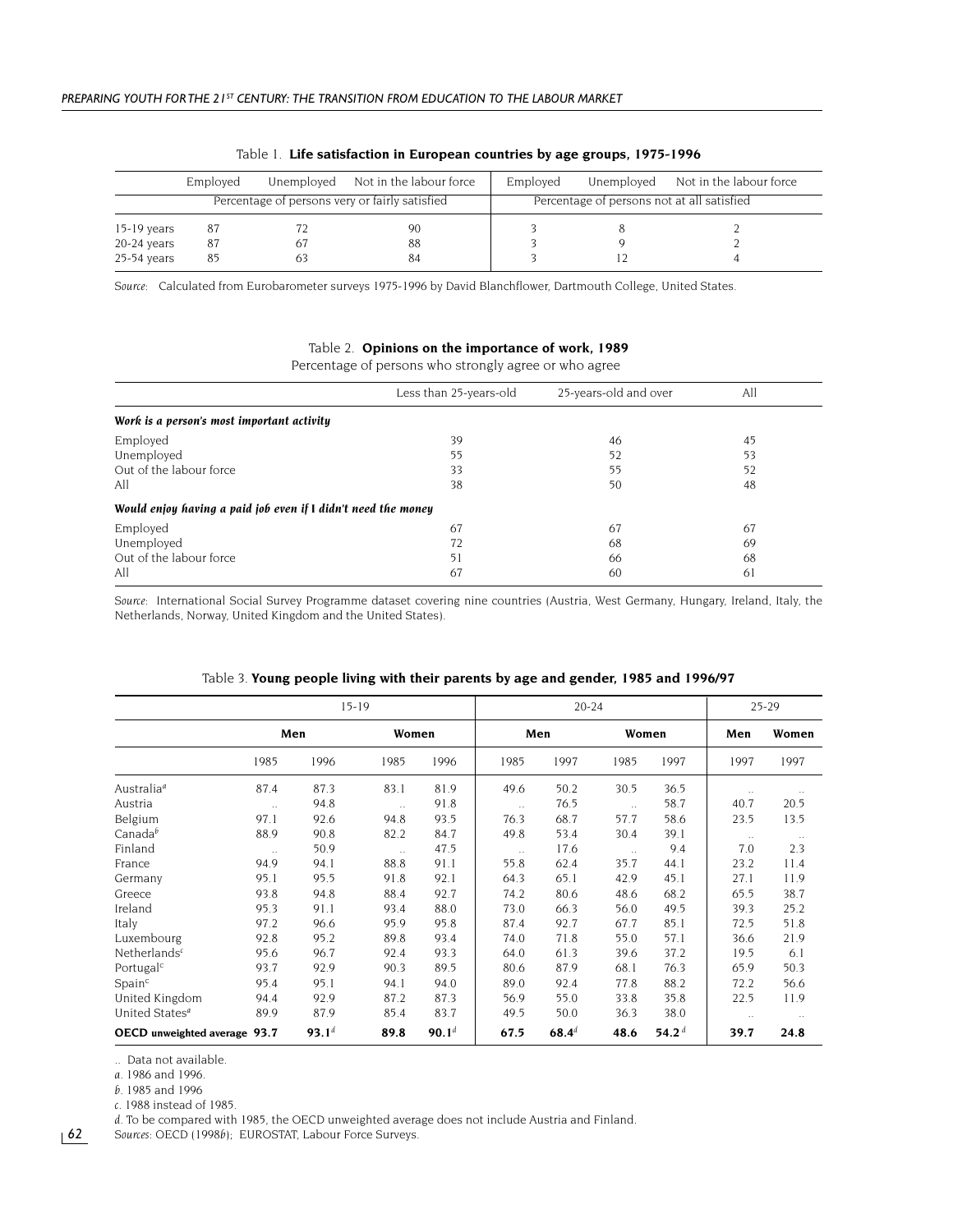## Table 4. **Why young people leave their parental home later?** *a, b*

| by gender, 15-24 years old, in 1997 |  |
|-------------------------------------|--|
|                                     |  |

|                |                             |       |                                                                   |       | Percentages                                      |       |                                                                 |           |                                                                                                                |       |                                                            |       |
|----------------|-----------------------------|-------|-------------------------------------------------------------------|-------|--------------------------------------------------|-------|-----------------------------------------------------------------|-----------|----------------------------------------------------------------------------------------------------------------|-------|------------------------------------------------------------|-------|
|                | Can't afford<br>to move out |       | Want all the home<br>comforts without all<br>the responsibilities |       | Want to save up<br>to make a good<br>start later |       | Not enough<br>suitable housing<br>available for<br>young people |           | Parents don't<br>impose such strict or move in with<br>rules on young<br>people in the home<br>as they used to |       | Get married<br>their partner<br>later than<br>they used to |       |
|                | Men                         | Women | Men                                                               | Women | Men                                              | Women |                                                                 | Men Women | Men                                                                                                            | Women | Men                                                        | Women |
| Austria        | 54.4                        | 61.1  | 27.7                                                              | 30.7  | 28.0                                             | 33.4  | 46.9                                                            | 43.0      | 26.7                                                                                                           | 26.6  | 29.3                                                       | 27.0  |
| Belgium        | 62.7                        | 58.5  | 37.3                                                              | 42.5  | 41.5                                             | 42.9  | 19.0                                                            | 18.0      | 32.7                                                                                                           | 30.6  | 26.5                                                       | 29.9  |
| Denmark        | 65.4                        | 61.9  | 35.3                                                              | 34.0  | 36.6                                             | 40.1  | 39.9                                                            | 49.3      | 27.1                                                                                                           | 34.0  | 18.6                                                       | 22.4  |
| Finland        | 75.2                        | 81.9  | 35.8                                                              | 31.1  | 41.0                                             | 43.0  | 32.2                                                            | 35.2      | 32.6                                                                                                           | 31.4  | 18.9                                                       | 20.8  |
| France         | 86.2                        | 86.1  | 32.1                                                              | 30.2  | 32.5                                             | 37.6  | 22.0                                                            | 16.3      | 32.5                                                                                                           | 28.8  | 27.5                                                       | 34.6  |
| Germany        | 62.7                        | 61.6  | 33.7                                                              | 35.3  | 30.9                                             | 34.1  | 30.3                                                            | 28.2      | 35.7                                                                                                           | 34.4  | 32.4                                                       | 37.0  |
| Greece         | 62.9                        | 73.7  | 39.1                                                              | 36.5  | 36.2                                             | 31.7  | 8.1                                                             | 8.5       | 21.2                                                                                                           | 30.7  | 20.8                                                       | 23.9  |
| Ireland        | 70.7                        | 72.0  | 41.7                                                              | 41.3  | 38.8                                             | 36.9  | 21.2                                                            | 28.3      | 24.4                                                                                                           | 23.5  | 14.0                                                       | 17.7  |
| Italy          | 69.8                        | 73.6  | 42.6                                                              | 41.4  | 24.9                                             | 28.8  | 15.7                                                            | 19.0      | 32.8                                                                                                           | 34.2  | 25.9                                                       | 27.8  |
| Luxembourg     | 56.3                        | 47.4  | 40.8                                                              | 37.1  | 44.7                                             | 49.5  | 18.4                                                            | 25.8      | 24.3                                                                                                           | 41.2  | 45.6                                                       | 41.2  |
| Netherlands    | 69.6                        | 75.2  | 42.5                                                              | 40.5  | 36.3                                             | 44.2  | 32.7                                                            | 41.5      | 27.1                                                                                                           | 24.5  | 32.7                                                       | 25.9  |
| Portugal       | 60.2                        | 70.6  | 23.4                                                              | 19.6  | 40.8                                             | 39.5  | 38.2                                                            | 45.3      | 28.9                                                                                                           | 22.3  | 28.9                                                       | 27.0  |
| Spain          | 77.9                        | 83.3  | 27.4                                                              | 29.7  | 31.6                                             | 28.7  | 31.3                                                            | 32.8      | 16.0                                                                                                           | 14.0  | 35.2                                                       | 32.4  |
| Sweden         | 94.5                        | 96.2  | 30.3                                                              | 22.5  | 47.2                                             | 51.5  | 28.3                                                            | 38.9      | 14.3                                                                                                           | 14.3  | 20.2                                                       | 24.6  |
| United Kingdom | 75.6                        | 81.3  | 43.2                                                              | 41.3  | 32.7                                             | 33.6  | 37.1                                                            | 40.3      | 22.2                                                                                                           | 20.5  | 10.0                                                       | 16.4  |
| European Union | 72.6                        | 75.7  | 35.8                                                              | 35.3  | 32.1                                             | 34.4  | 27.4                                                            | 28.3      | 28.0                                                                                                           | 27.0  | 25.9                                                       | 28.8  |

*a.* The question posed was: Some people say that, nowadays, adolescents and young adults tend to live longer in their parents' homes than they used to.

What do you think are the three main reasons for this?

1. Young people can't afford to move out.

2. Young people get married or move in with their partner later than they used to.

3. There's not enough suitable housing available for young people.

4. Young people want to save up so they can make a good start later.

5. Sharing accommodation with friends etc. isn't as popular as it used to be.

6. They want all the home comforts without all the responsibilities.

7. These days, parents don't impose such strict rules on young people in the home as they used to.

8. Parents need their children to help out financially.

9. Young people move out just as soon as they used to if not sooner (SPONTANEOUS).

10. Other reasons (SPONTANEOUS). Don't know.

*b.* Percentages can exceed 100 since these are multiple responses.

*Source:* Eurobarometer 47.2 on Young Europeans, Spring 1997.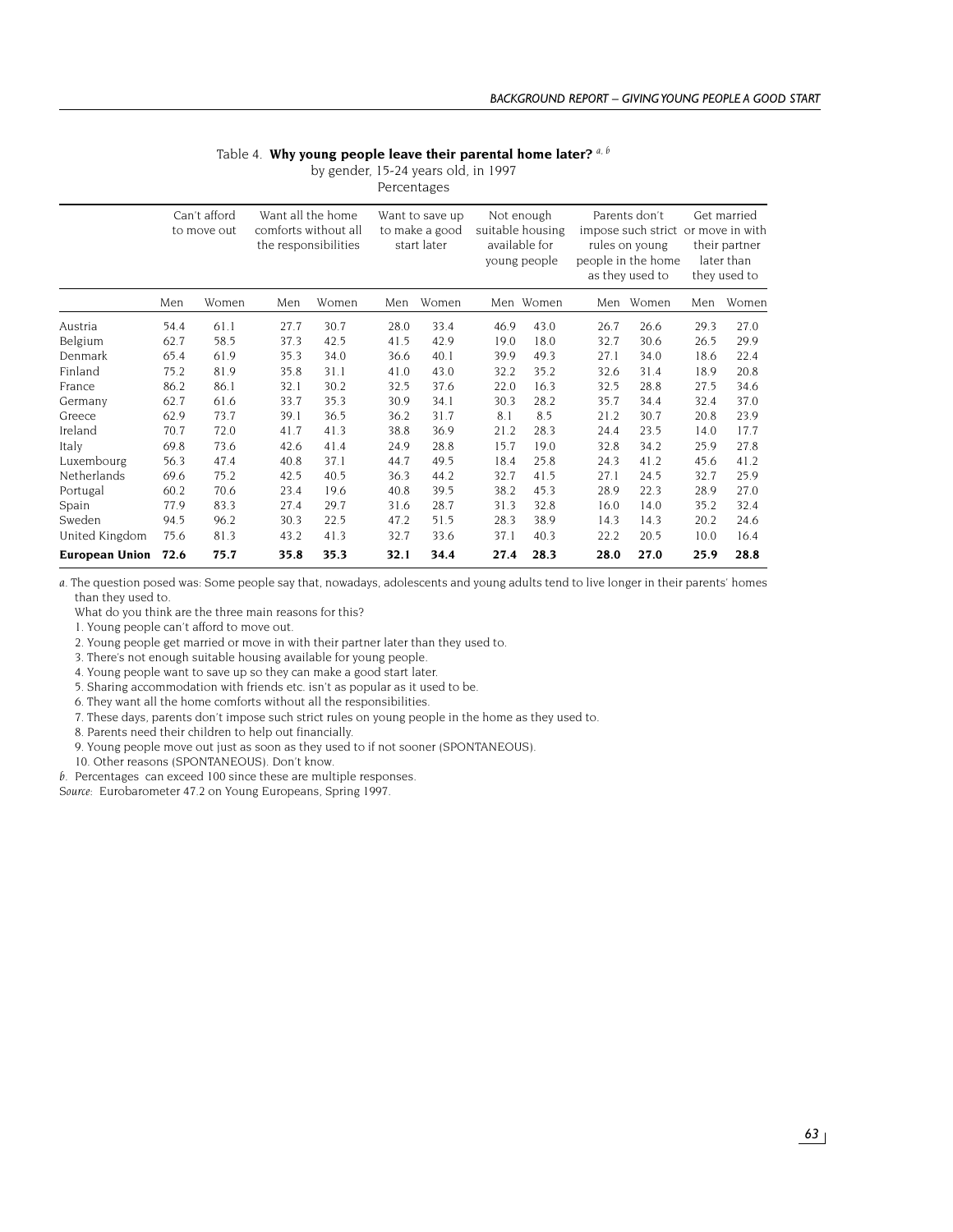|                                 | Parents<br>or family | Partner | Regular<br>job | Casual<br>work | Work in the<br>underground<br>economy | Unemployment/<br>social security<br>benefits | Training allowance/<br>educational<br>grant |
|---------------------------------|----------------------|---------|----------------|----------------|---------------------------------------|----------------------------------------------|---------------------------------------------|
| <b>Austria</b>                  | 41.0                 | 3.2     | 45.5           | 8.2            | 1.7                                   | 4.7                                          | 13.5                                        |
| With a job                      | 9.6                  | 3.2     | 82.6           | 2.8            | 1.8                                   | 1.1                                          | 10.3                                        |
| <b>Students</b>                 | 77.5                 | 1.1     | 11.4           | 12.5           | 0.7                                   | 1.8                                          | 18.5                                        |
| Neither with a job nor studying | 17.0                 | 14.9    | 19.1           | 14.9           | 6.4                                   | 44.7                                         | 4.3                                         |
| <b>Belgium</b>                  | 48.0                 | 5.8     | 33.0           | 9.2            | 2.7                                   | 10.3                                         | 2.3                                         |
| With a job                      | 12.6                 | 6.9     | 78.8           | 6.1            | 0.0                                   | 1.3                                          | 0.0                                         |
| <b>Students</b>                 | 87.9                 | 1.5     | 2.9            | 14.3           | 5.1                                   | 1.5                                          | 3.7                                         |
| Neither with a job nor studying | 20.6                 | 16.5    | 9.3            | 2.1            | 2.1                                   | 56.7                                         | 4.1                                         |
| <b>Denmark</b>                  | 18.7                 | 1.7     | 64.8           | 3.5            | 4.2                                   | 8.5                                          | 28.2                                        |
| With a job                      | 3.4                  | 2.4     | 94.7           | 2.9            | 7.8                                   | 3.4                                          | 6.8                                         |
| <b>Students</b>                 | 29.2                 | 0.6     | 54.9           | 4.1            | 2.4                                   | 3.2                                          | 45.7                                        |
| Neither with a job nor studying | 12.7                 | 5.5     | 14.5           | 1.8            | 1.8                                   | 60.0                                         | 0.0                                         |
| <b>Finland</b>                  | 40.5                 | 2.7     | 24.7           | 19.5           | 0.8                                   | 15.2                                         | 25.3                                        |
| With a job                      | 9.2                  | 1.7     | 78.2           | 10.1           | 0.8                                   | 10.9                                         | 2.5                                         |
| <b>Students</b>                 | 52.7                 | 1.7     | 12.9           | 23.8           | 1.0                                   | 6.3                                          | 35.0                                        |
| Neither with a job nor studying | 23.2                 | 10.1    | 2.9            | 8.7            | 0.0                                   | 73.9                                         | 7.2                                         |
| France                          | 47.8                 | 8.3     | 40.2           | 14.7           | 7.0                                   | 5.7                                          | 5.3                                         |
| With a job                      | 14.1                 | 9.0     | 87.5           | 5.1            | 2.7                                   | 3.9                                          | 1.2                                         |
| <b>Students</b>                 | 83.2                 | 2.7     | 3.9            | 22.7           | 9.8                                   | 1.2                                          | 11.3                                        |
| Neither with a job nor studying | 42.7                 | 22.5    | 7.9            | 18.0           | 10.1                                  | 23.6                                         | 1.1                                         |
| Germany                         | 37.8                 | 4.9     | 51.2           | 15.8           | 2.4                                   | 7.8                                          | 5.8                                         |
| With a job                      | 14.8                 | 1.4     | 84.4           | 7.8            | 1.7                                   | 1.1                                          | 5.1                                         |
| <b>Students</b>                 | 80.1                 | 2.7     | 13.9           | 30.3           | 2.5                                   | 1.0                                          | 8.7                                         |
| Neither with a job nor studying | 22.3                 | 25.7    | 8.1            | 10.8           | 5.4                                   | 55.4                                         | 1.4                                         |
| Greece                          | 50.8                 | 5.3     | 40.5           | 5.3            | 0.3                                   | 1.7                                          | 0.0                                         |
| With a job                      | 9.2                  | 1.5     | 86.0           | 5.9            | 0.4                                   | 1.8                                          | 0.0                                         |
| <b>Students</b>                 | 94.0                 | 0.5     | 2.5            | 5.0            | 0.0                                   | 0.5                                          | 0.0                                         |
| Neither with a job nor studying | 71.5                 | 20.8    | 4.6            | 4.6            | 0.0                                   | 3.8                                          | 0.0                                         |
| Ireland                         | 38.0                 | 2.2     | 36.8           | 12.0           | 1.3                                   | 13.2                                         | 4.7                                         |
| With a job                      | 6.5                  | 0.5     | 89.7           | 3.8            | 0.5                                   | 2.2                                          | 0.5                                         |
| <b>Students</b>                 | 66.2                 | 1.3     | 15.6           | 19.8           | 1.6                                   | 1.9                                          | 7.5                                         |
| Neither with a job nor studying | 10.3                 | 7.5     | 6.5            | 4.7            | 1.9                                   | 64.5                                         | 3.7                                         |

# Table 5. **Where do young people aged 15-24 years get most of their financial resources?***<sup>a</sup>*

1997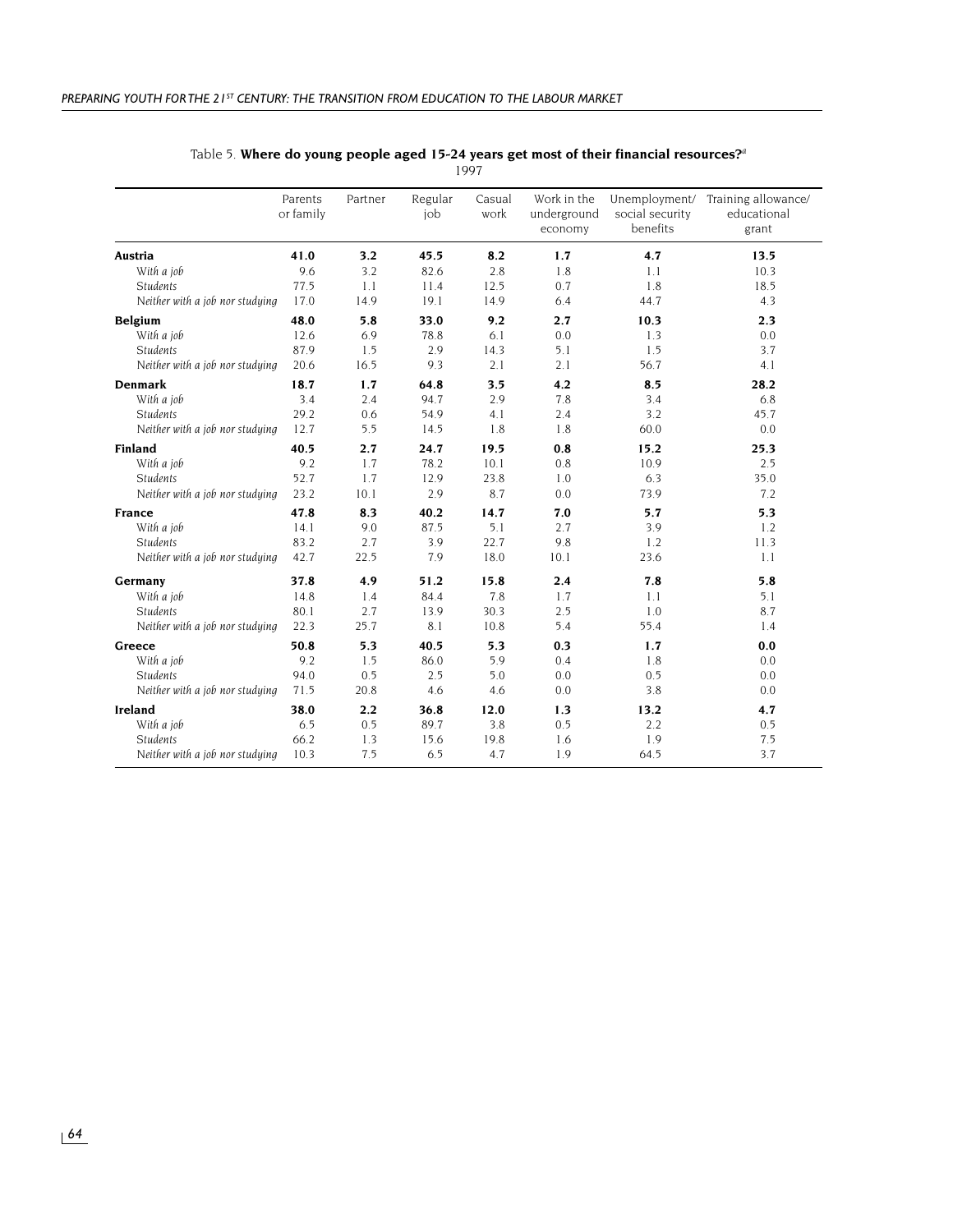## Table 5. **Where do young people aged 15-24 years get most of their financial resources?***<sup>a</sup>*

1997 *(cont.)*

|                                 | Parents<br>or family | Partner | Regular<br>job | Casual<br>work | Work in the<br>underground<br>economy | Unemployment/<br>social security<br>benefits | Training allowance/<br>educational<br>grant |
|---------------------------------|----------------------|---------|----------------|----------------|---------------------------------------|----------------------------------------------|---------------------------------------------|
| Italy                           | 67.5                 | 2.3     | 26.2           | 15.5           | 3.5                                   | 0.2                                          | 1.3                                         |
| With a job                      | 14.9                 | 3.7     | 85.7           | 7.5            | 2.5                                   | 0.0                                          | 1.9                                         |
| <b>Students</b>                 | 91.4                 | 0.6     | 3.7            | 16.3           | 3.1                                   | 0.3                                          | 1.5                                         |
| Neither with a job nor studying | 73.9                 | 5.2     | 6.1            | 24.3           | 7.0                                   | 0.0                                          | 0.0                                         |
| Luxembourg                      | 58.0                 | 5.5     | 37.5           | 23.0           | 7.0                                   | 1.5                                          | 4.5                                         |
| With a job                      | 16.7                 | 4.2     | 91.7           | 8.3            | 5.6                                   | 1.4                                          | 0.0                                         |
| <b>Students</b>                 | 85.6                 | 4.5     | 6.3            | 35.1           | 5.4                                   | 0.9                                          | 7.2                                         |
| Neither with a job nor studying | 52.9                 | 11.8    | 5.9            | 0.0            | 23.5                                  | 5.9                                          | 5.9                                         |
| <b>Netherlands</b>              | 32.5                 | 4.7     | 33.8           | 22.8           | 3.8                                   | 5.7                                          | 24.7                                        |
| With a job                      | 5.9                  | 5.0     | 71.7           | 15.1           | 2.3                                   | 3.7                                          | 2.7                                         |
| <b>Students</b>                 | 55.8                 | 1.6     | 12.9           | 28.1           | 4.4                                   | 0.9                                          | 44.2                                        |
| Neither with a job nor studying | 7.8                  | 18.8    | 6.3            | 23.4           | 6.3                                   | 35.9                                         | 3.1                                         |
| Portugal                        | 50.7                 | 3.3     | 47.0           | 5.0            | 1.0                                   | 1.3                                          | 1.7                                         |
| With a job                      | 15.6                 | 2.3     | 87.9           | 3.6            | 1.0                                   | 0.0                                          | 0.0                                         |
| <b>Students</b>                 | 93.0                 | 0.4     | 3.0            | 6.1            | 1.3                                   | 0.9                                          | 4.3                                         |
| Neither with a job nor studying | 65.6                 | 18.8    | 9.4            | 7.8            | 0.0                                   | 9.4                                          | 0.0                                         |
| Spain                           | 62.3                 | 2.8     | 35.8           | 10.8           | 1.5                                   | 2.0                                          | 1.5                                         |
| With a job                      | 26.7                 | 1.5     | 85.9           | 6.8            | 0.5                                   | 0.0                                          | 0.0                                         |
| <b>Students</b>                 | 91.9                 | 1.2     | 6.5            | 9.6            | 1.2                                   | 0.4                                          | 3.5                                         |
| Neither with a job nor studying | 60.4                 | 8.2     | 16.4           | 19.4           | 3.7                                   | 8.2                                          | 0.0                                         |
| Sweden                          | 34.2                 | 1.2     | 29.5           | 18.7           | 3.2                                   | 11.7                                         | 10.3                                        |
| With a job                      | 3.4                  | 0.0     | 82.7           | 10.6           | 5.0                                   | 8.4                                          | 7.3                                         |
| <b>Students</b>                 | 52.4                 | 1.7     | 7.3            | 22.8           | 2.5                                   | 4.8                                          | 12.4                                        |
| Neither with a job nor studying | 21.2                 | 1.5     | 4.5            | 18.2           | 1.5                                   | 59.1                                         | 9.1                                         |
| <b>United Kingdom</b>           | 17.4                 | 6.1     | 56.8           | 6.3            | 0.5                                   | 18.3                                         | 2.8                                         |
| With a job                      | 4.2                  | 3.6     | 89.6           | 2.4            | 0.4                                   | 2.9                                          | 1.6                                         |
| <b>Students</b>                 | 58.3                 | 0.6     | 29.2           | 17.3           | 0.0                                   | 3.0                                          | 7.7                                         |
| Neither with a job nor studying | 12.1                 | 17.0    | 1.6            | 4.9            | 1.1                                   | 70.3                                         | 0.5                                         |
| <b>European Union</b>           | 45.0                 | 4.7     | 41.5           | 12.6           | 2.9                                   | 6.8                                          | 5.2                                         |
| With a job                      | 12.6                 | 3.6     | 85.9           | 6.0            | 1.6                                   | 1.9                                          | 2.4                                         |
| <b>Students</b>                 | 79.9                 | 1.6     | 9.7            | 18.7           | 3.5                                   | 1.3                                          | 9.9                                         |
| Neither with a job nor studying | 41.4                 | 14.9    | 7.6            | 14.5           | 4.6                                   | 32.5                                         | 0.9                                         |

*a.* The question posed was: Where do you get most of your money from? (several answers possible) My regular job; Unemployment or social security benefits; Training allowance or educational grant; My parents or family; Casual work; My partner; Work in the underground economy; Others.

*Source:* Eurobarometer 47.2 on Young Europeans. Spring 1997.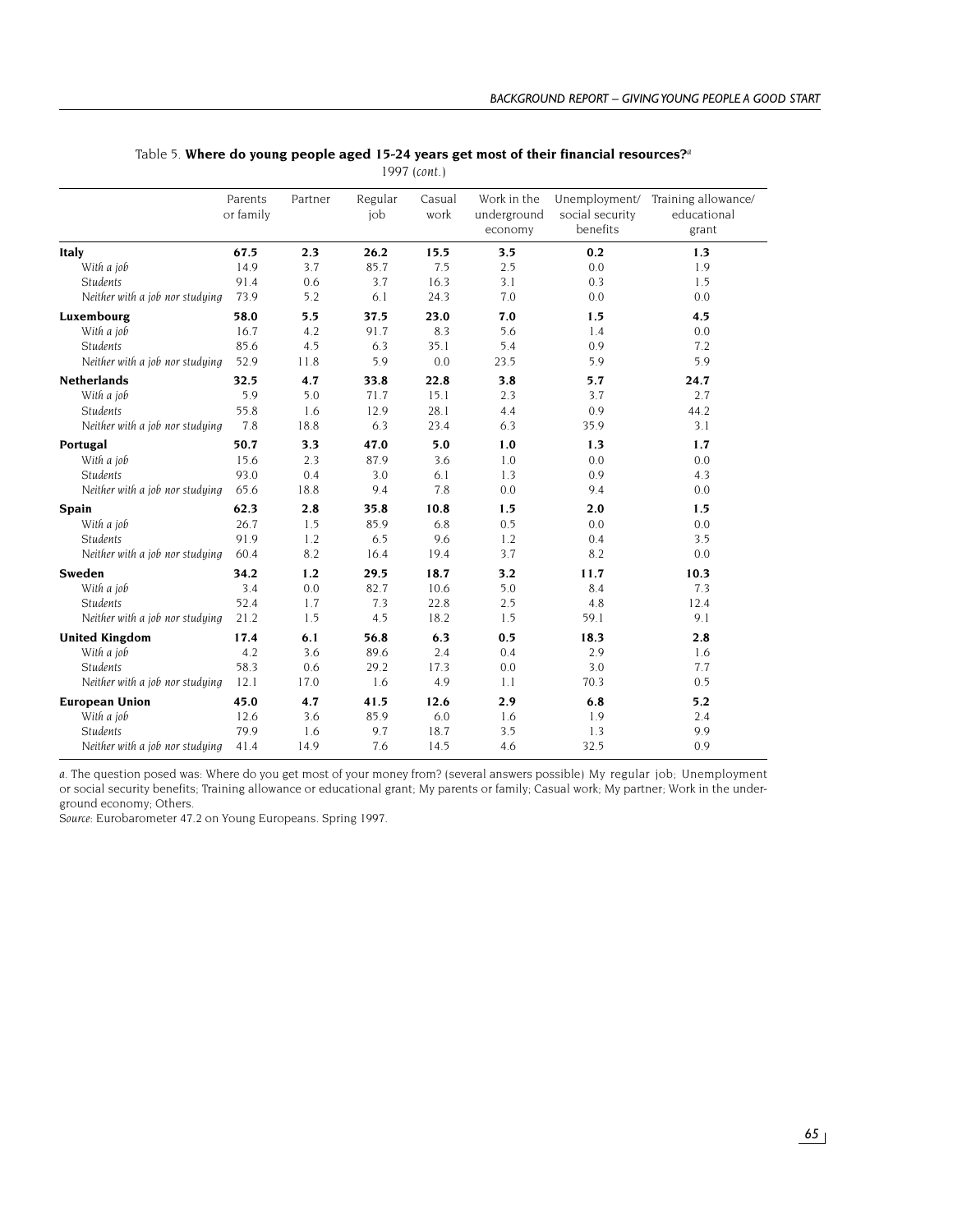|                                    |           | .          |          |                   |  |
|------------------------------------|-----------|------------|----------|-------------------|--|
|                                    |           | $15-19$    |          | $20 - 24$         |  |
|                                    | 1985      | 1996       | 1985     | 1996              |  |
| Australia <sup>a</sup>             | 26.4      | 22.8       | 37.1     | 36.3              |  |
| Austria                            | $\ddots$  | 18.4       | $\ddots$ | 21.6              |  |
| Belgium                            | 20.2      | 33.9       | 28.3     | 38.8              |  |
| Canada                             | 21.7      | 24.1       | 39.7     | 40.9              |  |
| Finland                            | $\ddots$  | 23.5       | $\ldots$ | 64.6              |  |
| France                             | 19.2      | 25.8       | 27.9     | 29.8              |  |
| Germany $\ell$                     | 17.5      | 36.3       | 36.6     | 45.5              |  |
| Greece                             | 18.6      | 16.1       | 25.7     | 23.6              |  |
| Ireland                            | 27.9      | 40.5       | 35.0     | 43.5              |  |
| Italy                              | 12.4      | 21.5       | 21.1     | 27.1              |  |
| Mexico                             | $\ddotsc$ | 8.5        | $\ddots$ | 8.5               |  |
| Netherlands $\epsilon$             | 22.3      | 17.8       | 48.6     | 44.5              |  |
| Portugal <sup><math>c</math></sup> | 8.9       | 9.5        | 15.1     | 18.6              |  |
| Spin <sup>c</sup>                  | 20.0      | 22.6       | 24.1     | 26.2              |  |
| Switzerland                        | $\ldots$  | 4.8        | $\ldots$ | 22.5              |  |
| United Kingdom                     | 26.6      | 32.4       | 44.1     | 48.7              |  |
| United States <sup>a</sup>         | 20.6      | 18.8       | 39.6     | 40.1              |  |
| <b>OECD</b> unweighted average     | 20.2      | $24.8^{d}$ | 32.5     | 35.7 <sup>d</sup> |  |

#### Table 6*a*. **Proportion of unemployed young people in households where no other person is employed, 1985 and 1996** (Percentages)

.. Data not available.

*a.*1986 instead of 1985.

*b.*Data for Germany relate to west Germany for 1985, but to the whole of Germany for 1996.

*c.*1988 instead of 1985.

*d.*To be compared with 1985, the OECD unweighted average does not include Austria, Finland, Mexico and Switzerland. The averages are 22.2 and 34.2 for those aged 15-19 and those aged 20-24, respectively, when these four countries are included. *Source:* OECD(1998*b*).

|                                | $15 - 19$ |                   | $20 - 24$ |                   |  |
|--------------------------------|-----------|-------------------|-----------|-------------------|--|
|                                | 1985      | 1996              | 1985      | 1996              |  |
| Australia <sup>a</sup>         | 12.8      | 19.0              | 29.6      | 36.8              |  |
| Austria                        | $\cdot$ . | 5.8               | $\cdot$ . | 27.8              |  |
| Belgium                        | 11.0      | 14.0              | 16.3      | 20.1              |  |
| Canada                         | 17.4      | 19.4              | 34.8      | 36.8              |  |
| Finland                        | $\ldots$  | 17.6              | $\ddots$  | 57.3              |  |
| France                         | 11.4      | 12.7              | 29.2      | 37.2              |  |
| Germany <sup>b</sup>           | 8.1       | 9.5               | 29.9      | 31.5              |  |
| Greece                         | 14.6      | 12.1              | 27.5      | 35.4              |  |
| Ireland                        | 14.5      | 18.7              | 36.6      | 44.0              |  |
| Italy                          | 6.9       | 11.0              | 11.9      | 18.3              |  |
| Mexico                         | $\cdot$ . | 5.7               | $\ddots$  | 5.7               |  |
| Netherlands $\epsilon$         | 13.7      | 12.8              | 38.3      | 38.3              |  |
| Portugal <sup>c</sup>          | 7.2       | 6.8               | 12.5      | 15.3              |  |
| Spain $^c$                     | 10.1      | 12.2              | 14.3      | 14.0              |  |
| Switzerland                    | $\ldots$  | 1.5               | $\cdot$ . | 15.4              |  |
| United Kingdom                 | 16.1      | 19.5              | 45.8      | 54.9              |  |
| United States <sup>a</sup>     | 15.2      | 15.0              | 30.7      | 35.3              |  |
| <b>OECD</b> unweighted average | 12.2      | 14.1 <sup>d</sup> | 27.5      | 32.1 <sup>d</sup> |  |

Table 6*b*. **Proportion of young people not in the labour force in households where no other person is employed, 1985 and 1996** (Percentages)

.. Data not available.

*a.*1986 instead of 1985.

*b.*Data for Germany relate to west Germany for 1985, but to the whole of Germany for 1996.

*c.*1988 instead of 1985.

*d.*To be compared with 1985, the OECD unweighted average does not include Austria, Finland, Mexico and Switzerland.

The averages are 12.5 and 30.8 percent for those aged 15-19 and those aged 20-24, respectively, when these four countries are included. *Source:* OECD (1998*b*).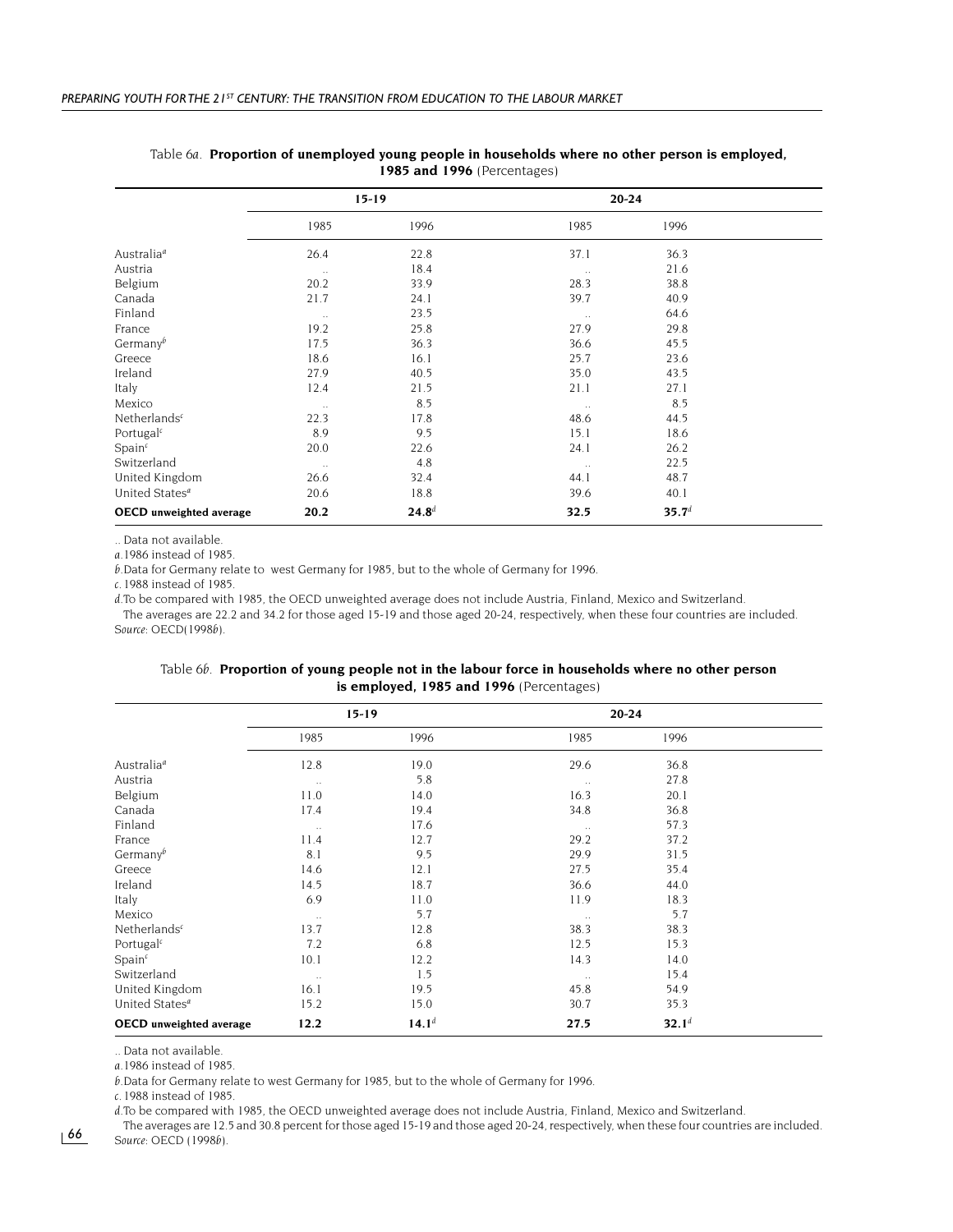|                              |                    | Men                |                         |       |                        | Women              |                         |       |  |  |  |
|------------------------------|--------------------|--------------------|-------------------------|-------|------------------------|--------------------|-------------------------|-------|--|--|--|
|                              | Less than<br>upper | Upper<br>secondary | University/<br>tertiary | Total | Less than<br>secondary | Upper<br>secondary | University/<br>tertiary | Total |  |  |  |
| Australia                    | 13.4               | 6.6                | 5.6                     | 8.3   | 10.4                   | 7.8                | 4.1                     | 7.5   |  |  |  |
| Austria                      | 8.6                | 3.4                | 3.9                     | 4.2   | 8.5                    | 2.8                | 7.6                     | 4.3   |  |  |  |
| Belgium                      | 13.0               | 6.0                | 3.4                     | 7.2   | 29.1                   | 17.4               | 6.5                     | 14.8  |  |  |  |
| Canada                       | 20.2               | 12.5               | 7.8                     | 11.1  | 23.6                   | 10.8               | 7.4                     | 9.5   |  |  |  |
| Czech Republic               | 17.6               | 1.9                | 0.9                     | 2.5   | 18.2                   | 5.6                | 1.4                     | 6.0   |  |  |  |
| Denmark                      | 14.9               | 5.6                | 6.0                     | 8.8   | 24.3                   | 9.4                | 6.3                     | 12.4  |  |  |  |
| Finland                      | 25.8               | 15.3               | 8.0                     | 15.6  | 32.9                   | 19.0               | 11.5                    | 18.8  |  |  |  |
| France                       | 21.1               | 12.1               | 11.1                    | 14.1  | 32.4                   | 18.4               | 12.9                    | 19.1  |  |  |  |
| Germany                      | 18.6               | 7.4                | 6.2                     | 8.5   | 15.8                   | 7.7                | 5.6                     | 8.2   |  |  |  |
| Greece                       | 8.2                | 9.9                | 16.8                    | 11.0  | 26.7                   | 24.1               | 24.2                    | 24.6  |  |  |  |
| Hungary                      | 20.5               | 8.7                | 2.7                     | 10.0  | 21.4                   | 12.5               | 5.3                     | 12.4  |  |  |  |
| Ireland                      | 24.7               | 8.5                | 5.6                     | 13.2  | 24.5                   | 7.3                | 4.5                     | 9.3   |  |  |  |
| Italy                        | 14.1               | 15.4               | 27.3                    | 15.4  | 22.0                   | 20.2               | 34.0                    | 22.3  |  |  |  |
| Korea                        | 3.5                | 3.6                | 5.2                     | 4.1   | 1.7                    | 1.9                | 2.1                     | 2.0   |  |  |  |
| Netherlands                  | 9.0                | 4.0                | 6.9                     | 6.0   | 8.0                    | 5.1                | 6.3                     | 6.0   |  |  |  |
| New Zealand                  | 12.7               | 3.0                | 3.9                     | 6.0   | 9.2                    | 3.6                | 4.4                     | 5.7   |  |  |  |
| Norway                       | 9.9                | 6.4                | 6.0                     | 6.6   | 11.6                   | 6.0                | 5.0                     | 6.1   |  |  |  |
| Poland                       | 21.8               | 11.3               | 7.7                     | 12.1  | 34.3                   | 19.2               | 7.9                     | 17.9  |  |  |  |
| Portugal                     | 8.2                | 7.9                | 11.2                    | 8.6   | 10.3                   | 9.8                | 7.5                     | 9.6   |  |  |  |
| Spain                        | 26.3               | 19.9               | 24.7                    | 24.4  | 41.3                   | 30.9               | 32.7                    | 35.5  |  |  |  |
| Sweden                       | 20.0               | 13.9               | 7.1                     | 12.9  | 26.4                   | 13.1               | 6.6                     | 12.6  |  |  |  |
| Turkey                       | 8.2                | 10.0               | 7.0                     | 8.5   | 7.4                    | 20.1               | 8.9                     | 10.0  |  |  |  |
| United Kingdom               | 23.6               | 10.5               | 5.0                     | 10.6  | 17.8                   | 8.3                | 3.3                     | 7.6   |  |  |  |
| <b>United States</b>         | 15.7               | 7.6                | 4.1                     | 7.4   | 17.3                   | 6.6                | 1.3                     | 5.1   |  |  |  |
| OECD unweighted average 15.8 |                    | 8.8                | 8.1                     | 9.9   | 19.8                   | 12.0               | 9.1                     | 12.0  |  |  |  |

## Table 7. **Unemployment rates for young adults (25-29) by educational attainment and gender, 1996** Percentages

*Source:* OECD Education Database.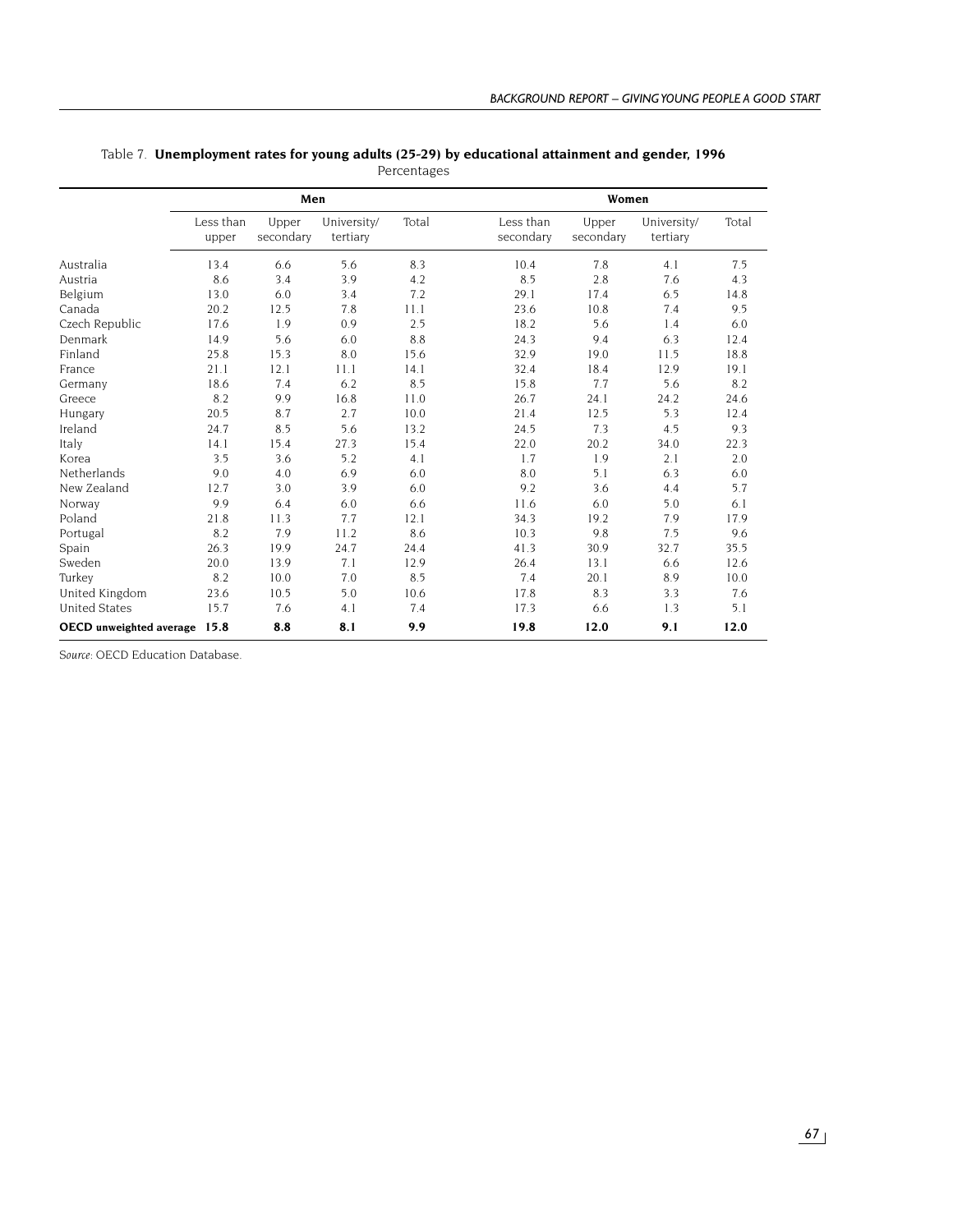|                      |                                   | In education or training |               |                      |                   | Not in education and training |         |                      |                   |  |
|----------------------|-----------------------------------|--------------------------|---------------|----------------------|-------------------|-------------------------------|---------|----------------------|-------------------|--|
|                      |                                   |                          | In employment |                      | Not in employment | In employment                 |         |                      | Not in employment |  |
|                      |                                   | 1984                     | 1997          | 1984                 | 1997              | 1984                          | 1997    | 1984                 | 1997              |  |
| Men                  | Australia <sup>a</sup>            | 27.5                     | 23.6          | 17.0                 | 30.0              | 38.5                          | 30.1    | 17.0                 | 16.4              |  |
| 18-year-olds Austria |                                   | $\ddots$                 | 33.1          | $\ddotsc$            | 43.9              | $\ldots$                      | 18.6    | $\ddotsc$            | 4.5               |  |
|                      | Belgium                           | 3.7                      | 1.7           | 71.0                 | 82.9              | 14.4                          | 3.4     | 10.9                 | 12.0              |  |
|                      | Canada $^b$                       | 20.8                     | 27.6          | 38.0                 | 44.9              | 23.0                          | 15.6    | 18.2                 | 11.9              |  |
|                      | Denmark <sup>b</sup>              | 44.8                     | 57.8          | 27.3                 | 22.9              | 21.5                          | 13.3    | 6.4                  | 6.0               |  |
|                      | Finland $^b$                      | $\ddot{\phantom{a}}$     | 14.2          | $\ddot{\phantom{a}}$ | 71.9              | $\mathcal{L}_{\mathcal{A}}$   | 5.8     | $\ddots$             | 8.1               |  |
|                      | France                            | 8.6                      | 11.0          | 54.3                 | 78.0              | 19.1                          | 4.0     | 18.0                 | 7.0               |  |
|                      | Germany <sup>b</sup>              | 45.2                     | 46.0          | 33.0                 | 40.9              | 16.6                          | 7.2     | 5.3                  | 6.0               |  |
|                      | Greece $^b$                       | 2.2                      | 1.5           | 55.2                 | 68.1              | 31.1                          | 16.7    | 11.4                 | 13.8              |  |
|                      | Ireland <sup>b</sup>              | 8.7                      | 4.8           | 39.1                 | 61.1              | 34.8                          | 22.4    | 17.4                 | 11.7              |  |
|                      | Italy                             | 1.2                      | 1.3           | 55.5                 | 67.4              | 29.6                          | 17.6    | 13.7                 | 13.7              |  |
|                      | Luxembourg <sup>b</sup>           | 22.2                     | 4.2           | 43.5                 | 74.6              | 28.1                          | 12.1    | 6.2                  | 9.1               |  |
|                      | Netherlands <sup>c</sup>          | 10.0                     | 45.5          |                      | 34.5              | 16.4                          | 11.2    | 12.2                 | 8.7               |  |
|                      |                                   |                          |               | 61.4                 |                   |                               |         |                      |                   |  |
|                      | Portugal <sup>d</sup>             | 5.9                      | 2.1           | 29.0                 | 62.6              | 51.9                          | 28.7    | 13.2                 | 6.6               |  |
|                      | Spin <sup>d</sup>                 | 0.5                      | 2.9           | 48.8                 | 66.8              | 25.3                          | 15.1    | 25.4                 | 15.2              |  |
|                      | United Kingdom                    | 24.7                     | 29.8          | 19.6                 | 17.2              | 34.4                          | 32.0    | 21.4                 | 21.0              |  |
|                      | <b>United States</b>              | 20.8                     | 26.4          | 40.1                 | 41.6              | 25.5                          | 20.4    | 13.7                 | 11.5              |  |
|                      | OECD unweighted average 16.5      |                          | 19.6          | 42.2                 | 53.5              | 27.3                          | 16.1    | 14.0                 | 10.8              |  |
| Men                  | Australia <sup>a</sup>            | 12.1                     | 13.1          | 5.9                  | 8.3               | 69.2                          | 60.0    | 12.8                 | 18.6              |  |
| 22-year-olds Austria |                                   | $\ddotsc$                | 10.2          | $\ddotsc$            | 24.0              | $\ldots$                      | 59.0    | $\ddots$             | 6.7               |  |
|                      | Belgium                           | 4.9                      | 2.6           | 33.7                 | 36.3              | 46.9                          | 44.1    | 14.6                 | 17.0              |  |
|                      | Canada $\mathbf{b}$               | 8.4                      | 15.9          | 14.9                 | 21.5              | 54.0                          | 46.7    | 22.8                 | 15.9              |  |
|                      | Denmark $^b$                      | 13.8                     | 21.9          | 14.0                 | 22.2              | 61.5                          | 45.0    | 10.7                 | 10.9              |  |
|                      | Finland <sup>b</sup>              | $\ddot{\phantom{a}}$     | 9.7           | $\ddotsc$            | 37.5              | $\ldots$                      | 32.2    | $\ldots$             | 20.6              |  |
|                      | France                            | 4.3                      | 5.7           | 11.0                 | 39.5              | 68.5                          | 36.6    | 16.2                 | 18.3              |  |
|                      | Germany <sup>b</sup>              | 6.7                      | 13.6          | 22.3                 | 21.5              | 61.6                          | 52.9    | 9.5                  | 12.0              |  |
|                      | Greece $^b$                       | 1.3                      | 1.6           | 20.7                 | 28.4              | 63.1                          | 53.4    | 15.0                 | 16.7              |  |
|                      | Ireland <sup>b</sup>              | 4.3                      | 4.8           | 9.4                  | 20.7              | 65.1                          | 56.8    | 21.2                 | 17.7              |  |
|                      | Italy                             | 1.9                      | 1.4           | 22.8                 | 28.4              | 56.8                          | 44.6    | 18.5                 | 25.7              |  |
|                      | Luxembourg $\theta$               | 4.2                      | 2.3           |                      | 27.2              | 77.9                          | 63.0    | 3.4                  | 7.5               |  |
|                      |                                   |                          |               | 14.5                 |                   |                               |         |                      |                   |  |
|                      | Netherlands <sup>c</sup>          | 15.3                     | 32.0          | 26.6                 | 20.4              | 43.0                          | 40.7    | 15.0                 | 7.0               |  |
|                      | Portugal <sup>d</sup>             | 5.6                      | 8.1           | 14.0                 | 28.3              | 65.3                          | 54.5    | 15.1                 | 9.1               |  |
|                      | Spain <sup><math>d</math></sup>   | 0.3                      | 4.8           | 18.2                 | 33.6              | 46.5                          | 44.5    | 35.0                 | 17.1              |  |
|                      | United Kingdom                    | 8.8                      | 13.1          | 7.1                  | 8.6               | 67.3                          | 59.7    | 16.8                 | 18.5              |  |
|                      | <b>United States</b>              | 13.7                     | 20.0          | 11.8                 | 15.2              | 62.4                          | 53.2    | 12.1                 | 11.6              |  |
|                      | OECD unweighted average           | 7.0                      | 10.6          | 16.5                 | 24.8              | 60.6                          | 49.8    | 15.9                 | 14.8              |  |
| Women                | Australia <sup>a</sup>            | 12.9                     | 26.4          | 22.1                 | 32.5              | 46.4                          | 24.6    | 18.6                 | 16.6              |  |
| 18-year-olds Austria |                                   | $\ldots$                 | 22.6          | $\ddotsc$            | 49.0              | $\ldots$                      | 22.3    | $\ddotsc$            | 6.2               |  |
|                      | Belgium                           | 1.1                      | 1.2           | 73.9                 | 88.0              | $11.7\,$                      | $1.7\,$ | 13.3                 | 9.1               |  |
|                      | Canada <sup>b</sup>               | 20.6                     | 29.6          | 38.9                 | 44.0              | 23.0                          | 15.2    | 17.5                 | 11.3              |  |
|                      | Denmark <sup>b</sup>              | 36.7                     | 44.5          | 34.7                 | 39.9              | 20.6                          | 9.9     | 7.9                  | 5.7               |  |
|                      | Finland <sup>b</sup>              | $\bar{\mathcal{A}}$      | 13.2          | $\bar{\mathcal{A}}$  | 71.3              | $\ldots$                      | 9.0     | $\ddot{\phantom{a}}$ | 6.4               |  |
|                      | France                            | 3.9                      | $3.8\,$       | 59.3                 | 86.5              | 12.7                          | 2.5     | 24.1                 | 7.2               |  |
|                      | Germany $\theta$                  | 33.8                     | 33.9          | 39.1                 | 51.2              | 19.3                          | 6.1     | 7.8                  | 8.8               |  |
|                      | Greece $^b$                       | 0.7                      | 0.9           | 49.0                 | 69.0              | 17.6                          | 9.3     | 32.7                 | 20.9              |  |
|                      | Ireland <sup><math>b</math></sup> | 3.9                      | 5.1           | 48.1                 | 72.9              | 33.2                          | 11.7    | 14.9                 | 10.4              |  |
|                      | Italy                             | 1.3                      | 0.9           | 53.4                 | 74.7              | 19.2                          | 9.3     | 26.1                 | 15.1              |  |
|                      | Luxembourg $\theta$               | 9.0                      | 2.6           | 43.8                 | 80.5              | 41.3                          | 12.8    | 5.9                  | 4.1               |  |
|                      | Netherlands <sup>c</sup>          | 7.4                      | 44.6          | 59.3                 | 38.7              | 20.1                          | 9.3     | 13.1                 | 7.4               |  |
|                      | Portugal <sup>d</sup>             | 1.7                      | 2.4           | 37.9                 | 70.5              |                               | 16.3    | 23.2                 | 10.8              |  |
|                      | Spin <sup>d</sup>                 |                          |               |                      |                   | 37.3                          |         |                      |                   |  |
|                      |                                   | 0.1                      | 1.8           | 48.8                 | 74.7              | 15.6                          | $8.2\,$ | 35.5                 | 15.3              |  |
|                      | United Kingdom                    | 15.6                     | 29.3          | 20.3                 | 18.7              | 40.8                          | 30.2    | 23.3                 | 21.7              |  |
|                      | <b>United States</b>              | 20.5                     | 30.4          | 35.7                 | 42.6              | 22.0                          | 14.5    | 21.8                 | 12.4              |  |
|                      | OECD unweighted average 11.3      |                          | 17.3          | 44.3                 | 59.1              | 25.4                          | 12.5    | 19.0                 | 11.1              |  |

## Table 8. **Education and employment activities of persons aged 18 and 22 years, 1984 and 1997**

Percentages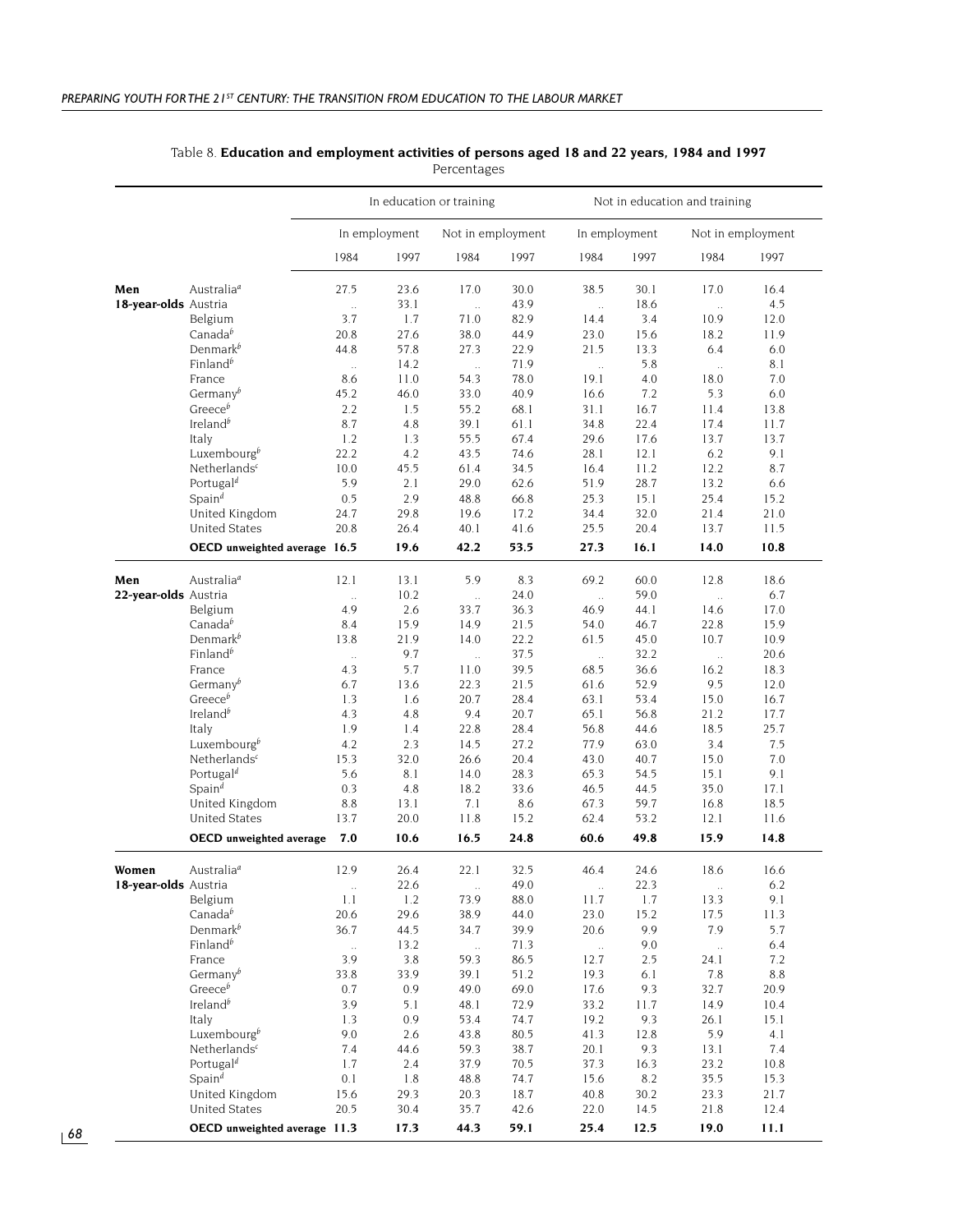|                              |                                        |                             |               | In education or training |                   |                   |               | Not in education and training |                   |
|------------------------------|----------------------------------------|-----------------------------|---------------|--------------------------|-------------------|-------------------|---------------|-------------------------------|-------------------|
|                              |                                        |                             | In employment |                          | Not in employment |                   | In employment |                               | Not in employment |
|                              |                                        | 1984                        | 1997          | 1984                     | 1997              | 1984              | 1997          | 1984                          | 1997              |
| Women                        | Australia <sup>a</sup>                 | 8.6                         | 15.0          | 5.6                      | 9.4               | 58.6              | 52.9          | 27.1                          | 22.7              |
| 22-year-olds Austria         |                                        | $\ddotsc$                   | 7.2           | $\ldots$                 | 23.9              | $\mathbb{Z}^2$    | 58.7          | $\bar{\mathcal{A}}$           | 10.1              |
|                              | Belgium                                | 2.5                         | 1.9           | 24.5                     | 33.4              | 47.6              | 42.0          | 25.4                          | 22.7              |
|                              | Canada $^b$                            | 9.1                         | 19.8          | 9.4                      | 19.1              | 55.1              | 40.6          | 26.5                          | 20.5              |
|                              | Denmark <sup>b</sup>                   | 23.8                        | 30.4          | 9.0                      | 22.4              | 49.6              | 32.4          | 17.7                          | 14.8              |
|                              | Finland <sup><math>b</math></sup>      | $\ddotsc$                   | 12.1          | $\ddotsc$                | 42.6              | $\ddotsc$         | 29.5          | $\ddotsc$                     | 15.8              |
|                              | France                                 | 5.3                         | 8.2           | 11.7                     | 37.6              | 53.8              | 30.5          | 29.2                          | 23.7              |
|                              | Germany $\theta$                       | 5.8                         | 14.4          | 17.3                     | 18.6              | 57.5              | 45.1          | 19.4                          | 22.0              |
|                              | $Greeze^b$                             | 2.2                         | 2.2           | 12.3                     | 28.5              | 33.1              | 32.5          | 52.4                          | 36.7              |
|                              | Ireland <sup>b</sup>                   | 2.5                         | $4.0\,$       | 5.4                      | 20.4              | 66.6              | 59.3          | 25.6                          | 16.2              |
|                              | Italy                                  | 1.3                         | 2.5           | 18.3                     | 37.7              | 40.0              | 27.7          | 40.4                          | 32.1              |
|                              | Luxembourg $\phi$                      | 2.1                         | 1.3           | 7.8                      | 25.0              | 76.5              | 60.2          | 13.6                          | 13.4              |
|                              | Netherlands <sup>c</sup>               | 9.8                         | 32.0          | 15.3                     | 17.3              | 54.5              | 40.6          | 20.3                          | 10.1              |
|                              | Portugal <sup>d</sup>                  | 3.6                         | 7.3           | 20.5                     | 38.1              | 41.9              | 44.7          | 33.9                          | 10.0              |
|                              | Spin <sup>d</sup>                      | 0.3                         | 4.9           | 24.6                     | 45.7              | 28.0              | 28.2          | 47.1                          | 21.2              |
|                              | United Kingdom                         | 4.6                         | 11.1          | 5.3                      | 8.7               | 54.7              | 52.6          | 35.3                          | 27.6              |
|                              | <b>United States</b>                   | 11.0                        | 21.7          | 8.8                      | 14.3              | 54.5              | 47.3          | 25.7                          | 16.7              |
|                              | <b>OECD</b> unweighted average         | 6.2                         | 11.5          | 13.1                     | 26.0              | 51.5              | 42.6          | 29.3                          | 19.8              |
|                              |                                        |                             |               |                          |                   |                   |               |                               |                   |
| <b>Total</b><br>18-year-olds | Australia <sup>a</sup><br>Austria      | 20.2                        | 25.0<br>27.5  | 19.6                     | 31.2<br>46.6      | 42.4              | 27.4<br>20.5  | 17.8                          | 16.5<br>5.4       |
|                              | Belgium                                | $\ddot{\phantom{a}}$<br>2.5 | 1.4           | $\ddotsc$<br>72.4        | 85.3              | $\ddotsc$<br>13.2 | 2.6           | $\ddotsc$<br>12.0             | 10.6              |
|                              | Canada <sup>b</sup>                    | 20.7                        | 28.6          | 38.5                     | 44.4              | 23.0              | 15.4          | 17.8                          | 11.6              |
|                              | Denmark <sup>b</sup>                   | 40.8                        | 50.6          | 31.0                     | 32.1              | 21.1              | 11.4          | 7.1                           | 5.8               |
|                              | Finland <sup><math>b</math></sup>      |                             | 13.7          |                          | 71.6              |                   | 7.4           |                               | 7.3               |
|                              | France                                 | $\ldots$<br>6.1             | 7.5           | $\ldots$<br>57.0         | 82.1              | $\ddotsc$<br>15.7 | 3.3           | $\bar{\mathcal{A}}$<br>21.2   | 7.1               |
|                              | Germany $\ell$                         | 39.4                        | 40.2          | 36.1                     | 45.8              | 18.0              | 6.7           | 6.5                           | 7.3               |
|                              | $Greeze^b$                             | 1.4                         | 1.2           | 51.9                     | 68.6              | 24.0              | 12.7          | 22.6                          | 17.6              |
|                              | Ireland <sup>b</sup>                   | 6.3                         | 4.9           | 43.6                     | 66.6              |                   | 17.4          | 16.1                          | 11.1              |
|                              | Italy                                  | 1.2                         | 1.1           |                          | 70.8              | 34.0              | 13.7          | 20.0                          |                   |
|                              | Luxembourg $\phi$                      | 16.0                        | 3.4           | 54.5                     | 77.6              | 24.3              | 12.5          |                               | 14.4              |
|                              |                                        |                             |               | 43.7                     |                   | 34.3              |               | 6.1                           | 6.6               |
|                              | Netherlands <sup>c</sup>               | 8.7                         | 45.1          | 60.3                     | 36.7              | 18.3              | 10.2          | 12.7                          | 8.0               |
|                              | Portugal <sup>d</sup>                  | 3.9                         | 2.3           | 33.1                     | 66.9              | 45.1              | 22.0          | 17.9                          | 8.9               |
|                              | Spain <sup><math>d</math></sup>        | 0.3                         | 2.3           | 48.8                     | 70.8              | 20.4              | 11.6          | 30.5                          | 15.2              |
|                              | United Kingdom                         | 20.2                        | 29.6          | 19.9                     | 17.9              | 37.6              | 31.1          | 22.3                          | 21.4              |
|                              | <b>United States</b>                   | 20.6                        | 28.4          | 37.9                     | 42.1              | 23.8              | 17.5          | 17.6                          | 12.0              |
|                              | OECD unweighted average 13.9           |                             | 18.4          | 43.2                     | 56.3              | 26.3              | 14.3          | 16.5                          | 11.0              |
| <b>Total</b>                 | Australia <sup>a</sup>                 | 10.3                        | 14.1          | 5.8                      | 8.9               | 63.8              | 56.5          | 20.2                          | 20.6              |
| 22-year-olds Austria         |                                        | $\ldots$                    | 8.7           | $\ddotsc$                | 24.0              | $\ddotsc$         | 58.9          | $\ddotsc$                     | 8.5               |
|                              | Belgium                                | 3.8                         | 2.3           | 29.4                     | 34.9              | 47.2              | 43.1          | 19.6                          | 19.7              |
|                              | Canada $^b$                            | 8.7                         | 17.8          | 12.1                     | 20.3              | 54.5              | 43.7          | 24.6                          | 18.2              |
|                              | Denmark <sup>b</sup>                   | 18.8                        | 25.8          | 11.5                     | 22.3              | 55.6              | 39.3          | 14.2                          | 12.7              |
|                              | Finland <sup><math>\theta</math></sup> | $\ddot{\phantom{a}}$        | 10.8          | $\ldots$                 | 39.8              | $\ddotsc$         | 31.0          | $\ddotsc$                     | 18.4              |
|                              | France                                 | 4.8                         | $7.0\,$       | 11.4                     | 38.5              | 60.5              | 33.3          | 23.3                          | 21.2              |
|                              | Germany $\delta$                       | 6.2                         | 14.0          | 19.8                     | 20.0              | 59.5              | 49.0          | 14.4                          | 17.0              |
|                              | Greece $^b$                            | 1.8                         | 1.9           | 16.1                     | 28.5              | 46.6              | 42.3          | 35.6                          | 27.3              |
|                              | Ireland <sup><math>b</math></sup>      | 3.4                         | 4.4           | 7.5                      | 20.5              | 65.8              | 58.1          | 23.3                          | 17.0              |
|                              | Italy                                  | 1.6                         | 1.9           | 20.5                     | 33.1              | 48.2              | 36.0          | 29.8                          | 28.9              |
|                              | Luxembourg $\phi$                      | 3.2                         | 1.8           | 11.0                     | 26.1              | 77.1              | 61.7          | 8.7                           | 10.4              |
|                              | Netherlands <sup>c</sup>               | 12.6                        | 32.0          | 21.0                     | 18.9              | 48.7              | 40.6          | 17.7                          | 8.5               |
|                              | Portugal <sup>d</sup>                  | 4.5                         | 7.7           | 17.6                     | 33.5              | 52.4              | 49.3          | 25.5                          | 9.5               |
|                              | Spin <sup>d</sup>                      | 0.3                         | 4.9           | 21.3                     | 39.4              | 37.8              | 36.7          | 40.7                          | 19.1              |
|                              | United Kingdom                         | $6.8\,$                     | 12.1          | 6.3                      | 8.6               | 61.2              | 56.2          | 25.8                          | 23.0              |
|                              | <b>United States</b>                   | 12.3                        | 20.9          | 10.2                     | 14.7              | 58.2              | 50.2          | 19.3                          | 14.2              |
|                              | <b>OECD</b> unweighted average         | 6.6                         | 11.1          | 14.8                     | 25.4              | 55.8              | 46.2          | 22.8                          | 17.3              |
|                              |                                        |                             |               |                          |                   |                   |               |                               |                   |

## Table 8. **Education and employment activities of persons aged 18 and 22 years, 1984 and 1997** *(cont.)* Percentages

.. Data not available.

*a.* 1994 ; *b.* 1996 ; *c.* 1983 ; *d.* 1986.

*Source*: OECD School-to-Work Database.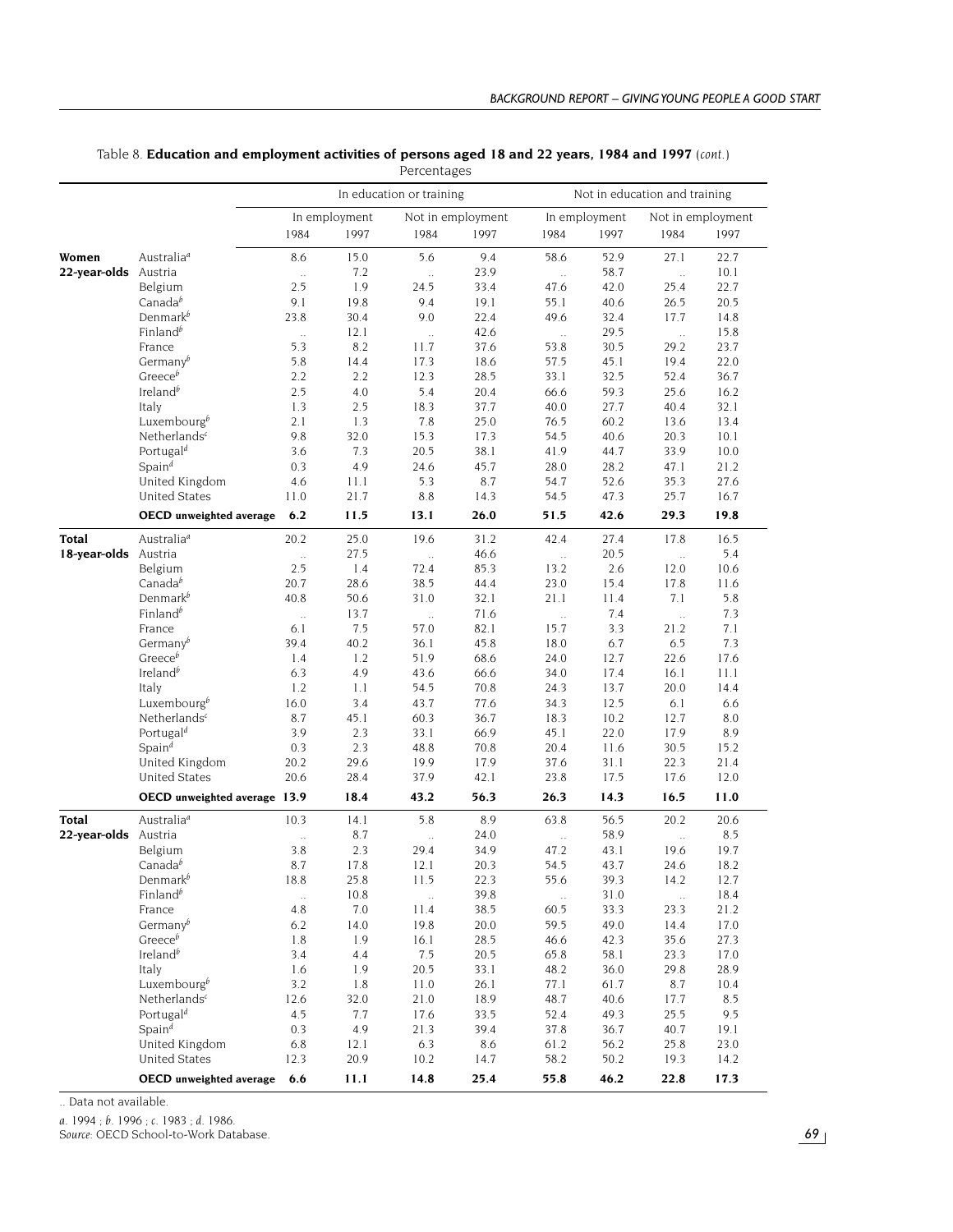|              |                                       |           | Proportion<br>attending school |                          | Proportion in<br>some form of<br>apprenticeship |                     | Proportion not<br>attending school<br>and not in the<br>labour force |           | Employment/<br>population ratio | population ratio | Unemployment/ |
|--------------|---------------------------------------|-----------|--------------------------------|--------------------------|-------------------------------------------------|---------------------|----------------------------------------------------------------------|-----------|---------------------------------|------------------|---------------|
|              |                                       | 1984      | 1997                           | 1984                     | 1997                                            | 1984                | 1997                                                                 | 1984      | 1997                            | 1984             | 1997          |
| Men          | Australia <sup>a</sup>                | 26.4      | 41.6                           | 18.1                     | 11.9                                            | 2.1                 | 3.8                                                                  | 66.0      | 53.7                            | 17.2             | 16.3          |
| 18-year-olds | Austria                               | $\ddotsc$ | 42.8                           | $\bar{\mathcal{A}}$      | 34.1                                            | $\ldots$            | 2.1                                                                  | $\ldots$  | 51.6                            | $\ldots$         | 5.0           |
|              | Belgium                               | 72.6      | 82.5                           | 2.1                      | 2.1                                             | 4.2                 | 7.9                                                                  | 18.1      | 5.1                             | 8.1              | 4.3           |
|              | Canada <sup>b</sup>                   | 58.8      | 72.5                           | $\ldots$                 | $\ddotsc$                                       | 6.1                 | 5.6                                                                  | 43.8      | 43.2                            | 15.3             | 12.3          |
|              | Denmark <sup>b</sup>                  | 41.5      | 51.7                           | 30.6                     | 29.1                                            | 1.7                 | 2.3                                                                  | 66.3      | 70.3                            | 8.0              | 9.3           |
|              | Finland <sup>b</sup>                  | $\ddotsc$ | 86.1                           | $\ddot{\phantom{a}}$     | $\ddotsc$                                       | $\ddotsc$           | 1.0                                                                  | $\ldots$  | 19.1                            | $\ddotsc$        | 19.1          |
|              | France                                | 54.8      | 80.7                           | 8.1                      | 8.3                                             | 3.2                 | 2.6                                                                  | 27.2      | 15.0                            | 15.3             | 5.2           |
|              | Germany <sup>b</sup>                  | 37.1      | 41.1                           | 41.1                     | 45.8                                            | 1.0                 | 3.4                                                                  | 61.8      | 53.0                            | 5.0              | 2.8           |
|              | Greece $^b$                           | 56.8      | 69.1                           | 0.6                      | 0.5                                             | 5.5                 | 6.0                                                                  | 33.4      | 18.1                            | 7.1              | 8.3           |
|              | Ireland <sup>b</sup>                  | 41.8      | 63.5                           | 6.1                      | 2.4                                             | 1.3                 | 3.4                                                                  | 43.5      | 27.1                            | 18.3             | 8.6           |
|              | Italy                                 | 56.4      | 68.7                           | 0.4                      | 0.0                                             | 2.9                 | 6.4                                                                  | 30.8      | 18.9                            | 12.2             | 8.1           |
|              | Luxembourg <sup>b</sup>               | 44.0      | 72.1                           | 21.8                     | 6.7                                             | 3.1                 | 3.6                                                                  | 50.5      | 16.3                            | 3.6              | 5.5           |
|              | Netherlands <sup>c</sup>              | 68.1      | 73.0                           | 3.3                      | 7.1                                             | 4.5                 | 6.3                                                                  | 26.3      | 56.8                            | 10.6             | 5.5           |
|              | Portugal <sup>d</sup>                 | 34.9      | 64.7                           | $\overline{\phantom{a}}$ | $\omega$                                        | 3.8                 | 2.7                                                                  | 57.9      | 30.2                            | 11.9             | 6.0           |
|              | Spin <sup>d</sup>                     | 49.3      | 69.7                           | $\tilde{\phantom{a}}$    | $\overline{\phantom{a}}$                        | 1.6                 | 5.0                                                                  | 25.8      | 18.0                            | 23.8             | 13.9          |
|              | United Kingdom                        | 29.2      | 34.6                           | 15.1                     | 12.4                                            | 2.4                 | 11.4                                                                 | 59.0      | 61.8                            | 21.0             | 12.4          |
|              | <b>United States</b>                  | 60.9      | 68.0                           | $\ddotsc$                | $\ddotsc$                                       | 1.1                 | 6.6                                                                  | 46.3      | 46.8                            | 17.9             | 9.0           |
|              | OECD unweighted average 48.8          |           | 63.7                           | 11.3                     | 11.5                                            | 3.0                 | 4.7                                                                  | 43.8      | 35.6                            | 13.0             | 8.9           |
| Men          | Australia <sup>a</sup>                | 10.2      | 17.2                           | 7.8                      | 4.3                                             | 1.9                 | 4.3                                                                  | 81.3      | 73.1                            | 12.2             | 16.7          |
| 22-year-olds | Austria                               | $\ldots$  | 32.6                           | $\ddotsc$                | 1.6                                             | $\ldots$            | 3.8                                                                  | $\ldots$  | 69.3                            | $\ldots$         | 4.4           |
|              | Belgium                               | 36.9      | 38.0                           | 1.7                      | 0.9                                             | 2.4                 | 6.0                                                                  | 51.8      | 46.7                            | 14.7             | 11.9          |
|              | Canada $\iota$                        | 23.3      | 37.4                           | $\ldots$                 | $\ddotsc$                                       | 6.4                 | 5.6                                                                  | 62.4      | 62.6                            | 17.3             | 11.5          |
|              | Denmark <sup>b</sup>                  | 20.0      | 33.2                           | 7.8                      | 10.9                                            | 3.7                 | 6.7                                                                  | 75.3      | 66.9                            | 8.4              | 8.1           |
|              | Finland <sup>b</sup>                  | $\ddotsc$ | 47.2                           | $\ldots$                 | $\ddotsc$                                       | $\ddotsc$           | 1.9                                                                  | $\ddotsc$ | 41.3                            | $\ldots$         | 29.1          |
|              | France                                | 15.0      | 43.1                           | 0.4                      | 2.0                                             | 2.6                 | 3.3                                                                  | 72.6      | 42.1                            | 14.3             | 15.6          |
|              | Germany <sup>b</sup>                  | 23.8      | 26.1                           | 5.1                      | 9.0                                             | 1.4                 | 4.2                                                                  | 68.3      | 66.4                            | 8.5              | 8.4           |
|              | Greece <sup>b</sup>                   | 21.9      | 29.8                           | 0.1                      | 0.2                                             | 3.4                 | 3.7                                                                  | 64.3      | 54.9                            | 13.1             | 13.8          |
|              | Ireland <sup>b</sup>                  | 11.9      | 22.4                           | 1.8                      | 3.1                                             | 2.4                 | 4.0                                                                  | 69.4      | 60.7                            | 20.1             | 14.4          |
|              | Italy                                 | 24.5      | 29.5                           | 0.2                      | 0.2                                             | 3.4                 | 9.1                                                                  | 58.7      | 46.0                            | 17.3             | 18.1          |
|              | Luxembourg <sup>b</sup>               | 16.8      | 28.2                           | 1.9                      | 1.3                                             | 1.0                 | 1.7                                                                  | 82.2      | 65.3                            | 2.9              | 5.9           |
|              | Netherlands <sup><math>c</math></sup> | 39.6      | 48.5                           | 2.4                      | 3.9                                             | 2.8                 | 4.9                                                                  | 58.2      | 72.7                            | 16.0             | 3.6           |
|              | Portugal <sup>d</sup>                 | 19.6      | 36.4                           | $\tilde{\phantom{a}}$    | $\overline{\phantom{a}}$                        | 4.9                 | 2.9                                                                  | 70.9      | 62.4                            | 11.9             | 9.6           |
|              | Spin <sup>d</sup>                     | 18.5      | 38.3                           | $\tilde{\phantom{a}}$    | 0.0                                             | 2.3                 | 2.8                                                                  | 46.8      | 49.3                            | 32.6             | 17.8          |
|              | United Kingdom                        | 14.6      | 18.2                           | 1.3                      | 3.5                                             | 2.3                 | 8.4                                                                  | 76.0      | 72.8                            | 15.1             | 11.5          |
|              | <b>United States</b>                  | 25.5      | 35.3                           | $\ddotsc$                | $\ldots$                                        | 0.9                 | 6.4                                                                  | 76.1      | 73.2                            | 12.4             | 7.0           |
|              | OECD unweighted average 21.5          |           | 33.0                           | 2.3                      | 2.9                                             | 2.8                 | 4.7                                                                  | 67.6      | 60.3                            | 14.4             | 12.2          |
| Women        | Australia <sup>a</sup>                | 28.6      | 51.4                           | 6.5                      | 7.5                                             | 6.9                 | 5.5                                                                  | 59.3      | 50.9                            | 14.6             | 17.5          |
| 18-year-olds | Austria                               | $\ldots$  | 49.4                           | $\ldots$                 | 22.2                                            | $\bar{\mathcal{A}}$ | 2.0                                                                  | $\ldots$  | 44.9                            | $\ddotsc$        | 5.8           |
|              | Belgium                               | 74.3      | 88.1                           | 0.7                      | 1.0                                             | 5.9                 | $6.0\,$                                                              | 12.8      | 2.8                             | 9.6              | 3.4           |
|              | Canada $^b$                           | 59.5      | 73.6                           | $\mathcal{A}$            | $\ddotsc$                                       | 7.9                 | 5.6                                                                  | 43.6      | 44.8                            | 11.8             | 10.3          |
|              | Denmark <sup>b</sup>                  | 50.2      | 78.3                           | 21.3                     | 6.1                                             | 3.3                 | 1.7                                                                  | 57.3      | 54.4                            | 7.1              | 12.1          |
|              | Finland <sup>b</sup>                  | $\ldots$  | 84.6                           | $\ldots$                 | $\ddotsc$                                       | $\bar{\mathcal{A}}$ | 2.1                                                                  | $\ldots$  | 22.6                            | $\ddotsc$        | 23.7          |
|              | France                                | 61.0      | 86.5                           | 2.3                      | 3.8                                             | 4.4                 | 2.7                                                                  | 16.3      | 6.3                             | 20.5             | 5.7           |
|              | Germany $\ell$                        | 43.3      | 49.4                           | 29.6                     | 35.6                                            | 2.5                 | 5.5                                                                  | 53.1      | 39.6                            | 6.6              | 4.1           |
|              | Greece $^b$                           | 49.5      | 69.8                           | 0.2                      | 0.1                                             | 22.4                | $8.8\,$                                                              | 18.3      | 10.1                            | 14.4             | 14.6          |
|              | Ireland <sup>b</sup>                  | 50.6      | 77.0                           | 1.4                      | 1.0                                             | 2.2                 | $3.8$                                                                | 37.1      | 16.4                            | 18.6             | 7.9           |
|              | Italy                                 | 54.3      | 75.3                           | 0.4                      | 0.2                                             | 11.9                | 9.0                                                                  | 20.5      | 10.3                            | 16.6             | 7.2           |
|              | Luxembourg <sup>b</sup>               | 45.4      | 81.0                           | 7.5                      | 2.1                                             | 3.4                 | 1.9                                                                  | 50.3      | 15.4                            | $3.0\,$          | 2.2           |
|              | Netherlands <sup>c</sup>              | 65.9      | 78.0                           | $0.8\,$                  | 5.3                                             | 4.8                 | 4.9                                                                  | 27.4      | 54.0                            | 12.8             | $7.8\,$       |
|              | Portugal <sup>d</sup>                 | 39.5      | 72.9                           | 0.1                      | $\overline{\phantom{a}}$                        | 11.8                | 6.4                                                                  | 38.9      | 18.6                            | 14.5             | 6.3           |
|              | Spin <sup>d</sup>                     | 48.9      | 76.5                           | $\overline{\phantom{a}}$ | $\overline{\phantom{a}}$                        | 15.2                | 4.3                                                                  | 15.6      | 10.1                            | 20.3             | 15.2          |
|              | United Kingdom                        | 31.5      | 41.9                           | 4.4                      | 6.1                                             | 10.8                | 16.2                                                                 | 56.4      | 59.5                            | 14.9             | 7.2           |
|              | <b>United States</b>                  | 56.2      | 73.0                           | $\ddotsc$                | $\ldots$                                        | 8.6                 | 9.2                                                                  | 42.5      | 45.0                            | 17.7             | 6.6           |
|              | OECD unweighted average 50.6          |           | $71.0\,$                       | 5.8                      | $6.5\,$                                         | 8.1                 | $5.6$                                                                | 36.6      | 29.7                            | 13.5             | 9.3           |

# Table 9. **Labour market and schooling status of persons aged 18 and 22 years, 1984 and 1997**

Percentages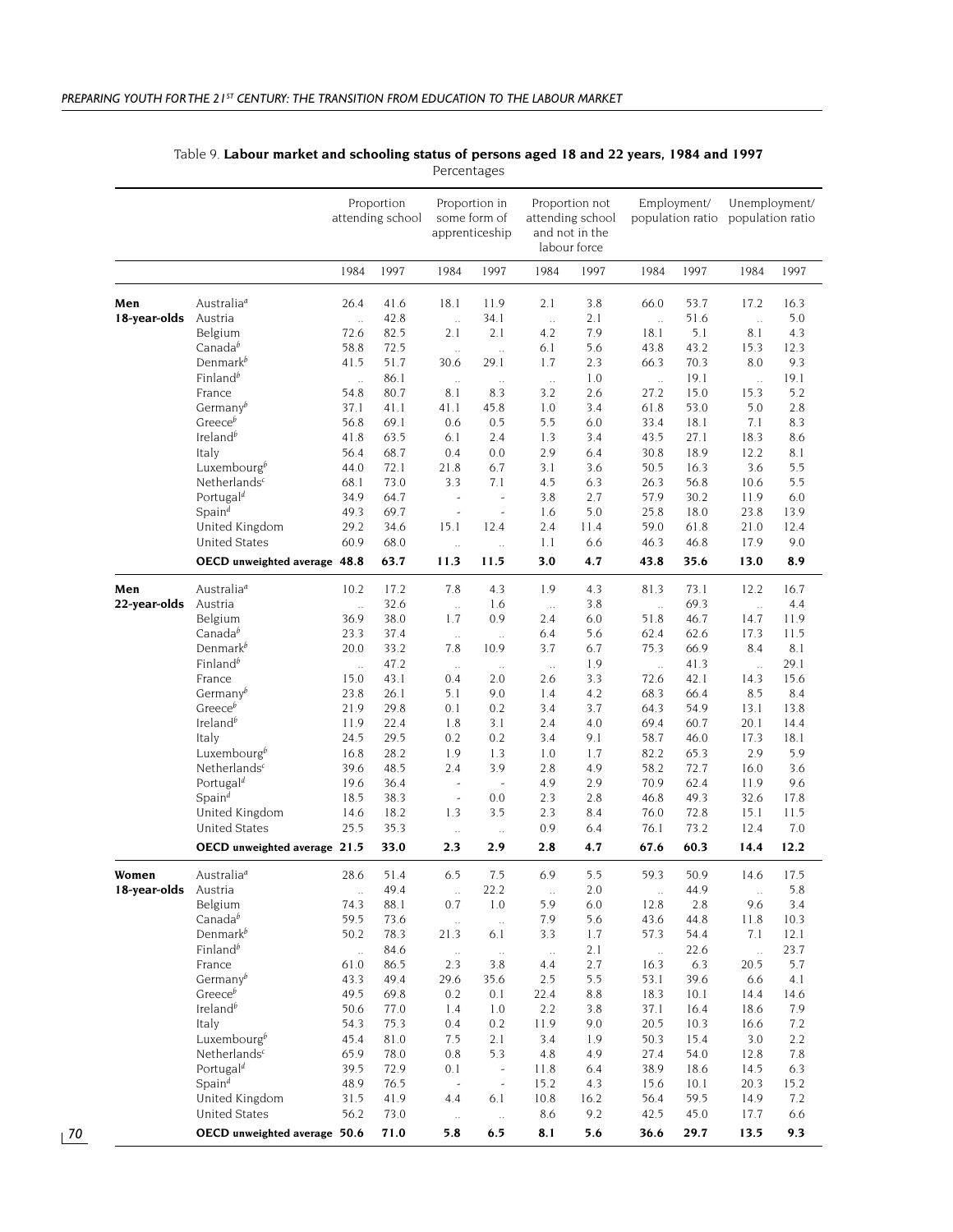|              |                                        | Proportion<br>attending school |              |                          | Proportion in<br>some form of<br>apprenticeship |                  | Proportion not<br>attending school<br>and not in the<br>labour force |                  | Employment/<br>population ratio |                      | Unemployment/<br>population ratio |
|--------------|----------------------------------------|--------------------------------|--------------|--------------------------|-------------------------------------------------|------------------|----------------------------------------------------------------------|------------------|---------------------------------|----------------------|-----------------------------------|
|              |                                        | 1984                           | 1997         | 1984                     | 1997                                            | 1984             | 1997                                                                 | 1984             | 1997                            | 1984                 | 1997                              |
| Women        | Australia <sup>a</sup>                 | 10.8                           | 20.3         | 3.4                      | 4.0                                             | 20.5             | 13.5                                                                 | 67.2             | 67.9                            | 7.7                  | 11.8                              |
| 22-year-olds | Austria                                | $\ddotsc$                      | 29.6         | $\ldots$                 | 1.6                                             | $\ldots$         | 5.5                                                                  | $\ldots$         | 65.9                            | $\ldots$             | 5.5                               |
|              | Belgium                                | 26.1                           | 35.3         | 0.9                      | $\ddotsc$                                       | 9.2              | 11.7                                                                 | 50.1             | 43.9                            | 19.1                 | 12.2                              |
|              | Canada <sup>b</sup>                    | 18.4                           | 38.8         | $\ldots$                 | $\ddotsc$                                       | 16.6             | 13.0                                                                 | 64.1             | 60.4                            | 10.8                 | 8.6                               |
|              | Denmark <sup>b</sup>                   | 17.4                           | 38.8         | 15.3                     | 14.0                                            | 7.5              | 6.5                                                                  | 73.4             | 62.7                            | 11.1                 | 11.6                              |
|              | Finland <sup>b</sup>                   | $\ddotsc$                      | 54.7         | $\ldots$                 | $\ddotsc$                                       | $\ddotsc$        | 5.6                                                                  | $\ddotsc$        | 41.4                            | $\ldots$             | 23.6                              |
|              | France                                 | 16.7                           | 44.3         | 0.2                      | 1.5                                             | 14.4             | 7.8                                                                  | 59.1             | 38.5                            | 16.1                 | 17.8                              |
|              | Germany $\theta$                       | 19.7                           | 23.7         | 3.4                      | 9.2                                             | 12.7             | 15.2                                                                 | 63.3             | 59.5                            | 7.2                  | 7.4                               |
|              | Greece $^b$                            | 14.3                           | 30.5         | 0.2                      | 0.2                                             | 41.8             | 18.6                                                                 | 35.3             | 34.7                            | 12.1                 | 19.9                              |
|              | Ireland <sup>b</sup>                   | 7.1                            | 22.0         | 0.7                      | 2.4                                             | 16.0             | 7.6                                                                  | 69.0             | 62.5                            | 10.4                 | 8.9                               |
|              | Italy                                  | 19.5                           | 39.9         | 0.2                      | 0.3                                             | 22.7             | 16.5                                                                 | 41.3             | 30.2                            | 20.0                 | 18.2                              |
|              | Luxembourg <sup>b</sup>                | 8.7                            | 24.5         | 1.3                      | 1.8                                             | 13.0             | 9.6                                                                  | 78.6             | 61.5                            | 0.5                  | 3.9                               |
|              | Netherlands <sup>c</sup>               | 24.0                           | 48.2         | 1.1                      | 1.2                                             | 14.0             | 8.6                                                                  | 64.3             | 72.6                            | 9.3                  | 4.8                               |
|              | Portugal <sup>d</sup>                  | 24.2                           | 45.4         | $\sim$                   | $\overline{\phantom{a}}$                        | 21.3             | 5.0                                                                  | 45.5             | 51.3                            | 14.3                 | 6.7                               |
|              | Spin <sup>d</sup>                      | 24.9<br>9.2                    | 50.5<br>18.2 | $\bar{\phantom{a}}$      | 0.1                                             | 21.3             | 5.3                                                                  | 28.3             | 33.2<br>63.7                    | 25.8                 | 22.1                              |
|              | United Kingdom<br><b>United States</b> | 19.8                           | 36.0         | 0.8                      | 1.6                                             | 26.1<br>15.8     | 21.4<br>12.4                                                         | 59.4             | 69.0                            | 10.1<br>11.3         | 6.8<br>5.2                        |
|              |                                        |                                |              | $\ddotsc$                | $\ddotsc$                                       |                  |                                                                      | 65.5             |                                 |                      |                                   |
|              | OECD unweighted average 17.4           |                                | 35.3         | 2.1                      | 2.9                                             | 18.2             | 10.8                                                                 | 57.6             | 54.1                            | 12.4                 | 11.5                              |
| <b>Total</b> | Australia <sup>a</sup>                 | 27.5                           | 46.4         | 12.3                     | 9.7                                             | 4.5              | 4.6                                                                  | 62.6             | 52.3                            | 15.9                 | 16.9                              |
| 18-year-olds | Austria                                | $\ldots$                       | 46.4         | $\ldots$                 | 27.7                                            | $\ddotsc$        | 2.1                                                                  | $\ldots$         | 48.0                            | $\ldots$             | 5.4                               |
|              | Belgium<br>Canada $\iota$              | 73.4<br>59.1                   | 85.1         | 1.4                      | 1.6                                             | 5.0              | 7.0                                                                  | 15.6             | 4.0                             | 8.8<br>13.5          | 3.9                               |
|              | Denmark <sup>b</sup>                   | 45.8                           | 73.0         | $\ddotsc$                | $\ddotsc$                                       | 7.0<br>2.5       | 5.6<br>2.0                                                           | 43.7             | 44.0<br>61.7                    | 7.5                  | 11.3<br>10.8                      |
|              | Finland <sup>b</sup>                   |                                | 66.1<br>85.4 | 26.0                     | 16.6                                            |                  | 1.6                                                                  | 61.9             | 20.8                            |                      | 21.3                              |
|              | France                                 | $\ddotsc$<br>58.0              | 83.5         | $\ddotsc$<br>5.1         | $\ddotsc$<br>6.1                                | $\ddotsc$<br>3.8 | 2.6                                                                  | $\ldots$<br>21.5 | 10.8                            | $\ddotsc$<br>18.0    | 5.4                               |
|              | Germany $\theta$                       | 40.2                           | 45.0         | 35.3                     | 40.9                                            | 1.7              | 4.4                                                                  | 57.4             | 46.6                            | 5.8                  | 3.4                               |
|              | Greece $^b$                            | 52.9                           | 69.5         | 0.4                      | 0.3                                             | 14.4             | 7.5                                                                  | 25.4             | 13.9                            | 11.0                 | 11.7                              |
|              | Ireland <sup><math>b</math></sup>      | 46.1                           | 69.8         | 3.8                      | 1.7                                             | 1.7              | 3.6                                                                  | 40.3             | 22.1                            | 18.4                 | 8.3                               |
|              | Italy                                  | 55.3                           | 71.8         | 0.4                      | 0.1                                             | 7.4              | 7.7                                                                  | 25.6             | 14.8                            | 14.4                 | 7.6                               |
|              | Luxembourg <sup>b</sup>                | 44.6                           | 76.7         | 15.0                     | 4.3                                             | 3.2              | 2.7                                                                  | 50.4             | 15.8                            | 3.3                  | 3.9                               |
|              | Netherlands <sup>c</sup>               | 67.0                           | 75.6         | 2.0                      | 6.2                                             | 4.7              | 5.6                                                                  | 26.9             | 55.3                            | 11.7                 | 6.7                               |
|              | Portugal <sup>d</sup>                  | 37.0                           | 69.1         | 0.1                      | $\overline{\phantom{a}}$                        | 7.6              | 4.7                                                                  | 49.0             | 23.9                            | 13.1                 | 6.2                               |
|              | Spin <sup>d</sup>                      | 49.1                           | 73.1         | $\overline{\phantom{a}}$ | $\sim$                                          | 8.5              | 4.6                                                                  | 20.7             | 14.0                            | 22.1                 | 14.6                              |
|              | United Kingdom                         | 30.3                           | 38.2         | 9.8                      | 9.4                                             | 6.6              | 13.7                                                                 | 57.8             | 60.7                            | 17.9                 | 9.9                               |
|              | <b>United States</b>                   | 58.6                           | 70.5         | $\ldots$                 | $\ddotsc$                                       | 4.7              | 7.9                                                                  | 44.4             | 45.9                            | 17.8                 | 7.8                               |
|              | OECD unweighted average 49.7           |                                | 67.4         | 8.6                      | 8.9                                             | 5.6              | 5.2                                                                  | 40.2             | 32.6                            | 13.3                 | 9.1                               |
| Total        | Australia <sup>a</sup>                 | 10.5                           | 18.8         | 5.5                      | 4.1                                             | 11.5             | 8.9                                                                  | 74.1             | 70.5                            | 9.9                  | 14.3                              |
| 22-year-olds | Austria                                | $\ddotsc$                      | 31.1         | $\ldots$                 | 1.6                                             | $\ddotsc$        | 4.6                                                                  | $\ddotsc$        | 67.6                            | $\ldots$             | 5.0                               |
|              | Belgium                                | 31.8                           | 36.7         | 1.3                      | 0.5                                             | 5.6              | 8.7                                                                  | 51.0             | 45.4                            | 16.7                 | 12.1                              |
|              | Canada $^b$                            | 20.9                           | 38.1         |                          |                                                 | 11.5             | 9.3                                                                  | 63.3             | 61.5                            | 14.1                 | 10.0                              |
|              | Denmark <sup>b</sup>                   | 18.7                           | 35.7         | 11.5                     | 12.3                                            | 5.6              | 6.6                                                                  | 74.3             | 65.0                            | 9.7                  | 9.7                               |
|              | Finland <sup>b</sup>                   | $\ddotsc$                      | 50.7         | $\ldots$                 | $\ldots$                                        | $\ddotsc$        | 3.6                                                                  | $\ddotsc$        | 41.3                            | $\ddot{\phantom{0}}$ | 26.6                              |
|              | France                                 | 15.9                           | 43.7         | 0.3                      | 1.8                                             | 9.0              | 5.7                                                                  | 65.2             | 40.2                            | 15.3                 | 16.8                              |
|              | Germany <sup>b</sup>                   | 21.8                           | 24.9         | 4.3                      | 9.1                                             | 7.0              | 9.7                                                                  | 65.8             | 62.9                            | 7.9                  | 7.9                               |
|              | $Greeze^b$                             | 17.7                           | 30.2         | 0.2                      | 0.2                                             | 24.5             | 11.6                                                                 | 48.3             | 44.2                            | 12.5                 | 17.0                              |
|              | Ireland <sup>b</sup>                   | 9.7                            | 22.2         | 1.3                      | 2.7                                             | 8.8              | 5.8                                                                  | 69.2             | 61.6                            | 15.5                 | 11.6                              |
|              | Italy                                  | 21.9                           | 34.8         | 0.2                      | 0.3                                             | 13.3             | 12.9                                                                 | 49.8             | 38.0                            | 18.7                 | 18.2                              |
|              | Luxembourg <sup>b</sup>                | 12.6                           | 26.4         | 1.6                      | 1.5                                             | 7.2              | 5.5                                                                  | 80.3             | 63.5                            | 1.7                  | 4.9                               |
|              | Netherlands <sup>c</sup>               | 31.9                           | 48.3         | 1.8                      | 2.6                                             | 8.4              | 6.7                                                                  | 61.2             | 72.6                            | 12.7                 | 4.2                               |
|              | Portugal <sup>d</sup>                  | 22.1                           | 41.2         | $\tilde{\phantom{a}}$    | $\overline{\phantom{a}}$                        | 14.0             | $4.0\,$                                                              | 56.9             | 56.5                            | 13.2                 | $8.0\,$                           |
|              | Spin <sup>d</sup>                      | 21.5                           | 44.2         | $\overline{\phantom{a}}$ | 0.1                                             | 11.3             | 4.0                                                                  | 38.1             | 41.6                            | 29.4                 | 19.9                              |
|              | United Kingdom                         | 12.0                           | 18.2         | 1.1                      | 2.6                                             | 13.9             | 14.7                                                                 | 67.9             | 68.4                            | 12.7                 | 9.2                               |
|              | <b>United States</b>                   | 22.5                           | 35.6         | $\ldots$                 | $\ddots$                                        | $8.8\,$          | 9.5                                                                  | 70.5             | 71.1                            | 11.8                 | 6.1                               |
|              | OECD unweighted average 19.4           |                                | 34.2         | $2.2\,$                  | $\mathbf{2.8}$                                  | 10.7             | $\bf 7.8$                                                            | 62.4             | 57.2                            | 13.4                 | 11.8                              |

## Table 9. **Labour market and schooling status of persons aged 18 and 22 years, 1984 and 1997** *(cont.)* **Percentages**

.. Data not available. - Nil lor less than half of the last digit used.

*a.* 1994 ; *b.* 1996 ; *c.* 1983 ; *d.* 1986.

*Source*: OECD School-to-Work Database.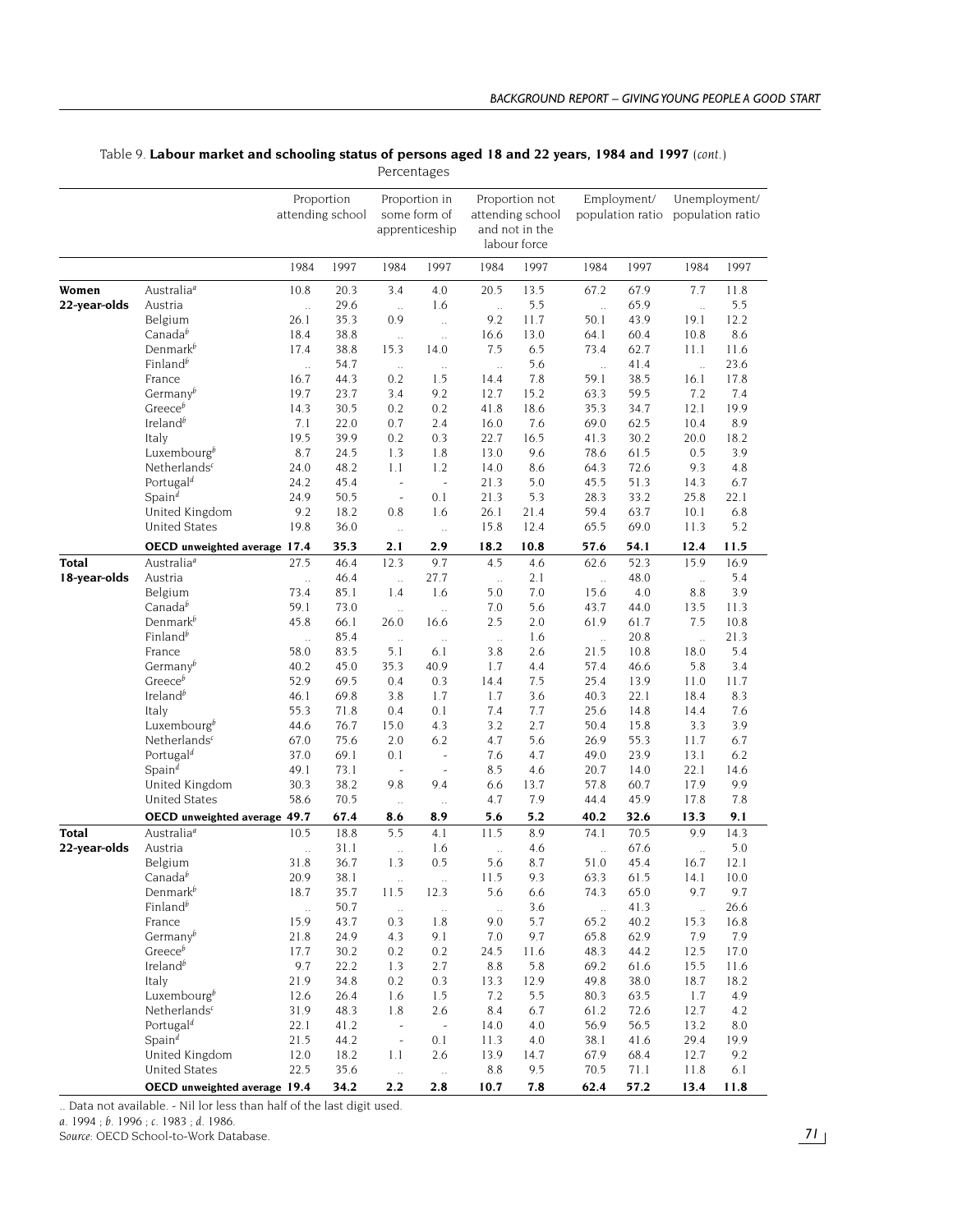|                                           |              |                      | 1979                 |                     |               | 1989                 |                      |              | 1997         |                     |
|-------------------------------------------|--------------|----------------------|----------------------|---------------------|---------------|----------------------|----------------------|--------------|--------------|---------------------|
|                                           |              | $15-19$              | $20 - 24$            | $25 - 54$           | $15 - 19$     | $20 - 24$            | $25 - 54$            | $15 - 19$    | $20 - 24$    | $25 - 54$           |
|                                           |              | year-olds            | year-olds            | year-olds           | year-olds     | year-olds            | year-olds            | year-olds    |              | year-olds year-olds |
| Australia                                 | Men          | 61.4                 | 90.2                 | 94.5                | 59.5          | 89.2                 | 92.7                 | 52.9         | 84.3         | 90.6                |
|                                           | Women        | 55.0                 | 69.2                 | 51.4                | 57.1          | 77.5                 | 65.3                 | 53.6         | 75.3         | 68.6                |
| Austria                                   | Men          | $\ddotsc$            | $\ddotsc$            | $\ddotsc$           | $\ldots$      | $\ldots$             | $\sim$ $\sim$        | 46.3         | 71.5         | 89.9                |
|                                           | Women        | $\ddotsc$            | $\ddotsc$            | $\ldots$            | $\ldots$      | $\ldots$             | $\ldots$             | 31.2         | 67.7         | 71.0                |
| Belgium                                   | Men          | $\ddot{\phantom{a}}$ | $\ddotsc$            | $\ldots$            | 10.0          | 64.4                 | 92.4                 | 7.9          | 60.6         | 92.1                |
|                                           | Women        | $\ddot{\phantom{a}}$ | $\ldots$             | $\bar{\mathcal{A}}$ | 8.2           | 56.8                 | 60.3                 | 5.1          | 52.6         | 69.7                |
| Canada                                    | Men          | 57.3                 | 86.5                 | 94.9                | 60.6          | 84.9                 | 93.8                 | 47.6         | 79.2         | 91.1                |
|                                           | Women        | 51.1                 | 72.4                 | 58.5                | 56.7          | 77.6                 | 74.7                 | 45.9         | 71.8         | 76.6                |
| Czech Republic                            | Men          | $\ddotsc$            | $\ddotsc$            | $\ldots$            | $\sim$ .      | $\ddotsc$            | $\sim$               | 26.0         | 82.5         | 95.2                |
|                                           | Women        | $\ldots$             | $\ddotsc$            | $\ldots$            | $\ldots$      | $\sim$               | $\ldots$             | 19.9         | 57.8         | 82.0                |
| Denmark                                   | Men          | $\ddotsc$            | $\ddotsc$            | $\ldots$            | 69.5          | 88.3                 | 94.5                 | 70.0         | 85.0         | 92.5                |
|                                           | Women        | $\sim$               | $\ddot{\phantom{0}}$ | $\ldots$            | 61.4          | 80.2                 | 86.6                 | 65.4         | 74.5         | 81.7                |
| Finland                                   | Men          | 45.9                 | 81.5                 | 92.3                | 45.8          | 82.5                 | 93.5                 | 34.3         | 72.0         | 89.6                |
|                                           | Women        | 36.2                 | 69.1                 | 81.2                | 39.5          | 70.6                 | 87.2                 | 29.6         | 58.2         | 84.0                |
| France                                    | Men          | 26.5                 | 80.1                 | 96.3                | 14.9          | 69.3                 | 95.6                 | 9.4          | 54.3         | 94.8                |
|                                           | Women        | 20.0                 | 68.9                 | 63.0                | 9.4           | 59.9                 | 72.1                 | 4.3          | 44.9         | 77.3                |
| Germany                                   | Men          | 48.0                 | 79.4                 | 94.9                | 41.6          | 78.3                 | 92.1                 | 34.6         | 76.5         | 92.5                |
|                                           | Women        | 44.3                 | 71.8                 | 55.4                | 36.6          | 73.5                 | 62.6                 | 26.7         | 67.5         | 73.7                |
| Greece                                    | Men          | $\ddotsc$            | $\ddot{\phantom{a}}$ | $\ddotsc$           | 22.7          | 72.0                 | 94.4                 | 15.5         | 66.7         | 94.6                |
|                                           | Women        | $\ddotsc$            | $\ddotsc$            | $\ddotsc$           | 17.9          | 53.9                 | 51.6                 | 13.3         | 52.9         | 57.5                |
| Hungary                                   | Men          |                      | $\ddot{\phantom{a}}$ | $\ddotsc$           | $\ddotsc$     | $\ddot{\phantom{a}}$ | $\ddot{\phantom{a}}$ | 16.5         | 69.5         | 85.0                |
| Iceland                                   | Women        | $\ddotsc$            | $\ddotsc$            | $\ldots$            | $\ldots$      | $\ddotsc$            | $\ldots$             | 11.8         | 48.9         | 67.2                |
|                                           | Men          | $\ddotsc$            | $\ddotsc$            | $\ldots$            | $\ldots$      | $\ldots$             | $\ldots$             | 45.0         | 75.5         | 96.7                |
| Ireland                                   | Women        | $\sim$ 10 $\,$       | $\ddotsc$            | $\ddotsc$           | $\ldots$      | $\ldots$             | $\ldots$             | 46.5<br>25.9 | 77.4<br>75.7 | 85.1<br>90.5        |
|                                           | Men<br>Women | 50.2<br>41.9         | 91.2<br>68.6         | 95.0<br>27.6        | 31.6<br>25.0  | 80.7<br>74.4         | 91.8<br>42.9         | 19.5         | 67.5         | 58.4                |
| Italy <sup>a</sup>                        | Men          | 33.0                 | 71.7                 | 93.3                | 26.4          | 71.5                 | 90.8                 | 21.5         | 57.5         | 85.3                |
|                                           | Women        | 28.6                 | 55.4                 | 38.9                | 22.8          | 63.9                 | 48.6                 | 16.5         | 48.1         | 50.9                |
| Japan                                     | Men          | 18.0                 | 70.1                 | 97.2                | 17.0          | 71.2                 | 97.0                 | 18.9         | 75.0         | 97.6                |
|                                           | Women        | 18.6                 | 69.9                 | 56.2                | 17.3          | 74.3                 | 63.2                 | 16.8         | 73.4         | 66.7                |
| Korea                                     | Men          | $\ddotsc$            | $\ddotsc$            | $\ldots$            | 11.7          | 60.2                 | 94.0                 | 8.6          | 56.9         | 94.0                |
|                                           | Women        | $\ddotsc$            | $\ddotsc$            | $\ddotsc$           | 18.7          | 63.6                 | 54.1                 | 13.0         | 66.4         | 58.4                |
| Luxembourg                                | Men          |                      |                      | $\ddotsc$           | 28.7          | 74.8                 | 94.7                 | 11.9         | 62.5         | 93.4                |
|                                           | Women        | $\ddotsc$            | $\ddotsc$            | $\ddotsc$           | 24.3          | 71.4                 | 48.0                 | 7.8          | 59.4         | 58.0                |
| Mexico                                    | Men          | $\ddot{\phantom{a}}$ |                      | $\ddotsc$           | $\sim$ $\sim$ | $\ldots$             | $\sim$ $\sim$        | 59.7         | 85.6         | 96.8                |
|                                           | Women        | $\ddotsc$            |                      | $\ddotsc$           | $\sim$        | $\ldots$             | $\ldots$             | 31.3         | 41.9         | 46.1                |
| Netherlands                               | Men          | $\ddotsc$            | $\ddotsc$            | $\ddotsc$           | 42.9          | 78.4                 | 93.3                 | 55.4         | 81.5         | 93.1                |
|                                           | Women        | $\ddotsc$            | $\ddotsc$            | $\ddotsc$           | 39.2          | 75.5                 | 56.3                 | 52.7         | 78.1         | 69.4                |
| New Zealand                               | Men          | $\ddotsc$            | $\ddotsc$            | $\ddotsc$           | 58.6          | 88.7                 | 94.0                 | 55.9         | 83.5         | 92.1                |
|                                           | Women        | $\ldots$             | $\ddotsc$            | $\ddotsc$           | 54.5          | 69.3                 | 68.5                 | 55.7         | 72.0         | 72.5                |
| Norway <sup><math>\mathbf{b}</math></sup> | Men          | 43.2                 | 62.6                 | 92.8                | 47.0          | 79.9                 | 93.3                 | 47.7         | 78.4         | 92.6                |
|                                           | Women        | 40.7                 | 61.0                 | 66.0                | 46.0          | 70.3                 | 79.0                 | 43.3         | 68.8         | 83.3                |
| Poland                                    | Men          |                      |                      |                     |               |                      |                      | 14.9         | 71.2         | 89.4                |
|                                           | Women        | $\sim$ $\sim$        | $\ldots$             | $\cdot$ .           | $\cdot$ .     | $\sim$ $\sim$        | $\ldots$             | 9.8          | 57.5         | 76.5                |
| Portugal <sup>c</sup>                     | Men          | 67.9                 | 91.9                 | 94.7                | 52.5          | 83.5                 | 94.4                 | 26.8         | 68.8         | 92.9                |
|                                           | Women        | 54.8                 | 71.3                 | 53.6                | 39.9          | 69.3                 | 67.8                 | 20.0         | 57.6         | 76.8                |
| Spain $^b$                                | Men          | 57.9                 | 83.3                 | 95.6                | 44.8          | 77.7                 | 93.9                 | 30.4         | 65.6         | 92.6                |
|                                           | Women        | 43.4                 | 55.6                 | 30.2                | 32.7          | 62.2                 | 44.9                 | 21.3         | 56.0         | 58.1                |
| Sweden <sup>b</sup>                       | Men          | 57.9                 | 83.9                 | 95.4                | 49.4          | 84.0                 | 94.7                 | 26.2         | 69.7         | 91.0                |
|                                           | Women        | 58.0                 | 80.1                 | 81.2                | 53.6          | 82.2                 | 90.6                 | 29.5         | 62.9         | 86.2                |
| Turkey                                    | Men          | $\ddotsc$            | $\ddotsc$            | $\ddotsc$           | 60.7          | 87.3                 | 95.2                 | 48.6         | 77.9         | 92.1                |
|                                           | Women        | $\ddotsc$            | $\ldots$             | $\ldots$            | 41.3          | 41.9                 | 37.8                 | 27.7         | 35.9         | 29.5                |
| United Kingdom <sup>b</sup>               | Men          | $\ldots$             | $\ldots$             | $\bar{\mathcal{A}}$ | 74.5          | 91.2                 | 94.9                 | 63.7         | 83.2         | 91.6                |
|                                           | Women        | $\sim$ .             | $\sim$               | $\ldots$            | 70.8          | 75.9                 | 71.9                 | 60.9         | 70.1         | 75.0                |
| United States <sup>b</sup>                | Men          | 61.5                 | 86.4                 | 94.4                | 57.9          | 85.3                 | 93.7                 | 52.3         | 82.5         | 91.8                |
|                                           | Women        | 54.2                 | 69.0                 | 62.3                | 53.9          | 72.4                 | 73.6                 | 51.0         | 72.7         | 76.7                |
| <b>OECD</b><br>unweighted average Women   | Men          | 48.4<br>42.1         | 81.4<br>67.9         | 94.7<br>55.8        | 42.2<br>37.6  | 79.2<br>68.9         | 93.8<br>64.0         | 34.8<br>29.7 | 73.3<br>62.1 | 92.2<br>69.2        |

| Table 10. Labour force participation rates by age and gender, selected years |  |  |  |  |
|------------------------------------------------------------------------------|--|--|--|--|
|------------------------------------------------------------------------------|--|--|--|--|

.. Data not available.

*a.* The age group is 25-59 instead of 25-54 ; *b.* The age group is 16-19 instead of 15-19 ; *c.* 1996 instead of 1997.

*Sources*: OECD, *Labour Force Statistics*, *1977-1997*. Data for Belgium, Denmark, Greece and Luxembourg were provided by EUROSTAT.

*72*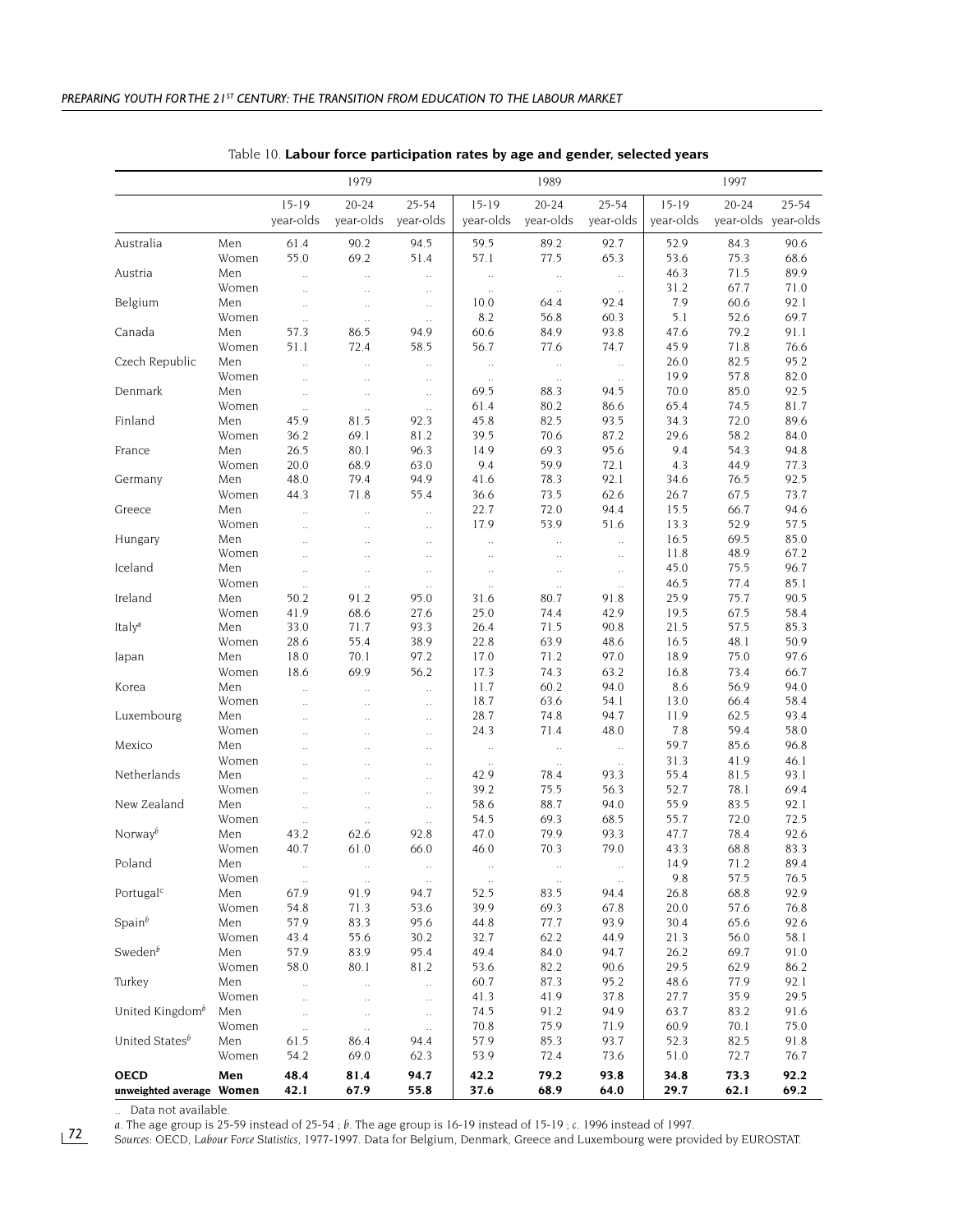|                                                                  |              |                        | 1979                |                        |                  | 1989             |                  |                     | 1997         |              |
|------------------------------------------------------------------|--------------|------------------------|---------------------|------------------------|------------------|------------------|------------------|---------------------|--------------|--------------|
|                                                                  |              | $15-19$                | $20 - 24$           | $25 - 54$              | $15 - 19$        | $20 - 24$        | $25 - 54$        | $15 - 19$           | $20 - 24$    | $25 - 54$    |
|                                                                  |              | year-olds              | year-olds year-olds |                        | year-olds        | vear-olds        | year-olds        | year-olds year-olds |              | year-olds    |
|                                                                  |              |                        |                     |                        |                  |                  |                  |                     |              |              |
| Australia                                                        | Men          | 52.5                   | 82.6                | 91.7                   | 51.9             | 82.1             | 89.0             | 42.2                | 71.3         | 84.6         |
|                                                                  | Women        | 43.8                   | 63.6                | 48.8                   | 48.8             | 71.4             | 62.3             | 43.7                | 66.2         | 64.1         |
| Austria                                                          | Men          | $\ldots$               | $\ddotsc$           | $\ddotsc$              | $\ldots$         | $\ddotsc$        | $\sim$ $\sim$    | 43.5                | 67.7         | 86.5         |
|                                                                  | Women        | $\bar{\mathcal{L}}$    | $\ldots$            | $\ldots$               | $\ldots$         | $\ddotsc$        | $\ldots$         | 26.7                | 64.5         | 67.7         |
| Belgium                                                          | Men          | $\ddotsc$              | $\ddotsc$           | $\ldots$               | 8.4              | 57.6             | 88.1             | 5.8                 | 50.7         | 86.4         |
| Canada                                                           | Women        | $\ddotsc$              | $\ddots$            | $\ldots$               | 5.8              | 46.1             | 53.1             | 3.1                 | 39.7         | 62.6         |
|                                                                  | Men<br>Women | 48.0<br>43.0           | 77.0<br>64.9        | 90.4                   | 51.8<br>50.2     | 75.7<br>70.6     | 88.0<br>69.1     | 36.8<br>36.4        | 67.8<br>62.8 | 83.9<br>70.5 |
| Czech Republic Men                                               |              |                        |                     | 54.2                   |                  |                  |                  | 22.6                | 77.8         | 92.3         |
|                                                                  | Women        | $\ldots$               | $\ddotsc$           | $\ldots$               | $\ldots$         | $\ldots$         | $\sim$ $\sim$    | 16.1                | 53.7         | 77.9         |
| Denmark                                                          | Men          | $\bar{\mathcal{A}}$    | $\ddotsc$           | $\ddotsc$              | $\ldots$<br>64.0 | $\ldots$<br>77.1 | $\ldots$<br>87.9 | 64.9                | 79.9         | 88.7         |
|                                                                  | Women        | $\ddotsc$<br>$\ldots$  | $\ldots$            | $\ldots$               | 55.6             | 68.7             | 79.7             | 59.5                | 66.6         | 77.0         |
| Finland                                                          | Men          | 38.3                   | $\ddots$<br>75.0    | $\ddotsc$<br>87.3      | 39.4             | 78.7             | 91.3             | 25.3                | 57.8         | 80.3         |
|                                                                  | Women        | 30.3                   | 63.9                | 77.8                   | 34.0             | 66.1             | 85.5             | 19.5                | 46.4         | 74.6         |
| France                                                           | Men          | 22.8                   | 73.8                | 93.3                   | 12.9             | 59.0             | 89.8             | 7.5                 | 40.5         | 85.6         |
|                                                                  | Women        | 13.5                   | 59.0                | 59.5                   | 7.0              | 45.5             | 64.0             | 2.7                 | 30.4         | 67.3         |
| Germany                                                          | Men          | 46.9                   | 76.8                | 93.0                   | 39.7             | 73.3             | 87.1             | 31.7                | 68.0         | 85.1         |
|                                                                  | Women        | 42.2                   | 67.7                | 53.3                   | 34.3             | 68.3             | 57.7             | 24.4                | 60.8         | 66.0         |
| Greece                                                           | Men          | $\ldots$               | $\ddotsc$           | $\ldots$               | 19.5             | 58.9             | 91.3             | 11.3                | 52.8         | 89.9         |
|                                                                  | Women        | $\ddotsc$              | $\ddotsc$           | $\ddot{\phantom{a}}$   | 10.9             | 36.6             | 46.9             | 6.4                 | 33.0         | 50.7         |
| Hungary                                                          | Men          | $\ddotsc$              | $\ddotsc$           | $\ddotsc$              | $\ldots$         | $\ddotsc$        | $\ddotsc$        | 11.8                | 59.5         | 78.0         |
|                                                                  | Women        | $\ddotsc$              | $\ddotsc$           | $\ddotsc$              | $\ddotsc$        | $\ddotsc$        | $\ddotsc$        | 8.4                 | 43.5         | 62.7         |
| Iceland                                                          | Men          | $\ddotsc$              | $\ddotsc$           | $\ddotsc$              | $\ldots$         | $\ldots$         | $\ldots$         | 39.4                | 71.4         | 94.6         |
|                                                                  | Women        | $\ddot{\phantom{a}}$ . |                     |                        | $\ldots$         |                  | $\ldots$         | 41.6                | 74.2         | 81.8         |
| Ireland                                                          | Men          | 43.8                   | 83.6                | 88.8                   | 22.4             | 65.1             | 78.8             | 20.6                | 63.9         | 81.7         |
|                                                                  | Women        | 36.8                   | 65.2                | 26.3                   | 18.2             | 63.5             | 36.6             | 15.0                | 59.0         | 53.0         |
| Italy <sup>a</sup>                                               | Men          | 24.3                   | 58.9                | 91.5                   | 17.4             | 53.6             | 86.4             | 14.8                | 41.1         | 79.1         |
|                                                                  | Women        | 17.2                   | 41.9                | 36.2                   | 11.6             | 40.3             | 42.3             | 9.4                 | 29.7         | 44.2         |
| Japan                                                            | Men          | 17.0                   | 67.9                | 95.7                   | 15.6             | 68.5             | 95.5             | 16.9                | 70.3         | 95.1         |
| Korea                                                            | Women        | 18.1                   | 67.6                | 55.2                   | 16.3             | 71.5             | 61.9             | 15.6<br>7.6         | 68.9<br>51.8 | 64.6         |
|                                                                  | Men<br>Women | $\ddotsc$              | $\ddotsc$           | $\ldots$               | 10.8<br>17.2     | 54.5<br>60.7     | 91.5<br>53.6     | 11.9                | 62.3         | 91.8<br>57.5 |
| Luxembourg                                                       | Men          | $\ddotsc$              | $\ddotsc$           | $\ddotsc$              | 27.8             | 73.4             | 93.9             | 9.7                 | 60.3         | 92.0         |
|                                                                  | Women        | $\ddotsc$              | $\ddotsc$           | $\ddotsc$              | 21.6             | 70.0             | 47.0             | 6.4                 | 54.6         | 56.3         |
| Mexico                                                           | Men          |                        |                     | $\ddotsc$<br>$\ddotsc$ | $\ldots$         | $\ldots$         | $\ldots$         | 56.1                | 81.1         | 94.8         |
|                                                                  | Women        |                        |                     | $\ddotsc$              | $\cdots$         | $\ldots$         | $\ldots$         | 28.4                | 38.7         | 44.4         |
| Netherlands                                                      | Men          |                        |                     | $\ddotsc$              | 36.9             | 71.2             | 88.2             | 47.9                | 76.4         | 89.7         |
|                                                                  | Women        | $\ddotsc$              | $\ddotsc$           | $\ddotsc$              | 31.1             | 67.5             | 50.0             | 44.2                | 73.2         | 65.0         |
| New Zealand                                                      | Men          | $\ddotsc$              | $\ddotsc$           | $\ddotsc$              | 49.4             | 77.1             | 88.9             | 46.8                | 74.3         | 87.3         |
|                                                                  | Women        | $\ddotsc$              |                     |                        | 45.9             | 62.7             | 64.9             | 47.0                | 64.3         | 68.5         |
| Norway <sup><math>\theta</math></sup>                            | Men          | 39.4                   | 59.5                | 92.1                   | 38.6             | 72.4             | 89.7             | 40.4                | 72.3         | 89.7         |
|                                                                  | Women        | 35.8                   | 58.4                | 64.9                   | 39.7             | 63.6             | 76.2             | 36.5                | 62.5         | 80.4         |
| Poland                                                           | Men          | $\ddotsc$              |                     |                        |                  | $\ddotsc$        | $\ldots$         | 10.6                | 56.6         | 82.1         |
|                                                                  | Women        | $\ddotsc$              |                     |                        |                  | $\ddotsc$        | $\ddots$         | 6.0                 | 42.4         | 67.3         |
| Portugal <sup>c</sup>                                            | Men          | 58.8                   | 82.9                | 92.1                   | 48.2             | 76.2             | 92.0             | 23.0                | 58.8         | 87.7         |
|                                                                  | Women        | 38.4                   | 54.1                | 49.6                   | 33.6             | 59.3             | 63.6             | 15.2                | 47.3         | 71.1         |
| Spin <sup>b</sup>                                                | Men          | 44.2                   | 71.9                | 90.1                   | 33.7             | 58.9             | 84.5             | 19.3                | 47.2         | 80.1         |
|                                                                  | Women        | 31.5                   | 45.7                | 28.9                   | 17.8             | 36.6             | 35.3             | 8.7                 | 32.3         | 43.4         |
| Sweden <sup>b</sup>                                              | Men          | 52.5                   | 80.7                | 94.2                   | 46.8             | 81.2             | 93.6             | 19.6                | 55.3         | 82.6         |
| Turkey                                                           | Women        | 52.0                   | 76.9                | 79.8                   | 50.8             | 79.6<br>72.9     | 89.5<br>90.0     | 22.6                | 50.8         | 78.6         |
|                                                                  | Men<br>Women | $\ddotsc$              |                     | $\ddotsc$              | 50.2<br>35.2     | 34.5             | 35.2             | 42.3<br>23.9        | 66.2<br>30.1 | 88.1<br>28.1 |
| United Kingdom <sup><math>\frac{\theta}{\theta}</math></sup> Men |              | $\ddotsc$              | $\ldots$            | $\ldots$               | 65.8             | 81.6             | 89.2             | 52.1                | 71.6         | 85.4         |
|                                                                  | Women        | $\ddotsc$              | $\ldots$            | $\ldots$               | 64.3             | 69.2             | 67.3             | 52.4                | 63.9         | 71.3         |
| United States <sup>b</sup>                                       | Men          | $\ddotsc$<br>51.7      | $\ldots$<br>78.9    | $\ldots$<br>91.2       | 48.7             | 77.8             | 89.9             | 43.4                | 75.2         | 88.4         |
|                                                                  | Women        | 45.3                   | 62.4                | 59.0                   | 46.4             | 66.4             | 70.4             | 43.3                | 66.8         | 73.5         |
|                                                                  |              |                        |                     |                        |                  | 70.3             | 89.3             |                     |              | 86.8         |
| OECD unweighted Men<br>average                                   | Women        | 41.6<br>34.5           | 74.6<br>60.9        | 91.6<br>53.3           | 36.4<br>31.7     | 59.9             | 59.6             | 29.1<br>24.1        | 63.8<br>53.2 | 63.9         |

| Table 11. <b>Employment/population ratios by age and gender, selected years</b> |  |  |
|---------------------------------------------------------------------------------|--|--|

.. Data not available.

*a.* The age group is 25-59 instead of 25-54.

*b.* The age group is 16-19 instead of 15-19.

*c.* 1996 instead of 1997.

*Sources*: OECD, *Labour Force Statistics*, *1977-1997.* Data for Belgium, Denmark, Greece and Luxembourg were provided by EUROSTAT.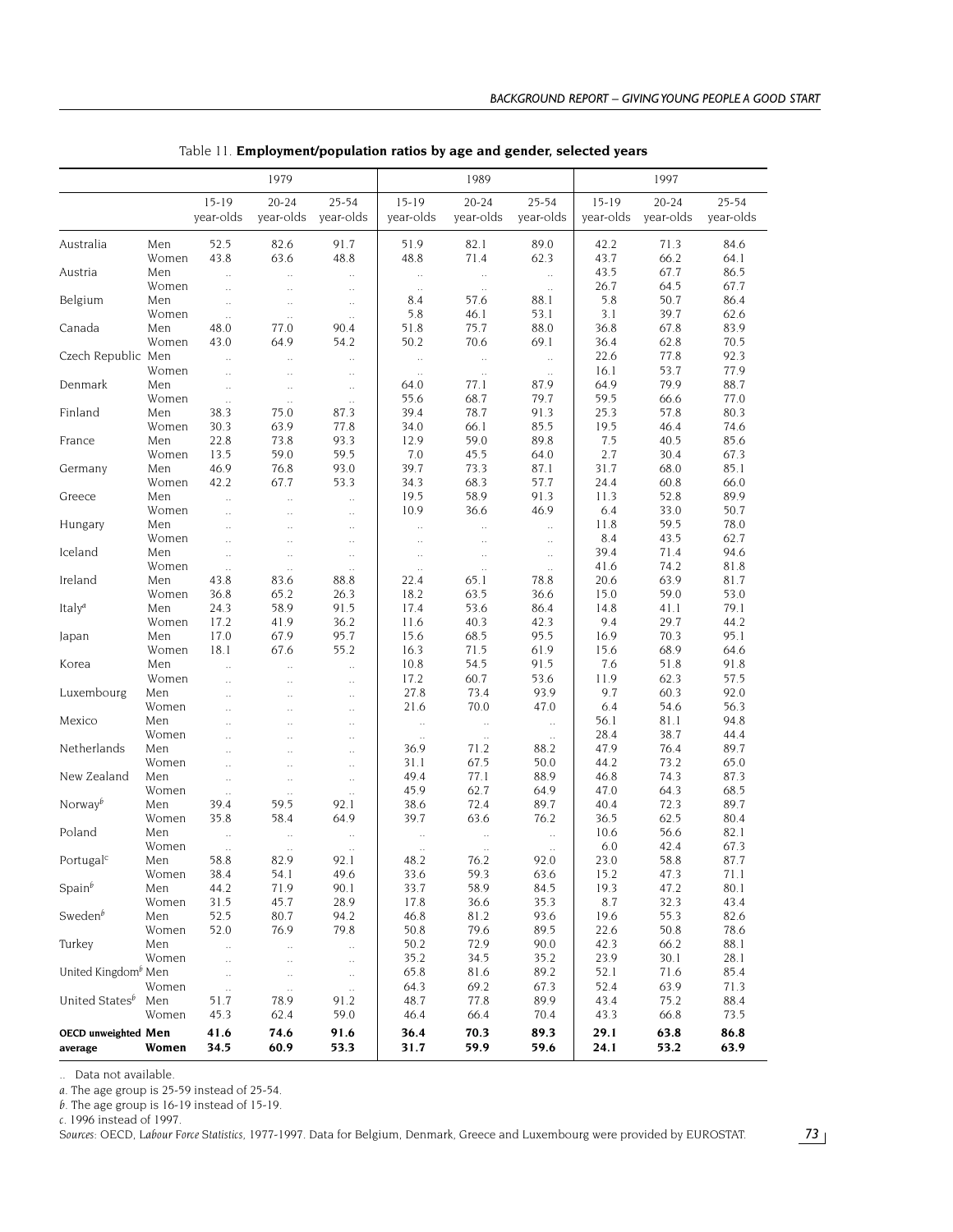|                                                         |                     |                               | 1979                                       |                                   |                          | 1989                        |                             |                      | 1997                             |                    |
|---------------------------------------------------------|---------------------|-------------------------------|--------------------------------------------|-----------------------------------|--------------------------|-----------------------------|-----------------------------|----------------------|----------------------------------|--------------------|
|                                                         |                     | $15-19$                       | $20 - 24$<br>year-olds year-olds year-olds | $25 - 54$                         | $15-19$<br>year-olds     | $20 - 24$<br>year-olds      | $25 - 54$<br>year-olds      | $15-19$<br>year-olds | $20 - 24$<br>year-olds year-olds | $25 - 54$          |
| Australia                                               | Men                 | 14.6                          | 8.4                                        | 2.9                               | 12.9                     | 8.0                         | 4.0                         | 20.2                 | 15.3                             | 6.6                |
|                                                         | Women               | 20.4                          | 8.0                                        | 5.1                               | 14.6                     | 7.9                         | 4.7                         | 18.4                 | 12.1                             | 6.6                |
| Austria                                                 | Men<br>Women        | $\ldots$<br>$\ddotsc$         | $\ddotsc$<br>$\ddotsc$                     | $\ddotsc$                         | $\ldots$                 | $\ldots$                    | $\ldots$                    | 6.0<br>14.5          | 5.3<br>4.7                       | 3.8<br>4.6         |
| Belgium                                                 | Men<br>Women        | $\ddotsc$<br>$\ddotsc$        | $\ddotsc$<br>$\ddotsc$                     | $\ddots$<br>$\ddotsc$<br>$\ldots$ | $\ldots$<br>16.3<br>29.5 | $\ldots$<br>10.7<br>19.0    | $\ldots$<br>4.6<br>12.0     | 27.2<br>39.3         | 16.4<br>24.4                     | 6.2<br>10.2        |
| Canada                                                  | Men                 | 16.3                          | 10.9                                       | 4.7                               | 14.5                     | 10.9                        | 6.2                         | 22.8                 | 14.4                             | 7.9                |
|                                                         | Women               | 15.8                          | 10.3                                       | 7.3                               | 11.4                     | 9.0                         | 7.5                         | 20.7                 | 12.6                             | 7.9                |
| Czech Republic                                          | Men                 | $\bar{\mathcal{A}}$           | $\ddotsc$                                  | $\ddotsc$                         | $\ldots$                 | $\ldots$                    | $\ldots$                    | 13.3                 | 5.6                              | 3.1                |
|                                                         | Women               | $\ddotsc$                     | $\ddotsc$                                  | $\ddots$                          | $\ldots$                 | $\ldots$                    | $\ldots$                    | 19.4                 | 7.1                              | 5.1                |
| Denmark                                                 | Men                 | $\ddotsc$                     | $\ldots$                                   | $\ldots$                          | 7.9                      | 12.7                        | 7.0                         | 7.3                  | 6.1                              | 4.1                |
|                                                         | Women               | $\ddotsc$                     | $\ldots$                                   | $\ldots$                          | 9.5                      | 14.4                        | 8.0                         | 9.0                  | 10.6                             | 5.7                |
| Finland                                                 | Men                 | 16.7                          | 8.0                                        | 5.4                               | 14.1                     | 4.6                         | 2.3                         | 26.3                 | 19.8                             | 10.4               |
|                                                         | Women               | 16.2                          | 7.6                                        | 4.3                               | 13.8                     | 6.4                         | 1.9                         | 34.0                 | 20.2                             | 11.1               |
| France                                                  | Men                 | 13.8                          | 7.8                                        | 3.2                               | 13.9                     | 14.9                        | 6.0                         | 19.9                 | 25.4                             | 9.7                |
|                                                         | Women               | 32.6                          | 14.4                                       | 5.5                               | 25.2                     | 24.0                        | 11.2                        | 38.9                 | 32.2                             | 12.9               |
| Germany                                                 | Men                 | 2.4                           | 3.2                                        | 2.0                               | 4.7                      | 6.5                         | 5.4                         | 8.3                  | 11.2                             | $8.0\,$            |
|                                                         | Women               | 4.7                           | 5.6                                        | 3.8                               | 6.2                      | 7.1                         | 7.9                         | 8.8                  | 9.9                              | 10.4               |
| Greece                                                  | Men                 | $\mathcal{L}_{\mathcal{A}}$   | $\ddotsc$                                  | $\ddotsc$                         | 14.0                     | 18.1                        | 3.3                         | 27.0                 | 20.8                             | 4.9                |
|                                                         | Women               | $\ddots$                      | $\ddotsc$                                  | $\ddotsc$                         | 39.3                     | 32.1                        | 9.1                         | 51.6                 | 37.7                             | 11.9               |
| Hungary                                                 | Men                 | $\ddotsc$                     | $\ddotsc$                                  | $\ddotsc$                         | $\ddotsc$                | $\ddotsc$                   | $\ldots$                    | 28.4                 | 14.3                             | 8.2                |
|                                                         | Women               | $\ddotsc$                     | $\ddotsc$                                  | $\ldots$                          | $\ldots$                 | $\ldots$                    | $\ldots$                    | 29.3                 | 11.0                             | 6.7                |
| Iceland                                                 | Men                 | $\bar{\mathcal{A}}$           | $\ddotsc$                                  | $\ldots$                          | $\ddotsc$                | $\ldots$                    | $\ldots$                    | 12.2                 | 5.4                              | 2.3                |
|                                                         | Women               | $\ddotsc$                     | $\ldots$                                   | $\ldots$                          | $\ldots$                 | $\ddotsc$                   | $\ldots$                    | 10.6                 | 4.2                              | 3.9                |
| Ireland                                                 | Men                 | 12.7                          | 8.3                                        | 6.6                               | 29.1                     | 19.3                        | $14.2$                      | 20.2                 | 15.7                             | 9.7                |
|                                                         | Women               | 12.3                          | 5.0                                        | 4.5                               | 27.2                     | 14.6                        | 14.8                        | 23.2                 | 12.5                             | 9.3                |
| Italy <sup>a</sup>                                      | Men                 | 26.5                          | 17.9                                       | 1.9                               | 34.0                     | 25.1                        | 4.9                         | 30.9                 | 28.4                             | 7.3                |
|                                                         | Women               | 39.7                          | 24.3                                       | 7.1                               | 48.9                     | 36.9                        | 13.0                        | 42.9                 | 38.2                             | 13.1               |
| Japan                                                   | Men                 | 5.4                           | 3.2                                        | 1.6                               | 8.0                      | 3.8                         | 1.5                         | 10.3                 | 6.2                              | 2.5                |
|                                                         | Women               | 2.7                           | 3.3                                        | 1.9                               | 6.0                      | 3.8                         | 2.2                         | 7.6                  | 6.1                              | 3.2                |
| Korea                                                   | Men                 | $\mathcal{L}_{\mathcal{A}}$   | $\ddotsc$                                  | $\ddotsc$                         | 7.7                      | 9.5                         | 2.7                         | 11.6                 | 8.9                              | 2.4                |
|                                                         | Women               | $\ddots$                      | $\ddotsc$                                  | $\ddotsc$                         | 7.9                      | 4.5                         | 1.0                         | 8.7                  | 6.2                              | 1.7                |
| Luxembourg                                              | Men                 | $\ddots$                      | $\ddotsc$                                  | $\ddot{\phantom{0}}$              | 3.0                      | 1.9                         | 0.9                         | 18.7                 | 3.5                              | 1.5                |
|                                                         | Women               | $\ddotsc$                     | $\ddotsc$                                  | $\ddot{\phantom{0}}$              | 11.1                     | 2.0                         | 2.1                         | 18.7                 | 8.1                              | 2.9                |
| Mexico                                                  | Men<br>Women        | $\ddotsc$                     | $\ddotsc$<br>$\ddotsc$                     | $\ddotsc$<br>$\ddotsc$            | $\ldots$<br>$\ldots$     | $\ldots$<br>$\ldots$        | $\ldots$<br>$\ldots$        | 6.0<br>9.3           | 5.2<br>7.6                       | 2.1<br>3.6         |
| Netherlands                                             | Men                 | $\ddots$                      | $\ddotsc$                                  | $\ddotsc$                         | 14.1                     | 9.2                         | 5.5                         | 13.6                 | 6.3                              | 3.7                |
|                                                         | Women               | $\ddotsc$                     | $\ddotsc$                                  | $\ddotsc$                         | 20.5                     | 10.5                        | 11.1                        | 16.0                 | 6.2                              | 6.5                |
| New Zealand                                             | Men                 | $\ddotsc$                     | $\ddots$                                   | $\ldots$                          | 15.8                     | 13.1                        | 5.5                         | 16.3                 | 11.0                             | 5.3                |
|                                                         | Women               | $\ddotsc$                     | $\ldots$                                   | $\ldots$                          | 15.8                     | 9.5                         | 5.2                         | 15.8                 | 10.7                             | 5.4                |
| Norway <sup><math>\mathbf{b}</math></sup><br>Poland     | Men<br>Women        | 8.8<br>12.0                   | 4.9<br>4.3                                 | 0.7<br>1.6                        | 17.7<br>13.8             | 9.4<br>9.5                  | 3.9<br>3.5                  | 15.4<br>15.6         | 7.8<br>9.1                       | 3.2<br>3.5<br>8.2  |
| Portugal <sup>c</sup>                                   | Men<br>Women        | $\ddotsc$<br>$\ldots$<br>13.3 | $\ddots$<br>$\ldots$<br>9.8                | $\ddotsc$<br>$\ldots$<br>2.7      | $\ddots$                 | $\ldots$<br>$\ldots$<br>8.6 | $\ldots$<br>$\ldots$<br>2.5 | 28.6<br>39.1<br>14.2 | 20.5<br>26.2                     | 12.0               |
| Spain $^b$                                              | Men<br>Women<br>Men | 30.0<br>23.6                  | 24.1<br>13.7                               | 7.5<br>5.7                        | 8.1<br>15.8<br>24.8      | 14.4<br>24.2                | 6.2<br>10.0                 | 24.0<br>36.5         | 14.6<br>17.9<br>28.1             | 5.6<br>7.3<br>13.5 |
| Sweden <sup>b</sup>                                     | Women               | 27.4                          | 17.7                                       | 4.6                               | 45.6                     | 41.2                        | 21.2                        | 59.3                 | 42.4                             | 25.4               |
|                                                         | Men                 | 9.7                           | 3.8                                        | 1.3                               | 5.4                      | 3.3                         | 1.1                         | 28.2                 | 21.7                             | 9.4                |
| Turkey                                                  | Women               | 10.5                          | 4.0                                        | 1.7                               | 5.4                      | 3.1                         | 1.2                         | 26.7                 | 20.4                             | 8.9                |
|                                                         | Men                 | $\ddotsc$                     | $\ddotsc$                                  | $\ddotsc$                         | 17.3                     | 16.4                        | 5.5                         | 13.0                 | 15.1                             | 4.3                |
| United Kingdom <sup><math>\frac{\theta}{2}</math></sup> | Women               | $\ddotsc$                     | $\ldots$                                   | $\ddotsc$                         | 14.6                     | 17.7                        | 6.9                         | 13.8                 | 16.3                             | 4.8                |
|                                                         | Men                 | $\ddotsc$                     | $\ldots$                                   | $\ldots$                          | 11.7                     | 10.4                        | $6.0\,$                     | 18.2                 | 14.0                             | 6.7                |
| United States <sup>b</sup>                              | Women               | $\ddotsc$                     | $\ldots$                                   | $\ldots$                          | 9.2                      | 8.9                         | 6.5                         | 14.0                 | 8.9                              | 4.9                |
|                                                         | Men                 | 15.9                          | 8.7                                        | 3.4                               | 15.9                     | 8.8                         | 4.1                         | 16.9                 | 8.9                              | 3.7                |
| <b>OECD</b>                                             | Women<br>Men        | 16.4                          | 9.6                                        | 5.2                               | 14.0                     | 8.3                         | 4.4                         | 15.0                 | 8.1                              | 4.1<br>5.9         |
| unweighted average Women                                |                     | 13.8<br>18.5                  | 8.3<br>10.6                                | 3.2<br>4.6                        | 14.1<br>18.4             | 11.3<br>13.9                | 4.9<br>7.3                  | 18.5<br>23.0         | 13.4<br>15.4                     | 7.6                |

|  |  | Table 12. Unemployment rates by age and gender, selected years |
|--|--|----------------------------------------------------------------|

.. Data not available.

*a.* The age group is 25-59 instead of 25-54.

*b.* The age group is 16-19 instead of 15-19.

*c.* 1996 instead of 1997.

*Sources*: OECD, *Labour Force Statistics, 1977-1997.* Data for Belgium, Denmark, Greece and Luxembourg were provided by EUROSTAT.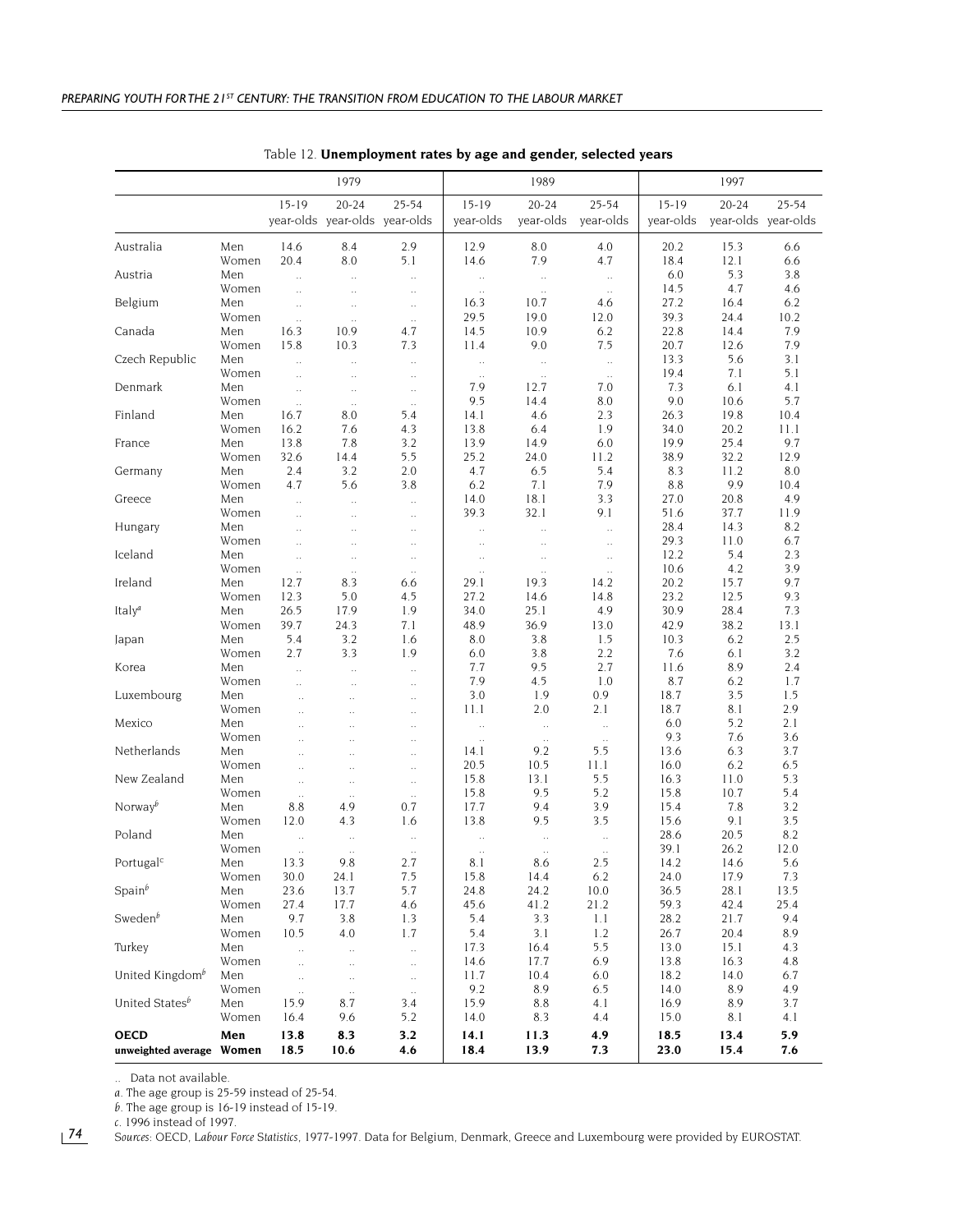|                      |         | Incidence $^b$ | Distribution <sup>c</sup> | Concentration <sup><math>d</math></sup> |
|----------------------|---------|----------------|---------------------------|-----------------------------------------|
| Australia            | 1995    | 34.5           | 46.6                      | 2.5                                     |
| Austria              | 1993    | 19.5           | 24.3                      | 1.5                                     |
| Belgium              | 1993    | 22.2           | 34.7                      | 3.1                                     |
| Canada               | 1994    | 57.1           | 22.9                      | 2.4                                     |
| Finland              | 1994    | 27.1           | 11.5                      | 4.6                                     |
| France               | 1995    | 49.5           | 26.1                      | 3.7                                     |
| Germany              | 1994    | 50.4           | 58.6                      | 3.8                                     |
| Italy                | 1993    | 27.0           | 60.9                      | 2.2                                     |
| Japan                | 1994    | 36.4           | 41.4                      | 2.3                                     |
| New Zealand          | 1994/95 | 41.3           | 41.0                      | 2.4                                     |
| Sweden               | 1993    | 18.7           | 25.9                      | 3.6                                     |
| Switzerland          | 1995    | 44.0           | 38.8                      | 3.4                                     |
| United Kingdom       | 1995    | 45.8           | 28.5                      | 2.3                                     |
| <b>United States</b> | 1994    | 63.0           | 21.6                      | 2.5                                     |
| Unweighted average   |         | 38.3           | 34.5                      | 2.7                                     |

#### Table 13. **Low-paid employment among young people less than 25 years old: incidence, distribution and concentration***<sup>a</sup>*

*a.* The data refer to full-time employees only. Low pay is defined as less than two-thirds of median earnings for all full-time workers.

*b.* Percentage of workers under the age of 25 who are low paid.

*c.* Low-paid youths as a proportion of all low-paid workers.

*d.* Incidence of low-paid youths divided by the overall incidence of low-paid employment.

*Source:* OECD (1996*a*).

## Table 14. **Measures of young people in low-paid employment, 1986-1991***<sup>a</sup>*

Weekly/monthly earnings of continuously employed full-time workers

|                      |                         | <b>Incidence of low-paid employment</b> (percentage of workers under 25 who are low paid) |                           |  |
|----------------------|-------------------------|-------------------------------------------------------------------------------------------|---------------------------|--|
|                      | Ever low paid 1986-1991 | Low paid in 1986                                                                          | Always low paid 1986-1991 |  |
| Denmark              | 12.1                    | 7.9                                                                                       | 0.0                       |  |
| France <sup>b</sup>  | 27.0                    | 14.5                                                                                      | 1.5                       |  |
| Germany              | 53.7                    | 45.4                                                                                      | 1.8                       |  |
| Italy                | 25.6                    | 18.0                                                                                      | 0.7                       |  |
| United Kingdom       | 42.7                    | 39.0                                                                                      | 7.3                       |  |
| <b>United States</b> | 61.2                    | 47.0                                                                                      | 14.4                      |  |

#### **Relative incidence of low-paid employment**

(incidence of low-paid employment among workers under 25 relative to overall incidence of low-paid employment)

|                      | Ever low paid 1986-1991 | Low paid in 1986 | Always low paid 1986-1991 |
|----------------------|-------------------------|------------------|---------------------------|
| Denmark              | 2.7                     | 3.3              | 0.0                       |
| France $^b$          | 2.2                     | 2.8              | 1.9                       |
| Germany              | 3.4                     | 4.3              | 1.2                       |
| Italy                | 2.6                     | 3.2              | 1.4                       |
| United Kingdom       | 2.7                     | 3.4              | 1.9                       |
| <b>United States</b> | 2.0                     | 2.2              | 1.9                       |

#### **Average cumulative years in low-paid employment for workers who were low paid in 1986**

|                      | Under 25 | $25 - 34$ | $35 - 49$ |  |
|----------------------|----------|-----------|-----------|--|
| Denmark              | 1.7      | 1.7       | 2.3       |  |
| France $^b$          | 2.6      | 2.8       | 3.0       |  |
| Germany              | 2.4      | 3.0       | 3.5       |  |
| Italy                | 2.5      | 2.7       | 3.5       |  |
| United Kingdom       | 3.1      | 4.1       | 4.6       |  |
| <b>United States</b> | 4.0      | 3.9       | 4.2       |  |

*a.* Low pay defined as less than two-thirds of median earnings of continuously employed full-time workers.

*b.* Data refer to 1984-1989.

*Source:* OECD (1997*a*).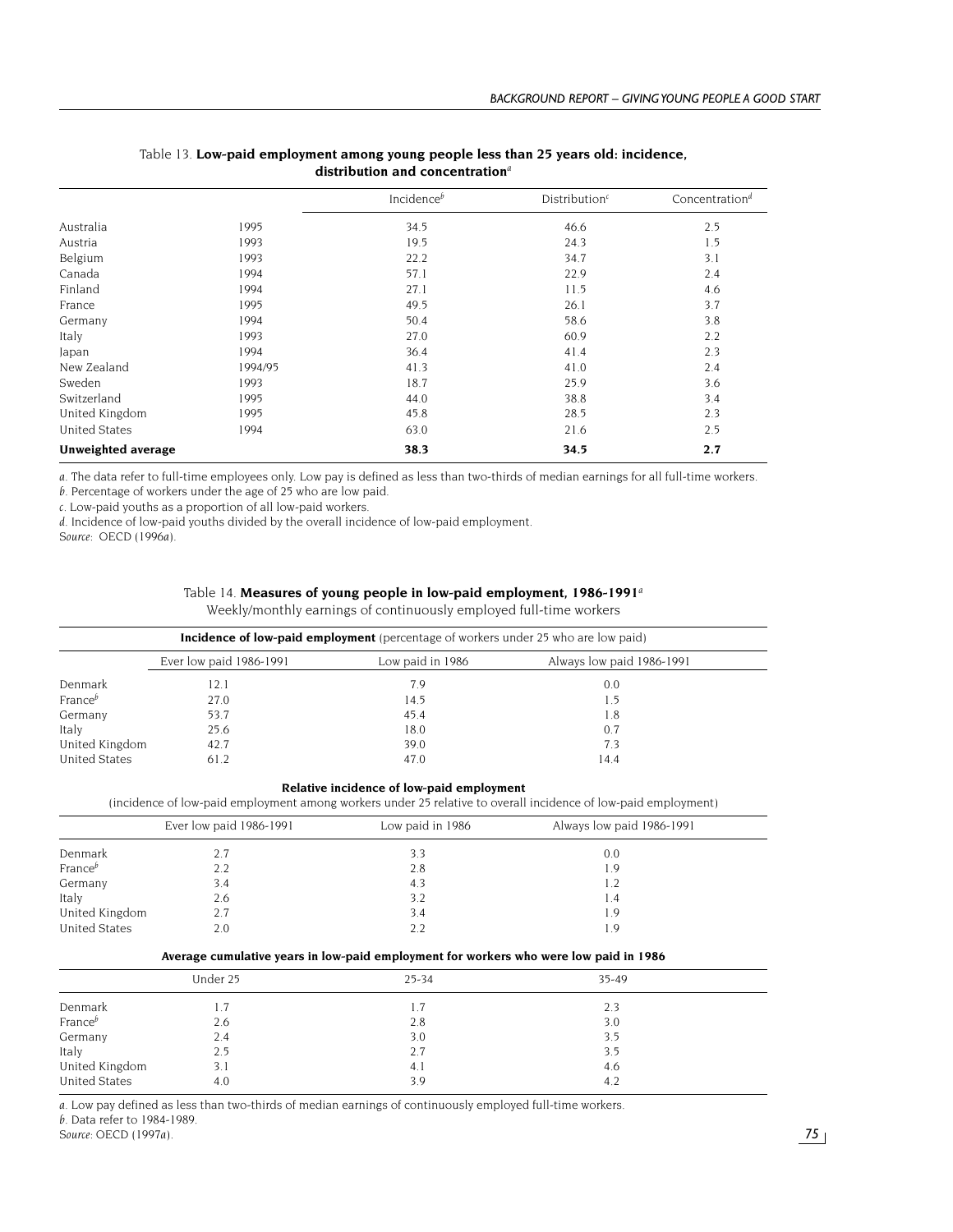|                             |            | Men        |            |            |            |            |  |  |  |  |
|-----------------------------|------------|------------|------------|------------|------------|------------|--|--|--|--|
|                             | First year | Third year | Fifth year | First year | Third year | Fifth year |  |  |  |  |
| Less than upper secondary   |            |            |            |            |            |            |  |  |  |  |
| Australia                   | 65.1       | 65.9       | 75.9       | 55.4       | 45.5       | 39.2       |  |  |  |  |
| $France^b$                  | 77.5       | 81.3       | 78.1       | 68.3       | 73.0       | 69.0       |  |  |  |  |
| of which in subsidised jobs | 25.0       | 16.3       | 7.2        | 30.6       | 24.0       | 10.0       |  |  |  |  |
| Germany                     | 87.5       | 91.9       | 88.5       | 73.7       | 79.2       | 72.6       |  |  |  |  |
| Ireland                     | 75.9       | 81.0       | 78.4       | 62.7       | 64.9       | 61.2       |  |  |  |  |
| <b>United States</b>        | 49.5       | 64.8       | 79.8       | 31.6       | 31.9       | 39.3       |  |  |  |  |
| <b>Upper secondary</b>      |            |            |            |            |            |            |  |  |  |  |
| Australia                   | 74.9       | 74.9       | 82.5       | 78.2       | 75.4       | 74.2       |  |  |  |  |
| France                      | $\ldots$   | $\ldots$   | $\ldots$   | $\ldots$   | $\ddots$   | $\ddots$   |  |  |  |  |
| Germany                     | 88.2       | 96.3       | 95.0       | 83.6       | 89.9       | 86.0       |  |  |  |  |
| Ireland                     | 68.1       | 90.3       | 87.1       | 62.0       | 87.6       | 88.5       |  |  |  |  |
| <b>United States</b>        | 71.6       | 77.7       | 85.9       | 61.1       | 68.0       | 71.1       |  |  |  |  |
| <b>University/tertiary</b>  |            |            |            |            |            |            |  |  |  |  |
| Australia                   | 78.2       | 84.0       | 87.0       | 79.0       | 77.6       | 77.6       |  |  |  |  |
| $France^c$                  | 80.4       | 94.4       | 95.5       | 77.6       | 91.2       | 91.2       |  |  |  |  |
| Germany                     | 85.9       | 87.7       | 99.7       | 75.4       | 82.7       | 86.9       |  |  |  |  |
| Ireland                     | 73.7       | 83.6       | $\ldots$   | 78.6       | 94.0       | $\ddots$   |  |  |  |  |
| <b>United States</b>        | 87.1       | 94.7       | 95.4       | 81.0       | 86.9       | 81.8       |  |  |  |  |

#### Table 15. **Employment rates***<sup>a</sup>*  **over the first three to five years after leaving initial education by gender and educational attainment**

.. Data not available.

*a.* Defined as the percentage of the sample with a job.

 $b$ . Subsidised jobs refers to Travaux d'utilité collective, Contrats d'emploi solidarité, Contrats d'adaptation and Contrats de qualification. Time spent in obligatory national service is excluded.

*c.* Data refer to the first, third and fourth year after leaving initial education at the university/tertiary level. *Source*: OECD (1998*b*).

| by gender and educational attainment |            |            |            |            |            |               |  |  |  |  |
|--------------------------------------|------------|------------|------------|------------|------------|---------------|--|--|--|--|
|                                      |            | Men        |            |            |            |               |  |  |  |  |
|                                      | First year | Third year | Fifth year | First year | Third year | Fifth year    |  |  |  |  |
| Less than upper secondary            |            |            |            |            |            |               |  |  |  |  |
| Australia                            | 30.5       | 29.7       | 19.6       | 28.7       | 23.9       | 21.6          |  |  |  |  |
| France                               | 15.4       | 16.7       | 20.2       | 23.5       | 21.0       | 24.0          |  |  |  |  |
| Germany                              | 11.7       | 7.7        | 13.0       | 15.5       | 8.9        | 16.9          |  |  |  |  |
| Ireland                              | 22.4       | 18.7       | 21.4       | 30.9       | 25.6       | 25.7          |  |  |  |  |
| <b>United States</b>                 | 42.2       | 29.4       | 14.9       | 47.9       | 34.6       | 28.1          |  |  |  |  |
| <b>Upper secondary</b>               |            |            |            |            |            |               |  |  |  |  |
| Australia                            | 22.6       | 22.6       | 14.8       | 16.0       | 13.8       | 9.9           |  |  |  |  |
| France                               | $\ldots$   | $\ddotsc$  | $\ddots$   | $\ddots$   | $\cdot$ .  | $\cdot \cdot$ |  |  |  |  |
| Germany                              | 9.8        | 1.8        | 3.7        | 9.0        | 5.9        | 5.9           |  |  |  |  |
| Ireland                              | 17.4       | 6.8        | 11.3       | 19.7       | 6.7        | 5.4           |  |  |  |  |
| <b>United States</b>                 | 20.5       | 15.8       | 8.6        | 21.5       | 14.4       | 11.0          |  |  |  |  |
| <b>University/tertiary</b>           |            |            |            |            |            |               |  |  |  |  |
| Australia                            | 21.2       | 14.5       | 9.5        | 17.0       | 13.3       | 10.5          |  |  |  |  |
| France                               | 14.4       | 4.4        | 3.8        | 17.2       | 5.4        | 5.3           |  |  |  |  |
| Germany                              | 4.9        | 12.3       | 3.7        | 17.9       | 0.6        | 0.0           |  |  |  |  |
| Ireland                              | 9.2        | 7.5        | $\ddots$   | 8.5        | 7.5        | $\ldots$      |  |  |  |  |
| <b>United States</b>                 | 10.0       | 3.5        | 2.6        | 9.7        | 5.7        | 4.2           |  |  |  |  |

#### Table 16. Unemployment rates<sup>*a*</sup> over the first three to five years after leaving initial education **by gender and educational attainment**

.. Data not available.

*a.* Defined as the percentage of the labour force who are unemployed.

*Notes and Sources*:See Table 15.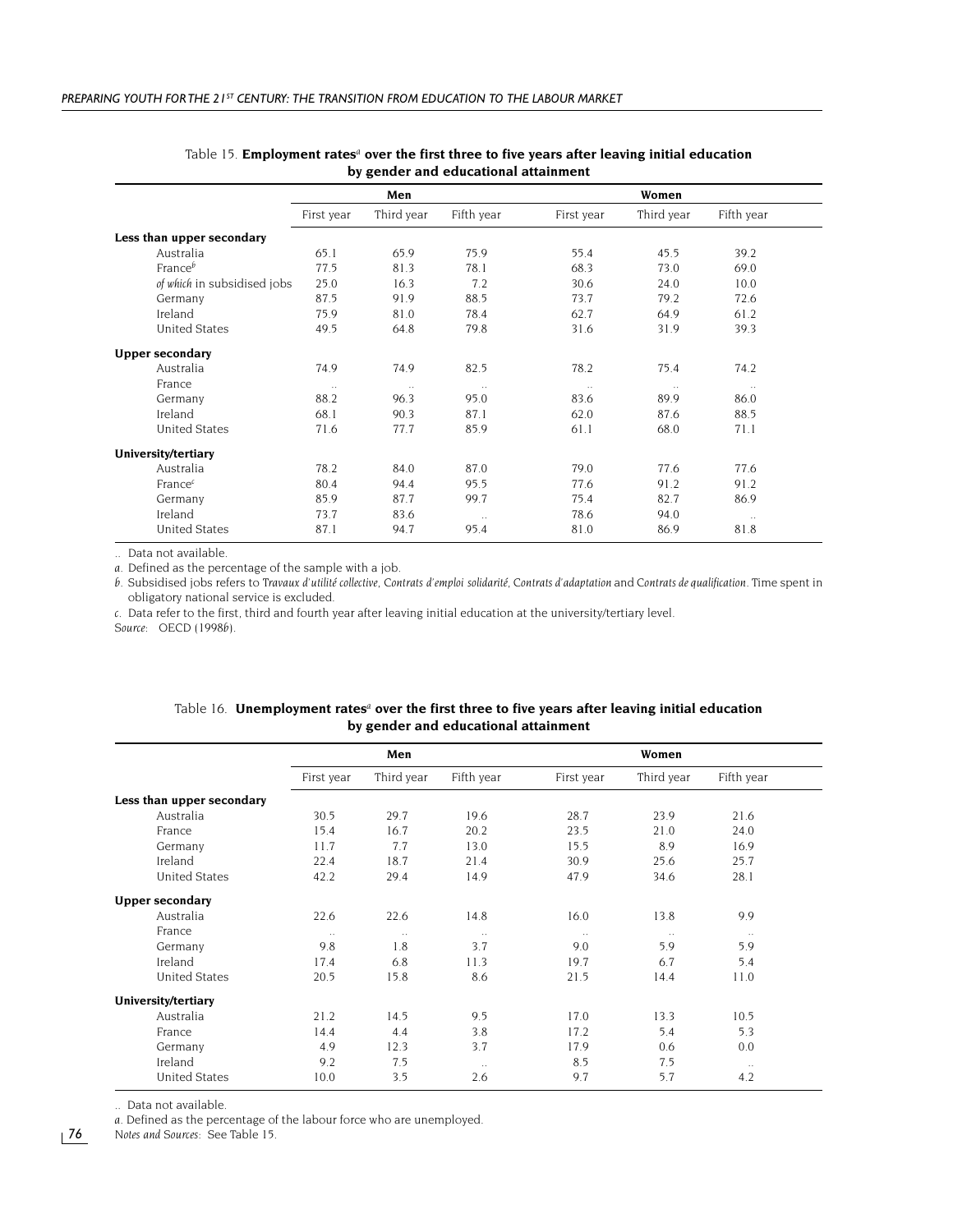|                                          |                                | Men                              |                                       | Women    |                               |                                                  |  |  |
|------------------------------------------|--------------------------------|----------------------------------|---------------------------------------|----------|-------------------------------|--------------------------------------------------|--|--|
|                                          | Employed the<br>the first year | Unemployed the<br>the first year | Not in labour force<br>the first year | Employed | the first year the first year | Unemployed Not in labour force<br>the first year |  |  |
|                                          | (1)                            | (2)                              | (3)                                   | (4)      | (5)                           | (6)                                              |  |  |
| Less than upper secondary                |                                |                                  |                                       |          |                               |                                                  |  |  |
| Australia                                | 0.78                           | 0.40                             | 0.36                                  | 0.79     | 0.20                          | 0.08                                             |  |  |
| France $^b$                              | 0.86                           | 0.50                             | 0.61                                  | 0.79     | 0.49                          | 0.42                                             |  |  |
| of which in subsidised jobs              | 0.17                           | 0.15                             | 0.11                                  | 0.22     | 0.14                          | 0.13                                             |  |  |
| Germany                                  | 0.93                           | 0.56                             | 0.37                                  | 0.88     | 0.49                          | 0.47                                             |  |  |
| Ireland <sup><math>c</math></sup>        | 0.88                           | 0.38                             | 0.62                                  | 0.83     | 0.23                          | 0.20                                             |  |  |
| <b>United States</b>                     | 0.86                           | 0.50                             | 0.37                                  | 0.64     | 0.23                          | 0.19                                             |  |  |
| <b>Upper secondary</b>                   |                                |                                  |                                       |          |                               |                                                  |  |  |
| Australia                                | 0.83                           | 0.51                             | 0.56                                  | 0.84     | 0.42                          | 0.40                                             |  |  |
| France                                   | $\ldots$                       | $\ddots$                         | $\cdot$ .                             | $\ddots$ | $\cdot$ .                     | $\cdot$ .                                        |  |  |
| Germany                                  | 0.98                           | 0.58                             | 0.37                                  | 0.88     | 0.67                          | 0.66                                             |  |  |
| Ireland <sup><math>c</math></sup>        | 0.90                           | 0.60                             | 0.64                                  | 0.89     | 0.59                          | 0.65                                             |  |  |
| <b>United States</b>                     | 0.89                           | 0.55                             | 0.42                                  | 0.84     | 0.44                          | 0.36                                             |  |  |
| <b>University/tertiary</b>               |                                |                                  |                                       |          |                               |                                                  |  |  |
| Australia                                | 0.89                           | 0.53                             | 0.33                                  | 0.84     | 0.56                          | 0.41                                             |  |  |
| France                                   | 0.96                           | 0.62                             | 0.54                                  | 0.94     | 0.61                          | 0.43                                             |  |  |
| Germany                                  | 0.96                           | 0.80                             | 0.71                                  | 0.92     | 0.78                          | 0.18                                             |  |  |
| Ireland <sup><math>\epsilon</math></sup> | 0.92                           | d                                | d                                     | 0.90     | d                             | d                                                |  |  |
| <b>United States</b>                     | 0.97                           | 0.69                             | 0.65                                  | 0.92     | 0.56                          | 0.45                                             |  |  |

#### Table 17. **Average cumulative time employed over the first three to six years after leaving initial education by gender and educational attainment conditional upon labour force status in the first year***<sup>a</sup>* Proportion of time

.. Data not available.

*a.* The figures refer to the percentage of time employed over a four-year interview period for Australia and France (university/tertiary), a five-year interview period for Germany and the United States, and a six-year interview period for France (less than upper secondary). Labour force status is determined at the time of each annual survey. The first year is included in the average cumulative time.

*b.* Time spent in subsidised jobs is included, while time in obligatory national service is excluded.

*c.* The figures refer to the per cent of months spent mainly in employment over a five-year period (less than upper secondary and upper secondary) and over a three-year period (university/tertiary). The data are based on retrospectively constructing annual work histories. *d.* The sample size is too small for reliable estimates.

*Sources*: See Table 15.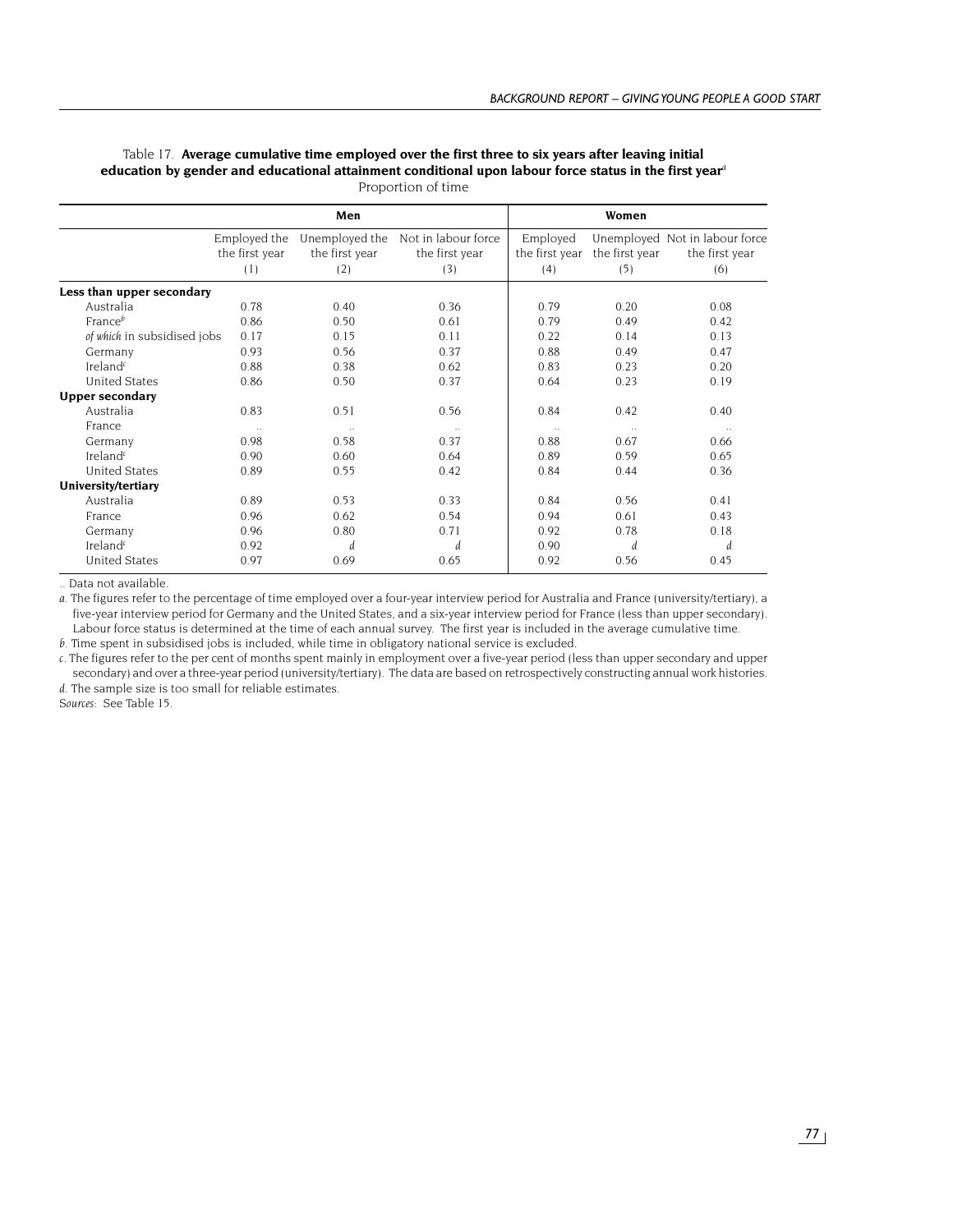| Men                               |           |          |           |                                        |          |          | Women     |                      |          |          |          |                                 |           |      |
|-----------------------------------|-----------|----------|-----------|----------------------------------------|----------|----------|-----------|----------------------|----------|----------|----------|---------------------------------|-----------|------|
|                                   |           |          |           |                                        |          |          |           |                      |          |          |          |                                 |           |      |
|                                   | Total     | Never    | Employed  |                                        |          |          | Total     | Employed<br>Never    |          |          |          |                                 |           |      |
|                                   |           | employed |           |                                        |          |          |           | employed             |          |          |          |                                 |           |      |
|                                   |           |          | one       | two                                    | three    | four     | five      |                      |          | one      | two      | three                           | four      | five |
|                                   |           |          |           | period periods periods periods periods |          |          |           |                      |          | periods  |          | periods periods periods periods |           |      |
| Less than                         |           |          |           |                                        |          |          |           |                      |          |          |          |                                 |           |      |
| upper secondary                   |           |          |           |                                        |          |          |           |                      |          |          |          |                                 |           |      |
| Australia <sup>a</sup>            | 100       | 8.3      | 7.4       | 14.8                                   | 16.7     | 15.7     | 37.1      | 100                  | 37.3     | 12.7     | 6.9      | 4.9                             | 7.8       | 30.4 |
| Franceb                           | 100       | 2.9      | 6.1       | 9.7                                    | 12.4     | 21.6     | 47.4      | 100                  | 5.4      | 9.1      | 10.5     | 11.9                            | 15.4      | 47.7 |
| Germany <sup>a</sup>              | 100       | 1.5      | 2.5       | 1.7                                    | 7.2      | 20.8     | 66.3      | 100                  | 7.9      | 2.4      | 6.3      | 4.7                             | 33.4      | 45.3 |
| Ireland <sup><math>c</math></sup> | 100       | 6.5      | 3.8       | 5.9                                    | 13.2     | 15.2     | 55.4      | 100                  | 16.9     | 7.8      | 9.6      | 14.2                            | 8.4       | 43.1 |
| United States <sup>a</sup>        | 100       | 7.8      | 8.8       | 12.1                                   | 18.6     | 21.9     | 30.9      | 100                  | 29.1     | 25.3     | 12.8     | 15.9                            | 10.6      | 6.4  |
| <b>Upper secondary</b>            |           |          |           |                                        |          |          |           |                      |          |          |          |                                 |           |      |
| Australia <sup>a</sup>            | 100       | 4.4      | 5.0       | 6.3                                    | 15.0     | 16.9     | 52.4      | 100                  | 6.4      | 5.6      | 6.0      | 10.3                            | 18.9      | 52.8 |
| France                            | $\cdot$ . | $\ldots$ | $\cdot$ . | $\ddots$                               | $\ldots$ | $\ddots$ | $\ddots$  | $\ddot{\phantom{a}}$ | $\ldots$ | $\ldots$ | $\ldots$ | $\ddots$                        |           |      |
| Germany <sup>a</sup>              | 100       | 0.0      | 2.0       | 2.2                                    | 2.7      | 12.1     | 81.1      | 100                  | 0.7      | 1.9      | 7.7      | 5.8                             | 20.8      | 63.1 |
| Ireland <sup><math>c</math></sup> | 100       | 2.1      | 2.3       | 4.4                                    | 9.4      | 28.4     | 53.4      | 100                  | 2.4      | 2.5      | 4.6      | 9.4                             | 30.2      | 50.9 |
| United States <sup>a</sup>        | 100       | 2.9      | 5.4       | 8.3                                    | 12.9     | 22.1     | 48.4      | 100                  | 8.4      | 9.4      | 13.3     | 13.4                            | 19.9      | 35.5 |
| <b>University/tertiary</b>        |           |          |           |                                        |          |          |           |                      |          |          |          |                                 |           |      |
| Australia <sup>a</sup>            | 100       | 5.2      | 3.9       | 3.9                                    | 7.8      | 13.0     | 66.2      | 100                  | 2.0      | 11.2     | 8.4      | 13.3                            | 13.3      | 51.8 |
| $France^d$                        | 100       | 6.7      | 4.9       | 18.7                                   | 38.1     | 31.6     | $\ddotsc$ | 100                  | 3.6      | 3.7      | 7.4      | 21.6                            | 63.7      |      |
| Germany <sup>a</sup>              | 100       | 0.0      | 0.0       | 0.0                                    | 4.5      | 25.2     | 70.2      | 100                  | 5.2      | 2.1      | 0.0      | 9.0                             | 27.8      | 55.9 |
| Ireland <sup>e</sup>              | 100       | 12.3     | 5.3       | 16.2                                   | 66.2     | $\ddots$ | $\ddots$  | 100                  | 1.7      | 3.0      | 15.5     | 79.8                            | $\ddotsc$ |      |
| United States <sup>a</sup>        | 100       | 0.5      | 0.7       | 1.8                                    | 3.5      | 17.2     | 76.3      | 100                  | 3.1      | 2.7      | 5.4      | 9.9                             | 18.7      | 60.2 |

#### Table 18*a.* **Distribution of time spent employed over the first three to six years since leaving initial education by gender and educational attainment** Percentages

.. Data not available.

*a.* Data refer to the first five-year interview period since leaving education.

*b.* Data refer to the first six-year interview period since leaving education. The column "five periods" reports values for five to six periods. Especially for men, these figures are underestimates of those with three or more periods employed because those going directly into obligatory national service are excluded.

*c.* Data refer to the first five years since leaving education.

*d.* Data refer to the first four-year interview period since leaving education. Especially for men, these figures are underestimates of those with three or more periods employed because those going directly into obligatory national service are excluded.

*e.* Data refer to the first three years since leaving education.

*Sources:* See Table 15.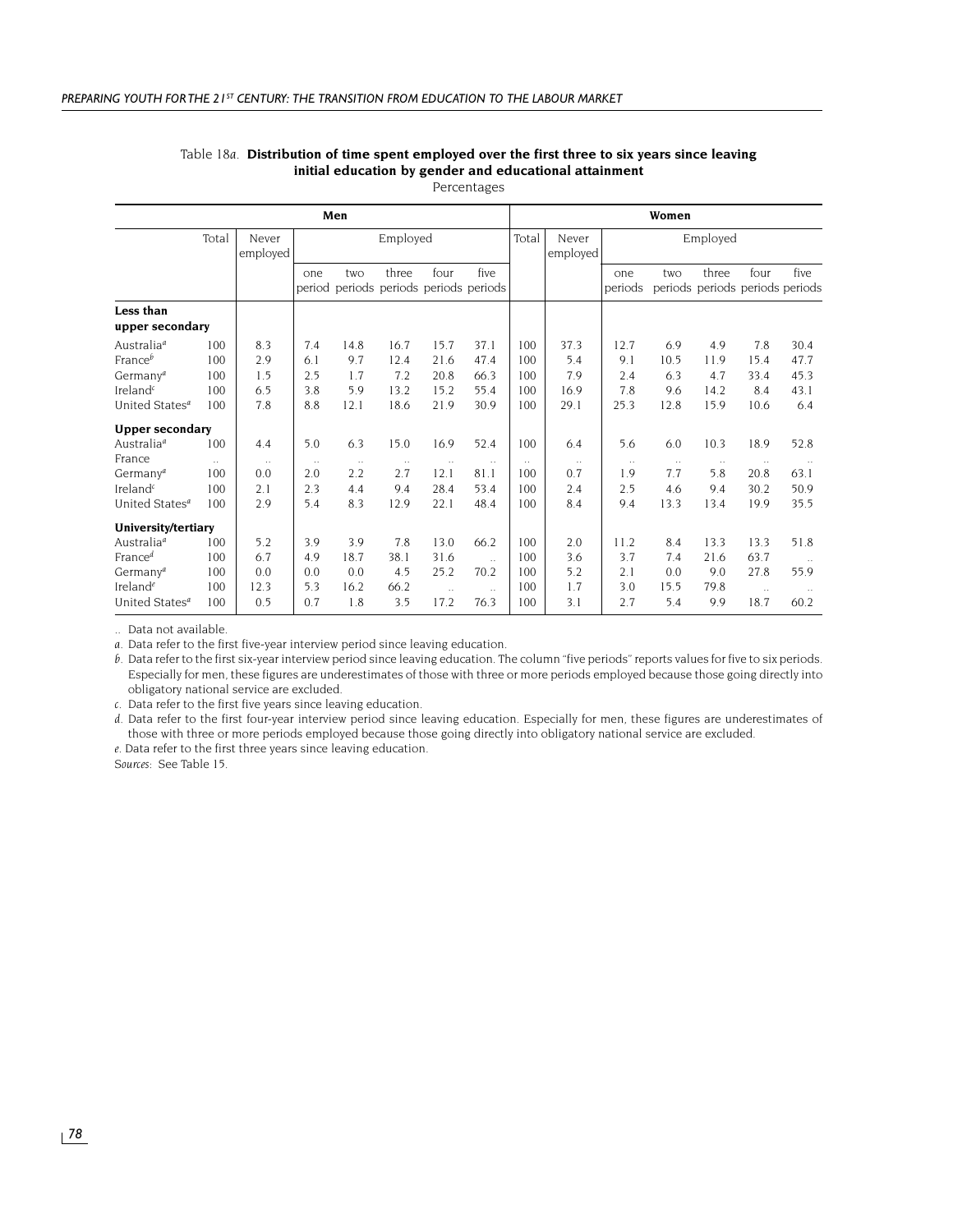| Men                               |          |            |            |           |                                 | Women                        |              |           |            |           |           |           |           |                                 |
|-----------------------------------|----------|------------|------------|-----------|---------------------------------|------------------------------|--------------|-----------|------------|-----------|-----------|-----------|-----------|---------------------------------|
|                                   | Total    | Never      | Unemployed |           |                                 | Total<br>Unemployed<br>Never |              |           |            |           |           |           |           |                                 |
|                                   |          | unemployed |            |           |                                 |                              |              |           | unemployed |           |           |           |           |                                 |
|                                   |          |            | one        | two       | three                           | four                         | five         |           |            | one       | two       | three     | four      | five                            |
|                                   |          |            | period     |           | periods periods periods periods |                              |              |           |            | periods   |           |           |           | periods periods periods periods |
| Less than                         |          |            |            |           |                                 |                              |              |           |            |           |           |           |           |                                 |
| upper secondary                   |          |            |            |           |                                 |                              |              |           |            |           |           |           |           |                                 |
| Australia <sup>a</sup>            | 100      | 39.8       | 18.5       | 16.7      | 16.7                            | 2.8                          | 5.5          | 100       | 65.7       | 14.7      | 11.8      | 2.0       | 2.9       | 2.9                             |
| Franceb                           | 100      | 52.3       | 23.1       | 12.4      | 7.7                             | 2.7                          | 1.8          | 100       | 37.2       | 23.5      | 15.8      | 13.3      | 6.4       | 3.9                             |
| Germany <sup>a</sup>              | 100      | 71.8       | 16.4       | 6.4       | 1.7                             | 3.7                          | $\Omega$     | 100       | 72.9       | 18.1      | 4.2       | 2.7       | 2.0       | 0.2                             |
| Ireland <sup><math>c</math></sup> | 100      | 58.7       | 12.6       | 12.8      | 5.9                             | 3.8                          | 6.2          | 100       | 60.2       | 10.4      | 8.9       | 4.9       | 5.2       | 10.4                            |
| United States <sup>a</sup>        | 100      | 38.0       | 28.5       | 19.9      | 6.1                             | 5.1                          | 2.3          | 100       | 43.6       | 31.2      | 16.1      | 6.1       | 2.1       | 1.0                             |
| <b>Upper secondary</b>            |          |            |            |           |                                 |                              |              |           |            |           |           |           |           |                                 |
| Australia <sup>a</sup>            | 100      | 58.1       | 15.0       | 13.8      | 4.4                             | 5                            | 3.7          | 100       | 68.2       | 14.2      | 6.4       | 3.0       | 2.6       | 5.6                             |
| France                            | $\ddots$ | $\cdot$ .  | $\ldots$   | $\cdot$ . | $\ddots$                        | $\ddotsc$                    | $\ldots$     | $\ddotsc$ | $\ddots$   | $\ddotsc$ | $\cdot$ . | $\cdot$ . | $\cdot$ . |                                 |
| Germany <sup>a</sup>              | 100      | 85.1       | 9.6        | 3.6       | 1.5                             | 0.2                          | $\mathbf{0}$ | 100       | 79.4       | 15.4      | 4.1       | 0.6       | 0.0       | 0.6                             |
| Ireland <sup><math>c</math></sup> | 100      | 70.6       | 18.5       | 5.8       | 2.0                             | 1.9                          | 1.2          | 100       | 76.0       | 16.8      | 3.7       | 2.0       | 0.9       | 0.6                             |
| United States <sup>a</sup>        | 100      | 58.3       | 22.7       | 12.8      | 4.3                             | 1.7                          | 0.2          | 100       | 62.0       | 23.4      | 9.8       | 3.6       | 0.8       | 0.4                             |
| <b>University/tertiary</b>        |          |            |            |           |                                 |                              |              |           |            |           |           |           |           |                                 |
| Australia <sup>a</sup>            | 100      | 68.8       | 13.0       | 7.8       | 5.2                             | 3.9                          | 1.3          | 100       | 62.9       | 21.7      | 7.7       | 5.6       | 2.1       | 0.0                             |
| France <sup>d</sup>               | 100      | 83.9       | 12.7       | 2.4       | 0.8                             | 0.3                          | $\ddotsc$    | 100       | 77.4       | 16.5      | 4.3       | 1.3       | 0.5       | $\ldots$                        |
| Germany <sup>a</sup>              | 100      | 79.5       | 20.5       | 0.0       | $\mathbf{0}$                    | $\mathbf{0}$                 | $\Omega$     | 100       | 81.6       | 17.9      | 0.5       | 0.0       | 0.0       | 0.0                             |
| Ireland <sup>e</sup>              | 100      | 82.2       | 13.1       | 0.0       | 4.7                             | $\ddot{\phantom{a}}$         | $\ddotsc$    | 100       | 89.5       | 7.8       | 1.8       | 0.9       | $\ddotsc$ | $\ddotsc$                       |
| United States <sup>a</sup>        | 100      | 82.2       | 14.6       | 2.0       | 0.6                             | 0.4                          | 0.2          | 100       | 80.3       | 14.8      | 3.3       | 1.4       | 0.1       | 0.0                             |

#### Table 18*b.* **Distribution of time spent unemployed over the first three to six years since leaving initial education by gender and educational attainment** Percentages

.. Data not available.

*b.* Data refer to the first six-year interview period since leaving education. The column "five periods" reports values for five to six periods. Especially for men, these figures are underestimates of those with three or more periods unemployed because those going directly into obligatory national service are excluded.

*c.* Data refer to the first five years since leaving education.

*d.* Data refer to the first four-year interview period since leaving education. Especially for men, these figures are underestimates of those with three or more periods unemployed because those going directly into obligatory national service are excluded. *e.* Data refer to the first three years since leaving education.

*Sources*: See Table 15.

*a.* Data refer to the first five-year interview period since leaving education.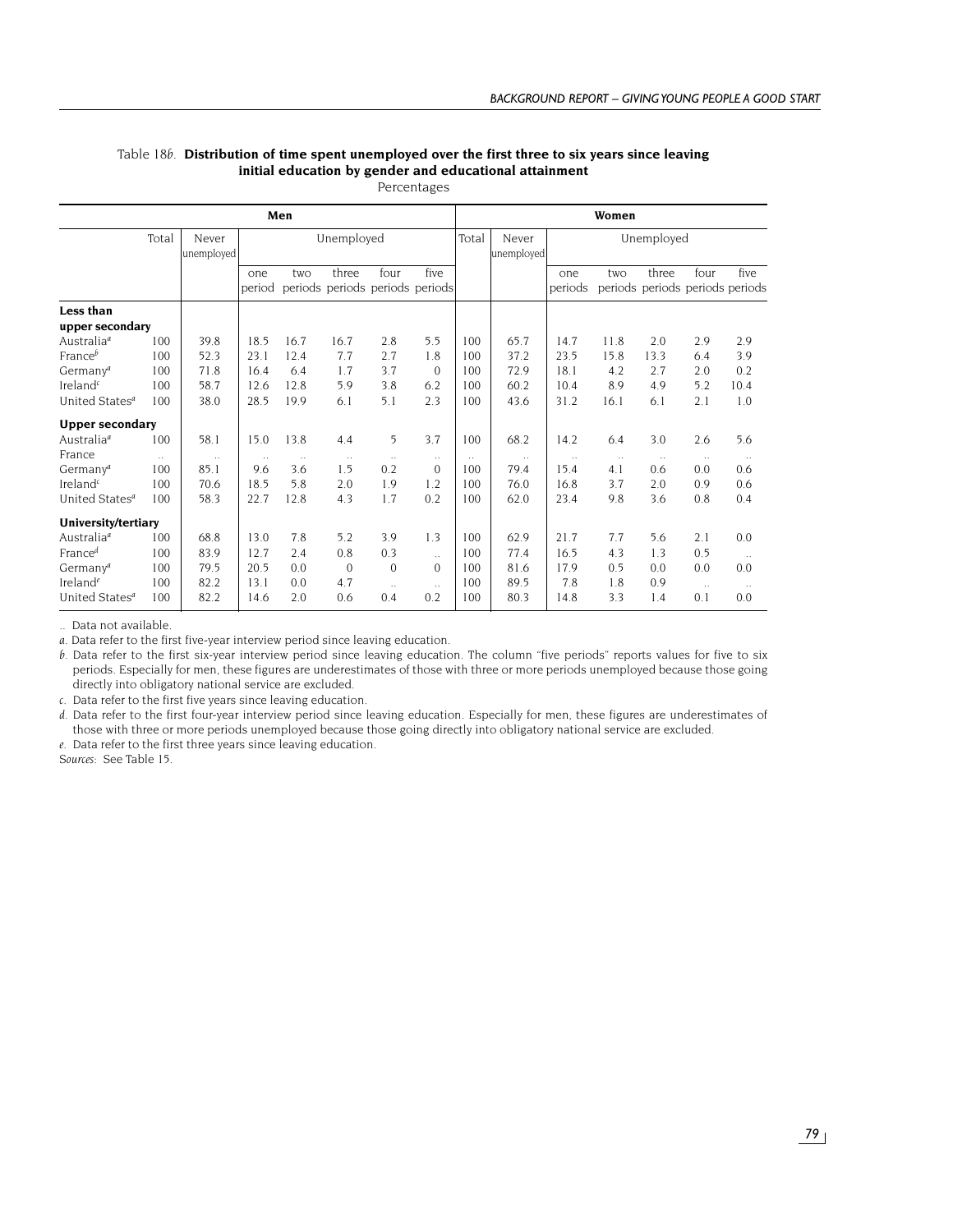|                           | France    | Germany | <b>United States</b> |  |
|---------------------------|-----------|---------|----------------------|--|
| All persons               | $\ddotsc$ | 27.8    | 57.2                 |  |
| Men                       | $\ddotsc$ | 27.1    | 56.4                 |  |
| Women                     | $\cdot$ . | 28.6    | 58.0                 |  |
| Level of education        |           |         |                      |  |
| Less than upper secondary | 82.1      | 38.2    | 84.1                 |  |
| Upper secondary           | $\ddotsc$ | 25.1    | 69.6                 |  |
| University/tertiary       | $\cdot$ . | 22.4    | 47.0                 |  |

Table 19. **How widespread is youth unemployment?**

Percentage of young people with any time unemployed over five years after leaving initial education

*..* Data not available.

*Sources:* See Table 15.

|                                                        | France                          | Germany |                                 |                    |                         |      | <b>United States</b>            |                    |                         |  |
|--------------------------------------------------------|---------------------------------|---------|---------------------------------|--------------------|-------------------------|------|---------------------------------|--------------------|-------------------------|--|
|                                                        | Less than<br>upper<br>secondary | All     | Less than<br>upper<br>secondary | Upper<br>secondary | University/<br>tertiary | All  | Less than<br>upper<br>secondary | Upper<br>secondary | University/<br>tertiary |  |
| Unemployed as a percentage of the population:          |                                 |         |                                 |                    |                         |      |                                 |                    |                         |  |
| Less than 3 months                                     | 5.6                             | 6.7     | 9.3                             | 4.2                | 9.0                     | 28.1 | 27.9                            | 28.5               | 27.9                    |  |
| 3 to 6 months                                          | 5.9                             | 9.5     | 9.1                             | 9.8                | 9.4                     | 10.8 | 16.3                            | 12.3               | 9.4                     |  |
| 6 to 9 months                                          | 6.6                             | 3.4     | 5.6                             | 3.4                | 1.0                     | 6.5  | 7.7                             | 9.6                | 4.5                     |  |
| 9 to 12 months                                         | 5.6                             | 3.1     | 4.5                             | 3.5                | 0.0                     | 3.5  | 9.0                             | 5.8                | 1.6                     |  |
| 12 to 24 months                                        | 25.6                            | 3.7     | 6.8                             | 2.6                | 3.1                     | 6.5  | 16.1                            | 10.9               | 2.8                     |  |
| 24 to 36 months                                        | 16.8                            | 0.8     | 1.4                             | 0.8                | 0.0                     | 1.5  | 5.1                             | 2.2                | 0.8                     |  |
| 36 months and over                                     | 15.9                            | 0.8     | 1.4                             | 0.8                | 0.0                     | 0.3  | 2.1                             | 0.3                | 0.1                     |  |
| Unemployed as a percentage of all weeks of unemployed: |                                 |         |                                 |                    |                         |      |                                 |                    |                         |  |
| Less than 3 months                                     | 1.1                             | 4.8     | 3.8                             | 3.2                | 16.0                    | 9.7  | 4.6                             | 7.1                | 16.7                    |  |
| 3 to 6 months                                          | 2.7                             | 17.3    | 9.7                             | 19.1               | 37.1                    | 13.4 | 8.7                             | 10.8               | 20.0                    |  |
| $6$ to 9 months                                        | 4.2                             | 11.1    | 10.8                            | 12.4               | 5.7                     | 13.7 | 7.0                             | 14.0               | 16.4                    |  |
| 9 to 12 months                                         | 4.4                             | 14.2    | 13.4                            | 17.5               | 0.0                     | 10.9 | 10.8                            | 11.7               | 9.5                     |  |
| 12 to 24 months                                        | 24.9                            | 27.6    | 31.4                            | 22.4               | 41.3                    | 33.1 | 34.5                            | 37.8               | 24.4                    |  |
| 24 to 36 months                                        | 25.2                            | 10.2    | 11.9                            | 10.9               | 0.0                     | 15.2 | 22.4                            | 15.8               | 10.6                    |  |
| 36 months and over                                     | 37.5                            | 14.8    | 19.0                            | 14.5               | 0.0                     | 4.1  | 11.9                            | 2.9                | 2.3                     |  |

Table 20. **How concentrated is youth unemployment by educational attainment over the first five years since leaving initial education?**

*Sources:* See Table 15.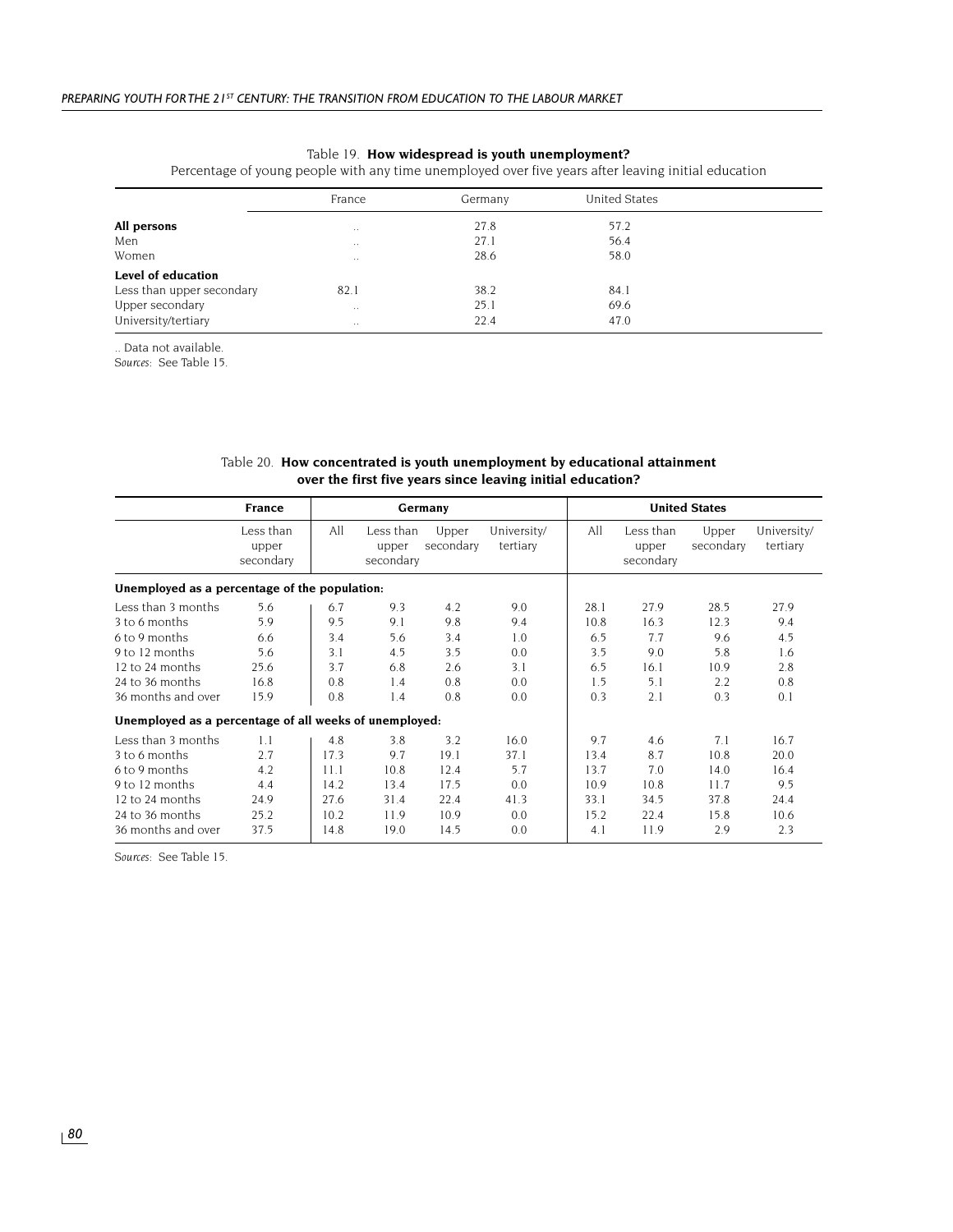|                                                               | Description                                                                                                                                                                                                                      | <b>Duration</b>                                                          | <b>Financial incentives</b>                                                                                                                                                                                                                                                     | Qualification                                                                                                                                                                                       | Scope                                                                                                                            |
|---------------------------------------------------------------|----------------------------------------------------------------------------------------------------------------------------------------------------------------------------------------------------------------------------------|--------------------------------------------------------------------------|---------------------------------------------------------------------------------------------------------------------------------------------------------------------------------------------------------------------------------------------------------------------------------|-----------------------------------------------------------------------------------------------------------------------------------------------------------------------------------------------------|----------------------------------------------------------------------------------------------------------------------------------|
| <b>Australia</b><br>Apprenticeship                            | The apprentice works<br>for an employer (or a<br>group of employers)<br>and attends a training<br>institution (TAFE col-<br>lege or private provid-<br>ers), normally one day<br>a week.                                         | 4 years                                                                  | for employers<br>Apprentice pay is<br>set below that of a<br>comparable worker.<br>Wage subsidies to<br>the employers.                                                                                                                                                          | Certificate issued<br>by a State Train-<br>ing authority.                                                                                                                                           | In 1996, there were<br>120 000 apprentices<br>(7% of employees aged<br>15-24). 38 000 started<br>in the year.                    |
| Traineeship                                                   | Operating in occupa-<br>tions other than tradi-<br>tional trades, such as<br>in office-based and<br>retail industries.                                                                                                           | 12 months                                                                | Same as above                                                                                                                                                                                                                                                                   | Same as above                                                                                                                                                                                       | Around 47 000 started<br>in 1996                                                                                                 |
| <b>Austria</b><br>Apprenticeship                              | Training in state-<br>recognised occupations,<br>taking place both at the<br>workplace (4/5) and in<br>a vocational institution<br>(1/5). Training is based on<br>regulations. There are<br>244 listed apprenticeship<br>trades. | 3 or 4 years                                                             | Apprentice pay set<br>below that of adult<br>unskilled workers.<br>Subsidies to appren-<br>tices or employers in<br>gender-specific jobs<br>and for disadvantaged<br>young people.                                                                                              | The apprenticeship<br>ends with an<br>examination<br>leading to a<br>Journeyman's<br>Certificate. Access<br>to tertiary educa-<br>tion through a<br>special exam.                                   | In 1996, there were<br>128 000 apprentices<br>(24% of employees<br>aged 15-24).                                                  |
| Denmark<br>Vocational<br>education<br>and training            | Education and training<br>at school alternates with<br>training in the enterprise.<br>There are 86 courses in<br>trade and technical fields.<br>and more than<br>200 specialities.                                               | 3 to 5 years                                                             | Apprentice pay is lower<br>than average wages.<br>Wage subsidies were<br>introduced in 1990, but<br>are now being scaled<br>down.                                                                                                                                               | The programme<br>ends with a voca-<br>tional test, leading<br>to a professional<br>qualification.                                                                                                   | In 1996, there were<br>114 000 apprentices<br>(25% of employees<br>aged 15-24).                                                  |
| France<br>Apprenticeship<br>Contracts                         | Training is undertaken in<br>specialised centres. All<br>employers can use these<br>contracts. The apprentice<br>works under the responsi-<br>bility of a "master".                                                              | 1 to 3 years,<br>depending<br>on the pro-<br>fession and<br>the level of | The wage paid is lower<br>than the legal mini-<br>mum wage, and rises<br>with age and tenure.<br>Reduction of social<br>qualification. security contributions.<br>Premium paid to the<br>employer according<br>to the age of the<br>apprentice and the<br>duration of training. | Traditionally, the<br>training is formally<br>recognised by a cer-<br>tificate of vocational aged 15-25).<br>competence (CAP),<br>but it is now being<br>extended to diplo-<br>mas of higher level. | In December 1997, there<br>were 340 000 appren-<br>tices (14% of employees<br>(Source: DARES)                                    |
| Skill Training<br>Contracts<br>(Contrats de<br>Qualification) | Open to all employers<br>with few exceptions. A<br>minimum of 25% of the<br>total duration of the<br>contract must be<br>spent in a general or<br>vocational education<br>institution.                                           | 6 to<br>24 months.                                                       | The wage paid is lower<br>than the legal mini-<br>mum wage, and rises<br>with age and tenure.<br>Reduction of social<br>security contributions.<br>Subsidies towards the<br>cost of hiring and<br>training.                                                                     | Traditionally, the<br>training is formally<br>recognised by a<br>certificate of voca-<br>tional competence<br>(CAP), but it is now<br>being extended to<br>diplomas at higher<br>levels.            | In 1997, 129 000 young<br>employees<br>had a qualification<br>contract (5% of<br>employees aged<br>$15-25$ ).<br>(Source: DARES) |

# Table 21. **Main apprenticeship/training contracts aimed at youths**

*81*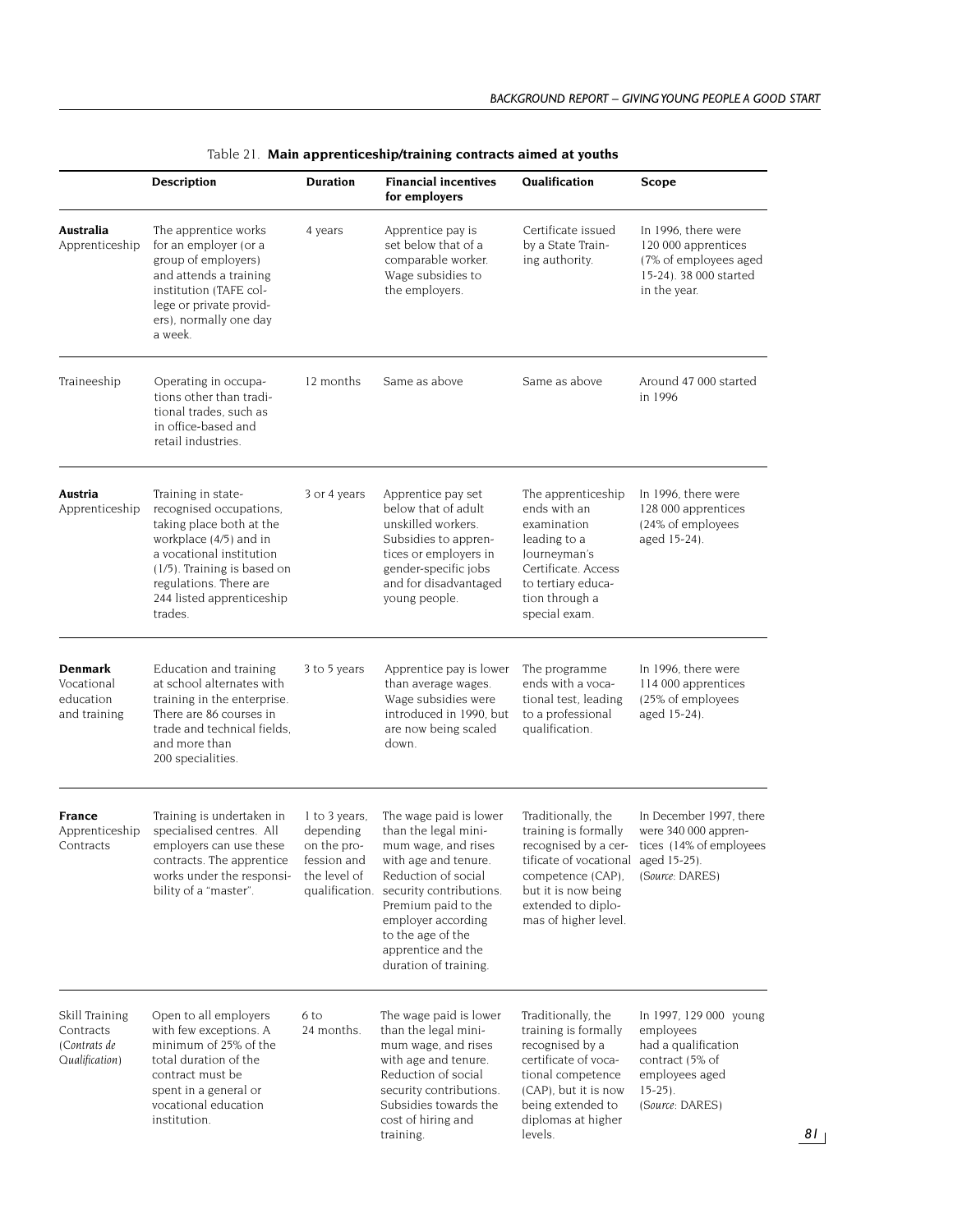|                                                                             | <b>Description</b>                                                                                                                                                                                                                                                                                                                              | <b>Duration</b>     | <b>Financial incentives</b><br>for employers                                                                                                                                                                     | Qualification                                                                                                                              | <b>Scope</b>                                                                                                  |
|-----------------------------------------------------------------------------|-------------------------------------------------------------------------------------------------------------------------------------------------------------------------------------------------------------------------------------------------------------------------------------------------------------------------------------------------|---------------------|------------------------------------------------------------------------------------------------------------------------------------------------------------------------------------------------------------------|--------------------------------------------------------------------------------------------------------------------------------------------|---------------------------------------------------------------------------------------------------------------|
| Germany<br>Dual system                                                      | 1 or 2 days a week are<br>spent in training col-<br>leges providing a combi-<br>nation of vocational and<br>general education. There<br>are some 375 state-<br>recognised occupations.<br>Training regulations for<br>each occupation are set<br>jointly by the employers<br>and trade unions.                                                  | 3 years             | Apprentice pay is<br>lower than the<br>collectively-agreed<br>wage.                                                                                                                                              | Diploma                                                                                                                                    | In 1996, around<br>1 590 000 apprentices<br>(41% of employees<br>aged 15-24). 574 000<br>started in the year. |
| Ireland<br>Apprenticeship<br>(reformed in<br>1996)                          | Modular approach<br>allowing for flexibility<br>and cross-skilling:<br>3 phases of off-the-job<br>broad-based training<br>(lasting 40 weeks in<br>total) and 4 phases of<br>on-the-job. Primarily<br>concentrated in<br>skilled craft trades.                                                                                                   | 4 years             | Apprentice pay<br>is set below<br>that of a com-<br>parable worker.<br>Wage subsidies<br>to employers.                                                                                                           | From 1996.<br>based on<br>standards<br>achieved rather<br>than time<br>served.                                                             | In 1996, there were<br>10 800 apprentices<br>(5% of employees<br>aged 15-24 years)                            |
| <b>Netherlands</b><br>Apprenticeship<br>contracts                           | Training is offered at<br>the workplace and in<br>an education/training<br>institution one day<br>per week. The number<br>of contracts may be<br>collectively agreed by<br>the social partners.                                                                                                                                                 | $2$ or $3$<br>years | Apprentice pay<br>is set below<br>that of a com-<br>parable worker.<br>Wage subsidies<br>to employers.                                                                                                           | Certificate                                                                                                                                | In 1996, there were<br>148 000 apprentices<br>(14% of employees<br>aged 15-24).                               |
| <b>Norway</b><br>Apprenticeship<br>within the $2+$<br>model"<br>(from 1994) | 2 years of school +<br>2 years of apprentice-<br>ship with a firm. The<br>content of education<br>(both general and<br>vocational) was<br>broadened and new<br>places were created in<br>white collar and<br>service occupations.<br>Pupils who are not<br>able to obtain an<br>apprentice place can<br>follow an advanced<br>course at school. | 2 years             | The apprentice<br>pay is stipulated<br>in the wage<br>agreement of the<br>trade and is<br>about half that<br>of a skilled<br>worker. Subsi-<br>dies to enter-<br>prises and the<br>training estab-<br>lishments. | Journeyman's<br>qualification.<br>Access to<br>higher educa-<br>tion by taking<br>an additional<br>half a year of<br>general<br>education. | The number of appren-<br>ticeship contracts has<br>increased from 19 000<br>in 1993 to 28 000<br>in 1996.     |
| Modern<br>Apprenticeship<br>(from 1994)                                     | <b>United Kingdom</b> Written agreement<br>between the employer<br>and the apprentice,<br>specifying the training<br>content and qualifica-<br>tions to be attained.<br>Offered in 76 sectors.                                                                                                                                                  |                     | Apprentice pay<br>is set below that<br>of a comparable<br>worker. The gov-<br>ernment contrib-<br>utes towards the<br>cost of off-the-<br>job training.                                                          | NVQ Level 3                                                                                                                                | In February 1998, there<br>were 117 000 appren-<br>tices.                                                     |
| National<br>Traineeships<br>(from 1997)                                     | Same as above, but<br>limited to 39 sectors.                                                                                                                                                                                                                                                                                                    | 2 years             | Same as above                                                                                                                                                                                                    | NVQ level 2                                                                                                                                |                                                                                                               |

| Table 21. Main apprenticeship/training contracts aimed at youths (cont.) |
|--------------------------------------------------------------------------|

*82*

*Sources*: Eurostat Vocational Education and Training data collection; European Commission (1997*a*, *b*); OECD (1998*e*).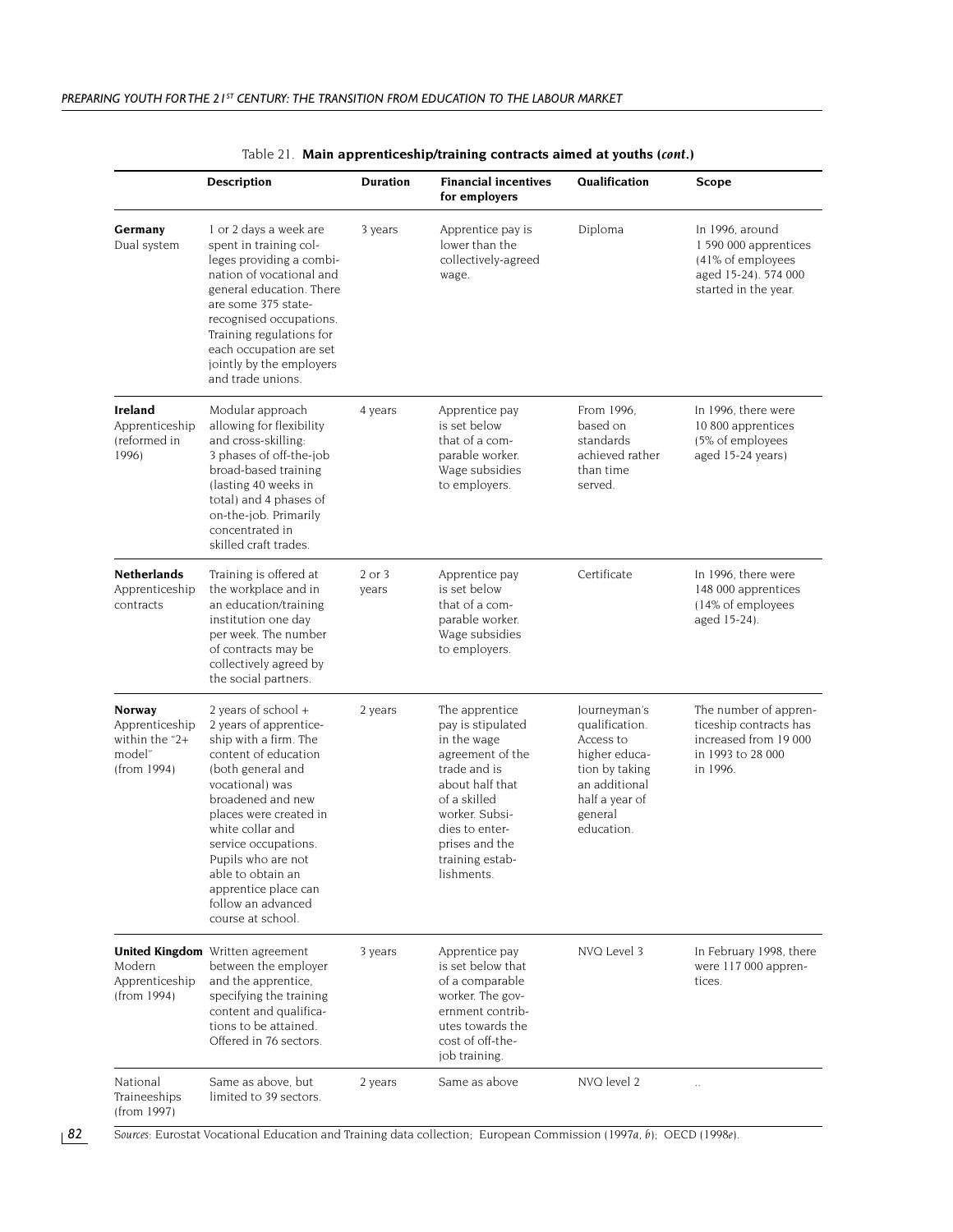| Country Year  | Description                                                        |                                                                                                                                                                                                                                                                                                                                                                                                                                                                                                                                     |
|---------------|--------------------------------------------------------------------|-------------------------------------------------------------------------------------------------------------------------------------------------------------------------------------------------------------------------------------------------------------------------------------------------------------------------------------------------------------------------------------------------------------------------------------------------------------------------------------------------------------------------------------|
| Ireland       | 1995                                                               | The Leaving Certificate programme (senior secondary level), is being restructured into three<br>components:<br>- the established Leaving Certificate Programme, with emphasis on general academic<br>education:<br>- the Leaving Certificate Applied Programme;<br>- the Leaving Certificate Vocational Programme.<br>The latter two form part of the Vocational Preparation and Training Programme (VPT-1).<br>The second component of VPT (VPT-2) consists of courses generally taken after completion<br>of secondary education. |
| <b>Norway</b> | 1994                                                               | The new system provides all young people with an entitlement to 3 years of upper secondary<br>education, to be exercised within a 4-year period. The general education content of vocational<br>courses has been increased and vocational study areas broadened to include wider<br>occupational or industry groupings. The apprenticeship pathway has been strengthened.                                                                                                                                                           |
| Spain         | Introduced<br>in 1992.<br>will be fully<br>operational<br>in 1999. | Compulsory education has been extended to 10 years and basic technical training will be<br>included.<br>The curricula are being designed by the education administration, employer organisations and<br>unions in each province.<br>Vocational training modules include work practice in local firms. The number of places available<br>is currently being negotiated by firms, unions and schools.                                                                                                                                 |
| Sweden        | 1991                                                               | Re-organisation of upper secondary schooling to provide 16 programmes, 2 theoretical and<br>14 vocational<br>All vocational programmes have been extended to 3 years.<br>Vocational study programmes involve unpaid external work experience in structured work<br>placements occupying 15% of the student's time.                                                                                                                                                                                                                  |

## Table 22. **Examples of recent educational reforms at the secondary level that reinforce the vocational stream, selected countries**

*Sources:* European Commission (1997*a*); OECD (1998*e*).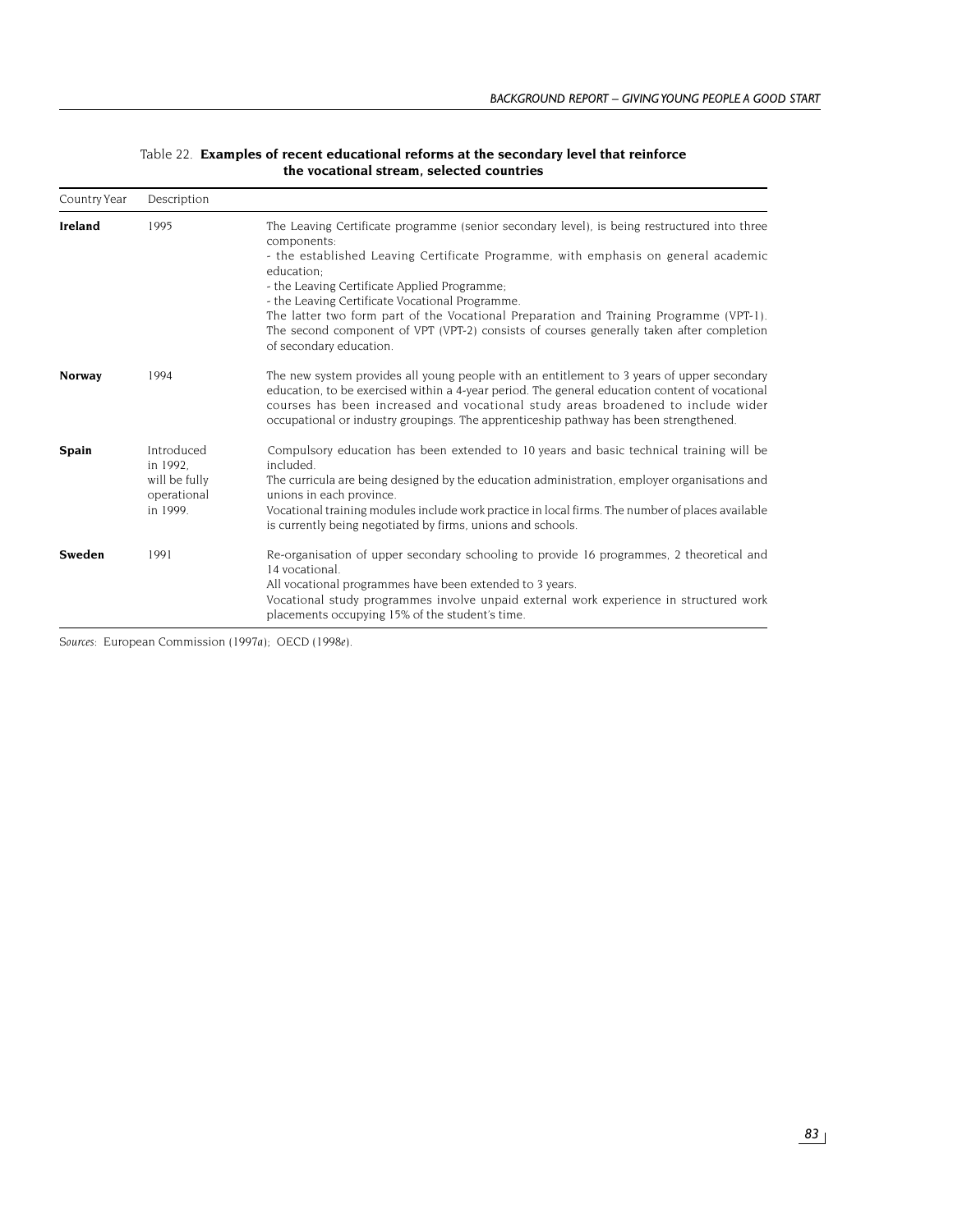| Country                                 | Target groups                                                                                                       | Programme structure                                                                                                                                                                                                                                                                                                                                                                                                                                                 | Monitoring and/or evaluation<br>results                                                                                                                                                                                                                                                                              |
|-----------------------------------------|---------------------------------------------------------------------------------------------------------------------|---------------------------------------------------------------------------------------------------------------------------------------------------------------------------------------------------------------------------------------------------------------------------------------------------------------------------------------------------------------------------------------------------------------------------------------------------------------------|----------------------------------------------------------------------------------------------------------------------------------------------------------------------------------------------------------------------------------------------------------------------------------------------------------------------|
| Czech Republic<br><b>Bridge Project</b> | 15-18-year-olds who<br>have only basic or<br>incomplete basic<br>education.                                         | Provision of a mix of counselling, training and<br>job placements for a period of 4.5 months.<br>Retraining is offered at a technical-vocational<br>school and with an employer. The training is<br>recognised with a certificate of basic vocational<br>qualifications. Participants are then offered an<br>internship with an employer; if this does not<br>prove successful, the young person returns<br>to the labour office for more guidance<br>and training. | After 4 rounds of the<br>programme since 1994,<br>the labour office reports that of<br>the 169 trainees concerned.<br>143 had successfully completed<br>the programme, and, of these,<br>103 were employed.                                                                                                          |
| <b>Denmark</b><br>Youth package         | Youths aged under 25,<br>in receipt of<br>unemployment benefit<br>for 6 months with little<br>or no qualifications. | Right and obligation to take part in normal<br>education or special courses for at least<br>18 months, earning an allowance<br>corresponding to about half the<br>unemployment benefit.                                                                                                                                                                                                                                                                             | Survey analysis results:<br>1 1/2 years after the introduc-<br>tion of the package, 75% of<br>unemployed youths had left<br>unemployment, 12% were in<br>activation programmes or<br>on leave, and 13% were<br>unemployed.                                                                                           |
| Ireland<br>Youthreach<br>Programme      | Youths aged 15 to 18<br>who leave school<br>without qualifications.                                                 | Regulated by the Dept. of Education.<br>The first phase is spent in Youth<br>Centres where basic skills are<br>provided. In the second phase,<br>skills needed in the labour market<br>are taught in PES Community<br>Training Workshops.                                                                                                                                                                                                                           | Poor outcomes: after comple-<br>tion, 30% of participants were<br>at work; 57% were unemployed;<br>6% were attending education or<br>a training scheme (O'Connell<br>and Sexton, 1995).                                                                                                                              |
| <b>United States</b><br>Job Corps       | Severely disadvantaged<br>youths.                                                                                   | Highly intensive programme<br>that provides basic education,<br>vocational skills, and a wide range<br>of supportive services, including<br>job placement services after<br>completion, in a residential setting.                                                                                                                                                                                                                                                   | JC participation appeared to<br>increase educational attain-<br>ment and earnings and to re-<br>duce welfare dependency and<br>criminality. As these evalua-<br>tion results are based on quasi-<br>experimental methods carried<br>out 20 years ago, DOL is now<br>running a new random-assign-<br>ment evaluation. |
| <b>Iob Start</b>                        | Same as above.                                                                                                      | Demonstration programme with the<br>purpose to determine whether a<br>programme with the intensity of Job<br>Corps, but run in a non-residential<br>setting, could be cost-effective.                                                                                                                                                                                                                                                                               | IS raised educational attain-<br>ment, but provided generally<br>disappointing employment re-<br>sults.                                                                                                                                                                                                              |

### Table 23. **Training and remedial education programmes aimed at unemployed and disadvantaged youths, selected countries**

*Sources*: European Commission (1997*a* and 1998); OECD (1998*e*); Stanley *et al*. (1998).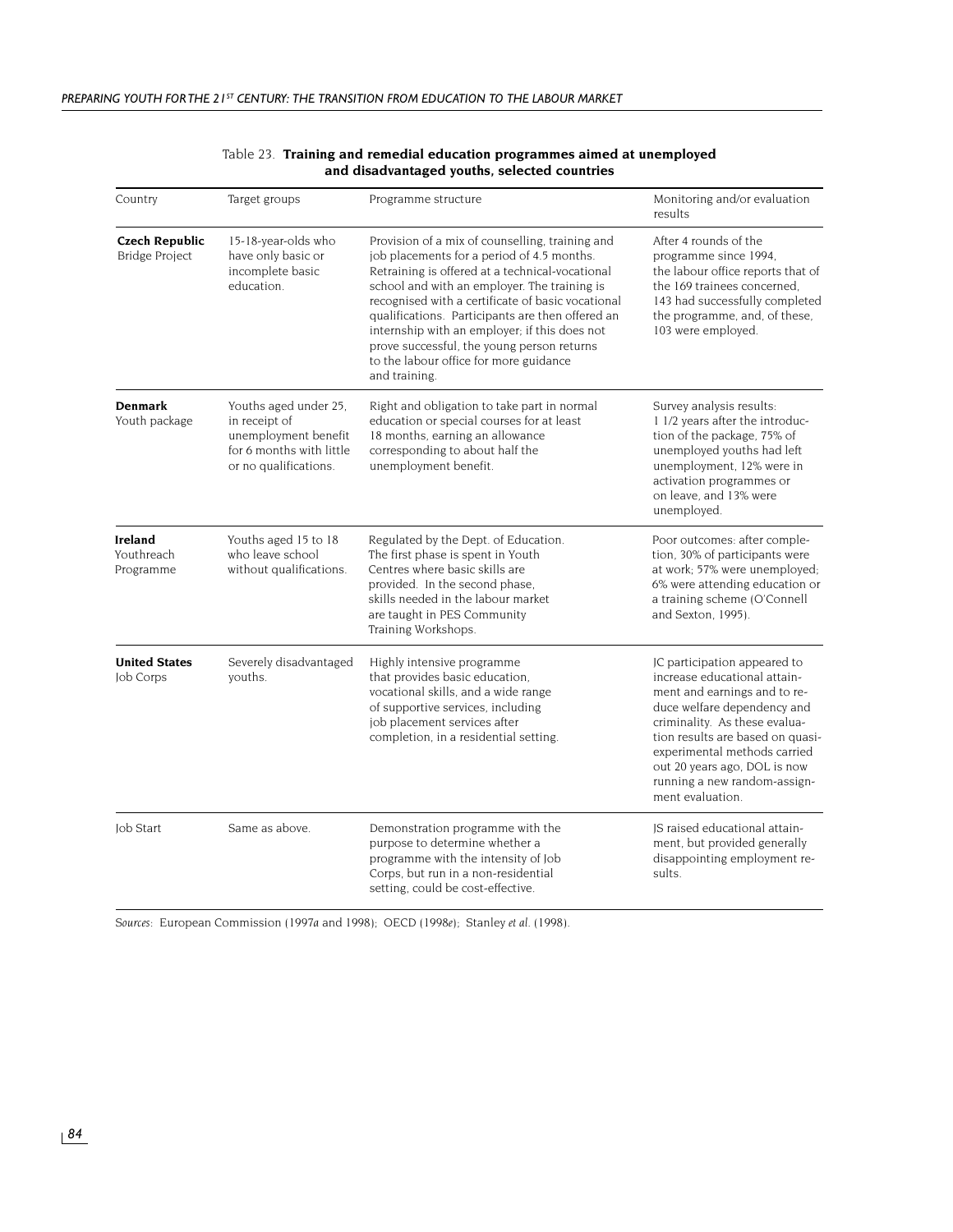| Country and title<br>of the programme                          | Target group                                                                                              | Programme description                                                                                                                                                                                                                                                      | Other conditions<br>for eligibility                                                                                                                                                                                                                                     | Scope                                                                                                                               |
|----------------------------------------------------------------|-----------------------------------------------------------------------------------------------------------|----------------------------------------------------------------------------------------------------------------------------------------------------------------------------------------------------------------------------------------------------------------------------|-------------------------------------------------------------------------------------------------------------------------------------------------------------------------------------------------------------------------------------------------------------------------|-------------------------------------------------------------------------------------------------------------------------------------|
| <b>Belgium</b><br>Springboard<br>jobs (suppressed<br>in 1998). | Youths aged under 30<br>who have not previously<br>worked for 6 months or<br>more.                        | Indefinite-term work contracts.<br>Wage reduced to 90% of the<br>normal wage for the first<br>12 months of the contract.<br>Shorter notice period for 3 years.                                                                                                             |                                                                                                                                                                                                                                                                         | On 1/03/98, 2 685 con-<br>tracts (Source: Ministère<br>Fédéral de l'Emploi et<br>du Travail).                                       |
| Work-training<br>contracts                                     | Job-seekers under 30<br>years of age.                                                                     | Each private or public sector<br>employer employing at least<br>50 persons is obliged to engage,<br>for at least 6 months (12 months<br>in the public sector), youth from<br>the target group in numbers<br>equal to 3% (2% for the public<br>sector) of the labour force. |                                                                                                                                                                                                                                                                         | In 1998, 16 414 young<br>people were employed<br>on these contracts<br>(Source: Ministère<br>Fédéral de l'Emploi et<br>du Travail). |
| France<br>Adaptation<br>contracts                              | Youth aged 15 -<br>25 years.                                                                              | Wage paid corresponds to at<br>least 80% of the collectively<br>agreed wage but cannot be<br>lower than the legal minimum<br>wage. The employer is<br>supposed to provide training.<br>Maximum duration: 1 year.                                                           |                                                                                                                                                                                                                                                                         | In Dec. 1997,<br>43 000 young people<br>aged 15-25 were<br>employed with an<br>adaptation contract<br>(Source: DARES).              |
| Italy<br>Work training<br>contracts (CFL)                      | Registered youth<br>aged 15-29 years<br>with at least upper<br>secondary education.                       | Reduction of social security<br>contributions. Maximum<br>duration: 1 year. The employer<br>must impart the training.                                                                                                                                                      | Hiring on a CFL is<br>conditional upon<br>renewal of at least 50%<br>of previous CFL in the<br>last 2 years. Reductions<br>of social security contri-<br>butions are extended<br>for a further 12 months<br>if the contract is<br>transformed into<br>a permanent one.  | In 1996, approximately<br>14% of employees<br>aged 14-24 years.<br>A further 7% among<br>employees aged 25-32<br>(Source: ISFOL).   |
| Portugal<br>Employment<br>subsidy                              | Youths aged 16-30 years<br>and the long-term<br>unemployed.                                               | Exemption from social<br>security charges to<br>employers. Full subsidy<br>rate only if the contract<br>is permanent.                                                                                                                                                      | The number of<br>employees in the<br>firm must have<br>increased in<br>comparison to the<br>end of the last<br>calendar year                                                                                                                                            | 1995: 43 000 youth<br>were hired under<br>the programme.                                                                            |
| Spain<br>Practice<br>contracts                                 | Youth aged less<br>than 30 years who<br>have left the<br>education system<br>for no more than<br>2 years. | Maximum duration:<br>2 years. Reduction in<br>social security contri-<br>butions. Wages are set<br>lower than the collec-<br>tively agreed ones for<br>a comparable worker.                                                                                                | If no renewal, the em-<br>ployer cannot fill the<br>position with a fixed-<br>term contract for one<br>year. Further 2-years<br>reduction in social<br>security contributions<br>if worker is given a<br>permanent contract<br>upon expiry of the<br>practice contract. | 2% of young workers<br>aged <30 in 1997<br>(Source: INEM).                                                                          |
| Training contracts                                             | Unskilled youth<br>aged 16-21.                                                                            | Maximum duration: 2 years.<br>Reduction in social security<br>contributions.                                                                                                                                                                                               | Same as above.                                                                                                                                                                                                                                                          | 10% of young workers<br>aged under 25 in 1997<br>(Source: INEM).                                                                    |

# Table 24. **Special employment contracts for young people**

*Sources:* European Commission (1997*a,b*); OECD (1998*b*).